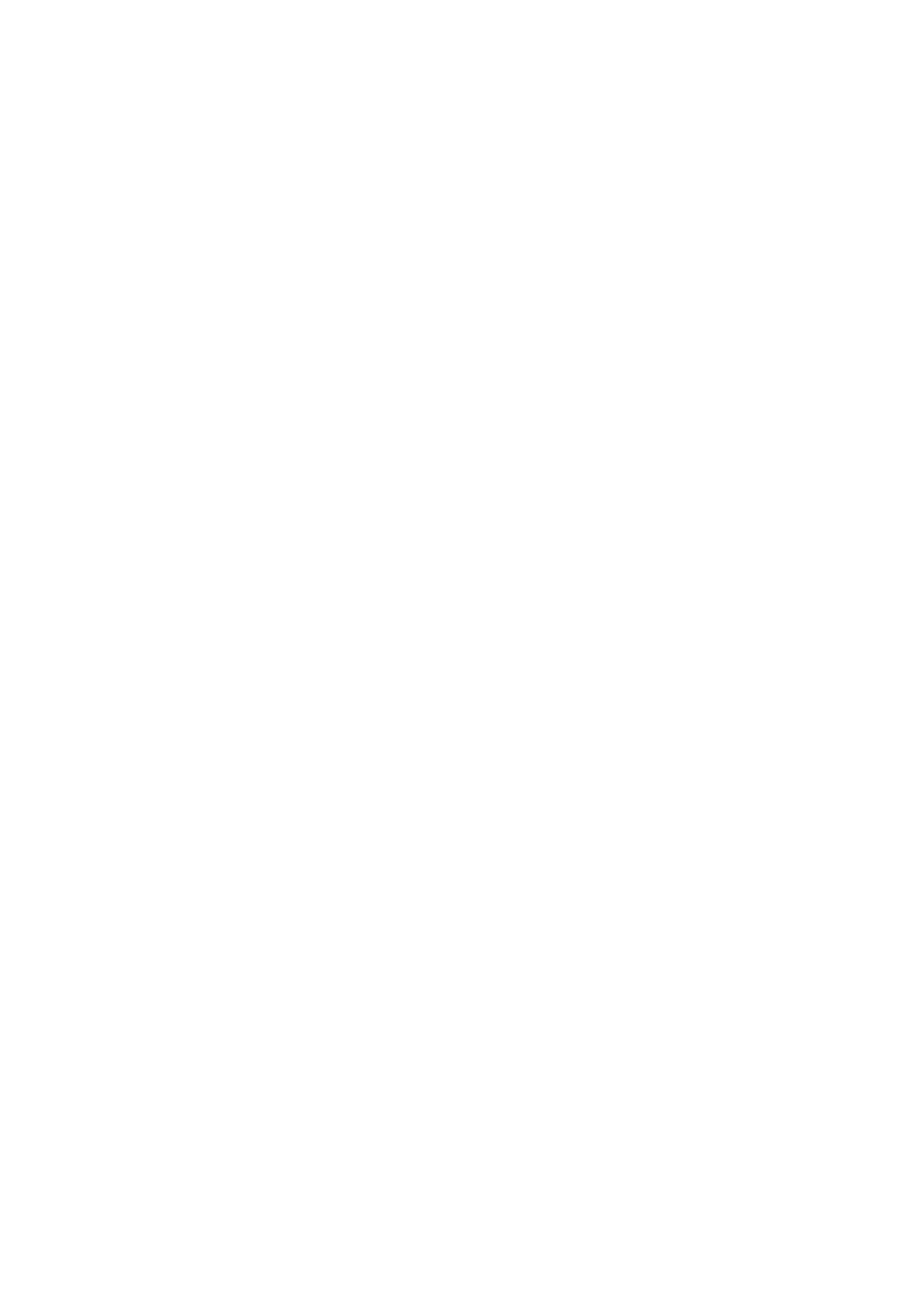# **Content**

| 1.  |                                                                              |
|-----|------------------------------------------------------------------------------|
| 1.1 |                                                                              |
| 1.2 |                                                                              |
| 1.3 |                                                                              |
| 1.4 |                                                                              |
| 1.5 |                                                                              |
| 2.  |                                                                              |
| 2.1 |                                                                              |
| 2.2 |                                                                              |
| 2.3 |                                                                              |
| 3.  |                                                                              |
| 3.1 |                                                                              |
| 3.2 |                                                                              |
| 3.3 |                                                                              |
| 4.  |                                                                              |
| 4.1 |                                                                              |
| 4.2 |                                                                              |
| 4.3 |                                                                              |
| 5.  |                                                                              |
| 5.1 |                                                                              |
| 5.2 |                                                                              |
| 5.3 |                                                                              |
| 5.4 |                                                                              |
| 6.  |                                                                              |
| 6.1 |                                                                              |
| 6.2 |                                                                              |
| 6.3 | Judging and appraising standards for school governing board and school  43   |
| 6.4 |                                                                              |
| 6.5 |                                                                              |
| 6.6 |                                                                              |
| 7.  |                                                                              |
| 7.1 |                                                                              |
| 7.2 |                                                                              |
| 7.3 |                                                                              |
| 7.4 | Supervisory activities in relation to school governing boards and schools 50 |
| 7.5 |                                                                              |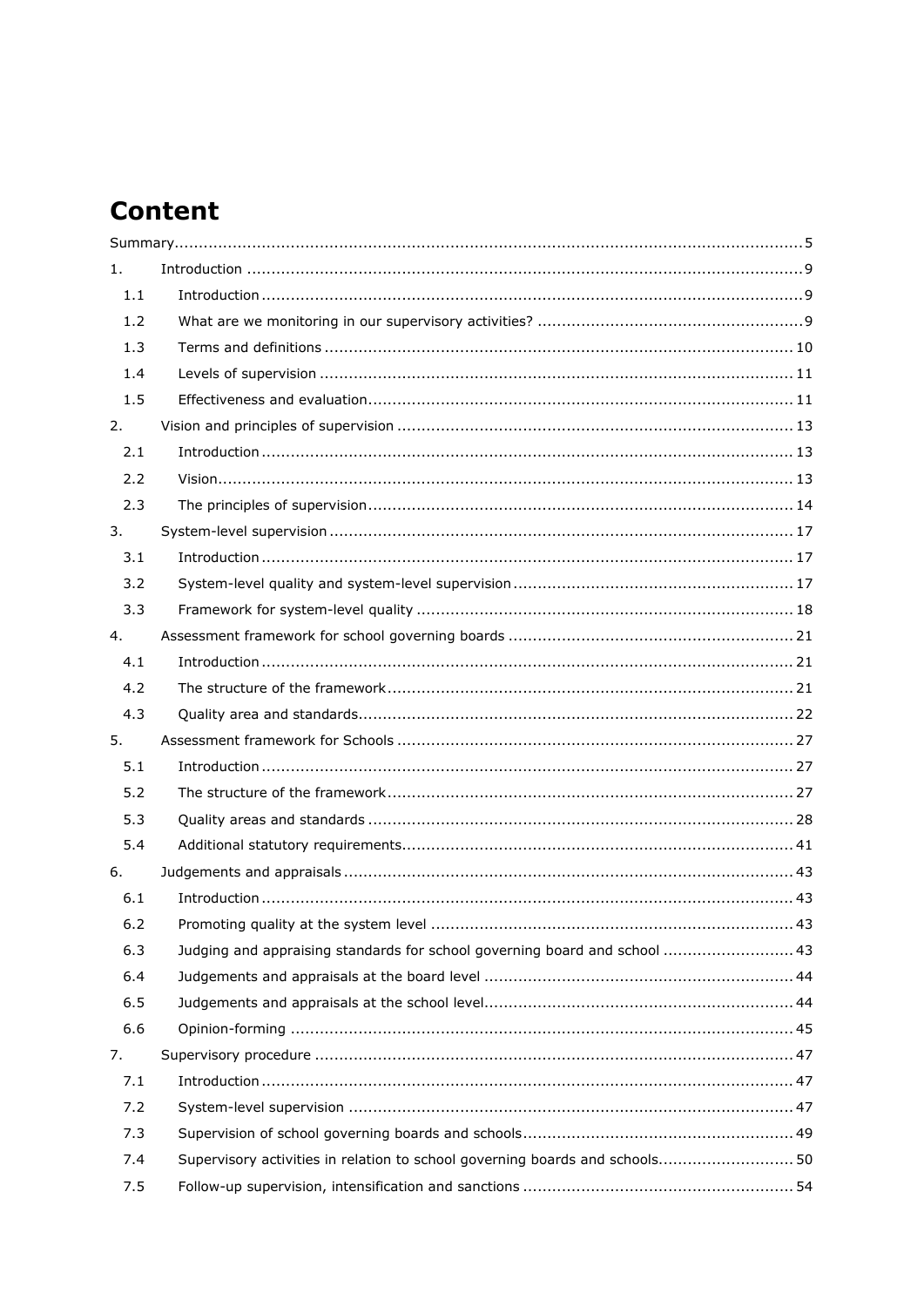| 8.  |                                                                                                        |  |
|-----|--------------------------------------------------------------------------------------------------------|--|
| 8.1 |                                                                                                        |  |
| 8.2 |                                                                                                        |  |
| 8.3 |                                                                                                        |  |
| 8.4 |                                                                                                        |  |
| 9.  |                                                                                                        |  |
| 9.1 |                                                                                                        |  |
| 9.2 | Governing boards of inter-institutional partnerships for inclusive education  61                       |  |
|     | Appendix 1 Assessment framework for governing boards of inter-institutional partnerships for inclusive |  |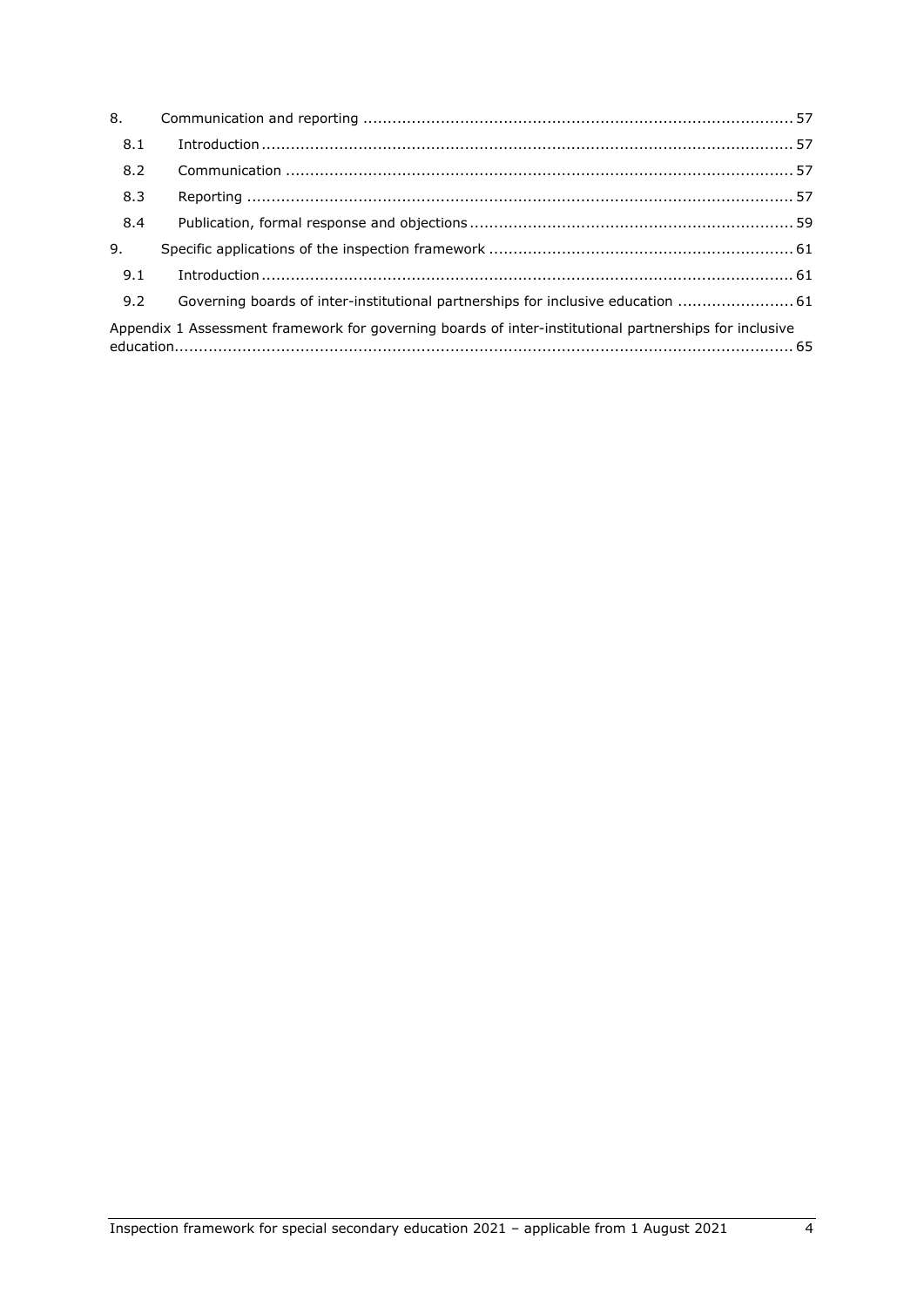# **Summary**

### **Introduction**

Supervision requires continuous updating and continuous improvement in order to be and to remain effective. The Inspectorate of Education has therefore updated its 2017 Inspection Framework on the basis of evaluations, experiences and recent developments.<sup>[1](#page-4-0)</sup> The responsibility of school governing boards for the quality of their schools and educational programmes served as the starting point for the updated supervision that was introduced then. That trend is continued and further reinforced by this updated version of the framework.

The inspection framework describes how the supervision of education is structured. It includes the assessment framework that is applied to issue judgements and appraisals, and describes the working method used to do this.

#### **Vision**

The interests of pupils and students are central to the supervision of education. The goal is to ensure that the education system functions in a way that provides pupils and students with the essentials, both now and during their future paths through the education system and through life. Everybody has the right to education that is of satisfactory quality, and everybody should be able to assume that schools are providing that quality. Our mission of 'effective supervision for better education' reflects this. The aim of our supervisory activities is to assure and to promote the quality of education.

Our mission is based on five principles. These principles are interrelated and reinforce one another. With respect to each individual principle, but particularly in relation to the coherence between them, supervision aims to help improve the quality of the education system. In addition, supervision reflects the responsibility that school governing boards have with respect to education; it involves monitoring basic quality requirements (quality assurance); and it aims to promote better education (promoting quality). We select the intensity of supervision for each school governing board individually (proportionality), and we take into account the



organizational characteristics and circumstances of that school governing board during our supervisory activities (tailored supervision).

Supervision of the quality of education focuses on three levels that arise from our statutory duties: the system level, the school governing board level and the school level. Below, we explain how supervision is structured at each of these levels.

#### **Supervision of the education system**

Supervision of the quality of education focuses on the context in which schools and school governing boards carry out their work: in other words, the education system as a whole. We look at different parts of the system and the relationships between those parts in order to evaluate the quality and proper functioning of the system as a whole. This is how we address the reflective component of supervision: based on our statutory duty at the system level, we reflect on the quality of the education system as a whole.

System-level supervision is based on the interest that our society as a whole has in education: the public interest. Accordingly, our supervision focuses on specific opportunities and threats, specific areas of the system or specific groups of pupils. As a supervisor, we therefore need to know how education is developing and, if something goes wrong, to inform the rest of society of this. In our supervisory

<span id="page-4-0"></span> $<sup>1</sup>$  A report has been written evaluating our supervision: Evaluation of updated supervision. Progress report 2018/2019. You can</sup> find that report on our website [\(www.onderwijsinspectie.nl\)](http://www.onderwijsinspectie.nl/).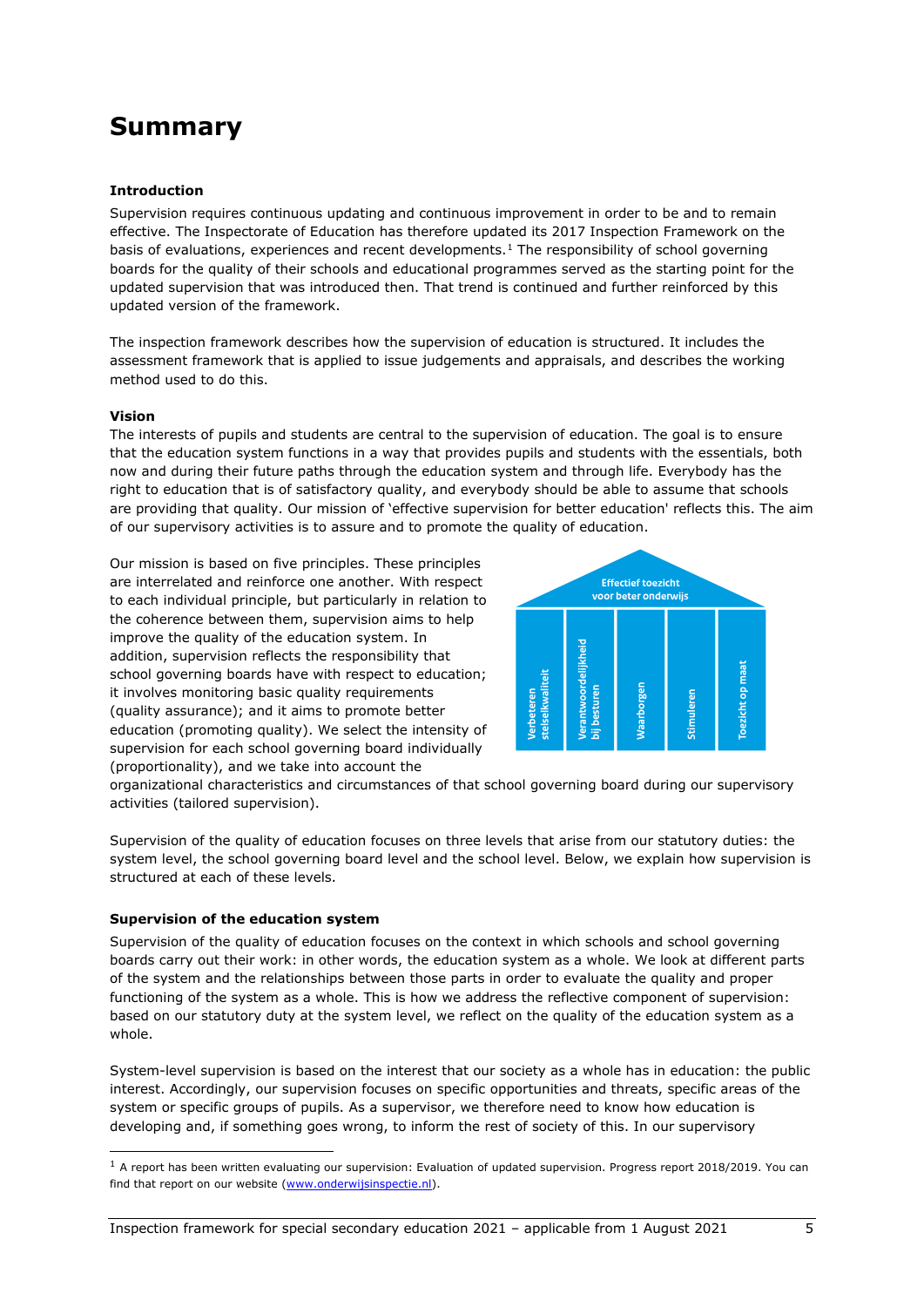activities, we take the core functions of education – qualification, socialization and allocation, including selection and equal opportunities – as the starting points for defining the quality of the education system.

System-level supervision was already part of the Inspectorate of Education's supervisory activities, but what is new is that we have defined quality using a framework. That is not a framework that we use to assess an individual school governing board or school, but one we use to assess the education system as a whole. It provides guidance and focus in order to gain insight into trends and bottlenecks within the system. We use this framework to identify risks and to intervene where necessary and appropriate at the system level, based on the supervisor's duty to identify risks and promote improvements.

In our annual *The State of Education* report, we define and evaluate the core functions and requirements of the education system. In addition, we often produce separate themed reports.

#### **Supervision of school governing boards and their schools**

School governing boards are responsible for ensuring that the education provided in their schools is of satisfactory quality and that the financial administration meets requirements. The updated inspection framework encourages school governing boards even more emphatically to reflect on their own ambitions. Once every four years, the Inspectorate of Education carries out a 'Four-Yearly Inspection of School Governing Board and Schools' for every school governing board, which relates to the extent to which a school governing board takes responsibility and whether its schools meet quality requirements.

The quality of governance is evaluated in the quality area of Governance, Quality Assurance and Ambition. At the core of this quality area is the school governing board's governance of the quality of education in its schools, and its responsibility for ensuring good organization and a quality culture. The judgement for this quality area shows whether the school governing board is capable of guaranteeing and continuing to improve the quality of education and financial administration in the schools. What is new is that the financial administration is an integrated part of the standards in this quality area.

To ascertain whether the governance activities of the school governing board are adequate, we carry out inspection activities at the levels of the school and the governing board, which we describe in advance in an research plan. We carry out verification activities to evaluate the extent to which school governing boards and its schools have an adequate picture of the quality of their education, financial administration and how the governing board manages these aspects. We interview participation councils, student councils and internal supervisors, for instance. We also carry out activities in schools, such as speaking to pupils, parents and school leaders and making classroom visits. We may also carry out a risk-based inspection or an inspection relating to a 'Good' appraisal. The inspection involves a judgement or appraisal for each standard. Based on the decision criteria, we also assess governance at the level of each quality area. This latter approach is new for some sectors, compared to 2017. We can award a 'Good' appraisal at the level of an individual standard or quality area if the school governing board not only meets the statutory requirements but also achieves ambitions that go beyond these. We publish a report on our inspection, including the relevant judgements and appraisals, on our website.

Depending on the quality of governance and any shortcomings identified, a decision will be made regarding follow-up supervision. It may be decided to intensify supervision, or to relax supervision. The follow-up supervision may be carried out by the school governing board or by the Inspectorate of Education. In addition, it is possible that an interim inspection will take place if this is necessary in the light of certain information, such as signals or key financial data. If a school governing board is unable to guarantee the good governance of quality (or aspects of quality) in its schools, we conduct (part of) the interim inspection ourselves.

#### **Supervision at individual schools**

The school governing board is responsible for the quality of education in its schools, while school leaders are responsible for managing quality within their school. The Inspectorate of Education's duty to guarantee quality reflects this. This duty to guarantee quality is reinforced by making more and better use of signals and other data and information, including school-specific information such as the school plan. The supervision of individual schools is therefore additional to the supervision that the school governing board carries out itself, and which the school governing board reports on. In addition to carrying out verification activities in schools where we are inspecting aspects of quality, we may also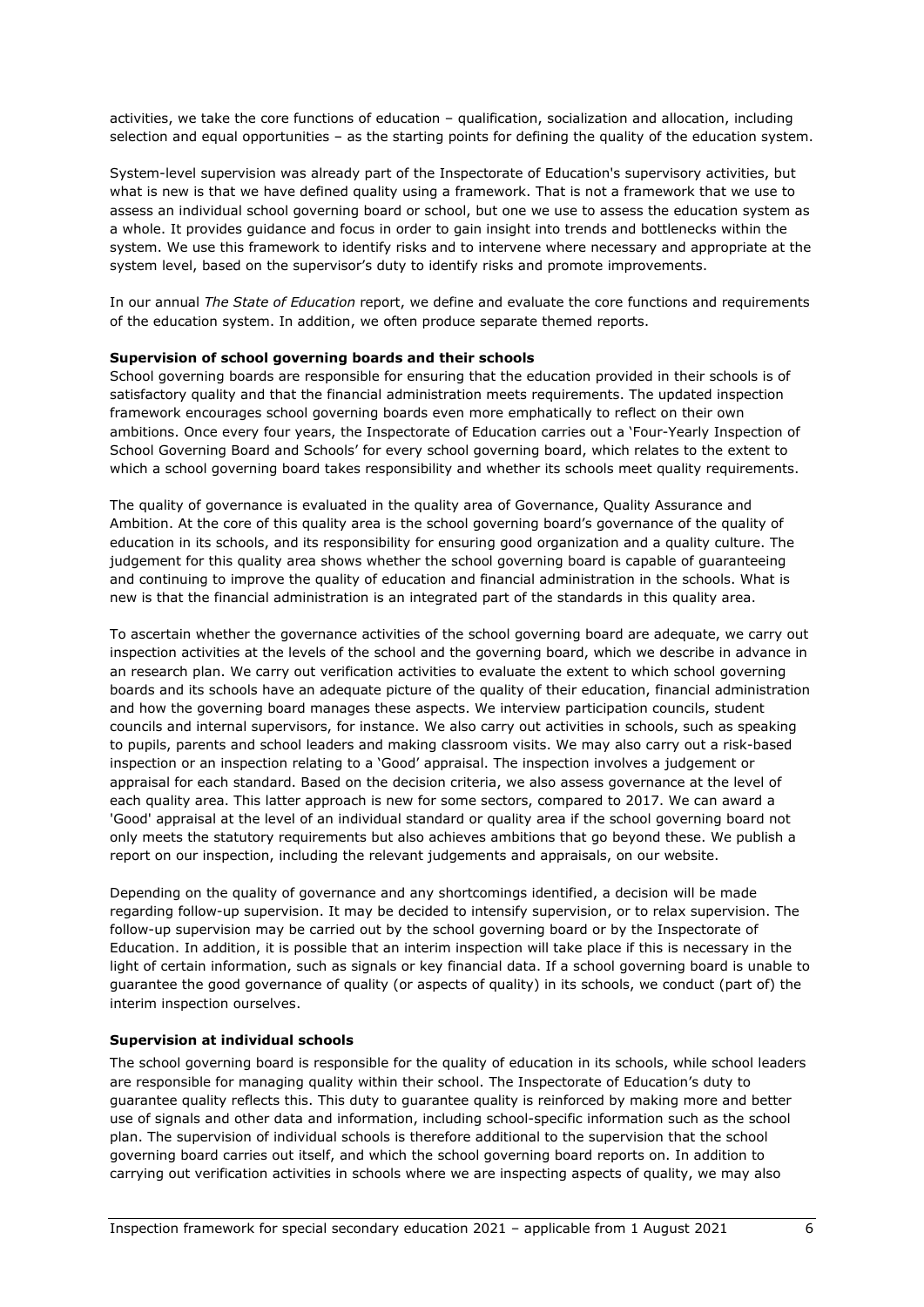evaluate (a selection of) standards or assign an appraisal at the school level. We do this as part of inspections that focus on risks and inspections that relate to a 'Good' appraisal. When we identify risks, we carry out all or part of the inspection at the school (depending on the nature of the risks). This may take place either as part of or separate from the four-yearly inspection. At the request of the school governing board, we can also conduct an inspection relating to a 'Good' appraisal if the school governing board substantiates why the relevant school deserves a 'Good' appraisal.[2](#page-6-0) 

When conducting a risk-based inspection or awarding a 'Good' appraisal, we apply standards from the assessment framework for schools. We evaluate standards within the quality areas of the Teaching-Learning Process, Secure Environment and Atmosphere; Learning Outcomes; and Management, Quality Assurance and Ambition.<sup>[3](#page-6-1)</sup> A judgement or appraisal is assigned to each standard. In addition, on the basis of a decision criterion, a school may receive an overall judgement of 'Very Weak', 'Unsatisfactory', 'Satisfactory' (basic standard of quality) or a 'Good' appraisal. These judgements and/or appraisals, which are often part of the report on the four-yearly inspection, are published on our website.

As with school governing boards, follow-up supervision of schools is also possible if there are shortcomings or if a judgment of 'Unsatisfactory' or 'Very Weak' has been assigned. As indicated above, we may also carry out an interim inspection focusing on risks if, for example, there are serious signals of this. The intensity of follow-up supervision will depend, just as with school governing boards, on the quality of the governing board. We assume that the school governing board will seek to ensure that effective measures are taken. A final type of inspection that involves visiting schools is the thematic school visit. We bring the results of thematic school visits to the attention of the school governing boards, schools and wider society in various ways.

#### **Conclusion**

The above describes the supervision of primary and secondary education and senior secondary vocational education (MBO). A specific inspection framework has been drawn up for each educational sector based on the relevant legislation and regulations and developments in the sector. In addition, there are specific applications of and exceptions to the regular inspection framework, such as with respect to interinstitutional partnerships for inclusive education and types of education and facilities that are governed by specific legislation and regulations.

The inspection framework describes how the supervision of education is structured, and what the Inspectorate of Education expects from schools and school governing boards. Ultimately, the responsibility for providing all pupils with better education begins with the school itself. The school governing board can encourage the schools and assure that standards are met. The Inspectorate of Education monitors this process, intervenes when necessary and promotes further quality improvements.

<span id="page-6-0"></span> $^{2}$  In MBO, this is only possible as part of the four-yearly inspection.

<span id="page-6-1"></span><sup>&</sup>lt;sup>3</sup> In MBO, this also involves Quality Assurance and Certification.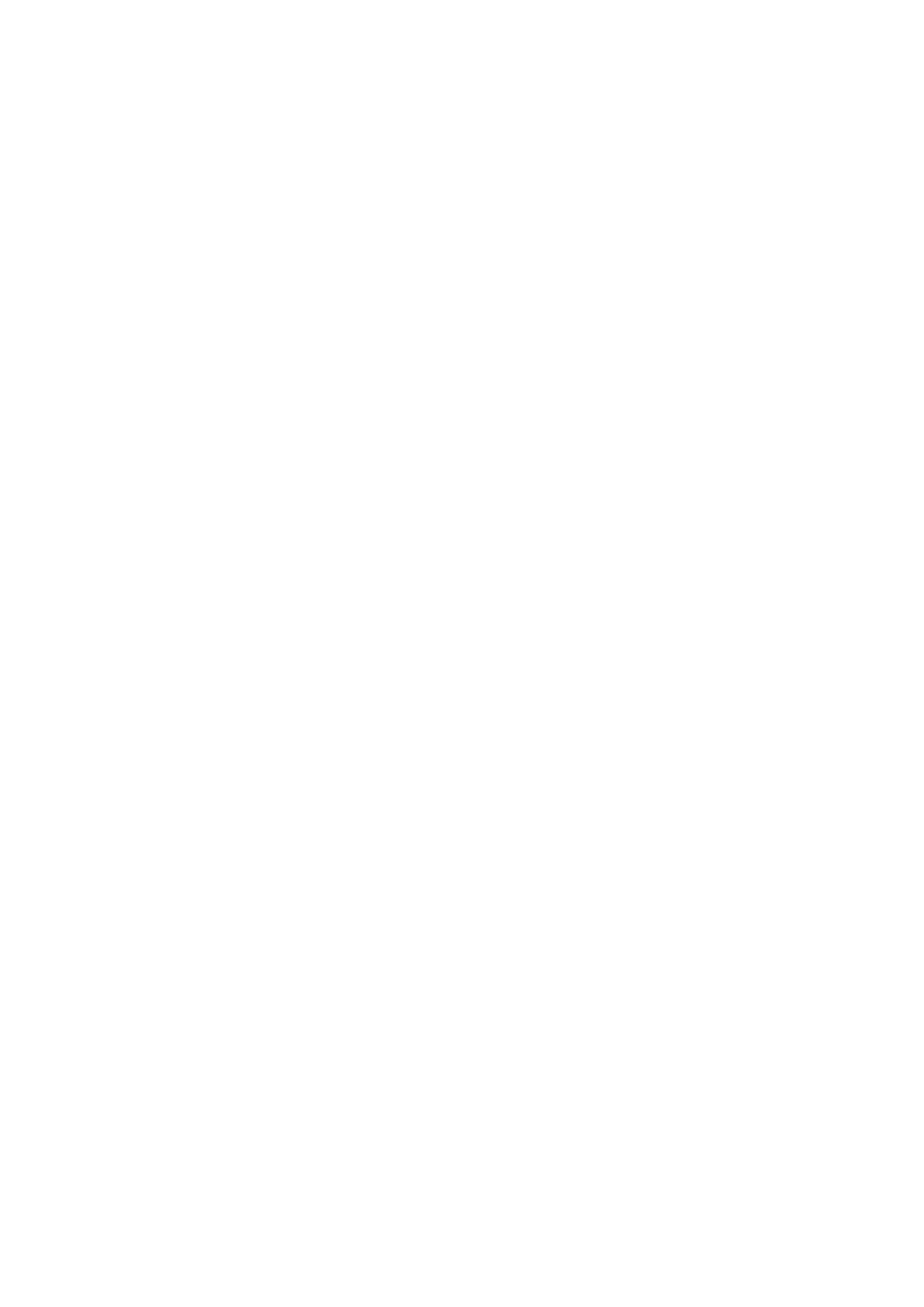# **1. Introduction**

## **1.1 Introduction**

Education is constantly evolving as a result of changes and new developments in society. That means it is necessary to update the way in which we supervise the quality of education regularly. The system of supervision was updated in 2017. Since then, the responsibilities of school governing boards for the quality of their schools have served as the starting point for supervision. The interests of pupils and students are a priority in the supervision of education in the Netherlands.

The Inspectorate of Education has now had several years of experience working with the 2017 inspection framework. Following an evaluation, we are making changes to our supervision. We are doing this not only on the basis of the experience gained, but also on the basis of current developments, suggestions for improvements from those working in the field and changes to policy, legislation and regulations. These changes have been incorporated into the present inspection framework. The framework is based on the statutory duties of the Inspectorate of Education and the legislation and regulations that apply to the relevant sectors. In addition, the principles for supervision, as previously formulated in the 2017 Inspection Framework, have been further embedded in this revised inspection framework.[4](#page-8-0)

The inspection framework adopted by the relevant minister in 2021 (hereafter: 'inspection framework'), issued by the Inspectorate of Education (hereafter: the Inspectorate), describes how the inspection of special education in the Netherlands is carried out. The inspection framework includes the framework that is applied to issue judgements and appraisals, and the relevant working procedures. The inspection framework is intended to make the working procedures of the Inspectorate transparent and to ensure that supervision is carried out in a transparent manner.

In this first chapter, we describe the legal basis of the inspection framework and describe the main concepts in supervision. In chapter 2, we discuss the vision and principles that our supervision is based on. Chapter 3 describes system-level supervision in more detail and chapters 4 and 5 describe the assessment framework for supervision at the level of school governing boards and schools. We then describe how we reach judgements and appraisals (chapter 6), our working procedures (chapter 7) and our communication (chapter 8). Finally, we provide an overview of educational facilities that are subject to specific legislation and therefore to a different assessment framework and working method (chapter 9). These different assessment frameworks can be found in the appendices.

## **1.2 What are we monitoring in our supervisory activities?**

Among other things, the Education Regulation Act (WOT) states in Article 3, section 1 that the Inspectorate supervises compliance with legislation and regulations regarding education, is responsible for promoting the development of education and quality of education, and for assessing and promoting financial compliance, efficiency and continuity.

The inspection framework applies to all school governing boards and schools that provide education on the basis of legislation on education listed in the box below.<sup>[5](#page-8-1)</sup> The Inspectorate also supervises the school governing boards of inter-institutional partnerships for inclusive education. Our supervision focuses on school governing boards, schools, educational programmes and the governing boards of interinstitutional partnerships. We call these our 'objects of supervision'.

<span id="page-8-0"></span><sup>4</sup> We have based these on the version adopted on 22 June 2020. This is because the inspection framework is updated every year due to changes in legislation and regulations.

<span id="page-8-1"></span><sup>&</sup>lt;sup>5</sup> This refers to schools and educational institutions for: hearing-impaired children; children with severe speech difficulties; visually impaired children; children with a physical disability; children with a long-term illness (other than a physical disability); children with serious learning difficulties; children with serious behavioural issues; children with multiple disabilities. The Inspectorate also supervises the schools affiliated with pedological institutes.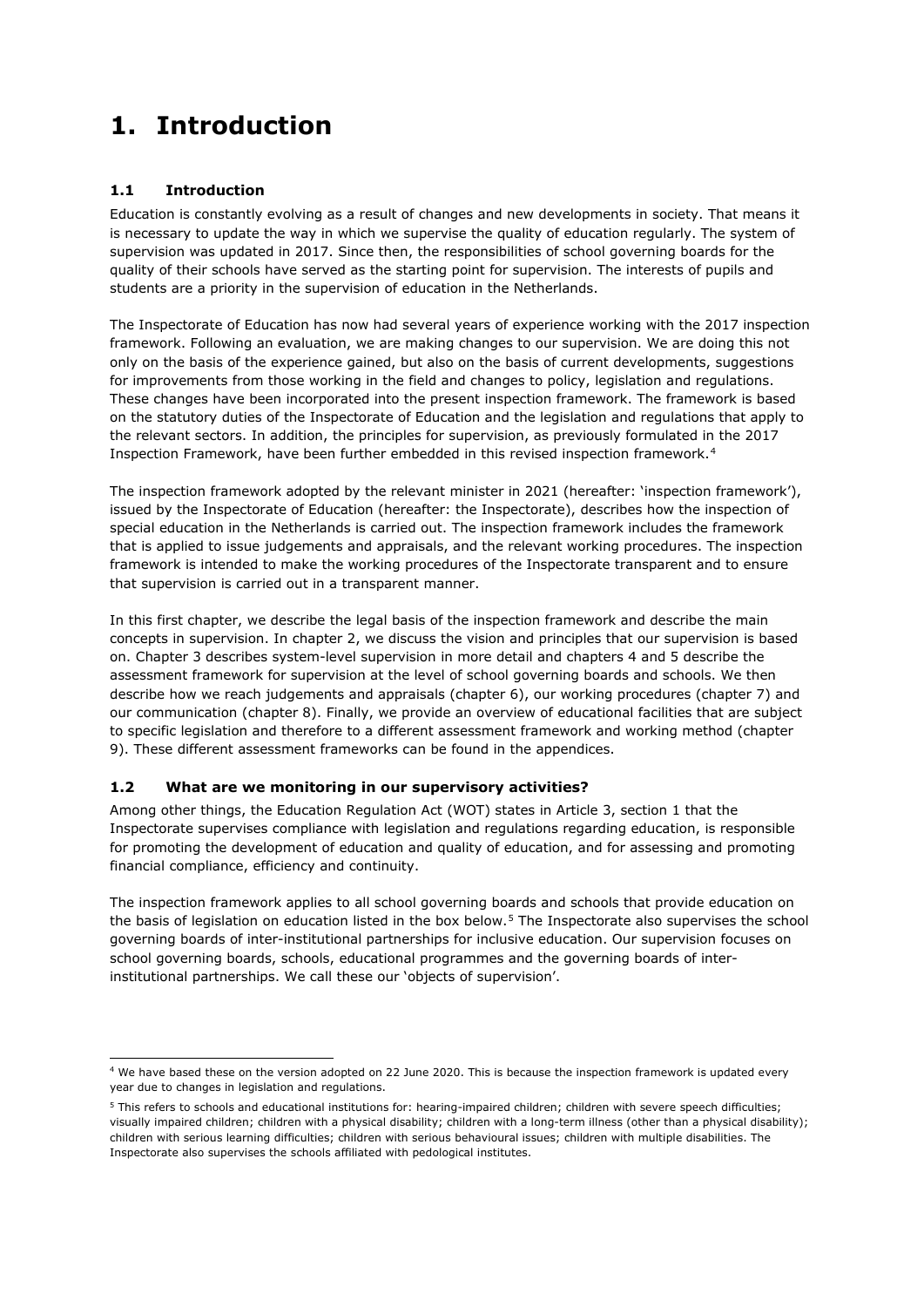#### **Statutory framework for the inspection of special secondary education**

The legal basis for our supervision regime is the Education Regulation Act (Wet op het onderwijstoezicht, WOT). The act entrusts the inspection regime to the Inspectorate, charging it with the task of ensuring compliance with legislation and regulations and assessing<sup>[6](#page-9-0)</sup> and promoting the quality of education and the associated financial administration, as specified in the following legislation:

- Expertise Centres Act (WEC);
- School Attendance Act 1969 (Leerplichtwet, LPW 1969).
- The School Councils Act (Wet medezeggenschap op scholen, WMS).
- Miscellaneous Education, Culture and Science Subsidies Act (Wet overige OCW-subsidies).

### **1.3 Terms and definitions**

In this section we define a number of concepts that are important in supervision.

#### *Supervision*

The activities of the Inspectorate with respect to schools and inter-institutional partnerships, arising from the tasks set out in Article 3 of the WOT.

#### *School governing boards*

The competent authority consists of the executive section of the school governing board and the internal supervisory board. Although these functions are separate, collectively all parties ensure, each based on their own role and responsibility, that quality at their schools is guaranteed and that the financial administration meets the requirements. For the sake of clarity, when we refer to the school governing board we mean the competent authority as a whole.

In addition, there are also governing boards of inter-institutional partnerships for inclusive education.

#### *Statutory requirements*

Statutory requirements are general quality standards which are based in law and pertain to school governing boards. They relate to the quality of education (in a broad sense) and financial administration.

#### *Assuring quality*

Based on its duty to guarantee the quality of educational provision as set out in the relevant legislation pertaining to education, the Inspectorate is responsible for ensuring that schools comply with the relevant statutory requirements. This concerns what the school governing board and the school are legally required to do. Schools that fail to comply with these regulations do not provide education of satisfactory quality. Inadequate quality of education and/or inadequate financial administration may lead to increased supervision and sanctions.

#### *Promoting quality*

As part of its duty to promote quality, the Inspectorate evaluates how the school governing board's own ambitions contribute to the quality of education (and to the continuous and sustained improvement of quality). In this way, the Inspectorate promotes quality at the level of the school, school governing board and the education system as a whole. Those ambitions relate to goals that are set by the school governing board or school itself. The school describes this in its school plan.

#### *Interventions*

All actions that we take on the basis of our role as supervisor are referred to as interventions. We define three categories in this regard:

- interventions that are based on our duty to guarantee quality: this concerns compliance with the law;
- interventions that are based on our duty to promote quality: these focus on the ambitions of the individual institution or programme;
- system-level interventions: ensuring that system-level issues are prioritized.

#### *System-level supervision*

<span id="page-9-0"></span> $6$  We refer here to the task of the Inspectorate as referred to in Article 3, section 1, subsection c of the Education Regulation Act (WOT).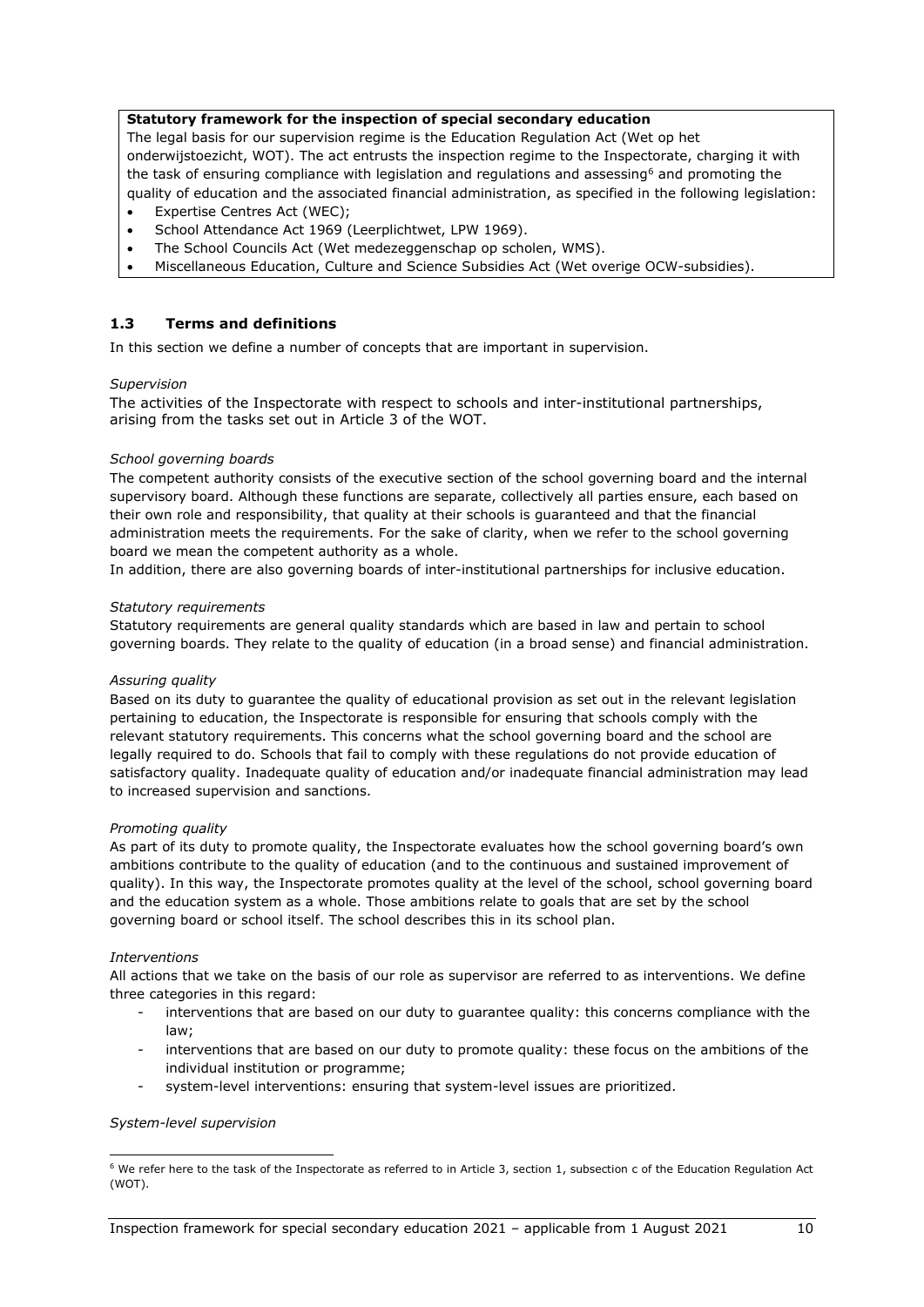We refer to the consideration of the functioning of the system as the reflective component of supervision, or system-level supervision.

## **1.4** *Levels of supervision*

There are various levels in supervising the quality of education: the education system as a whole, individual school governing boards, and individual schools.

#### *The level of the education system*

We focus on the functioning of the education system as a whole because the quality of the education system is more than just the sum of its constituent parts. Increasingly, issues transcend the scope of individual schools and school governing boards, and tackling them requires broader-based cooperation. We define the education system as all schools, institutions, school governing boards, school types and educational programmes. The Inspectorate looks at what is going well and where there are bottlenecks. We identify those bottlenecks, analyse them and ensure that they are prioritized, both nationwide and regionally. We refer to our supervision of the functioning of the education system as a whole as the 'reflective' component of supervision.[7](#page-10-0) The *State of Education* report is an example of this type of supervision.

#### *School governing boards*

School governing boards are responsible for ensuring that the education provided in their schools is of satisfactory quality and that their financial administration meets requirements. With respect to supervision, this means that we verify whether school governing boards have an adequate insight into quality and are providing adequate management in this area, so that they can guarantee that pupils are getting satisfactory quality at the schools that they are participating in.

School governing boards are an important link: by maintaining quality at their schools, they contribute to the functioning and quality of the education system as a whole. For example, in order to function independently in society, pupils must be equipped for success in the rest of their educational careers and in the labour market. The education system must ensure that pupils leave school with satisfactory literacy and numeracy skills, and with the necessary knowledge and skills. It is also important that every pupil has an equal opportunity to access suitable education: it should make no difference who their parents are, where they come from or which school they go to. It is also important that pupils and students develop as individuals; that their education contributes to their self-knowledge, their knowledge of the world they live in and their ability to make independent decisions. In this way, they will also learn to contribute to the cohesion of our society.

#### *Schools*

School leaders, together with their teams, shape education at their schools. Together with the school governing board, they strive to achieve quality goals and ambitions for the education of their pupils. The school plan describes how they will do this. The school plan also describes their policies on education and staffing and the system of quality assurance. We conduct our inspections with this school-specific information in mind. The key questions regarding the quality of education are: are pupils learning enough? Are they receiving good teaching? And are they safe and secure?

#### **1.5 Effectiveness and evaluation**

The present Inspection Framework takes effect on 1 August 2021 and was adopted on 24 June 2021. In accordance with Article 13, section 3 of the WOT, it has been published in the *Staatscourant* (9 July 2021), on the website of the Inspectorate of Education and on [www.wetten.nl.](http://www.wetten.nl/)

The inspection framework has been established on the basis of Article 13 of the Education Regulation Act (WOT) and is a policy regulation as referred to in Article 1:3, section 4, of the General Administrative Law Act (AWB). The Minister of Education, Culture and Science uses this inspection framework to specify the working methods of the Inspectorate of Education with respect to its responsibilities and

<span id="page-10-0"></span><sup>&</sup>lt;sup>7</sup> The Scientific Council for Government Policy (WRR) advocates the strengthening of the reflective component of supervision. The WRR would like to see supervision that periodically reflects on the developments, opportunities, risks and threats inside and outside the field that may influence its own functioning, prioritization and/or field of influence (WRR, 2013). The government supports the WRR's arguments for strengthening the reflective component of supervision and thus the feedback role of supervision (Cabinet response, September 2014).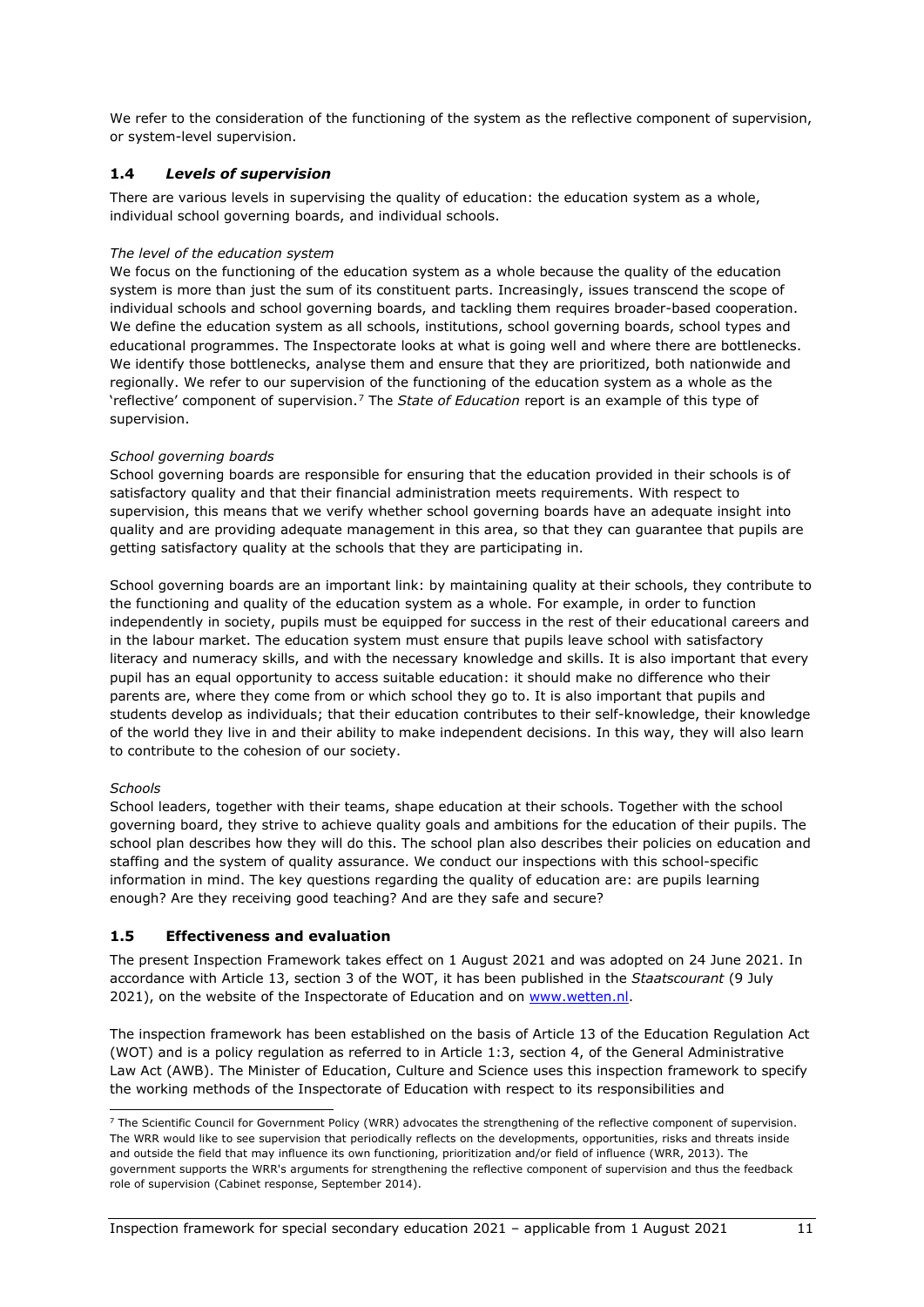competences involving inspection. The inspection framework is also a legally interpretative policy regulation. The statutory requirements described in the assessment framework are based on a reasonable interpretation of the law and the regulations based thereupon.<sup>[8](#page-11-0)</sup> Consultations have been held within the professional field regarding both the explanation of statutory requirements and the working procedure, in accordance with Article 13, section 2 of the Education Regulation Act (WOT).

Ongoing supervisory interventions, including those carried out on the basis of the 2017 Inspection Framework or prior to 1 August 2021 as the result of specific inspections, remain valid. Articles of law that have not yet entered into force at the time of publication of this framework in the *Staatscourant* are shown in square brackets ([1]).

We will evaluate the effects and effectiveness of the inspection framework before 1 January 2025. The new inspection framework remains subject to change at any time, either in whole or in part, on the basis of experiences of its application or wider political, societal, educational and policy developments. The period of validity for the 2021 inspection framework is, in principle, four years.

The inspection framework is updated every year based on changes in legislation and regulations. The Inspectorate consults with the professional field periodically in order to gain insight into experiences and developments.

<span id="page-11-0"></span><sup>8</sup> For example, the Annual Reporting Regulations for Education (RJO).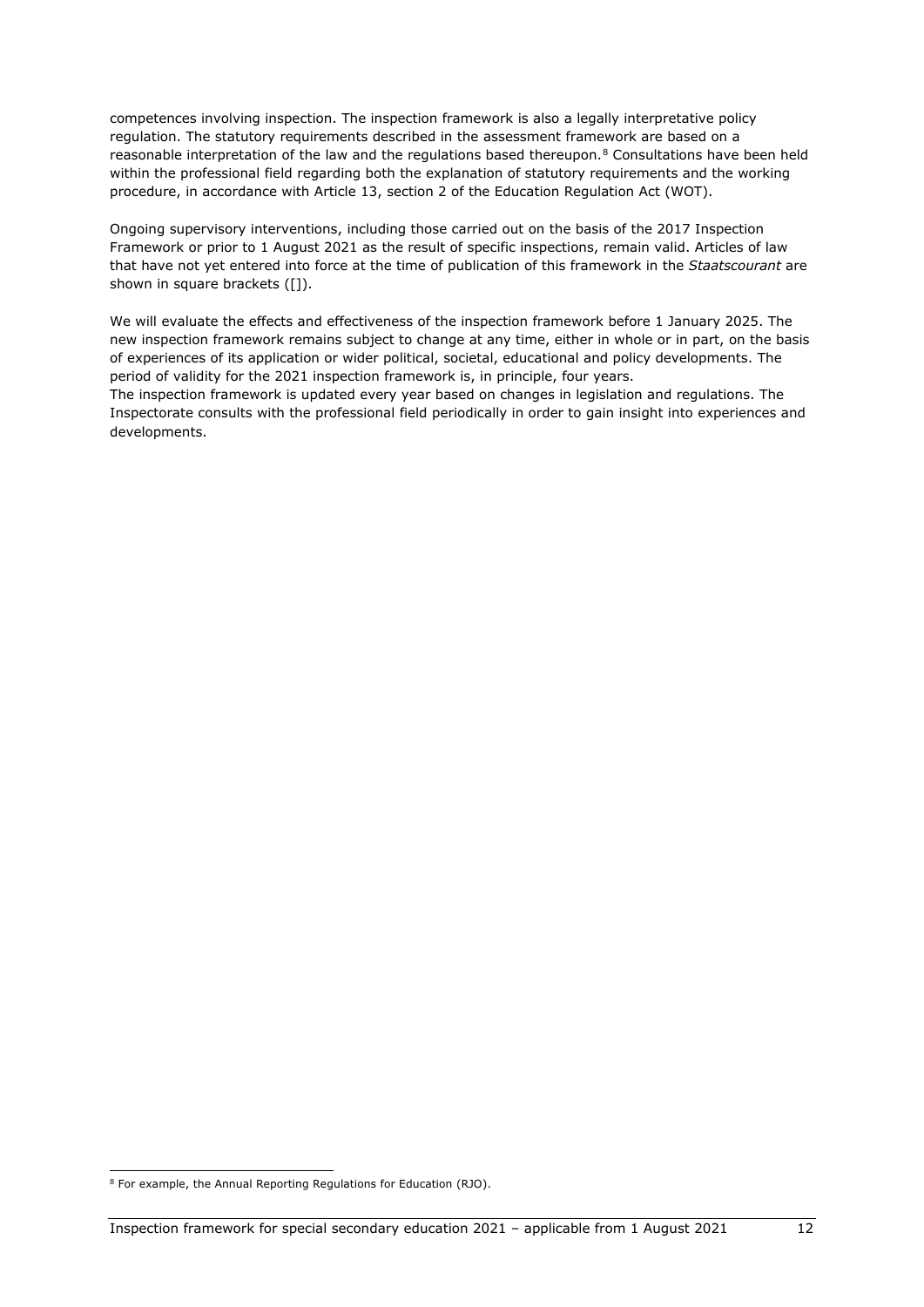# **2. Vision and principles of supervision**

## **2.1 Introduction**

The Inspectorate supports better education for all pupils. We look at education in a broad sense, including both the education that is provided at school but also remote teaching and learning. The law stipulates the minimum requirements that education must achieve. The Inspectorate ensures that this basic standard of quality is being guaranteed by school governing boards: the boards guarantee the quality provided by the schools, while we in turn guarantee the quality of the work done by the school governing boards (administrative conduct). We do this by assessing the degree of insight they have into quality and the leadership that they provide with respect to quality, which is something that we expect from every school governing board. Where necessary, we can intensify our supervision of school governing boards. In addition, we encourage school governing boards and schools to pursue their own specific ambitions and to achieve improvements above and beyond the basic standard of quality that is required. The Inspectorate wishes to showcase what is going well in schools, in school governing boards, and across the education system as a whole. Therefore, we reflect on the functioning of the education system as a whole. In this chapter, we set out our vision of supervision (section 2.2). We then describe the principles that we apply when carrying out supervision (section 2.3).

## **2.2 Vision**

Education fulfils an important role in our society. It guides pupils towards higher forms of education or towards the workplace, as an employee or an entrepreneur. Education must also ensure that children learn how to become fully-fledged citizens and members of society. To enable every young person to participate in the economy and to find employment, education must provide the knowledge and skills that are required. After all, it is through education that all pupils can flourish and achieve their full potential. In other words, the core functions of the Dutch education system relate to teaching (qualification), providing children with the skills to participate and contribute to society (socialization), and paving the way to further education and the labour market (allocation, including selection and equal opportunities).

#### *Vision and mission*

Everybody has the right to education that is of satisfactory quality. Every day, teachers, school governing boards and other professionals dedicate themselves to achieving this goal for their pupils and students. All those efforts contribute to the quality and proper functioning of the education system, so that all pupils can have a good education. Our mission of 'effective supervision for better education' reflects this.

The aim of our supervisory activities is to assure and to promote the quality of education. We focus on the functioning of the system as a whole (promoting quality) and on school governing boards and their schools (assuring and promoting quality). School governing boards guarantee quality at their own schools and the quality of education for the pupils who attend them. We adjust the intensity of our supervisory activities and follow-up supervision in line with the extent to which the governing board complies with the relevant statutory requirements and assures quality at its schools.

All school governing boards and schools are part of the education system and thus contribute to the functioning of the system. We refer to the consideration of the functioning of the system as the reflective component of supervision, or system-level supervision.<sup>[9](#page-12-0)</sup> The strengthening of the role of supervision in this area is



**Figure 2.3a The principles of supervision**

advocated by the Scientific Council for Government Policy (WRR) and is supported by the government.

<span id="page-12-0"></span><sup>9</sup> Netherlands Scientific Council for Government Policy (WRR) (2013). Supervising Public Interests. Towards a broader perspective on government supervision (no. 89). The Hague/Amsterdam: Amsterdam University Press.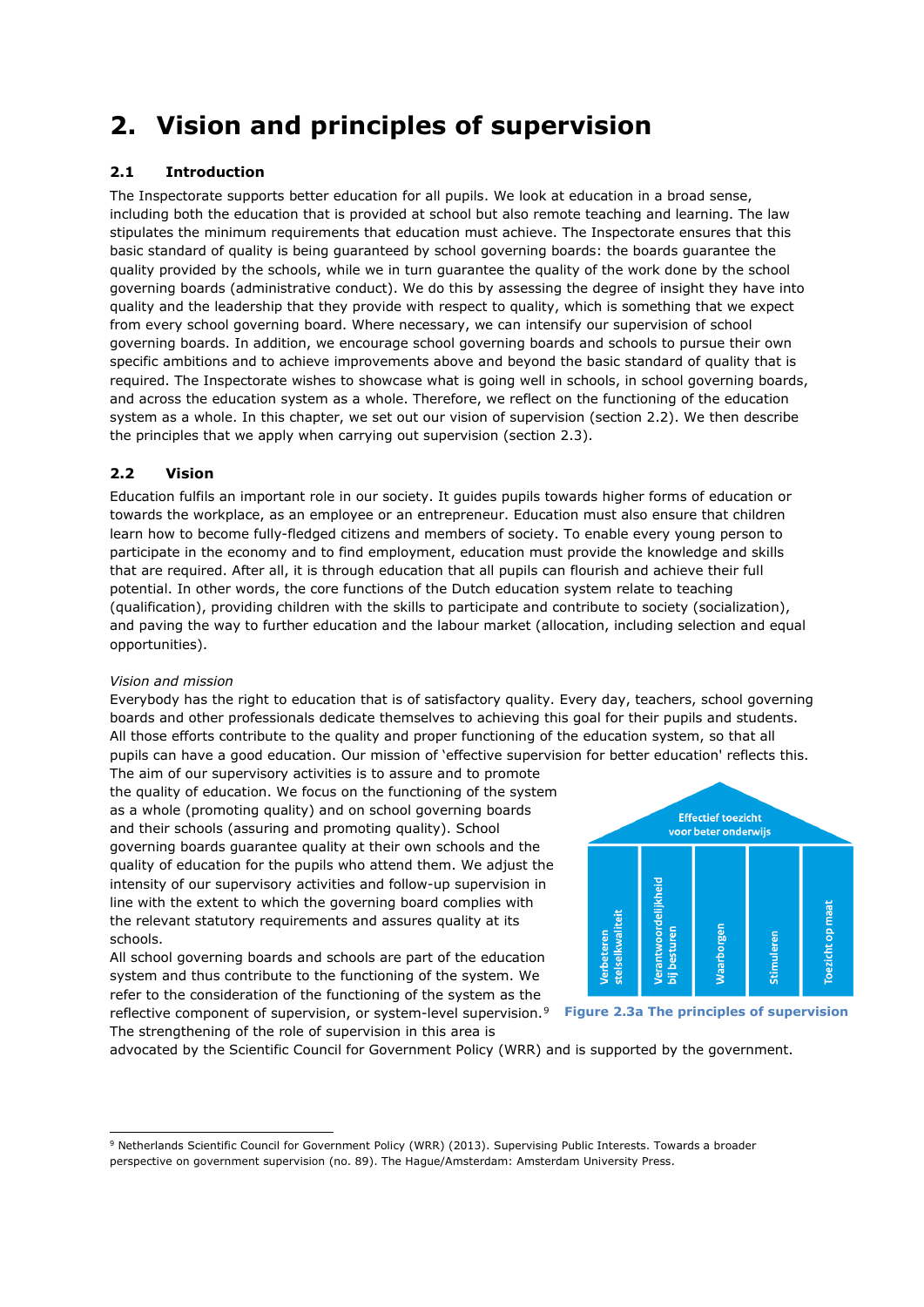## **2.3** *The principles of supervision*

Our mission of 'effective supervision for better education' is based on five principles (see figure 2.3a). These principles are interrelated and reinforce one another. With respect to each principle individually, and in particular in relation to the coherence between all five, the aim of supervision is to help improve the quality of the education system. In addition, supervision reflects the responsibility that school governing boards have with respect to education; it involves monitoring basic quality requirements (quality assurance); and it aims to promote better education (promoting quality). We select the intensity of supervision for each school governing board individually (proportionality), and we take into account the organizational characteristics and circumstances of that school governing board during our supervisory activities (tailored supervision). We will explain these principles in more detail below.

## **2.3.1 Improving the quality of the education system**

Schools and school governing boards are part of the education system. That system also forms the broader context in which they do their work. By system-level quality, we mean the degree to which all school governing boards and schools, working with and alongside all the others, contribute to achieving the core functions of education for all pupils. Together, they ensure that these core functions of education – qualification, socialization and allocation, including selection and equal opportunities – are fulfilled successfully and in a balanced manner.

System-level supervision (promoting quality) and the supervision of school governing boards and schools (promoting and assuring quality) are interlinked, and each has its own role in the system of supervision. School governing boards and schools are separate objects of supervision. System-level supervision focuses primarily on cohesion from the perspective of promoting improvement and setting priorities: the work of school governing boards, schools and inter-institutional partnerships is important in this regard, as well as other matters that play a role in the development of the core functions of education. We use the core functions of the education system to give substance to system-level supervision. This can lead to interventions aimed at promoting quality at the level of the system, school governing board and school.

The functioning of the system therefore encompasses more than the sum of the results of the supervision of school governing boards and schools. This is why we also monitor developments at the system level – such as the extent to which all children enjoy equal opportunities in education, for instance. We identify both positive examples and bottlenecks and ensure these are prioritized; we also look at how we can improve the quality of the system in coordination with the educational field. Every year, we report on system-level quality in the *State of Education* report, a task that is specified in the Education Regulation Act (WOT). During school visits and inspections, we also initiate an open dialogue with school governing boards about how they are contributing to system-level quality through their schools, without assigning judgements or appraisals. In schools, we also focus on themes that affect core functions through thematic school visits. We refer to all of these activities collectively as system-level supervision.

## **2.3.2 The responsibilities of the school governing board**

By school governing board, we mean the competent authority for one or more schools. The competencies of a school governing board include internal supervision. Because we hold school governing boards accountable for their responsibility for the quality of education in their schools, we refer to this as boardlevel supervision. School governing boards guarantee quality at their own schools and the quality of education for the pupils who attend them. School governing boards are responsible for ensuring that the education provided in their schools is of satisfactory quality and that their financial administration meets requirements.

School governing boards also have a statutory duty to provide inclusive education. Essentially this means that the most inclusive form of education is provided for all pupils with specific educational needs. In this respect, school governing boards have a duty of care with respect to pupils who need extra support. All school governing boards are required to affiliate with one or more (regional) inter-institutional partnerships for inclusive education. We supervise the implementation of agreements within those interinstitutional partnerships by the school governing boards involved. We also supervise the governing board of the inter-institutional partnerships. This is explained in more detail in chapter 9.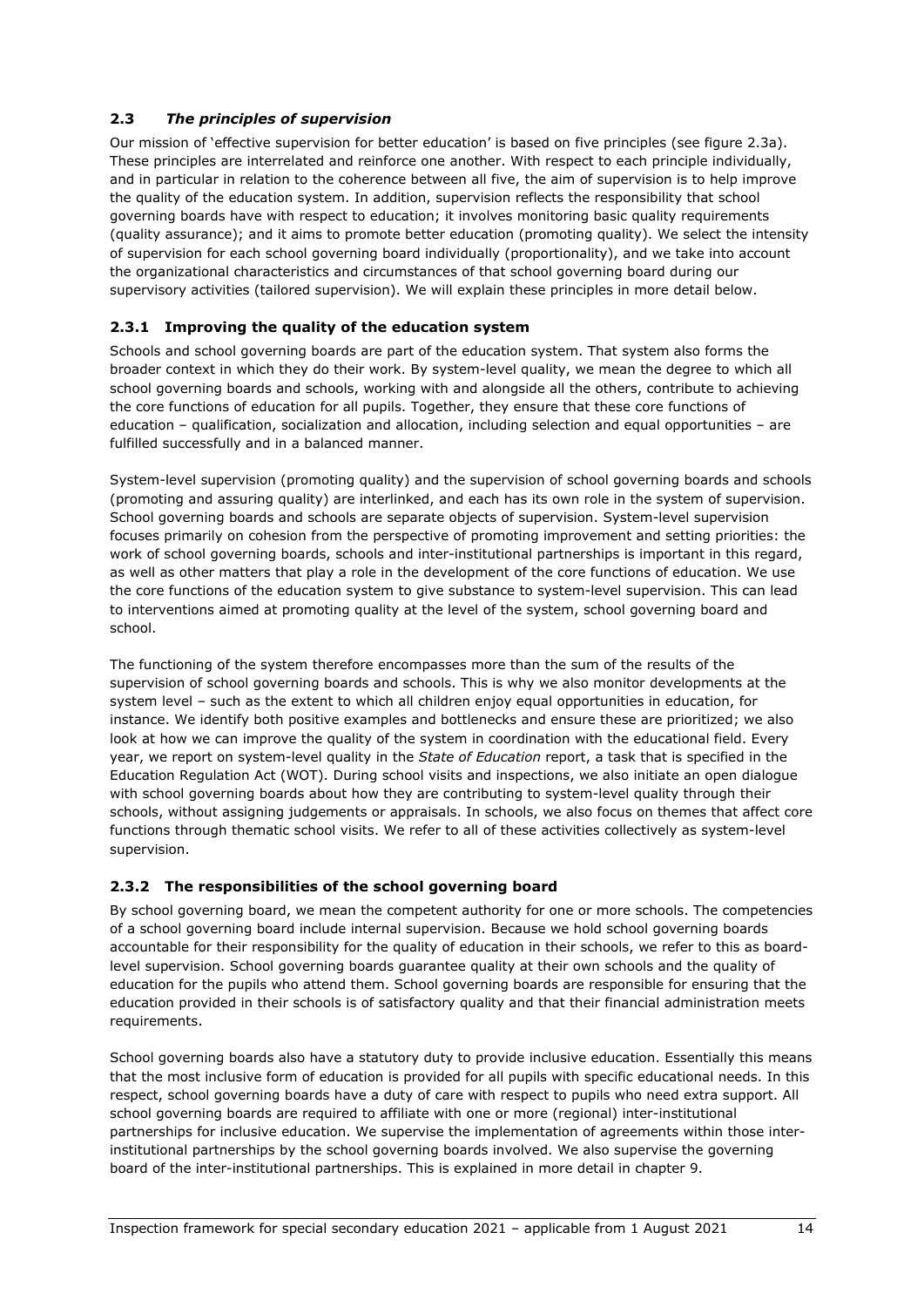We ensure that school governing boards carry out their duties (monitoring and promoting the basic standard of quality and continuity) adequately. If this is not the case, or is not being done adequately, we initiate stricter supervision over the school governing board and schools in question. This is part of our duty to guarantee quality. In addition to board-level supervision, we also visit and assess schools when a school governing board has failed to achieve basic quality requirements. School governing boards also identify ambitions of their own that they wish to achieve, often including ambitions that affect the core functions of the education system. We review those ambitions as part of our role in promoting quality.

## **2.3.3 Assuring quality**

Society should be able to have confidence that pupils and students are receiving an adequate education. All the more so because education for pupils up to the age of 16 is compulsory and young people under the age of 23 are required to achieve a qualification.<sup>[10](#page-14-0)</sup> The benchmark for the basic standard of quality is that schools and school governing boards must comply with the statutory requirements that relate to quality of education, quality assurance and financial administration. We have included these requirements in the assessment framework for schools and school governing boards (see chapters 4 and 5).

We hold school governing boards accountable for not achieving the basic quality requirements in their schools. If they fail to do this, we issue one or more remedial action orders. In such cases, we also focus on the individual schools involved. In the event of one or more failures in relation to standards, once the decision criteria have been applied, the schools receive an overall judgement of 'Unsatisfactory' or 'Very Weak'. Where necessary, our supervisory activities will be intensified.

## **2.3.4 Promoting quality**

In addition to intervening in cases where things are not going well, we also promote the ongoing development of education and quality improvements. We do this at several levels. At the system level, we use inspection activities and data collection to monitor the core functions of education. If we identify risks in relation to those core functions, we ensure that these are prioritized, depending on how urgent they are. We identify important themes and highlight these in *The State of Education* and other thematic reports, for example. We thus point out opportunities for improvement at the system level, and thus aim to promote quality across the whole system. We bring the results and analyses of our inspection activities to the attention of various stakeholders in various ways, in order to raise awareness and come up with solutions to the problems identified. Sometimes it is important for stakeholders to discuss a theme together. For example, school governing boards, municipalities and inter-institutional partnerships can play a role together in preschool education or youth care. We also bring our findings to the attention of school governing boards and schools, and discuss ways of helping to resolve system-level bottlenecks with them.

In addition to promoting improvements by highlighting where improvements could be made, we also do this by highlighting instances of good quality. We also look specifically at the quality achieved by schools and school governing boards that go beyond basic quality requirements. In such cases, we award a 'Good' appraisal. This appraisal means that a school or school governing board not only meets the statutory requirements but is also achieving additional ambitions that go above and beyond these. We consider whether the quality of education at a school can be appraised as 'Good' at the request of the relevant school governing board. Awarding the label of 'Excellent School' (see: [excellentescholen.nl\)](https://www.excellentescholen.nl/) is another example of how we highlight quality and promote continuous improvements in the quality of education. Finally, we include the ambitions of the school governing board (and whether these are being achieved) in our inspections and we strive to approach our inspection activities and deliver our findings in a way that is encouraging and constructive: we provide positive feedback and, in addition to pointing out what could or should be improved, we also mention what is already going well.

#### **2.3.5 Proportionality and tailored supervision**

Schools and school governing boards are all different. The quality that they deliver is different, and they may also be structured differently. Their development and the circumstances in which they operate can

<span id="page-14-0"></span><sup>&</sup>lt;sup>10</sup> Pupils who have not vet achieved a basic qualification are required to continue attending school until the age of 18, and young people under the age of 23 are required to achieve a qualification.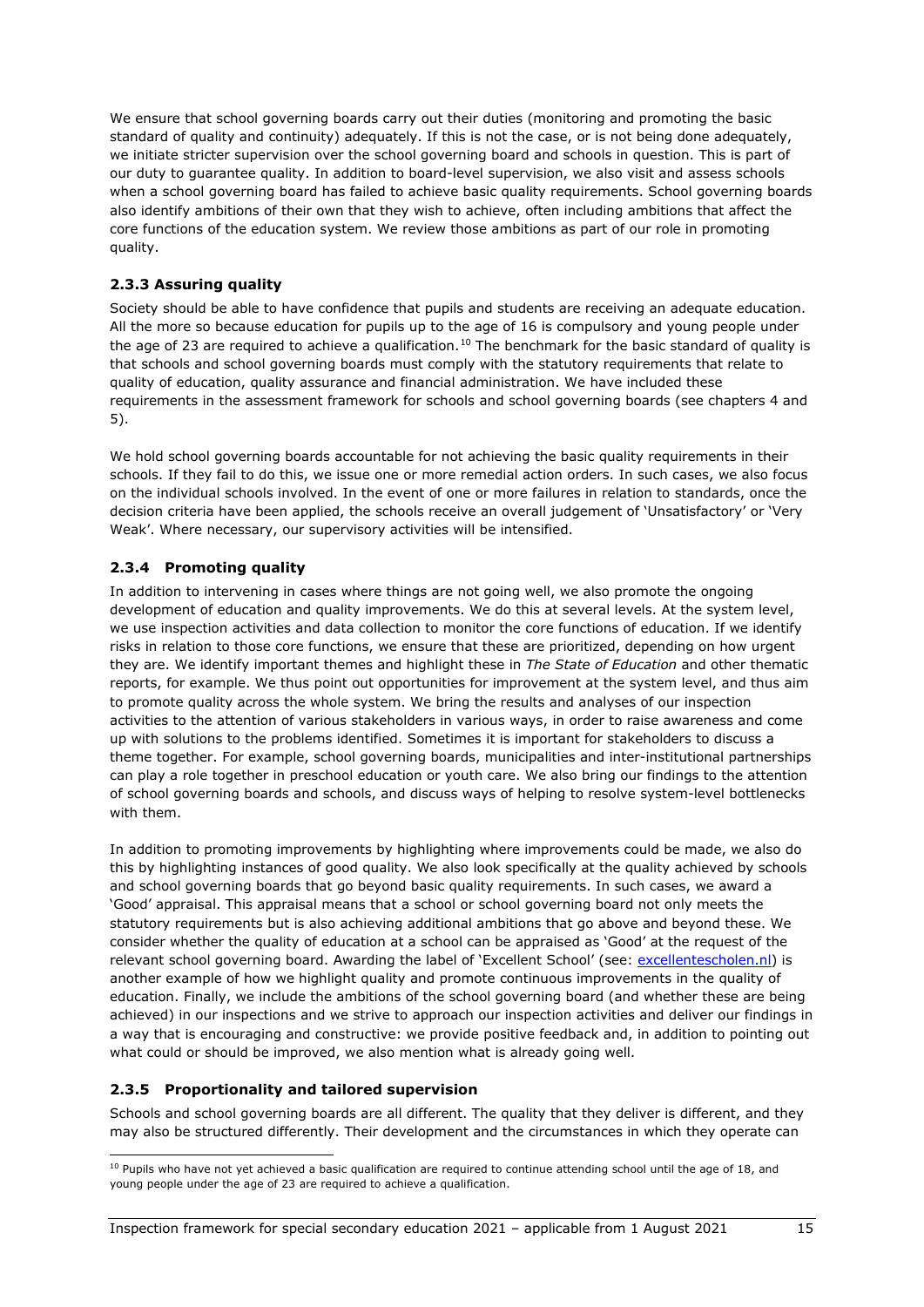also be different. We seek to adapt our supervision to those differences: we determine the intensity of our supervision in proportion to the quality standards achieved by the school governing board. In addition, our inspection activities are tailored, taking into account the characteristics of the school governing board and the schools concerned. In this way, we arrive at an effective, reasoned judgement, and limit the burden that is associated with supervision.

Society expects schools and school governing boards to meet basic quality requirements. One important purpose of supervision is to assess how effectively a school governing board is ensuring that basic quality requirements are met in its schools. This relates to the quality of education, the way in which professionalism within the institution and the school governing board is assured, the extent to which statutory requirements are met, and whether the school's finances also meet requirements. The better a school governing board manages to monitor and promote quality in its schools, the less intensive our supervision will be. In such cases, the emphasis is more on discussions regarding the school's ambitions and civic mission, and we ask the school governing board to report on changes and improvements in quality based on its own perspective. Where applicable, we will also ask the school governing board to report on what action is being taken to comply with remedial action orders.

In cases where a school governing board is less successful in achieving the required level of quality, we intensify supervision in a proportionate manner. This may mean conducting several inspections into the quality of education within a short period of time or involving several persons or bodies within or around the school governing board in an inspection.

As part of our duty to guarantee quality, we review the development and performance of a school governing board and its schools every year. Based on supervision and quality data that we have previously gathered through monitoring, we continue to monitor the quality of the school governing board and the schools. This is an important aspect of fulfilling our duty to guarantee quality.

When carrying out (proportionate) supervision, we adapt our inspection activities to the circumstances of the school governing board. This is known as tailored supervision. We describe how we apply proportionality and tailored supervision in more detail in chapter 7. That chapter is about our working methods.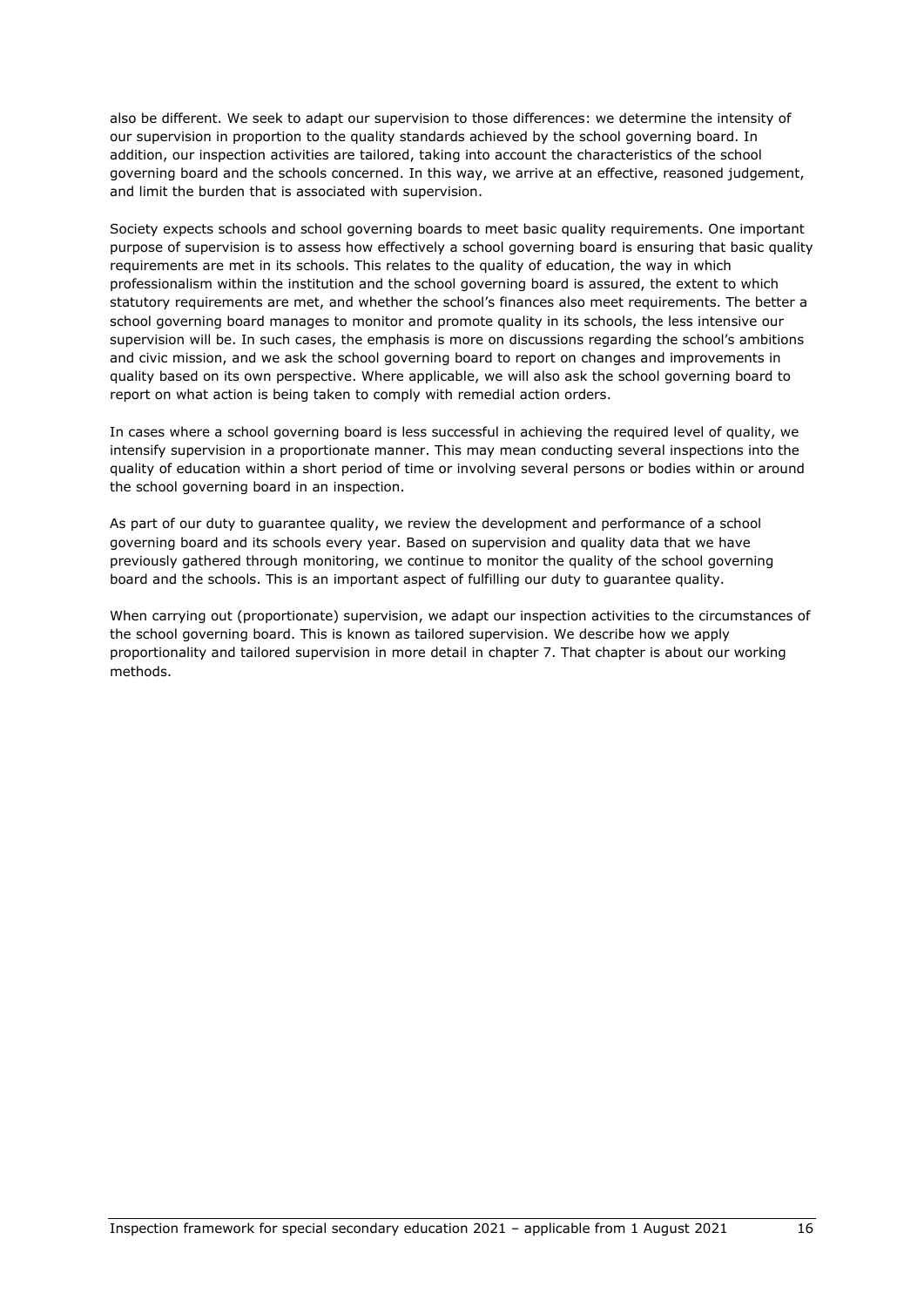# **3. System-level supervision**

## **3.1 Introduction**

Supervising the quality of education also means focusing on the context in which schools and school governing boards carry out their work: the education system as a whole. We look at different parts of the system and the relationships between those parts in order to evaluate the quality and proper functioning of the system as a whole. This is how we address the reflective component of supervision: based on our statutory duty at the system level, we reflect on the quality of the education system as a whole. We use our findings to carry out interventions at the system, board and school levels in order to promote improvements. In this chapter, we provide a framework that defines what we mean by system-level quality. That framework is based on the core functions of education.

In section 3.2, we first define what we mean by system-level quality and system-level supervision. We also indicate which statutory duties are important in this regard. Section 3.3 presents the framework for system-level quality.

## **3.2 System-level quality and system-level supervision**

## **3.2.1 A system of education services**

In the Netherlands, the government is responsible for the organization and functioning of the system of education services. As a society, we want pupils to acquire the knowledge and skills that match their abilities and talents, so that they can contribute to society and to the labour market. Good education is essential if we want to ensure that all the core functions of education are achieved. In a multiform society, this is a necessity. One aspect of good education is that all pupils can develop to their full potential and enjoy equal opportunities. This means that our education system needs to function properly and that all pupils and students must benefit from the core functions of our education system: qualification, socialization and allocation, including selection and equal opportunities.

Within the system of education services, there is interdependence: some sectors of education are closely intertwined with others, as well as with other public services. Major societal problems affect educational institutions as well as bottlenecks at the institutional level, and this requires a broader system-level perspective.

In order to explain how the system works, we describe the quality of education as a whole on the basis of the core functions of education (see section 3.3). Both system-level quality and system-level supervision are based on the government's responsibility for the education system as a whole (Article 23 of the Constitution and Education Regulation Act (WOT), Article 3, section 1, subsection d; Article 4, section 4 and Article 8, section 1). This involves both the duty to promote quality and the reflective component of supervision.

We define system-level quality as the extent to which the entire system of schools, school governing boards and other actors is successful in ensuring that the core functions of education – i.e. qualification, socialization and allocation, including selection and equal opportunities – are carried out successfully and in a balanced manner. These core functions represent the building blocks for defining quality in the education system.

# **3.2.2 System-level supervision**

Supervision is based on the interest that our society as a whole has in education: the public interest. Accordingly, our supervision focuses on specific opportunities and threats, specific areas of the system or specific groups of pupils. As a supervisor, we therefore need to know what is happening in the education sector and to reflect on that; and if something goes wrong, to inform the rest of society of this. Systemlevel supervision can therefore be seen as focusing on the functioning and quality of the education system as a whole. Because this transcends the level of individual school governing boards, we engage in activities that aim to promote system-level functioning and quality. We apply a cycle of observation (monitoring), analysis, identifying issues (prioritization) and intervening in a way that promotes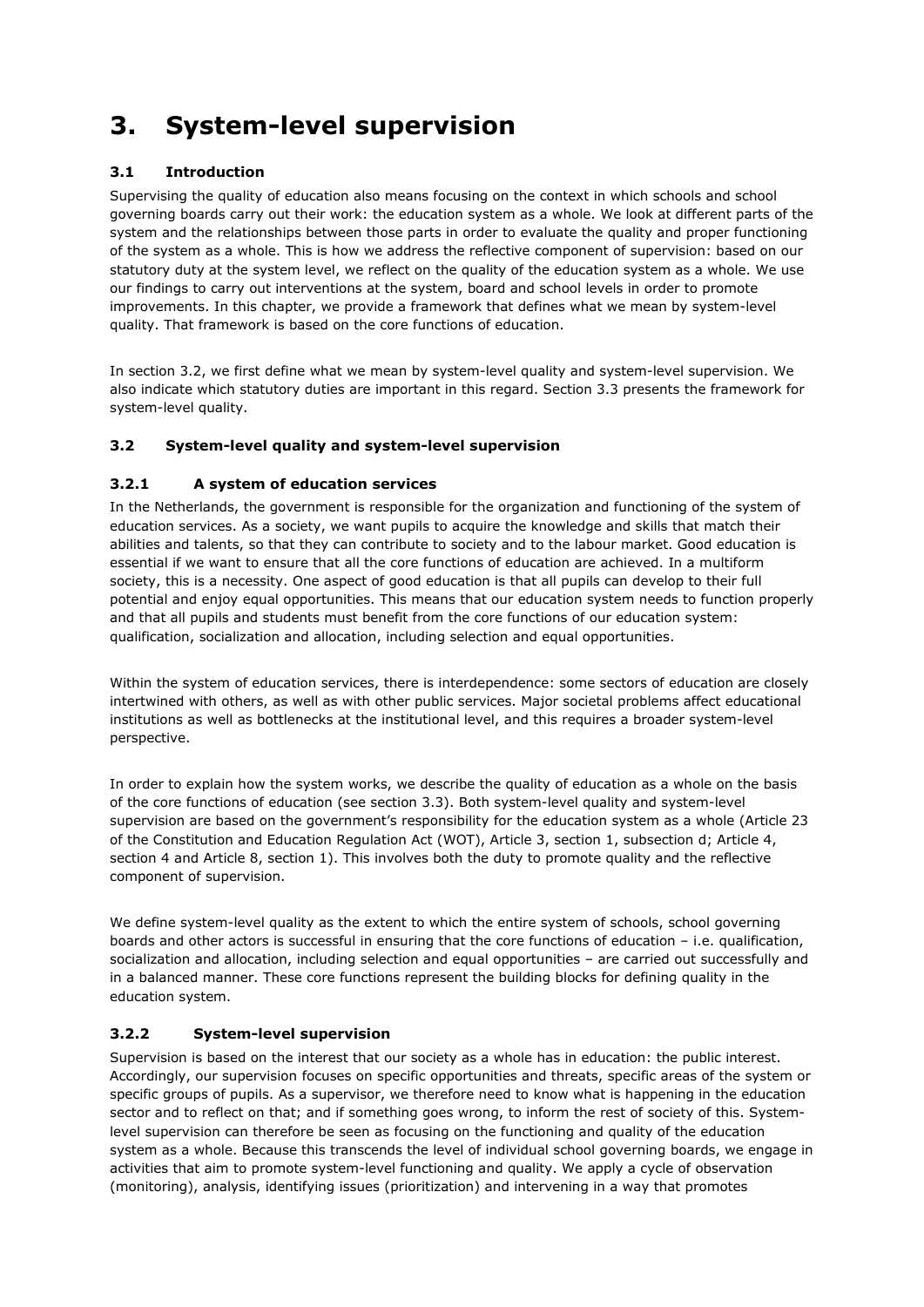improvement, and in doing so we supervise quality at the system level. The results of system-level supervision are important for society, parliament and the government, and they help us to carry out our supervisory activities in a way that is targeted and effective. System-level data thus shows us how the education system is performing as a whole and which problems school governing boards and schools are facing. We raise these problems with schools and school governing boards, and discuss how they intend to deal with them in an open dialogue.

We also monitor the quality of the system in conjunction with our inspection activities with respect to schools and school governing boards. The information gathered is one of the sources used when we write our *State of Education* report, individual publications such as thematic reports, and undertake interventions to promote quality.

System-level supervision is based on the duties of the Inspectorate described in the Education Regulation Act (WOT). For example, the Inspectorate has a duty to report on the development of, and in particular the quality of, education and on the fulfilment of statutory tasks by educational institutions, interinstitutional partnerships and the Cooperative Organization for Vocational Education and Industry, and in particular the quality thereof (Article 3, section 1, subsection d, WOT).

Our experience in educational practice has taught us that this relates to another of the Inspectorate's duties: promoting the development of, and in particular the quality of, the education provided by and the governance of institutions referred to in the relevant education legislation (Article 3, section 1, subsection b, WOT).

The activities of the Inspectorate also aim in part to inform the relevant parties about the development of, and in particular of the quality of, education (Article 4, section 4, WOT). The law also stipulates that '[the] Inspectorate […] reports upon request and on its own initiative to Our Minister regarding developments in, and in particular of the quality of, education and, on that basis, makes proposals that it deems to be in the interest of education' (Article 8, section 1, WOT).

Although system-level supervision is based on the WOT, it differs from the supervision of school governing boards and schools. The supervision of schools and school governing boards involves supervising compliance with education legislation and regulations. This is how we judge standards and, where necessary, issue remedial actions to promote improvements by school governing boards and schools. In system-level supervision, by contrast, there are various ways in which we can point out and prioritize issues that affect the system as a whole and promote improvements<sup>11</sup>, but we cannot prescribe remedial action. After all, system-level supervision does not involve supervising compliance.

In chapter 2, we indicated that system-level supervision is related to the supervision of schools and school governing boards, especially where this relates to their ambitions. Bottlenecks at the system level, as identified through thematic school visits for example, can play a role in promoting quality within the supervision of school governing boards and schools.

## **3.3 Framework for system-level quality**

In order to monitor the quality of the system, we apply a framework. This framework describes the functioning and quality of the system in relation to the core functions of education. It provides a focus in order to assess the functioning of the system as a whole and the trends and bottlenecks at the system level. The framework indicates the themes that pertain to the activities that we carry out in the field of observation, analysis and prioritizing bottlenecks. In order to maintain and promote the quality of the education system, efforts are required from all those involved. In this respect, it helps to focus attention on what is important for pupils and for society, but also on what requires urgent action in the light of current developments and longer-term trends. For this reason, we formulate focus points to encourage the various actors to work together in addressing bottlenecks. A few examples: 'Digital literacy and numeracy skills for every pupil'; 'Equal opportunities to access a suitable curriculum for every pupil'; 'Pupils who are equipped to contribute to society'; 'Pupils who can succeed in secondary education and

<span id="page-17-0"></span><sup>&</sup>lt;sup>11</sup> To describe the Inspectorate's duty to promote quality, the phrase that is consistently used is 'the development of, and in particular the quality of, education'. This wording includes both development and quality at the level of the education system, and at individual institutions. This formulation is also in line with the government's intention to provide better insight into the development of the quality of education at institutions in addition to providing a snapshot. Dutch House of Representatives, parliamentary year 2014-2015, 33862, no. 12.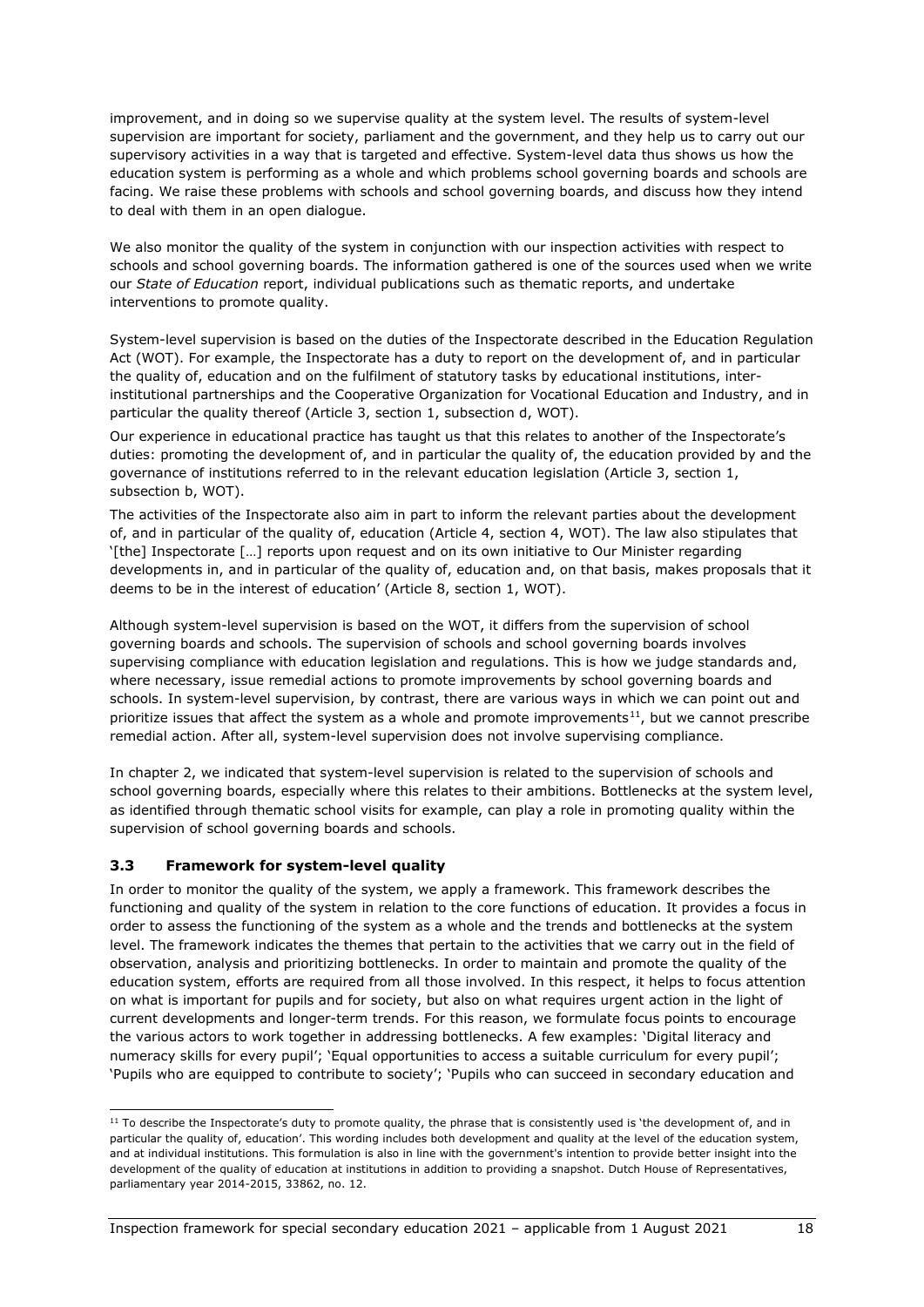the labour market' and 'Pupils who know themselves and their environment, and can make independent choices'. These are also subjects for discussion with school governing boards and involve the education provided at schools.

We listed the core functions in the 'Framework for system-level quality' (see below). In the description, we identify three core functions: qualification, socialization and allocation, including selection and equal opportunities. Personal development is part of the core function of socialization. In addition to the three core functions, we also describe the requirements that must be met in order to address these core functions adequately. The description reflects the essence of the core function. In chapter 7, on working methods, we elaborate on how we carry out system-level supervision.

#### **FRAMEWORK FOR SYSTEM-LEVEL QUALITY**

#### **Core function: Qualification**

Education provides pupils with the knowledge, attitudes and skills that meet the needs of society and are appropriate to the abilities and talents of pupils.

#### **Description**

The educational achievements and the level achieved by all pupils collectively are of an optimum level, across various groups and subject areas. One aspect of this is that every pupil is literate and numerate with respect to his or her abilities. Educational achievement is consistent with the needs of society, meaning that every pupil will ultimately be able to function well in society. In comparison with (previous) trends, both national and international, there is stability or movement in the direction of the ambitions of society. The quality of assessment and examinations leads to relevant and reliable statements at the system level regarding the level, educational achievement and reference levels of pupils. The quality of the curriculum includes knowledge, attitude and (digital) skills and is regularly evaluated in the light of current events and (international) scientific standards.

#### **Core function: Socialization**

Education contributes to the acquisition of the social and civic skills necessary for proper participation in and a proper contribution to society.

#### **Description**

<span id="page-18-0"></span>The knowledge, attitude and skills of pupils are consistent with the level that is required to function properly in a multiform society governed by a democratic state. This means social and civic skills, and the fundamental values**[i](#page-73-0)** of a democratic state, which are necessary in order to participate successfully in it. In evaluating education's contribution to society, previous results achieved in the education system, international comparisons and substantive requirements are leading, as well as the needs and ambitions of society. A free and multiform society requires citizens who respect basic democratic rules and norms, who can form opinions independently, are willing to take responsibility and are equipped to deal with diversity.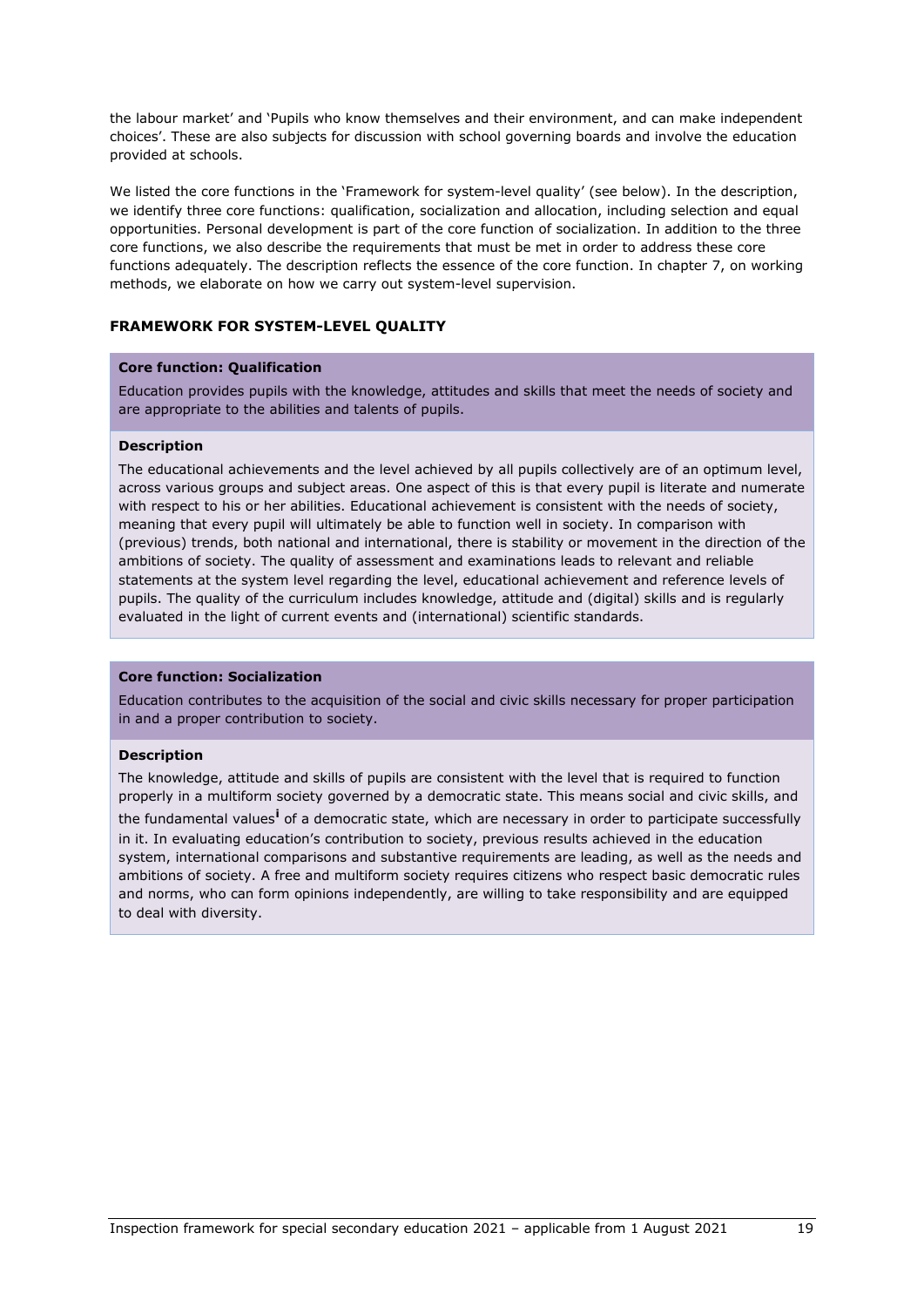#### **Core function: Allocation, including selection and equal opportunities**

Pupils pursue an educational career that is consistent with their abilities and talents and with the labour requirements of society.

#### **Description**

Education ensures that pupils pursue an educational career that is appropriate to them and gives them an equal opportunity to take part in the type of education that suits them best. Education ensures that pupils succeed in their (subsequent) education and obtain a qualification that enables them to find a suitable place in the labour market or to continue their education in a suitable way. School referral, the choice of school, the transition between schools and connections within (inclusive) education are effective and do not hinder pupils' advancement. In other words, education is equally accessible and available to all those pupils who belong there based on their abilities. In comparison with (previous) trends, both national and international, there is stability or movement in the direction of the ambitions of society.

#### **Requirements for fulfilling the core functions**

The education is resourced and organized in such a way that continuity can be ensured and it can contribute to the three core functions outlined above.

#### **Description**

Education is organized in such a way that it is able to fulfil the three core functions of the system by means of cooperation and a shared dynamic. Good governance and a proper vision of what needs to be achieved are important in this respect. Cooperation between institutions – in order to achieve inclusive education for example – also contributes to the quality of education for pupils. Resources and opportunities are deployed and utilized adequately. There are enough staff members, who are adequately equipped for the teaching duties they are required to carry out. The resources, organizational methods and staff are at an acceptable level in relation to (previous) trends, both national and international, or are moving in the direction of the ambitions of society.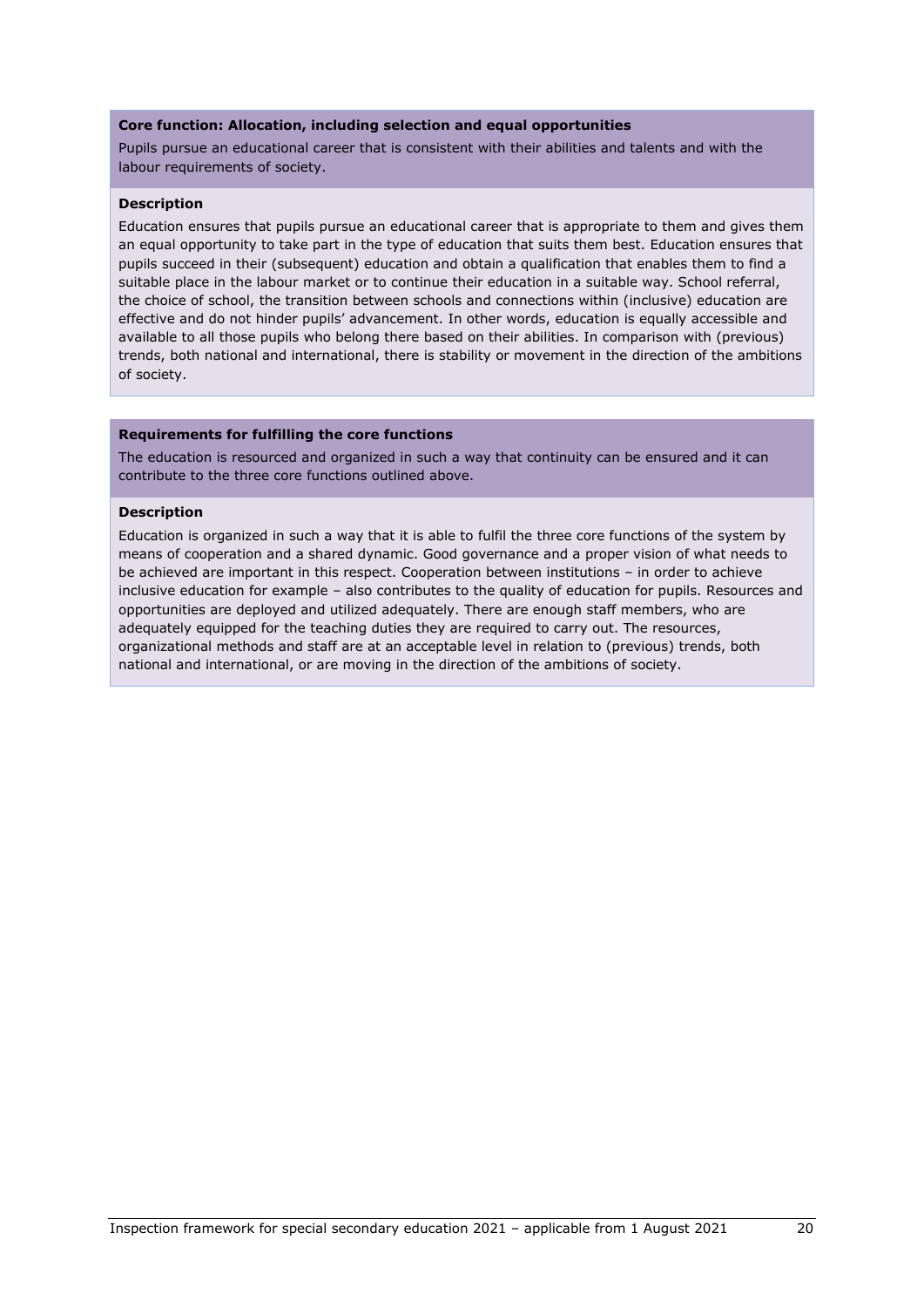# **4. Assessment framework for school governing boards**

## **4.1 Introduction**

In this chapter we describe the framework for assessing the governance provided by the competent authority. The competent authority consists of the executive section of the school governing board and the internal supervisory board. Although these functions are separate, collectively all parties ensure, each based on their own role and responsibility, that quality at their schools is guaranteed and that the financial administration meets the requirements. For the sake of clarity, when we refer to the school governing board, we mean the competent authority.

Our aim is to ascertain whether the school governing board is capable of guaranteeing the basic standard of quality in its schools, improving quality further, and ensuring proper financial administration and continuity with respect to the future. We assess the quality of governance based on the applicable legislation and regulations (hereafter: statutory requirements) mentioned under the quality area of 'Governance, Quality Assurance and Ambition'. The interpretation of the core functions of the system by the school governing board (see chapter 3) also plays a role here.

The judgement for this quality area indicates whether the school governing board is capable of guaranteeing and continuing to improve the quality of education in its schools through its governance activities. Using this knowledge regarding the quality of governance, we are able to make decisions regarding (follow-up) supervision in a manner that is proportionate (see chapter 7).

In addition to the assessment framework that provides standards for governance, quality assurance and ambition at the level of the school governing board (GQA), there are also standards for Management, Quality Assurance and Ambition at the school level (MQA). These standards are included in the assessment framework for schools and we describe these in chapter 5. We differentiate between school governing boards and schools because the governance (of one or more schools) by a school governing board and the management of a school by the school leaders are distinct from each other. This distinction enables us to match our supervision better with the responsibilities and working methods of school governing boards and schools. These levels are not at all separate from each other, however. The school governing board sets the parameters for quality and financial administration, within which school leaders are free to give shape to their responsibility for managing quality at school. Together, the school governing board and the schools ensure that the intended results are achieved with respect to the quality of education and financial quality.

In section 4.2, we explain how the assessment framework for school governing boards is structured. Subsequently, we describe the content of that assessment framework in section 4.3.

#### *4.2 The structure of the framework*



The core of the quality area of Governance, Quality Assurance and Ambition (GQA) is that the school governing board directs the governance of the quality of education in its schools, ensuring proper organization and a quality culture. This ensures that pupils are able to learn and develop in a safe and secure environment. Financial administration – including financial continuity, legal compliance and efficiency – is also an integral part of this. We view governance as a cyclical process. Together, the three standards of the assessment framework provide an insight into the quality cycle of the school governing board. If

this quality cycle meets requirements, the school governing board is able to satisfy and guarantee the basic quality requirements, to improve education further and to ensure proper financial administration. In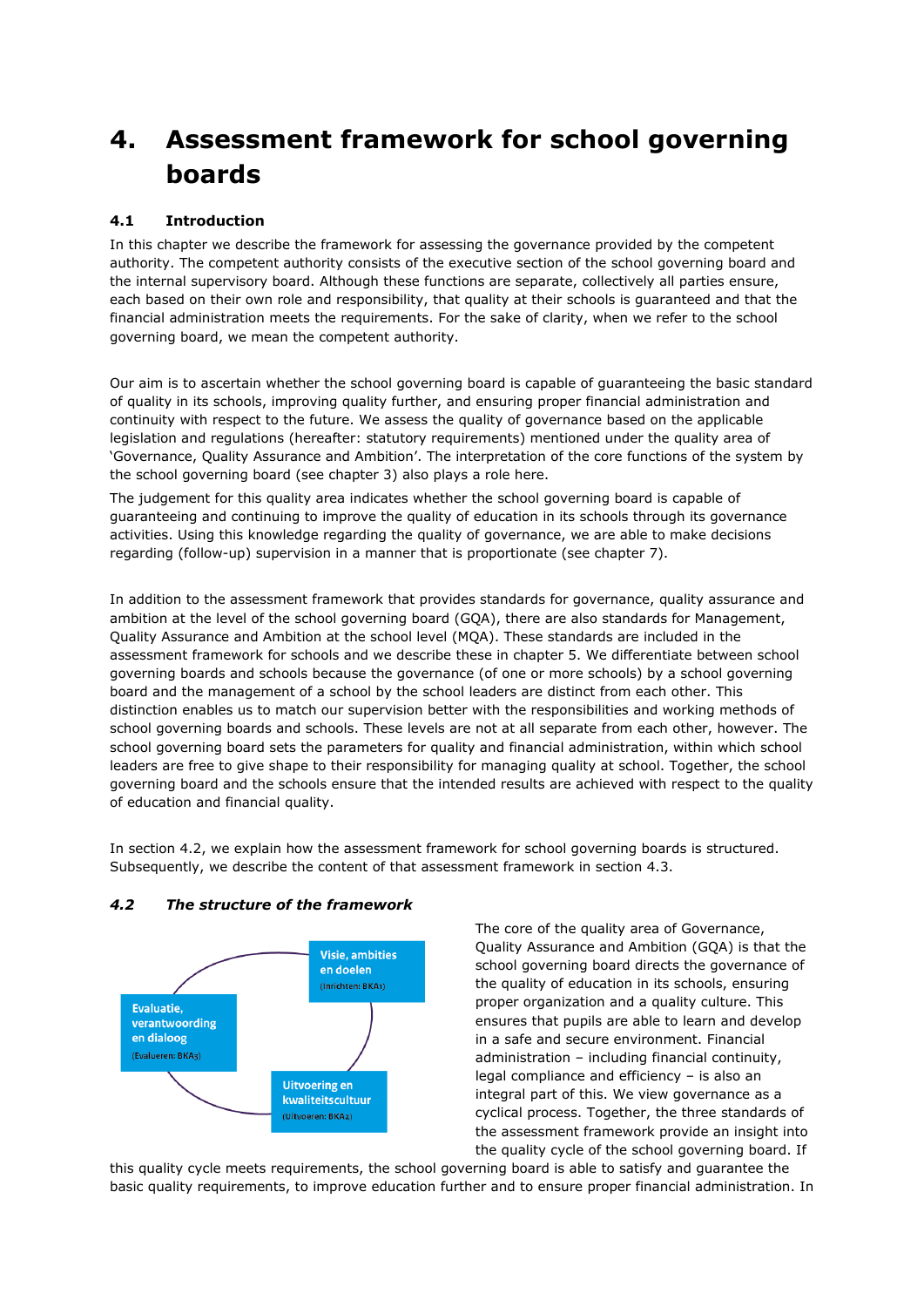this way, the school governing board contributes to the core functions of the system. There is also a quality culture that is oriented towards progress: the current policy is monitored and adjusted on the basis of evaluation.

For the first standard (GQA1), we assess the way in which the school governing board organizes governance and sets parameters based on a vision for education that is elaborated in terms of ambitions and goals. This also affects the core functions of the system, as stated in chapter 3. Implementation is central in the second standard (GQA2): how does the school governing board achieve its vision, ambitions and goals and what kind of quality culture is apparent? Finally, in the third standard (GQA3), we examine how the school governing board evaluates and analyses, reports to third parties and to society, reflects on results and discusses those results. This leads to adjustments and the further development of the vision, ambitions and goals referred to in the first standard, thus completing the cycle of directing, implementing and evaluating. The quality culture is important to the effective management of this cycle (all the standards together). It is this which guarantees the quality of education.

## **4.3 Quality area and standards**

The assessment framework for school governing boards, the quality area of Governance, Quality Assurance and Ambition (GQA), is divided into three standards that include direction, implementation and evaluation. These standards are interrelated and together they constitute the system of quality assurance. This means that we consider these standards in conjunction with one another.

For each standard, we indicate what we mean by basic quality requirements and what the law requires from school governing boards (what school governing boards are obliged to do).<sup>[12](#page-21-0)</sup> We assume that school governing boards approach their work on the basis of a vision and an ambition. In addition to the ambitions that school governing boards must have in order to comply with statutory obligations, there are also ambitions that go beyond the basic quality requirements. We refer to these as additional ambitions. We also discuss these ambitions with school governing boards. A 'Good' appraisal can be assigned with respect to those ambitions. In this way, our supervisory activities promote quality improvements. In the assessment framework, this manifests itself in the form of questions regarding the achievement of the additional ambitions of the school governing board. Through their ambitions, school governing boards contribute to the core functions of the education system.

## **QUALITY AREA OF** GOVERNANCE, QUALITY ASSURANCE AND AMBITION (GQA)

#### **GQA1. Vision, ambitions and goals**

The school governing board has a vision of quality, has identified ambitions and goals in relation to that vision, and seeks to achieve those.

#### **Basic standard of quality**

The school governing board has a vision for good education and the associated governance. That vision has been interpreted appropriately and in concrete terms in the form of ambitions, goals and the associated policy. These make it possible to monitor quality, the results achieved by education and the associated requirements. To this end, a system of quality assurance has been established that enables the school governing board to guarantee the basic quality requirements for education.

The goals relate to compliance with statutory requirements, at minimum, including the statutory requirements that relate to the curriculum, the didactic process and the assessment policy. The vision, ambitions and goals also address the implications of previous results of evaluation and the results of internal and external dialogue.

The school governing board works with the schools to ensure that the vision, ambitions, goals and policy lead to improvements in the education that pupils receive. The schools, in turn, formulate goals that match the needs of pupils with respect to their progress through the education system.

<span id="page-21-0"></span> $12$  We have paraphrased the statutory requirements. Please refer to the legal articles mentioned for the full legislative texts.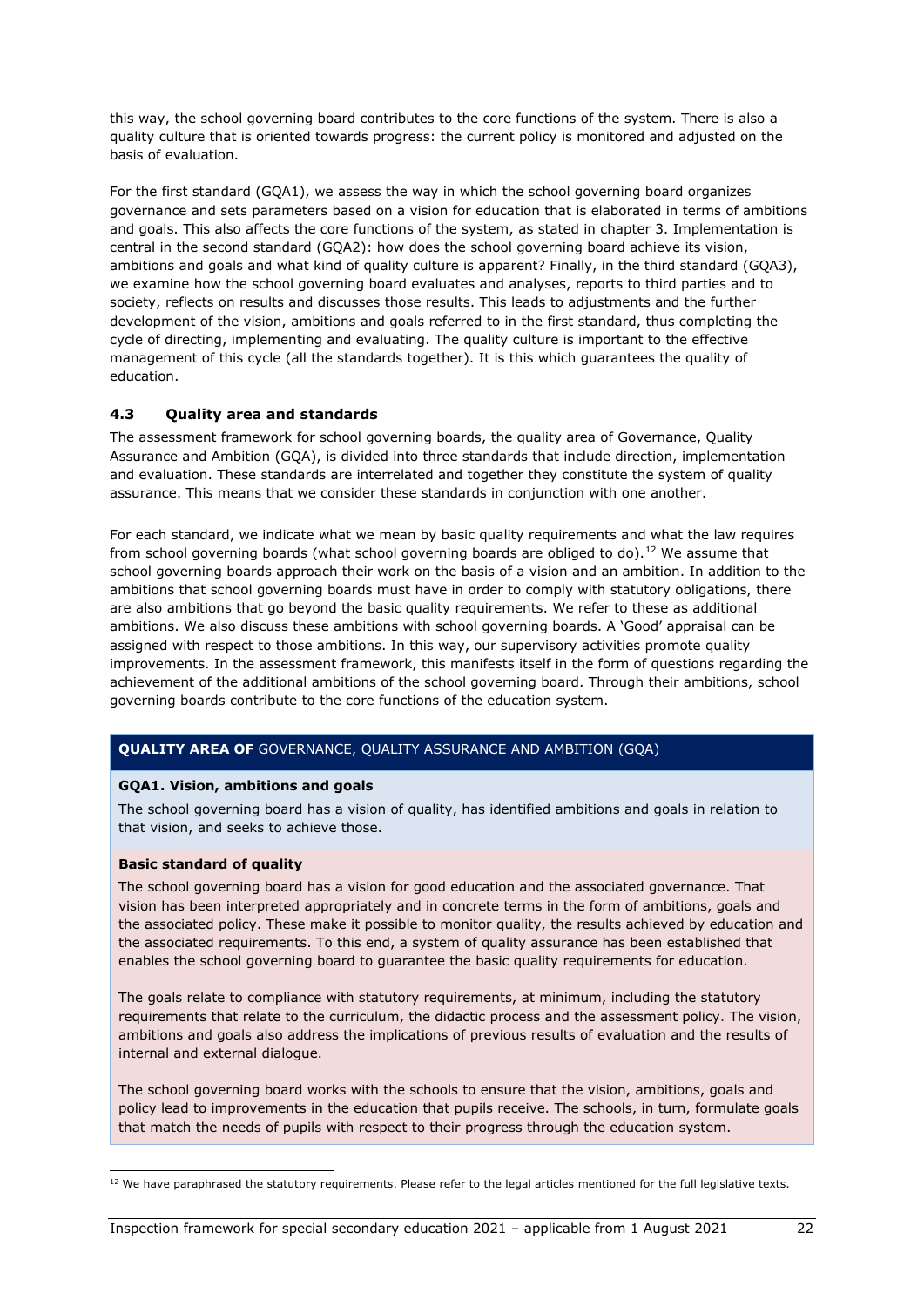The school governing board defines the requirements that must be met in order to achieve those goals, including the allocation and administration of (financial) resources, in order to guarantee the quality of the teaching-learning process, the atmosphere at the school and the results. To this end, the school governing board sets a multi-annual budget that clarifies the relationship with policy and the goals. In order to achieve (financial) quality, an effective division of responsibilities between the internal supervisory board, the school governing board and the schools has been agreed upon, based on the applicable legislation and regulations.

#### **Additional ambitions**

- Are there additional ambitions with respect to the vision and goals, and if so how are these achieved?
- Article 11, section 1, WEC: Education is organized in such a way that pupils undergo an uninterrupted process of development; education is designed to achieve progress in the development of the pupils.
- Articles 19 and 21, section 4, WEC: The school governing board ensures quality at its schools using a system of quality assurance. It implies, for instance, that verifiable goals have been formulated.
- Article 21, sections 1, 2, 3 and 4, WEC: The school governing board ensures that all its schools have a school plan. In all cases, the school plan describes the policy on education, staffing policy and the system of quality assurance. The school's special needs support programme is included in the description of policy on education. This includes a description of the facilities available for pupils who need additional support and care.
- Article 28h, section 1, WEC: There must be a functional or organic separation between the executive section of the school board and the internal supervisory board.
- Article 28i, section 1, subsection c, WEC: The internal supervisory board ensures that the school governing board spends and uses funds efficiently and lawfully.
- Article 29, section 7, WEC: Every year, the school governing board determines policy with regard to staffing across the different categories of staff at the schools.
- Article 31, section 1, WEC: The school governing board adopts a management statute that shows the division of responsibilities with respect to the management of the school.
- Articles 143 and 161, WEC [in conjunction with AMvB] and Article 43, WEC Funding Decree: The school governing board must spend government funding lawfully and must prevent any evidently inefficient use of the (financial) resources available.
- Article 157, WEC in conjunction with Article 4, section 4, RJO: Every year, the school governing board prepares an annual report which includes the results of the financial policy and a section on financial continuity.
- RJO, in conjunction with Article 157, WEC: The manner in which the school governing board reports on its financial administration is consistent with the regulations set out in the RJO.

#### **GQA2. Implementation and quality culture**

The school governing board, together with the schools, achieves the goals relating to quality, promotes a quality culture, sets parameters and makes interim adjustments where necessary.

#### **Basic standard of quality**

As part of its system of quality assurance, the school governing board implements the vision and goals pertaining to the quality of education with the schools in an effective manner. There is an honest and transparent quality culture which contributes to the goals that have been set.

The school governing board promotes a quality culture that focuses on cooperation, learning and improvement, so that the goals and ambitions can be achieved. The school governing board ensures that educational leadership is firmly anchored in the organization across all levels. The school governing board also encourages school management and teams to work together on their professionalism in relation to the relevant competence requirements, and seeks to instil a culture of improvement.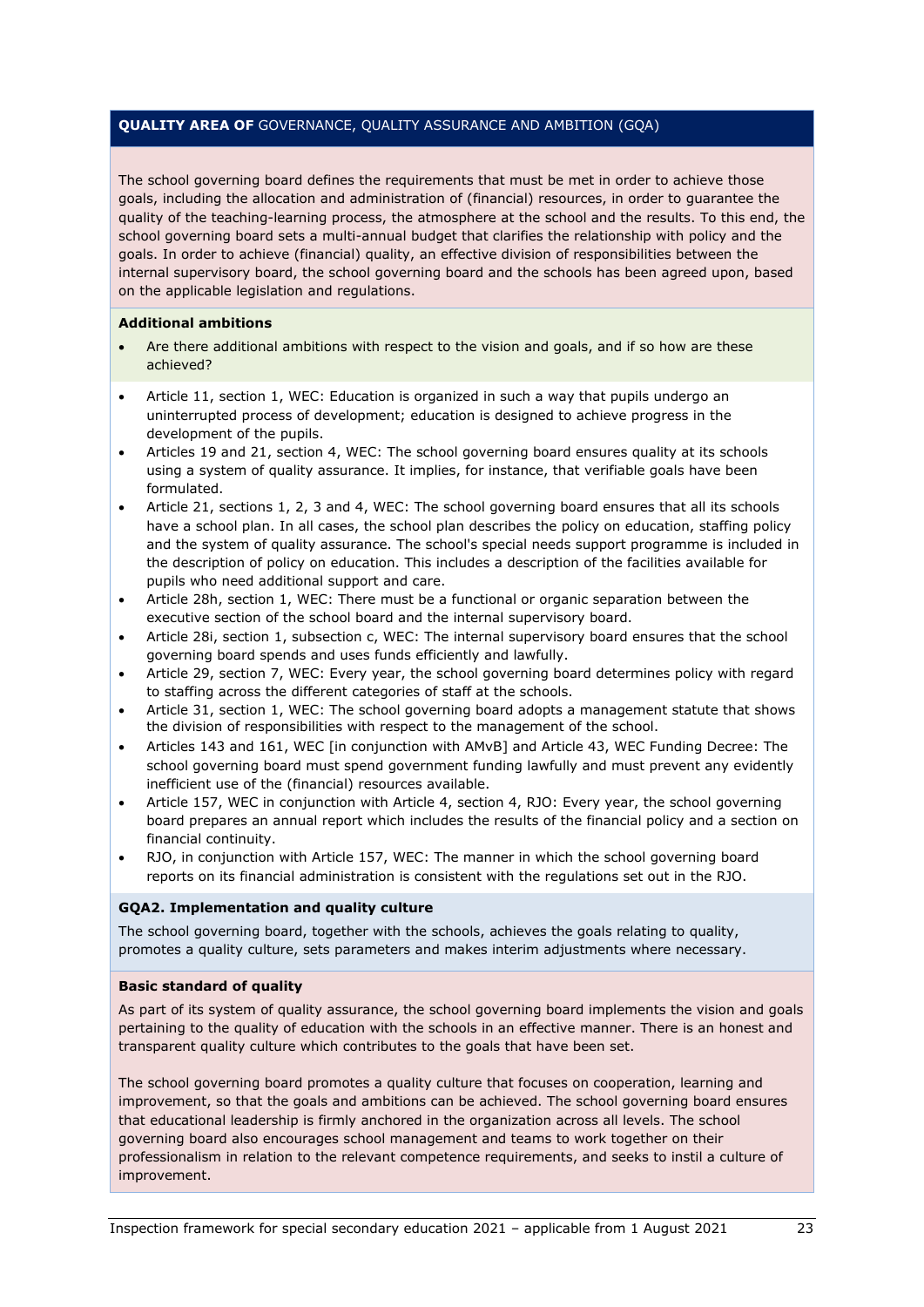Within that quality culture, the school governing board carries out quality assurance that focuses on the quality of education, the agreements in the special needs support programme for the interinstitutional partnership for inclusive education, and compliance with statutory regulations. The school governing board encourages and ensures that implementation is consistent with policy, so that the goals identified are achieved. The school governing board monitors the implementation of the policy and the intended improvements and makes interim adjustments where necessary.

The (financial) resources available contribute to the achievement of the objectives set by the school governing board and are used efficiently and lawfully. Monitoring this is part of the remit of the internal supervisory board. The school governing board prevents any evidently inefficient use of available (financial) resources. In addition, the school governing board focuses on an effective financial administration, such that the continuity of education is guaranteed and funding is acquired lawfully.

The internal supervisory board also performs its duties independently and correctly and is facilitated in this by the executive section of the school governing board.<sup>[13](#page-23-0)</sup> The school governing board ensures proper employee participation and operates in accordance with a Good Governance Code, explaining any deviation from this in the annual report. Finally, the school governing board ensures the effective processing of internal and external signals and complaints.

#### **Additional ambitions**

• Are there additional ambitions with respect to implementation and quality culture, and if so how are these achieved?

#### **Statutory requirements**

- Article 9, section 1, subsection b, WEC: One of the tasks of the institutions is to provide ambulant support to pupils in regular education.
- Articles 19 and 21, section 4, WEC: The school governing board and school management ensure legal compliance and that, if necessary, improvement measures are taken with respect to quality. That means, for example, that the school governing board and the schools have an insight into the quality of education. The functioning of the quality cycle must play a central role in this.
- Article 21, sections 1 and 3, Article 32b and Article 34a, WPO: The school governing board provides qualified staff and enables them to maintain and expand their competences.
- Article 22, section 1, subsection e, WPO: The school governing board explains the complaints procedure in the school prospectus(es).
- Article 23, WEC. The school governing board has a complaints procedure that provides for the proper handling of complaints, which meets the specific requirements mentioned in this article.
- Article 28g, in conjunction with 10, WEC: Based in part on the obligation referred to in Article 19, the school governing board is responsible for ensuring a properly managed school, including a separation between the executive functions of the school governing board and the supervisory functions, and with lawful systems of management and governance.
- Article 28h, WEC: The internal supervisory board (or its members) functions independently of the executive section of the school governing board.
- Article 28i WEC: The internal supervisory board supervises the execution of the duties by the executive section of the school governing board and the exercise of its powers, assists the executive section of the school governing board by providing advice and has a certain number of tasks at the least.
- Article 28i, sections 2 and 4, WEC: The duties and powers of the internal supervisor or internal supervisory body are such that it can exercise internal supervision properly and independently.
- Article 31a, sections 3 and 4, WEC: The school should give teachers independent responsibility for assessing pupils' educational achievements and give them an adequate opportunity to provide input when it comes to subject-specific, didactic and pedagogical processes within the school.

<span id="page-23-0"></span> $13$  According to Article 1, subsection c, RJO: the entirety of the reporting documents consisting of the annual accounts, the management report and the other information referred to in Article 392, Title 9, Book 2 of the Dutch Civil Code.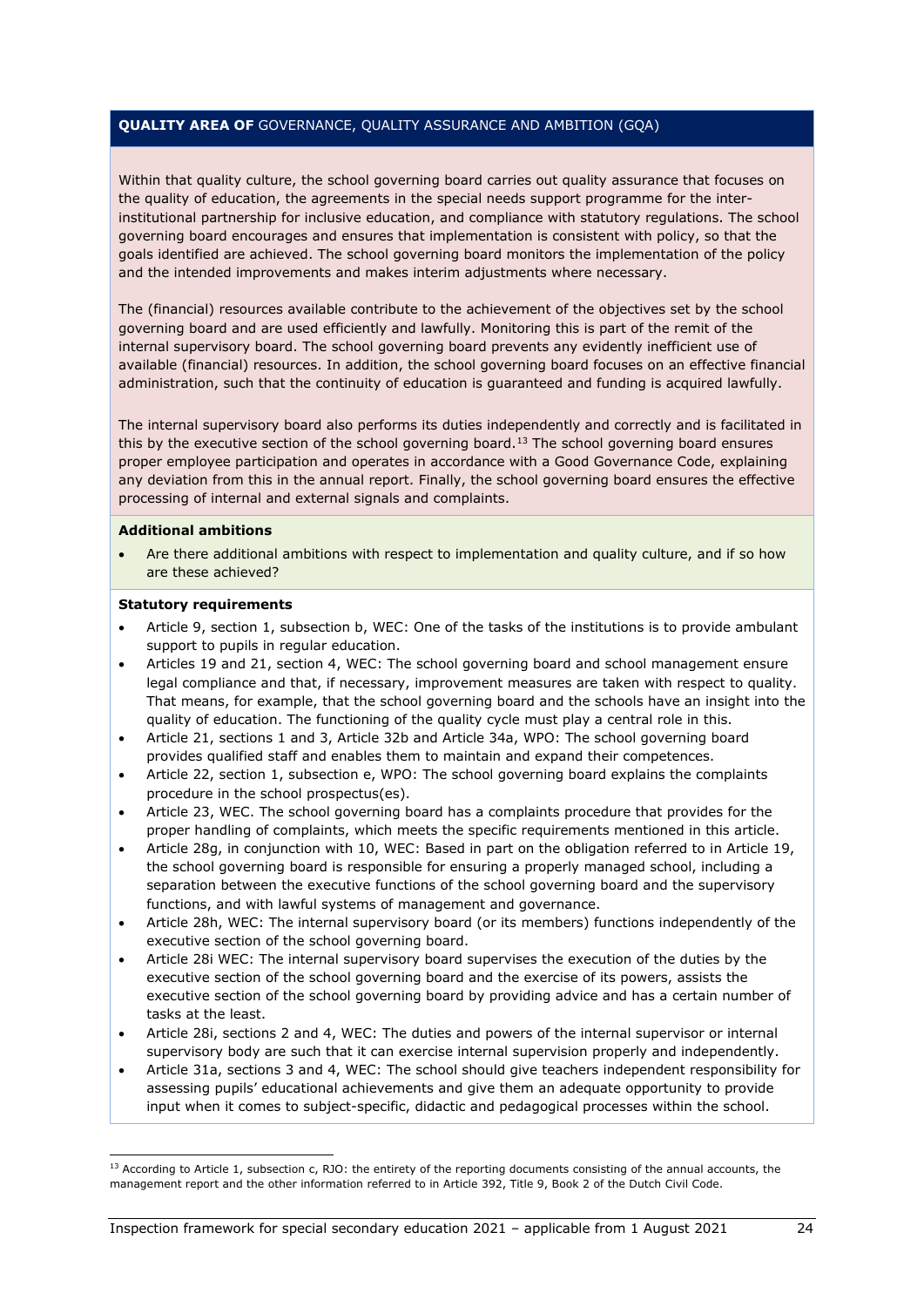- Articles 143 and 161, WEC [in conjunction with AMvB] and Article 43, WEC Funding Decree: The school governing board must spend government funding lawfully and prevent any evidently inefficient use of the (financial) resources at its disposal.
- Article 143b, WEC: The school governing board manages the resources of the school in such a way that continuity of the school is assured.
- Article 157, section 1, subsection a, WEC: The school governing board must apply a Good Governance Code, providing an account of any deviations from this in the annual report.
- Article 161, section 4, WEC: In the event of any obviously inefficient use of funds, financial consequences may be imposed, such as changes to funding and the restitution of funding that has been unduly provided.<sup>[14](#page-24-0)</sup>
- Article 161, section 5, WEC [in conjunction with AMvB]: By or pursuant to the AMvB, further rules will be established regarding the manner in which it is to be ascertained whether an obviously inefficient use of funding has occurred.
- Article 4, section 4, RJO: The school governing board includes a continuity section in the annual report.

#### **GQA3. Evaluation, accountability and dialogue**

The school governing board systematically evaluates and analyses whether it is achieving the goals and reports on this. Where necessary, it adjusts policy and involves internal and external stakeholders through a proper process of dialogue.

#### **Basic standard of quality**

As part of its system of quality assurance, the school governing board evaluates and assesses the extent to which the ambitions, goals and policy are being achieved. In this way, the school governing board gains an insight into the quality being provided, the results of education for pupils, and the financial situation. The school governing board actively collects external information and uses this information in its evaluation and assessment of its policy and the quality of education. Based on its evaluation, the school governing board responds to potential opportunities and threats in a timely manner, sets policy (regarding improvements) where necessary, and takes appropriate measures to guarantee the quality of education in its schools.

The school governing board enables accountability by providing accurate, up-to-date and publicly accessible information about the quality achieved. At least once a year, it reports to its internal and external stakeholders regarding its goals and the results achieved in its educational programmes. The information provided through the annual report is reliable and (the content of) the annual report meets the statutory requirements.

The school governing board is, in all cases, responsible for the curriculum, the didactic process, the approach to assessment and financial administration. The reflection on the results of evaluation provides all levels of the organization, the internal supervisory board and the participation council with an adequate insight into the effectiveness of governance and implementation. The school governing board analyses and assesses the results of evaluation and reporting. The school governing board then takes account of these where necessary, in order to modify the ambitions, goals and improvement goals and policy or formulate new ambitions, so that the results of the dialogue contribute to the development and improvement of education and the way in which it is managed. The school governing board also ensures that there is a dialogue on this that involves internal and external stakeholders, and that at least pupils, staff, the regional business community and the internal supervisor are involved in it. The school governing board also actively works with other parties on goals that go beyond governance and also relate to core functions. In this way, the school governing board complies

<span id="page-24-0"></span><sup>&</sup>lt;sup>14</sup> The amendment (House of Representatives, 2019–2020 session, 35 102, no. 11) provides that a funding-related sanction can only be imposed on a school governing board once the term 'obviously inefficient spending' has been elaborated in more detail through a general administrative order (AMvB). Without such an order, the enforcement of 'obviously inefficient spending' is not possible. Until the date of entry into force of the order, however, the Inspectorate will focus on its promoting duties in this area and an 'Unsatisfactory' appraisal will only be given if a school governing board fails to comply with the elements currently included under the basic standard of quality.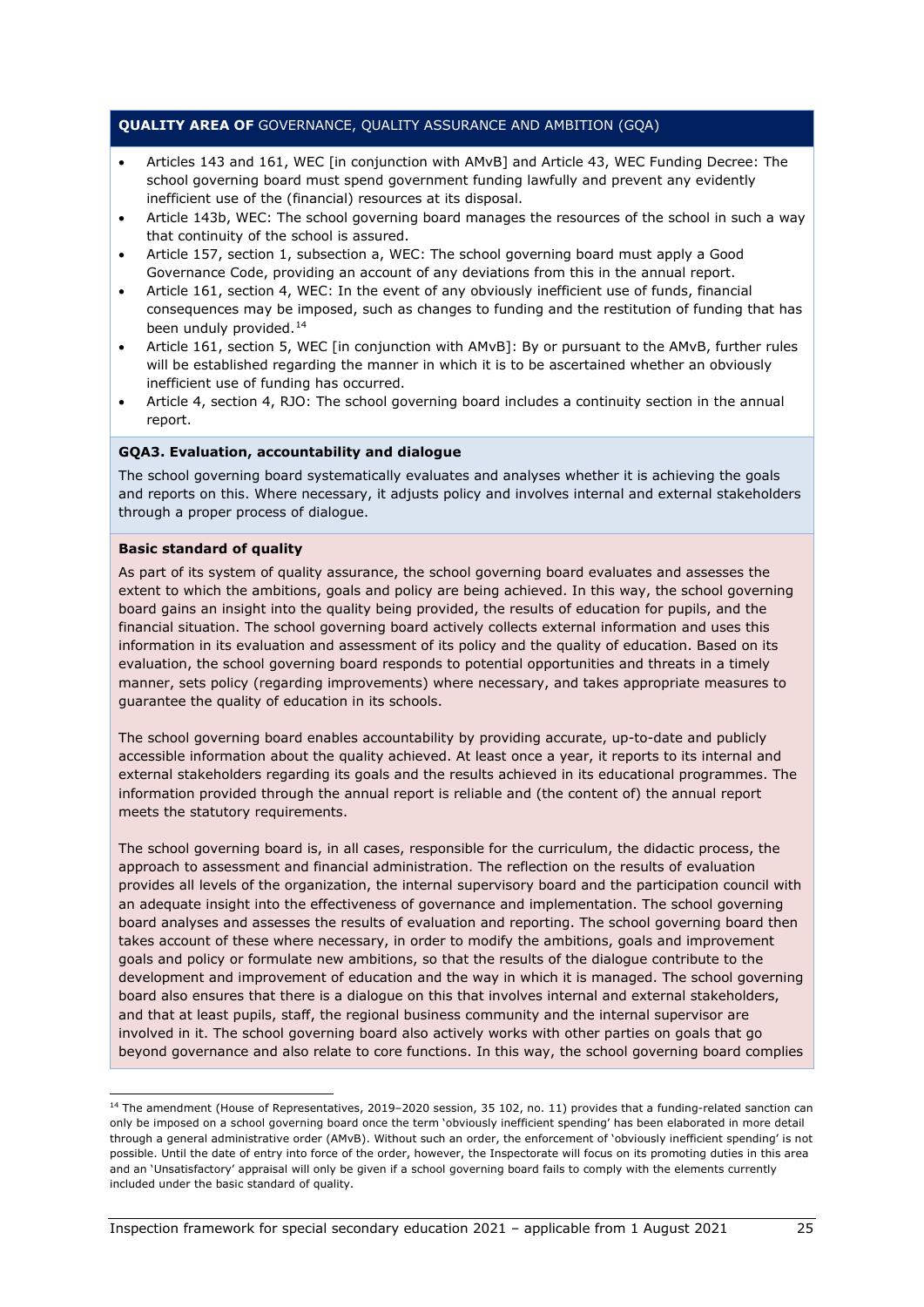with the agreements in the special needs support programme of the inter-institutional partnership for inclusive education and facilitates accountability in this regard.

#### **Additional ambitions**

Are there additional ambitions with respect to evaluation, accountability and dialogue, and if so how are these achieved?

#### **Statutory requirements**

- Article 1, and Article 3, subsection f, RJO, in conjunction with Article 103, WEC: The school governing board updates internal and external stakeholders every year regarding policy intentions, policy implementation and regarding the results of the policy implemented.
- Article 4, section 4, RJO, in conjunction with Article 157, WEC: The school governing board produces an annual report every year which includes the results of financial policy as well as a report on the future development of education.
- Article 8, School Councils Act (WMS): The (Joint) Participation Council is provided with all information reasonably required from the school governing board in a timely manner, so that it can fulfil its duties; it is in all cases provided with the information that is prescribed by law.
- Article 10, WMS: In certain cases, the competent authority requires the prior consent of the (Joint) Participation Council for decisions that relate to that case (for example when amending the school's educational objectives).
- Article 11, WMS: The school governing board must give the (Joint) Participation Council the opportunity to advise in advance on decisions regarding certain matters (such as confirming or amending the main points of the school's multi-annual financial policy).
- Article 12, WMS: The school governing board requires the prior consent of the staff members in the (Joint) Participation Council with respect to decisions on certain matters (such as when confirming or changing the composition of the staff).
- Article 14, WMS: The school governing board requires the prior consent of the parents and pupils section of the (Joint) Participation Council with respect to certain decisions (such as when approving the school prospectus).
- Articles 19 and 21, section 4, WEC: The school governing board ensures quality at its schools using a system of quality assurance. This means, for instance, that there are regular evaluations regarding whether these goals are being achieved.
- Article 157, section 1, subsection a, WEC: The school governing board must apply a Good Governance Code, providing an account of any deviations from this in the annual report.
- Article 157, sections 7 and 8, WEC: The governing board publishes the annual report. Further regulations regarding the manner and time of publication of the annual report may be specified by ministerial ruling.
- RJO, in conjunction with Article 157, WEC: The manner in which the school governing board reports on its financial administration is consistent with the regulations set out in the RJO.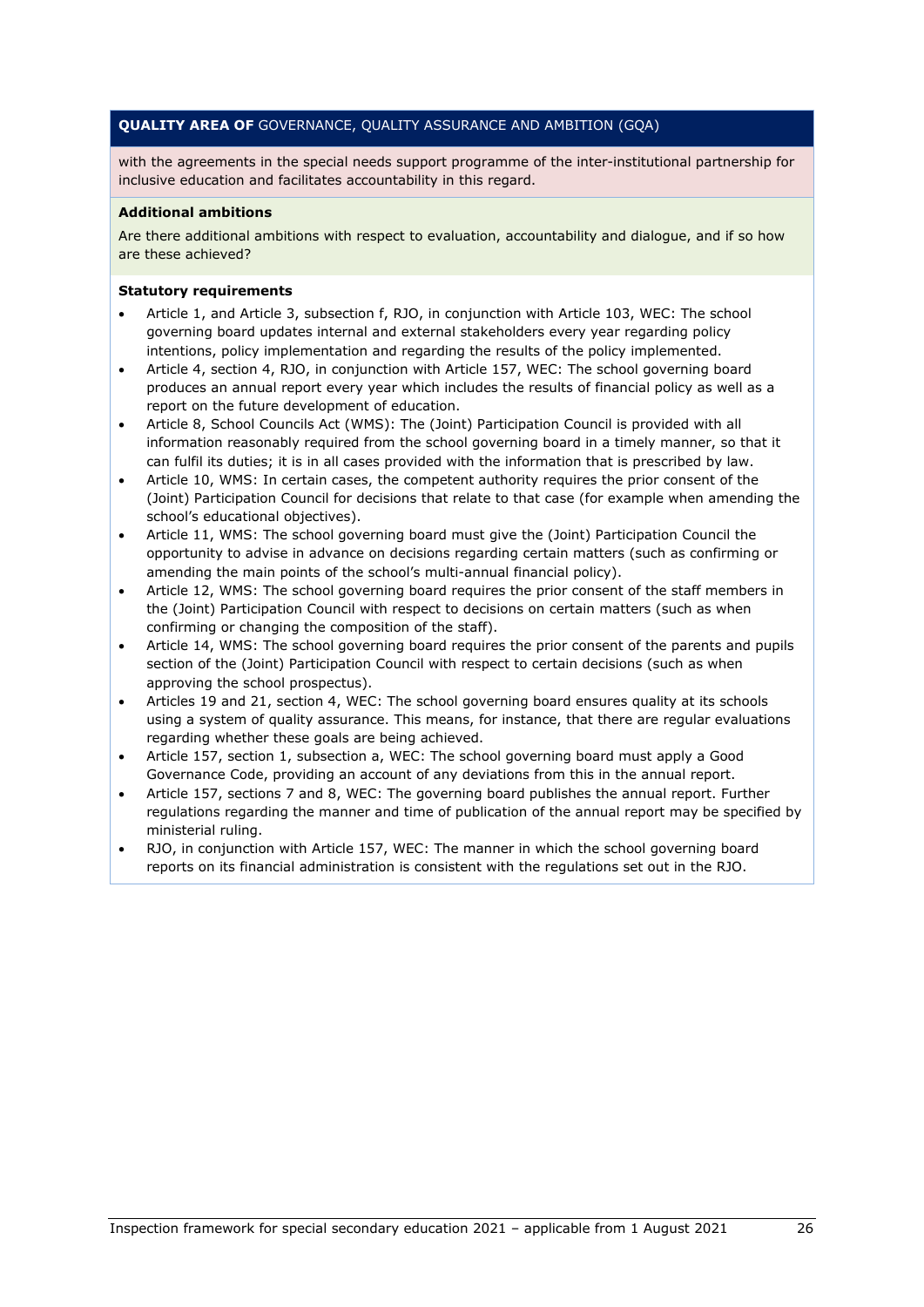# **5. Assessment framework for Schools**

## **5.1 Introduction**

In the previous chapter we described the framework for assessing governance by the school governing board. In this chapter, we will describe the assessment framework used to assess quality at schools. These two frameworks are closely related. The school governing board sets the parameters for quality and financial administration, within which school leaders are free to give shape to their responsibility for managing quality at school. In addition to standards for management and quality, this assessment framework also includes standards for the teaching-learning process, the atmosphere at the school and the learning outcomes. The standards relating to Management, Quality Assurance and Ambition at the school level (MQA) are related to those for Governance, Quality Assurance and Ambition at the level of the school governing board (GQA), and they focus on the statutory requirements at the school level.

We use the assessment framework for schools when we carry out inspections at the school level.

We describe the structure of the framework in section 5.2. Subsequently, the assessment framework for the school level is included in section 5.3. In the last section, 5.4, we discuss the additional statutory requirements that are not linked to a specific standard.

## **5.2 The structure of the framework**

In the school-level assessment framework, we differentiate four different quality areas: Teaching-Learning Process; Secure Environment and Atmosphere; Learning Outcomes; and Management, Quality Assurance and Ambition. The assessment framework provides answers to the three basic questions about education for pupils: are they getting a good education? (Teaching-Learning Process); do they feel safe? (Secure Environment and Atmosphere); and are they learning enough? (Learning Outcomes). In addition, we look at management and quality improvement (Management, Quality Assurance and Ambition). These are important aspects for the quality and development of pupils' education. In assessing the quality of education, we assess the overall level of attainment of the school in these four areas. The Inspectorate assesses financial management at the level of the school governing board.

| QUALITY AREAS AND STANDARDS, SPECIAL EDUCATION, SCHOOL LEVEL |                                             |  |  |
|--------------------------------------------------------------|---------------------------------------------|--|--|
| <b>TLP TEACHING-LEARNING PROCESS</b>                         |                                             |  |  |
| TI P1                                                        | Curriculum                                  |  |  |
| TLP <sub>2</sub>                                             | Monitoring Pupils' Achievements and Support |  |  |
| TLP3                                                         | <b>Teaching Strategies</b>                  |  |  |
| <b>TIP4</b>                                                  | Planned Teaching Time                       |  |  |
| TLP5                                                         | Practical Training/Internship               |  |  |
| TI P6                                                        | Completion of Secondary Education           |  |  |
| <b>SE SECURE ENVIRONMENT AND ATMOSPHERE</b>                  |                                             |  |  |
| SFA <sub>1</sub>                                             | Safety and Security                         |  |  |
| SEA <sub>2</sub>                                             | Atmosphere at the School                    |  |  |
| <b>LO LEARNING OUTCOMES</b>                                  |                                             |  |  |

The assessment framework for special secondary education is structured as follows:[15](#page-26-0) 

<span id="page-26-0"></span><sup>&</sup>lt;sup>15</sup> Wherever possible, the assessment frameworks for all sectors are identical. The same two-letter codes for the quality areas are used in all of them. The numbering schemes for the standards do not always match, however, since the sectors differ in their manner of compliance in each quality area and so the number of applicable standards in an area may also differ between them.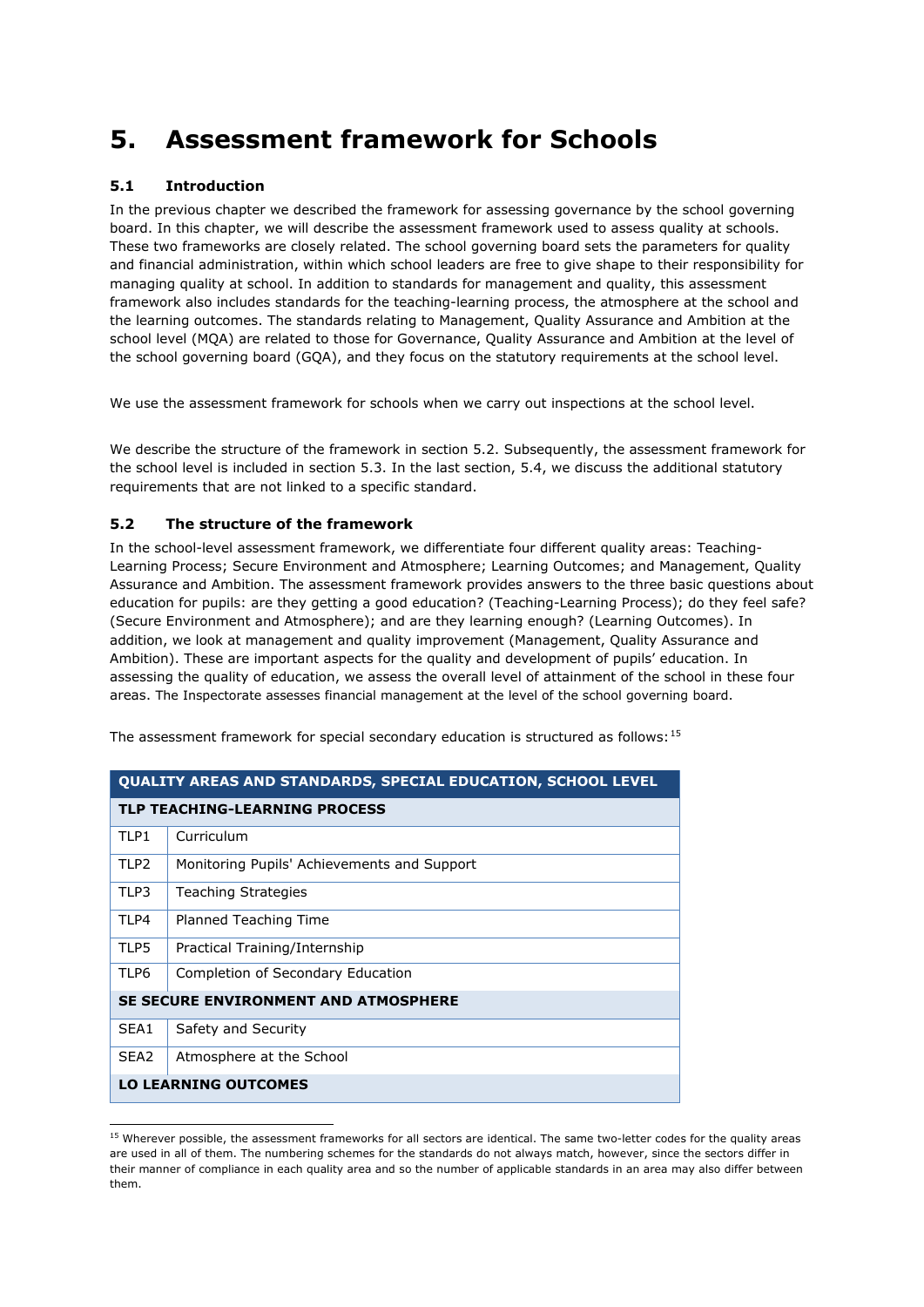| <b>OUALITY AREAS AND STANDARDS, SPECIAL EDUCATION, SCHOOL LEVEL</b> |                                         |  |
|---------------------------------------------------------------------|-----------------------------------------|--|
| LO <sub>1</sub>                                                     | Results                                 |  |
| LO <sub>2</sub>                                                     | Social and Civic Skills                 |  |
| MQA MANAGEMENT, QUALITY ASSURANCE AND AMBITION                      |                                         |  |
| MQA1                                                                | Vision, Ambitions and Goals             |  |
| MOA2                                                                | Implementation and Quality Culture      |  |
| MOA3                                                                | Evaluation, Accountability and Dialogue |  |

## **5.3 Quality areas and standard[si](#page-18-0)**

Each quality area in the school-level assessment framework for special secondary education comprises a number of standards, of which there are thirteen in total. With respect to each standard, we indicate what is meant by the basic standard of quality (which requirements *must* the school meet?).<sup>[16](#page-27-0)</sup> To substantiate the requirements for the basic standard of quality, we indicate the statutory requirements that apply for each standard. We also refer to the legal requirements as statutory requirements.

In practice, schools have ambitions that involve the basic standard of quality. However, schools often go beyond this. As well as ambitions that relate to the basic standard of quality, schools may also have ambitions that go beyond that level, which they have formulated with the school governing board. The school plan forms the basis for these school-specific ambitions. We discuss all these ambitions with the schools. A 'Good' appraisal can be assigned with respect to those ambitions. In this way, our supervision promotes continuous improvement. In the assessment framework, this manifests itself in the form of questions regarding the achievement of the additional ambitions.

Through these ambitions, both those that involve the basic standard of quality and those that go beyond that, schools and their school governing boards contribute to the quality of the core functions of the education system.

### **QUALITY AREA: TEACHING-LEARNING PROCESS (TLP)**

#### **TLP1. Curriculum**

The curriculum provided prepares pupils for their subsequent placement and for participation in society.

#### **Basic standard of quality**

The school prepares pupils for subsequent education, work or a care placement, and to enter society. It provides a broad curriculum that is based on the attainment targets $17$  and which, for those pupils who have the ability, corresponds with the reference standards for literacy and numeracy. For the VSO destination profile of subsequent education, the curriculum covers the examination programmes. If cooperation with regular schools is necessary to cover the examination programmes, the school has organized this. By curriculum we mean the content of all lessons, including lessons provided digitally or online. The curriculum provided by the school is geared to the pupil population and is in line with the pupils' (linguistic) ability and learning needs. Where necessary, the school's curriculum deepens and broadens as pupils progress through their school career, enabling them to undergo an uninterrupted process of development. The curriculum is targeted, coherent and distinctive. Furthermore, the school has ensured that the curriculum is distributed evenly and coherently across the years.

<span id="page-27-0"></span><sup>&</sup>lt;sup>16</sup> We have paraphrased the statutory requirements. Please refer to the legal articles mentioned for the full legislative texts.

<span id="page-27-1"></span><sup>&</sup>lt;sup>17</sup> Schools in Friesland teach Frisian, with due observance of the attainment targets, unless they have been exempted from this requirement by the Provincial Executive.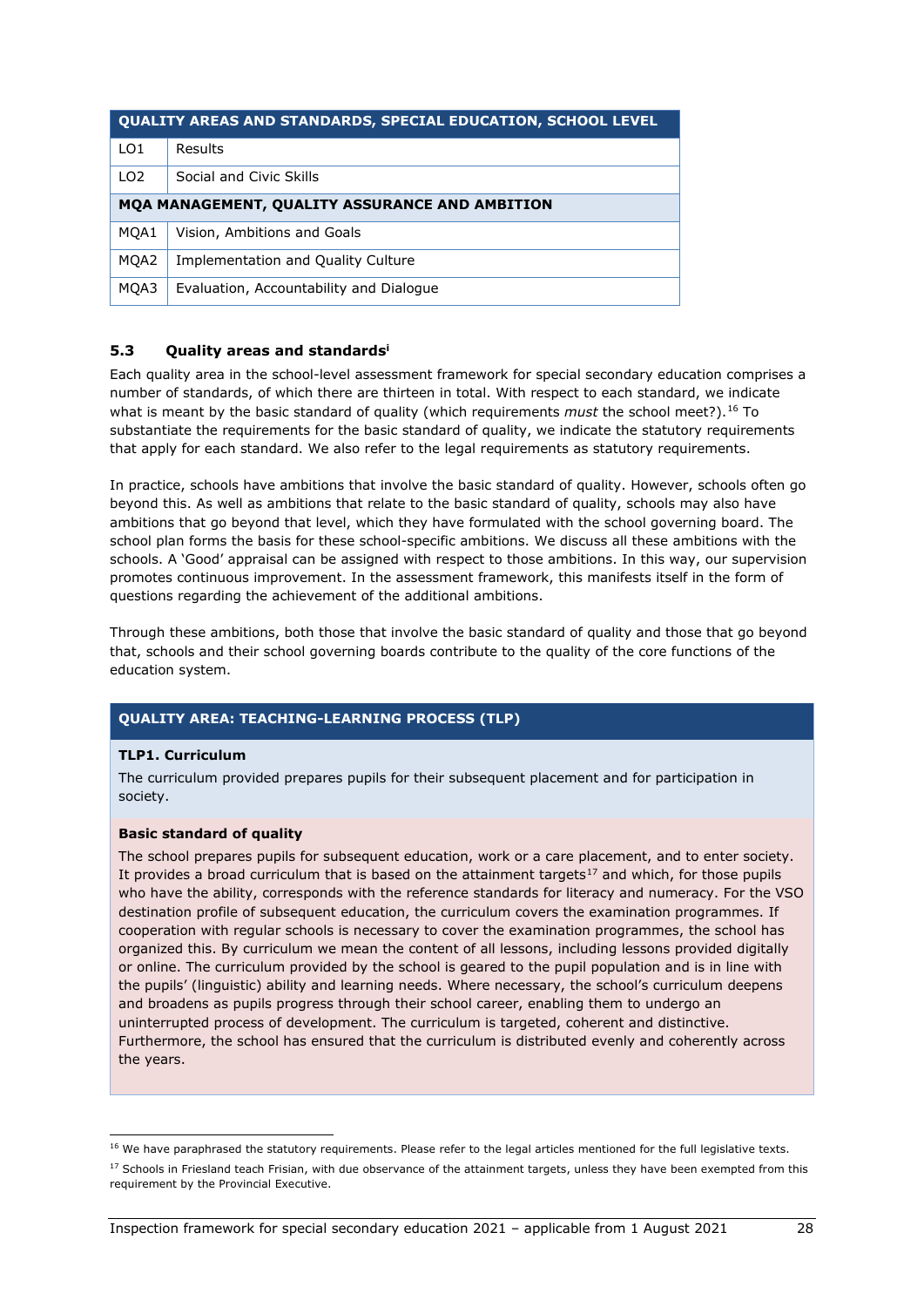The curriculum helps to impart knowledge of and instil respect for the fundamental values of a democratic state and contributes to the development of the social and civic skills that enable pupils to be part of and make a contribution to a pluriform, democratic society.

#### **Additional ambitions**

• Are there additional ambitions with respect to the education provided, and if so how are these achieved?

#### **Statutory requirements**

- Article 11, section 1, WEC: Education is geared to enabling the pupils to achieve progress. It is organized in such a way that pupils undergo an uninterrupted process of development. Where possible, it includes children in mainstream education in primary or secondary education.
- Article 11, sections 3 and 4, WEC: The education focuses on emotional, intellectual development and the development of creativity, on the acquisition of the required knowledge and the acquisition of social, cultural and physical skills.
- Article 11, section 4, WEC: Education promotes active citizenship and social cohesion (knowledge of and respect for fundamental values and the development of social and civic skills).
- Article 11, section 7, Article 13, section 13 and Article 14c, section 12, WEC: In providing education based on the attainment targets for the Dutch language and maths, the school takes the reference levels for language and maths as its starting point (wherever possible).
- Articles 13, 14a, 14c and 14f, WEC and WEC Attainment Targets Decree: The education provided reflects the attainment targets and reference levels, and is, wherever possible, organized in a coherent manner.
- Article 14a, section 2, WEC: Education in special secondary education - the destination profile for subsequent education is based on the programmes of final examination. These programmes and the education within this profile are provided in accordance with the regulations arising from the relevant articles in the Secondary Education Act.
- Articles 14c, and 14f, WEC and WEC Attainment Targets Decree: In the destination profiles of care placement and employment, education focuses on preparing pupils for the relevant destinations.
- Article 21, section 2, subsection a, WEC: The school plan includes an elaboration of the statutory tasks for the principles, objectives and content of the education.

#### **TLP2. Monitoring Pupils' Achievements and Support**

The school monitors the development of the pupils and offers appropriate guidance and extra support where necessary.

#### **Basic standard of quality**

From the moment when pupils enter the school, information is collected systematically on the pupils' knowledge and skills in all areas that are relevant to education. The school draws up an appropriate progress and development plan for each pupil based on all the data available on that pupil; this plan serves as a guide for the planning and monitoring of the pupils' progress. Education is aimed at ensuring that pupils can move into regular education if possible. The school involves parents in the content, implementation and evaluation of the progress and development plan.

The collection of (assessment) data is carried out systematically and carefully, using standardized tests for the subject areas of language and maths. The school uses a pupil system to collect and record (assessment) data. This information enables the school to tailor its teaching to the learning needs of both groups and individual pupils. It enables the school to ensure that pupils are developing and receive support. The school can therefore guarantee the uninterrupted progress and development of its pupils, while also promoting equal opportunities. The school informs parents about their child's development and progress regularly.

If individual pupils or groups of pupils do not appear to be benefiting adequately from their education, the school identifies the areas where their development is falling behind and the reason(s) why that might be the case. The school then decides how best to respond if pupils are falling behind in certain areas, or progressing more rapidly than expected. The school then provides support in a structured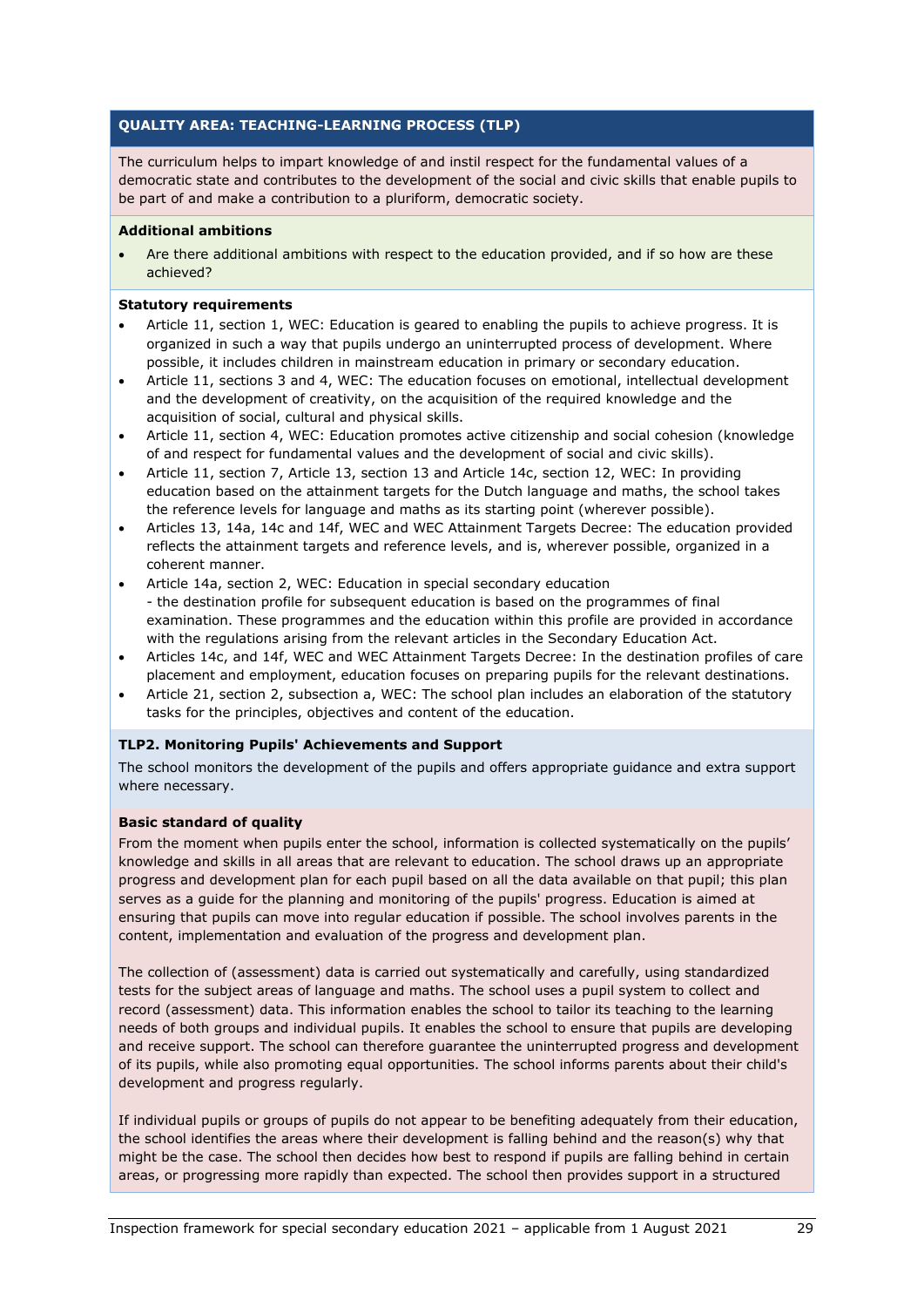manner for the development of cognitive, social and motor skills. Where necessary, the school involves the inter-institutional partnership, the municipality and the health authorities in supporting its pupils.

This gives the pupils the support they need in order to complete their education as effectively as possible. The school has a clear and structural focus on preventing children from falling behind.

The school has identified which facilities it can offer to pupils who need additional support in a special needs support programme. The school provides the support as planned. The school fulfils its duty of care with respect to inclusive education. If the school is unable to provide the required extra support for a pupil, together with the child's parents and, if necessary, the inter-institutional partnership, it looks for another suitable school or education centre.

#### **Additional ambitions**

• Are there additional ambitions with respect to developmental support and supervision, and if so how are these achieved?

#### **Statutory requirements**

- Article 1, WEC: The school's special needs support programme describes the facilities that are in place for pupils who need additional support.
- Article 11, section 1, WEC: Education is geared to enabling the pupil to achieve progress. The school ensures that pupils can develop without interruption. If necessary, the school governing board consults the inter-institutional partnership, the municipalities involved and the care centres involved.
- Article 11, section 2, WEC: The school governing board determines the special needs support programmes at least once every four years.
- Article 11, section 3, WEC: The school works to prevent pupils falling behind in a clear and structured manner.
- Article 11, section 4, WEC: The education promotes active citizenship and social cohesion in a targeted and coherent manner. This includes regular monitoring of the development of citizenship skills so that education can be adapted to the current learning needs of pupils.
- Article 11, section 7, WEC: The school monitors the development of pupils' knowledge and skills using a pupil monitoring system. In language and maths, this is done using standardized tests.
- Article 20, WEC: The school keeps parents informed about the pupils' progress (or, in the case of pupils who are over the age of majority and capable of making their own decisions, the pupils themselves).
- Article 21, section 2, WEC: The school plan sets out how the special needs support programme is incorporated into the school's overall policy on education.
- Article 21, section 4, subsection a, WEC: The school has described how it tailors its education to pupil development in the school plan.
- Article 40, section 3, WEC: The school assesses whether a pupil needs additional support.
- Article 40, sections 5 and 18, WEC: The school fulfils its duty of care with respect to inclusive education.
- Article 41a, sections 1 and 3, WPO: After consulting with the parents or the pupil, the school governing board draws up a progress and development plan for pupils who are receiving special secondary education.
- Article 41a, section 2, WEC: After receiving advice from the supervision committee regarding supervision or research, the school governing board must reach agreement with the parents regarding the actions section of the progress and development plan.
- Article 41a, section 4, WEC: The school governing board evaluates the progress and development plan with the parents or the pupil at least once every school year.
- Article 41a, section 5, WEC: The school may amend the progress and development plan if advised to do so by the supervision committee and following consultation with the parents or pupil.

#### **TLP3. Teaching Strategies**

The teachers' teaching strategy enables pupils to learn and develop.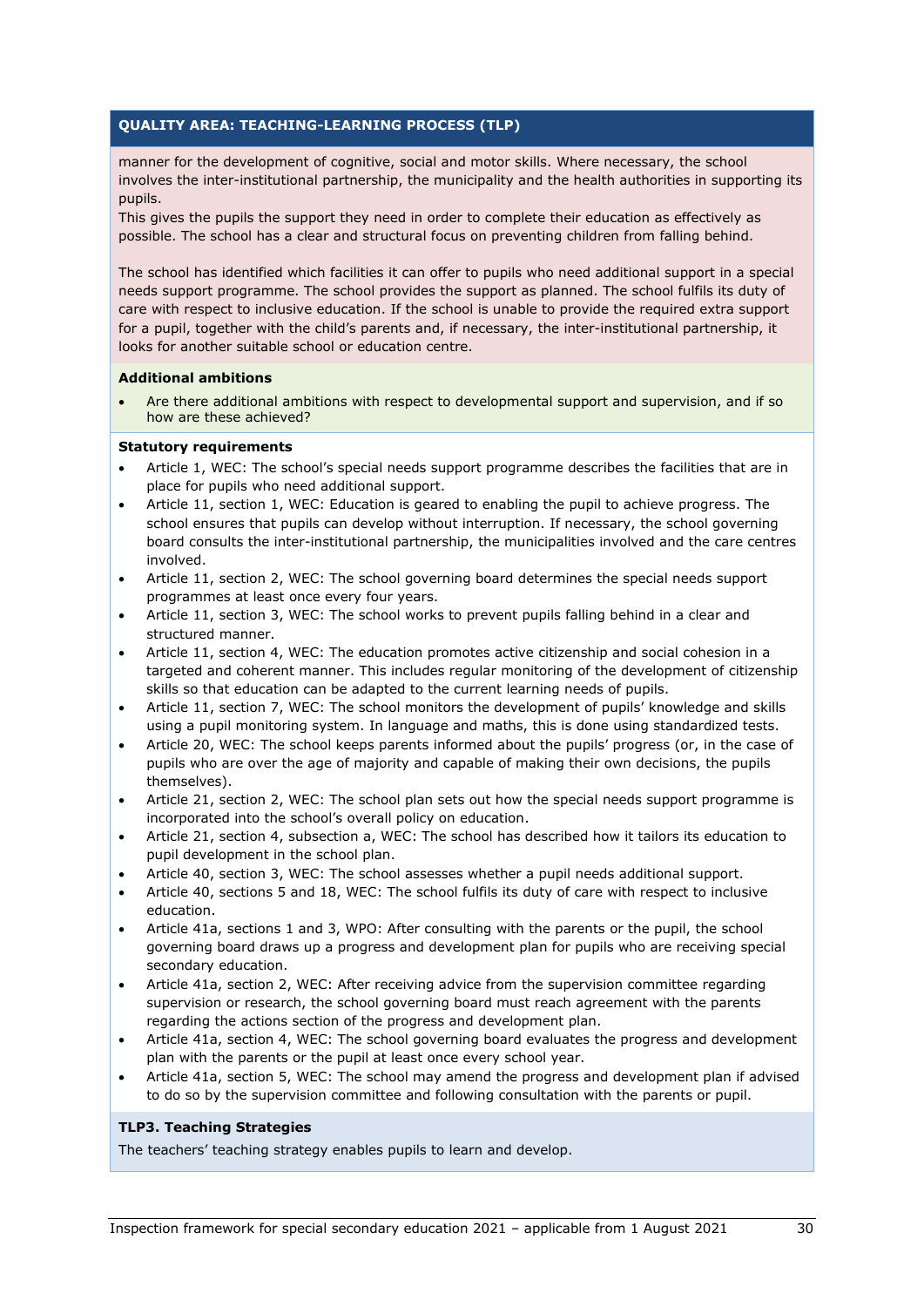#### **Basic standard of quality**

The school's pedagogical-didactic vision is evident in the teachers' day-to-day actions.

The teachers plan and structure their didactic and pedagogical activities using the information that is available to them about their pupils. They make pedagogical and didactic choices, ensuring that the level of their education is suited to the pupils' intended learning outcomes. The subject matter comprises knowledge, skills and attitudes and is structured logically.

The teachers create an inspiring learning environment that is suitable at the pedagogical and didactic levels, which ensures that pupils are actively involved and engaged. By assigning appropriate tasks and providing clear explanations, the teachers ensure that the pupils are able to assimilate the material presented. The teachers have high expectations of pupils and give pupils feedback on their learning.

They adapt instructions, supervision, assignments and planned teaching time to the learning needs of groups and individual pupils alike, including with respect to social and civic skills. This focuses on both (educational) support and providing challenges, depending on the learning needs of pupils.

#### **Additional ambitions**

• Are there additional ambitions with respect to teaching strategies, and if so how are these achieved?

#### **Statutory requirements**

- Article 11, section 1, WEC: Education is designed to ensure that pupils develop and make progress, and are able to do so without interruptions. To achieve this 'unimpeded development', it is essential that the school's teaching strategies correspond with the pupil's current level of development.
- Article 11, section 4, WEC: Education promotes active citizenship and social cohesion (knowledge of and respect for fundamental values and the development of social and civic skills).
- Article 21, sections 2 and 3, WEC: The school has formulated its teaching strategies in the school plan. The school's teaching policy and approach are evident in the teachers' day-to-day actions.

#### **TLP4. Planned teaching time**

The pupils are given sufficient time to familiarize themselves with the curriculum provided.

#### **Basic standard of quality**

The school offers a programme of education that meets the requirements of statutory planned teaching time. To this end, the school determines which activities fall under planned teaching time, with the agreement of the participation council. The school plans educational activities carefully over the school year, and these are carried out under the supervision of qualified teachers.

The school divides time between subjects in such a way that pupils are able to master the compulsory curriculum. The school has a policy for preventing unauthorized absenteeism and pupils dropping out with the aim being to achieve the statutory planned teaching time at the level of every individual pupil.

Where necessary and in the interest of an individual pupil, and in accordance with statutory regulations, the school exercises the option of deviating from the compulsory planned teaching time and/or the option of allowing a specific pupil to spend part of the planned teaching time at another school.

#### **Additional ambitions**

• Are there additional ambitions with respect to planned teaching time, and if so how are these achieved?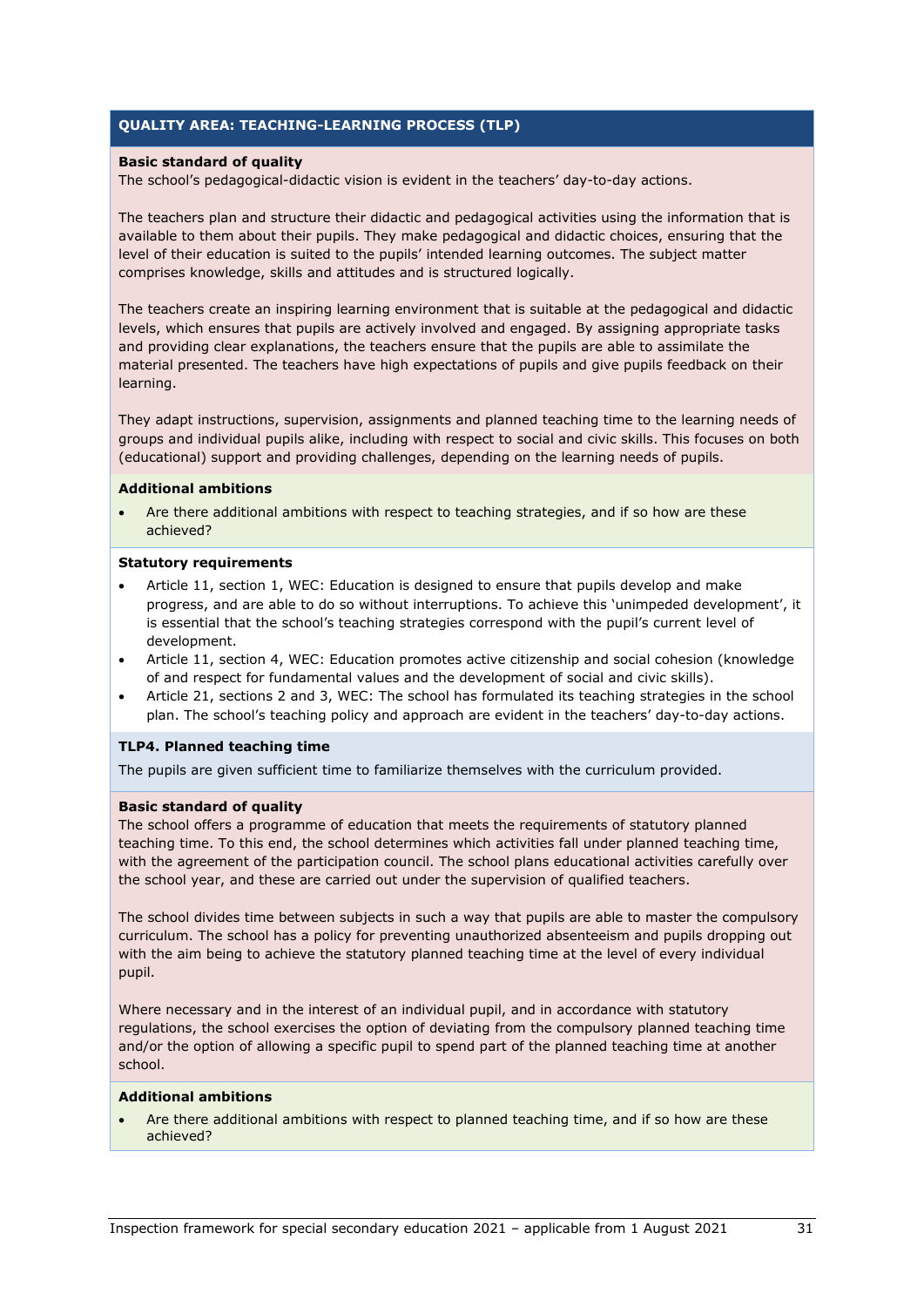#### **Statutory requirements**

- Article 6g, section 5, WVO: In special secondary education, planned teaching time in the destination profile of subsequent education is filled with activities that are provided as part of the curriculum.
- Article 12, section 1, WEC, Article 14a, section 2, WEC, in conjunction with Articles 6g and 6g1, WVO, Article 25, section 1, WEC: The school provides the legally required number of hours and days of education.
- Article 12, section 2, Article 14a, section 2, subsection f, and Article 25, section 5, WEC, in conjunction with Policy Rule on agreeing to a deviation from planned teaching time, WEC: In certain cases, the school governing board requests the approval of the Inspectorate before deviating from the planned teaching time.
- Article 13, section 2, and Article 14, section 4, WMS: Prior to the adoption of the school prospectus, the participation council (parent/pupil section) must agree to:
	- which types of educational activities are part of planned teaching time;
	- the policy on class cancellations;
		- which days the school does not provide education on.
- Article 22, section 1, subsection i, WEC: The school has included its policy on absenteeism in the school prospectus.
- Article 24, WEC, and Article 12, sections 1 and 2, Educational Decree, WEC: A school for (special) primary education, a school for secondary education or an institution for education and vocational training may implement part of a school plan insofar as this relates to special education or special secondary education, respectively. To this end, the school governing boards will draw up a symbiosis agreement.
- Article 24, WEC, Articles 12 and 13, Educational decree: If a pupil receives part of his or her programme of education at a different school and the school governing board meets the conditions for this, then the time spent at that other school counts towards the minimum number of hours of education that the pupil must receive.
- Article 32, section 5, WEC: Education is provided by teachers who meet the requirements of Article 3, WEC or Article 56, WVO.

#### **TLP5. Practical training/internship**

The practical training/internship is prepared, implemented and supervised effectively.

#### **Basic standard of quality**

Internships that are part of practical vocational training and/or the social internship contribute to the planned learning activities. The objective, content, scope and organization of the internship are described in the internship agreement. The school makes agreements with the pupil regarding which learning activities the pupil will focus on developing as part of the internship plan. The school helps the pupil to choose and prepare for an internship, draws up the required internship agreement together with the pupil and the host organization, and arranges insurance for the pupil and the internship teacher. Supervision and assessment are carried out in the agreed manner, and the school is aware of the pupil's performance during the internship and makes adjustments if necessary.

#### **Additional ambitions**

• Are there additional ambitions with respect to practical training/internship, and if so how are these achieved?

#### **Statutory requirements**

- Article 7 Educational decree, WEC: The school describes the purpose, content, scope, structure and organization of the internship in an internship plan.
- Article 9 Educational decree, WEC: The school governing board, or the legal representative thereof, signs a written internship agreement with the pupil and the internship provider, which covers, among other things, supervision and the method of assessment.
- Article 10 Educational decree, WEC: The school governing board is responsible for arranging insurance for the internship pupil and the internship supervisor during the time spent at the internship location and travelling to and from the internship location.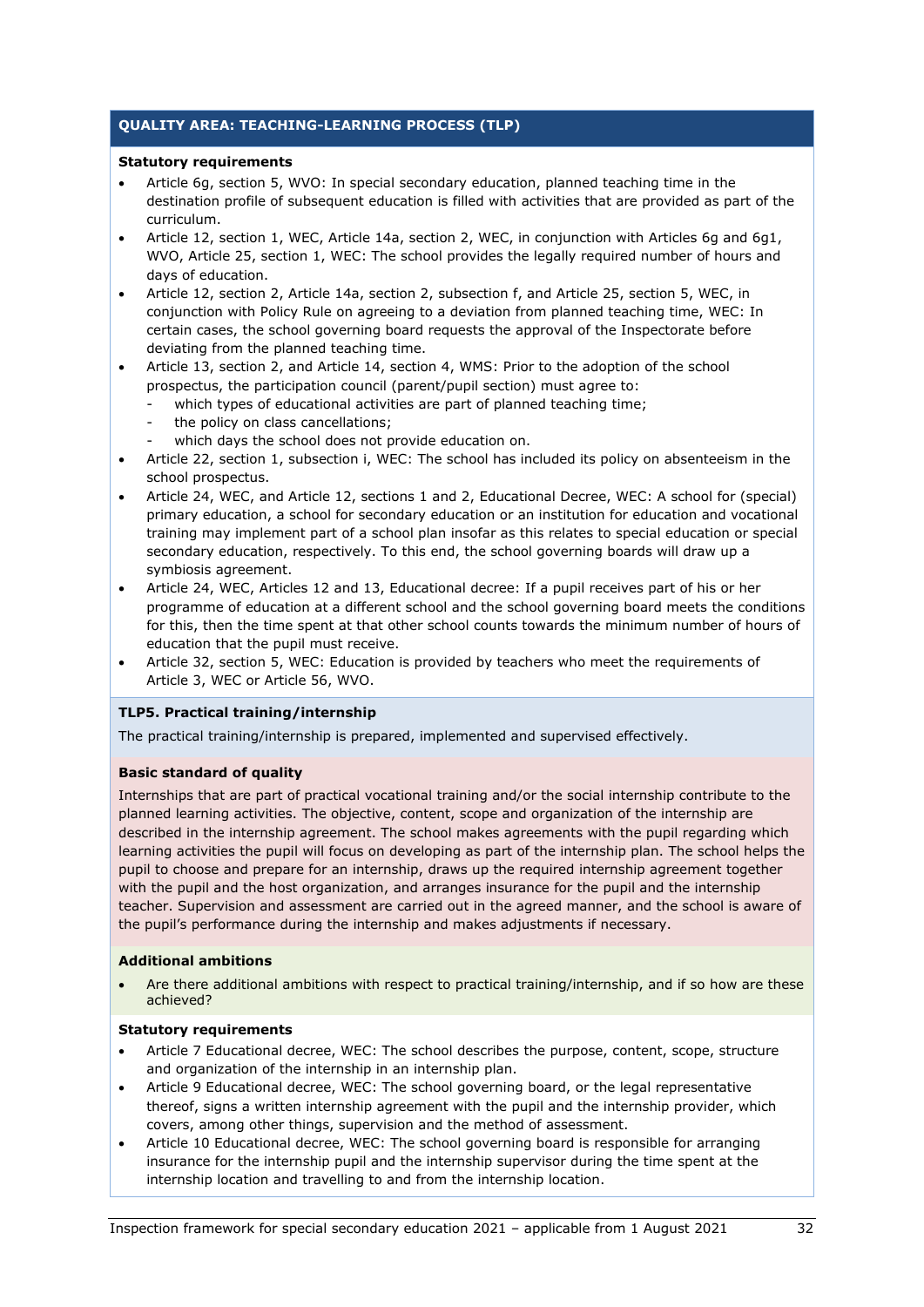- Article 14a, section 2, WEC, in conjunction with Article 6f, section 2, WVO: The curriculum provided in special secondary education - destination profile for subsequent education - may include a social internship.
- Article 17, WEC: Special secondary education includes one or more internships for pupils in the labour-market profile from the age of 14 upwards. Education for pupils in the other destination profiles may include internships.

#### **TLP6. Completion of Secondary Education**[18](#page-32-0)

Secondary education at the school is completed in a satisfactory manner.

#### **Basic standard of quality**

The school ensures that all pupils are properly prepared to complete their education and move on to a subsequent destination. All pupils receive appropriate advice from the school, which is based on standardized testing wherever possible.

All pupils in special education sit a final test at the end of the school period (unless exempted from doing so by law). The teachers administer the test in accordance with the relevant regulations. The school also informs parents about which information about the pupil will be passed on to their new school.

Pupils in special secondary education with the destination profile of subsequent education can take their final examination. [Designated VSO schools with an examination license have their own testing and graduation programme, examination regulations and an independent and expert examination committee that guarantees the quality of testing and examinations.] VSO schools where pupils take state examinations must arrange registration (and any special examination methods) for their pupils. A separate examination programme, examination regulations and testing and graduation programme apply to them. These documents make it clear to pupils and parents, well in advance, how the school examination and the national exams are organized, which rules apply and which measures the school takes with respect to pupils who do not comply with the rules. It must also be clear which examinations pupils can resit and how they can do this, what subject matter is examined and when, what the examination counts for and which exemptions apply.

VSO schools that work with a secondary school are subject to the testing and graduation programme that is applied by the secondary school. Examinations take place in accordance with the testing and graduation programme and examination regulations. When VSO pupils take an examination through a regular secondary school, at an MBO institution as an external examination candidate or at a training centre for adult education (VAVO), agreements regarding the preparation and administration of the examination are clearly set out.

Pupils in the destination profiles of employment and care placement who leave education are provided with transfer documentation. Eligible pupils are provided with a VSO school diploma, including a portfolio detailing the results achieved. Pupils who have only completed part of the programme, who have left the VSO school and who are not eligible for a school diploma, are provided with a statement.

#### **Additional ambitions**

• Are there additional ambitions with the completion of secondary education, and if so how are these achieved?

#### **Statutory requirements**

<span id="page-32-0"></span><sup>&</sup>lt;sup>18</sup> Regulations are being drafted (Decree amending the Decree on Final Examination in Secondary Education and equivalent in the Caribbean Netherlands, in order to improve the quality of organization around school examinations in (special) secondary education and secondary general adult education) under which school governing boards in special secondary education with an examination licence will be required to appoint an examination committee. The relevant passages will only be included in the assessment when these legislative proposals have been adopted and have taken effect.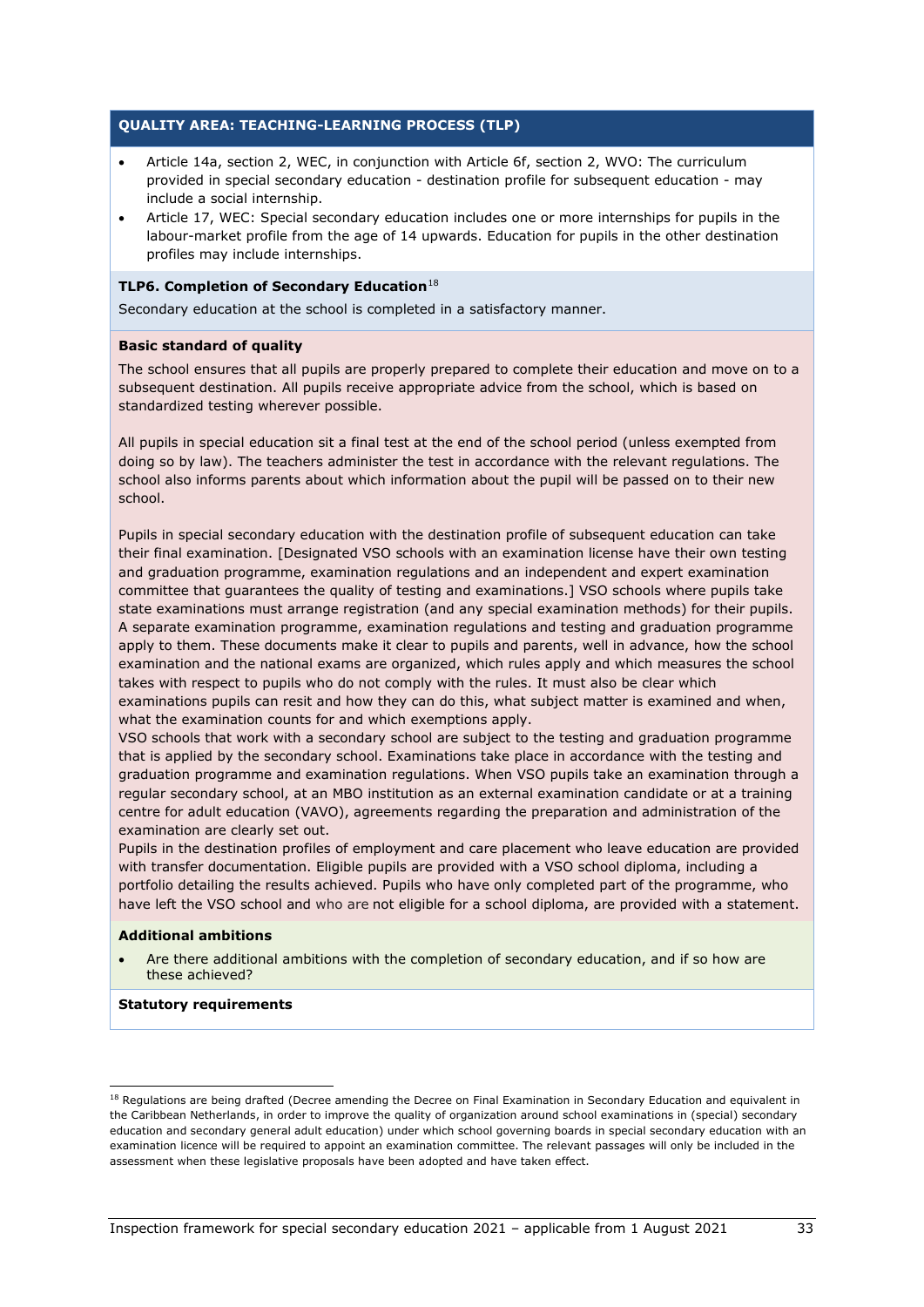- Article 20, WEC: The school keeps parents informed about the pupils' progress (or, in the case of pupils who have reached the age of majority and are able to make their own decisions, the pupils themselves).
- Article 43, section 1, WEC: The director drafts an educational report for the new school.
- Article 43, WEC: The school follows a careful procedure when providing advice for subsequent education or a subsequent placement, and makes every effort to place pupils at an appropriate level. Involving pupils and parents in this and evaluating existing procedures may be regarded as necessary guarantees for the quality of the associated activities.

*Specific to special education:*

- Article 18b, WEC: The law stipulates that all pupils in special education must take a final test during the last school year (unless they are exempted from doing so).
- Assessment Decree in primary education: The final test is administered in accordance with regulations.
- Article 43, section 1, WEC: The final test serves to prevent recommendations that are too low at the end of primary education.
- Article 43, section 2, WEC: Before 1 March, the school governing board makes a school recommendation for every pupil in the eighth school year of special education regarding subsequent education, but reconsiders that recommendation if a pupil scores higher in the final test than the recommendation. If the result achieved in the test deviates from the recommendation given, the reason for this is communicated to the parents.

#### *Specifically for VSO schools with an examination licence:*

- Article 14a, section 1, subsection b, WEC, Article 59a, WVO, Article 2, Decree on Final Examination WVO: Designated VSO schools (with an examination licence) may administer the final examination, as also happens in regular secondary education. This includes the following regulations, in all cases: Article 3 Decree on Final Examination in Secondary Education: The director and examiners of the school administer the final (part) exam under the responsibility of the school governing board.
- [Article 3a, section 1, Decree on Final Examination in Secondary Education: The director of the school nominates a member of staff as the secretary for the final examination; he/she is also the secretary for the final part exams.]
- [Article 3a, section 3, Decree on Final Examination in Secondary Education: The examination secretary supports the director in organizing and administering the final (part) exam. The examination secretary also supports the director in the correct implementation of the examination regulations and the testing and graduation programme.]
- [Article 3a, section 4, Decree on Final Examination in Secondary Education: The director must draw up a clear description of the duties of the examination secretary.]
- Article 31, section 1, Decree on Final Examination in Secondary Education: The governing board of a school sets examination regulations, which in all cases include: a. rules about the organization of the final examination and procedures for final examinations; b. information on the application of the measures referred to in Article 5; c. resit measures for the school examination; the composition and address of the appeals committee referred to in Article 5, sections 4 and 5.]
- Article 31, section 3, Decree on Final Examination in Secondary Education: The school governing board of a school requires the approval of the participation council of the school to adopt the examination regulations.]
- [Article 31, section 5, Decree on Final Examination in Secondary Education: The adopted examination regulations must be sent by the school governing board to all candidates and the Inspectorate annually, before 1 October.]
- [Article 31a, section 1, Decree on Final Examination in Secondary Education: The school governing board of a school establishes a testing and graduation programme for the current school year before 1 October].
- [Article 31a, section 2, Decree on Final Examination in Secondary Education: The testing and graduation programme states, in all cases: a. which sections of the school examination will be tested during the school examination; b. which components will be tested in the school examination, as determined by the school governing board; c. the content of the tests that are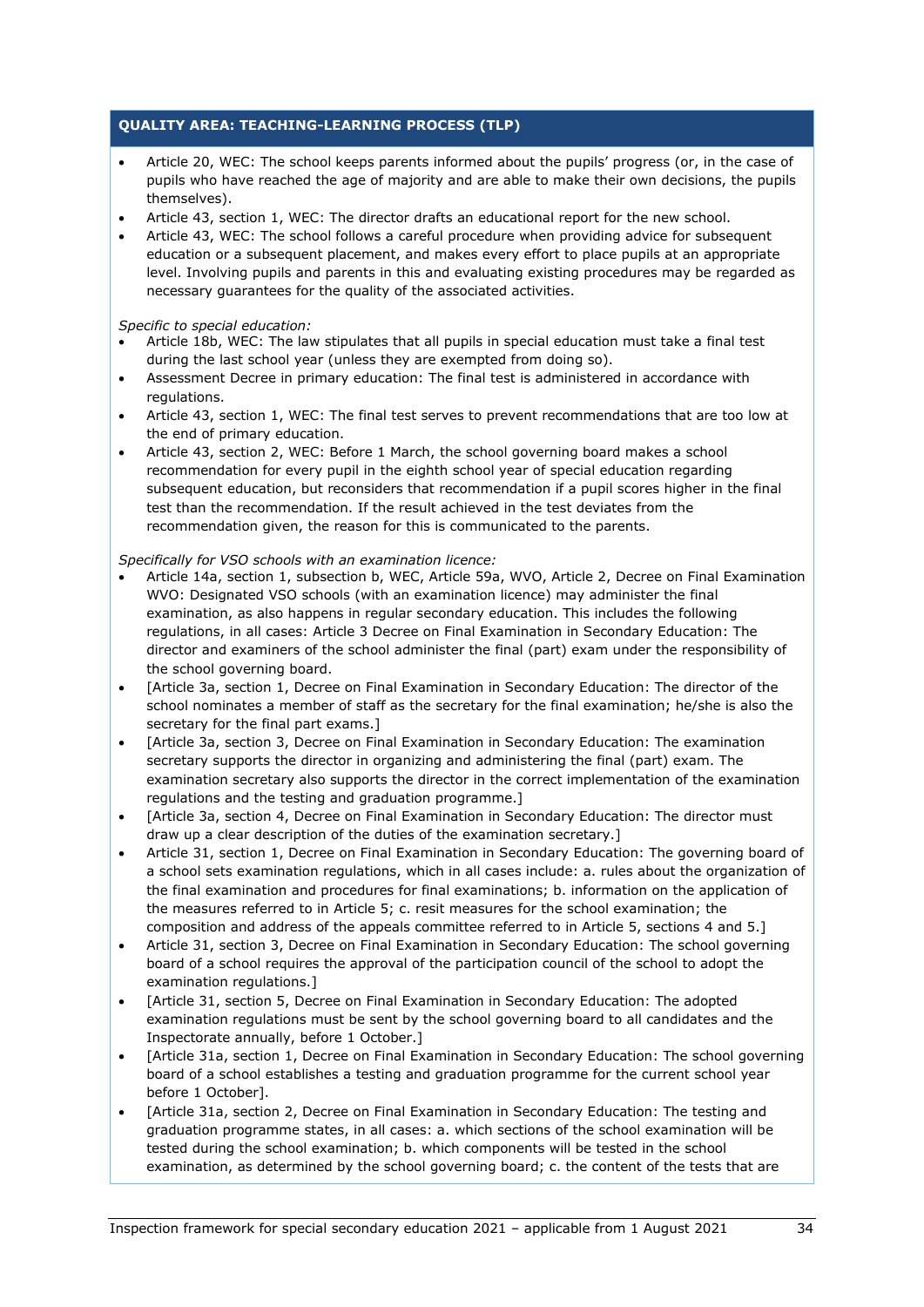part of the school examination; d. the manner of and time period within which the tests and resits for the school examination take place.]

- [Article 31a, section 3, Decree on Final Examination in Secondary Education: The governing board of a school must indicate clearly in the testing and graduation programme which tests contribute to the completion of: a) the compulsory components of the examination programme that are part of the school examination; b. the components of the examination programme that are part of the central examination, but which are also tested in the school examination; c. the parts chosen by the school governing board.]
- [Article 31a, section 4, Decree on Final Examination in Secondary Education: The governing board of a school deviates from the programme when determining the testing and graduation programme after consultation with the examination board]/
- [Article 31a, section 5, Decree on Final Examination in Secondary Education: The school governing board of a school requires the approval of the participation council of the school to adopt the testing and graduation programme.]
- [Article 31a, section 7, Decree on Final Examination in Secondary Education: The adopted testing and graduation programme must be sent by the school governing board to all candidates and the Inspectorate annually, before 1 October.]
- [Article 31a, section 8, Decree on Final Examination in Secondary Education: The school governing board of a school can only change the testing and graduation programme after 1 October in order to correct a manifest inaccuracy or incompleteness].
- [Article 31a, section 9, Decree on Final Examination in Secondary Education: The amended testing and graduation programme must be sent by the school governing board to all candidates and the Inspectorate as quickly as possible.]
- [Article 35d, Decree on Final Examination in Secondary Education: The school governing board establishes one or more independent and expert examination committee(s) for the purpose of overseeing the quality of testing and examination at the school, such that the specific requirements mentioned in this article are fulfilled.]
- [Article 35e, Decree on Final Examination in Secondary Education: The purpose of the examination committee is to guarantee the quality of testing and examination and the concluding nature of the school examination.]

#### *Specifically for VSO schools without an examination licence:*

- Article 14a, section 2, subsection a, and Article 47, WEC: For VSO schools without an examination license, pupils in the destination profile for secondary education may take a final examination at a school for regular education.
- Article 30, WVO: A VSO pupil who is not registered at a secondary school may be admitted to the final examination at a secondary school. The VSO school uses the regulations and testing and graduation programme of that secondary school.
- Article 2, section 1, subsection b, and section 2, State Examination Decree for secondary education: VSO schools have the option of allowing pupils to take the state examination.
- Article 2, section 2, appendix 1 of the Regulations for State Examination Regulations for 2021: If the VSO school allows a pupil to take the state examination, the VSO school will register that pupil in good time and inform him or her of any non-standard examination methods in good time.
- Article 14b, WEC: VSO schools can make use of the option of having pupils take their examination through a partnership with an institution for VAVO examinations and make agreements about this in a partnership agreement.

#### *Specifically for VSO schools with destination profile of employment and care placement:*

- Article 14d, section 1, and Article 14g, section 1, WEC: The director issues a VSO school diploma to pupils in the destination profile of employment or care placement who leave the school, provided the director judges that the pupil qualifies for this. The director bases his/her judgement on regulations adopted by the school governing board.
- Article 14d, section 2, and Article 14g, section 2, WEC: A portfolio including the results achieved is part of the school diploma.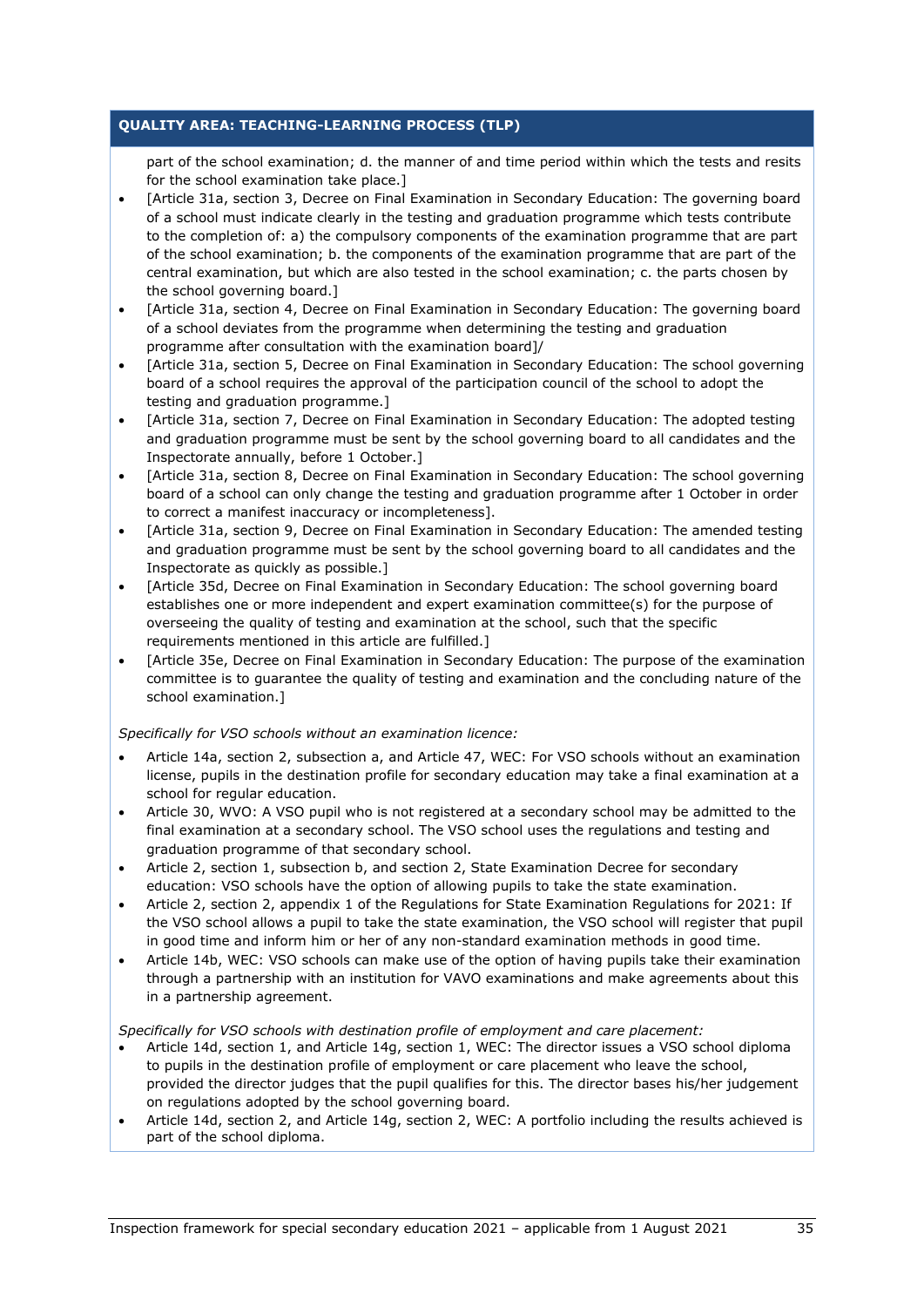- Article 14d, section 3, and Article 14g, section 3, WEC: In order to prevent differences between the school diplomas issued by individual schools, a template for the school diploma is drafted according to ministerial regulations.
- Article 14d, section 4, and 14g, section 4, WEC: If the pupil does not receive a VSO school diploma after completing part of the programme and leaving school, he or she will receive a statement.
- Articles 14e and 14h, WEC: The school draws up a transfer document for pupils with the destination profiles of employment and care placement who leave education.

## **QUALITY AREA: SECURE ENVIRONMENT AND ATMOSPHERE (SEA)**

#### **SEA1. Safety and Security**

The school provides a safe and secure learning environment for pupils.

#### **Basic standard of quality**

The school assures its pupils' social, psychological and physical safety at school throughout the school day. A school is safe when the social, physical and psychological safety of pupils is not undermined by the actions of others. This is evident from the pupils' own feeling of safety and well-being, for example. The school monitors this at least once a year using a standardized instrument.

The school has drafted a policy on safety and security that is made up of a coherent set of measures. The policy is designed to prevent, manage, record and evaluate any incidents, and the school puts this policy into practice. Should the findings of its monitoring procedures so dictate, the school takes adequate measures to improve the situation. Wherever possible, the school prevents bullying, cyberbullying, aggression and violence in any form, and acts quickly and appropriately if they occur. The same applies to forms of expression that conflict with the fundamental values of the democratic constitutional state, such as discrimination and intolerance. The school has appointed a contact person for parents and pupils in the event of bullying; he or she also coordinates the school's policy to prevent bullying.

The school applies the reporting code for domestic violence and child abuse. The school also fulfils its obligations regarding reporting and consultation involving sexual misconduct.

#### **Additional ambitions**

Are there additional ambitions with respect to safety and security, and if so how are these achieved?

#### **Statutory requirements**

- Article 4a, WEC: The school governing board adheres to its statutory obligations with regard to reporting and investigating possible cases of sexual misconduct, and for reporting these to the relevant authorities if there is a reasonable suspicion that a sex crime has been committed. The school governing board contacts the confidential inspector immediately in such cases.
- Article 5, WEC: The school governing board establishes a reporting code for staff that specifies how signals of domestic violence or child abuse are to be handled. In addition, the school governing board must promote awareness of and the use of the reporting code.
- Article 5a, section 1, subsection a, WEC: The school governing board has a policy with regard to the safety and security of pupils and also implements that policy.
- Article 5a, section 1, subsection b, WEC: The school governing board monitors the safety and security of pupils using an instrument that provides a representative and up-to-date picture.
- Article 5a, section 1, subsection c, WEC: The school governing board has delegated the following tasks to one person:
	- coordination of the school's anti-bullying policy;
	- point of contact for matters relating to bullying.
- Article 5a, section 2, WEC: Safety and security comprise: the social, psychological and physical safety of pupils.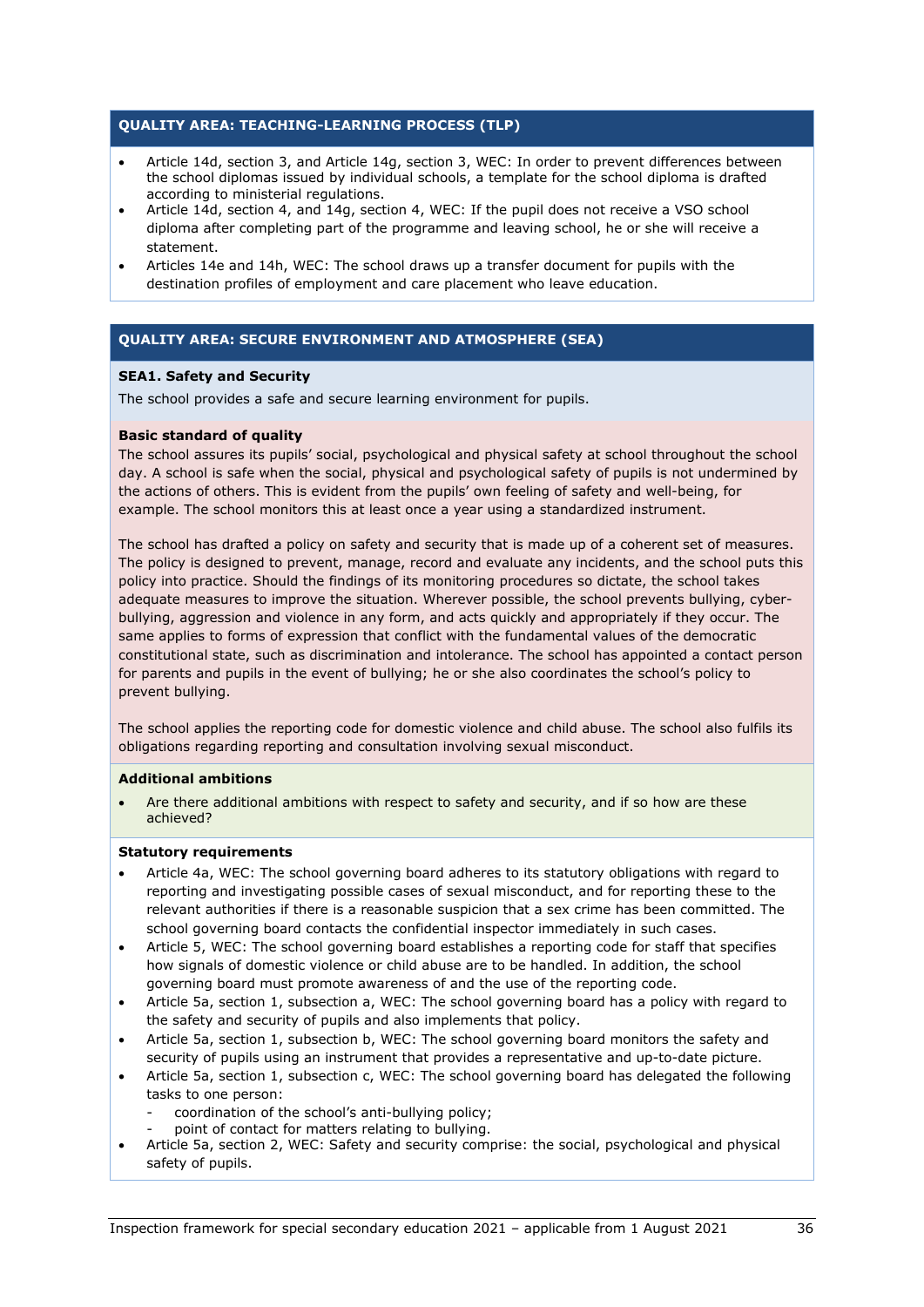## **QUALITY AREA: SECURE ENVIRONMENT AND ATMOSPHERE (SEA)**

- Article 5a, section 4, WEC: The school governing board sends the findings of the monitor to the Inspectorate once these findings are available.
- Article 11, section 4, WEC: Education focuses on instilling respect for and knowledge of fundamental values of the democratic constitutional state. This also implies that the school takes action if there is insufficient evidence of a culture that is consistent with fundamental values.

#### **SEA2. Atmosphere at the School**

The school has an atmosphere that is conducive to the development of social and civic skills.

#### **Basic standard of quality**

The school prepares pupils for life in society. To this end, it creates a place where pupils can receive support for and practise developing their social and civic skills. Pupils at the school gain experience in dealing with the fundamental values of a democratic state and a pluralistic society. The school governing board ensures that there is an atmosphere that reflects the fundamental values of the democratic state and contributes to promoting those values.

The conduct of staff at the school provides an example that pupils can emulate: staff members visibly embody the fundamental values referred to.

The school adapts its approach and curriculum to the pupil population served by the school and the world in which the pupils live. The school also identifies and corrects statements by pupils that conflict with fundamental values.

#### **Additional ambitions**

• Are there additional ambitions with respect to the atmosphere at the school, and if so how are these achieved?

#### **Statutory requirements**

- Article 11, section 4, WEC: Education promotes active citizenship and social cohesion in a targeted and coherent manner, focusing on instilling respect for and knowledge of fundamental values and the development of social and civic skills, for instance.
- Article 11, section 4a, WEC: The school governing board ensures a school culture that reflects the fundamental values of the democratic state, and creates an environment in which those values can be practised and are actively promoted.

## **QUALITY AREA: LEARNING OUTCOMES (LO)**

#### **LO1. Results**

The school achieves learning outcomes that are in line with the target levels associated with the intended leaving profile of the pupils or higher.

#### **Basic standard of quality**

The school has a good picture of the characteristics of its pupil population and, on that basis, it has set ambitious target levels for the learning outcomes that pupils can achieve. In this regard, the school also ensures that these are consistent with subsequent education, the labour market or a care placement, respectively.

The extent to which the school achieves the progress and development plans yields information about the results that the school achieves with its pupils. The Inspectorate assumes that at least 75 percent of pupils will achieve the target levels in core subjects envisaged by the school by the end of their period in school. These target levels are consistent with the destination profile specified in the progress and development plan. For pupils in special education who are required to take the final test, the school will substantiate the results for the core subjects using the results of the final test. For pupils in special secondary education with the destination profile of subsequent education, the learning outcomes are substantiated in relation to the examination results.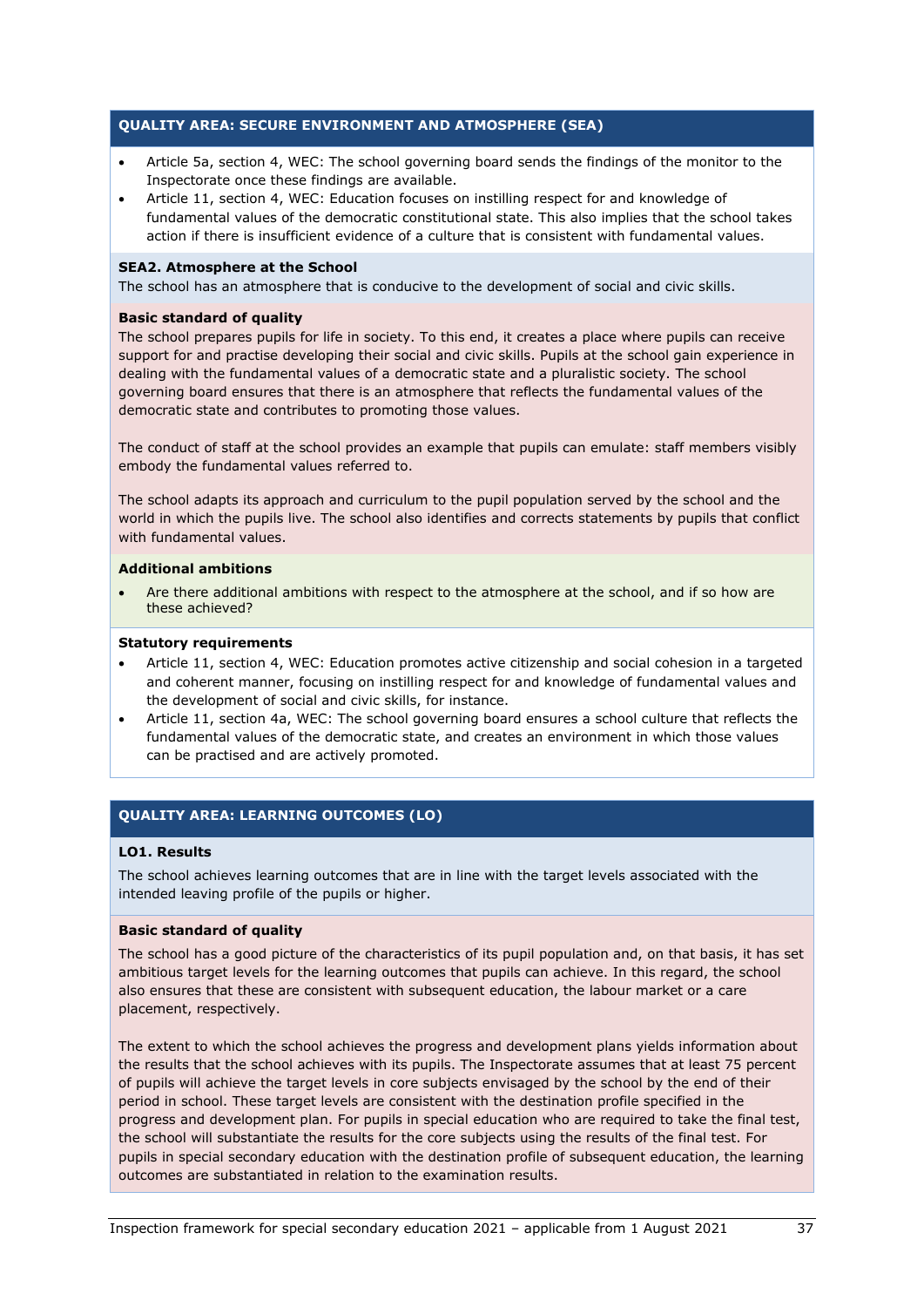## **QUALITY AREA: LEARNING OUTCOMES (LO)**

#### **Additional ambitions**

Are there additional ambitions with respect to learning outcomes, and if so how are these achieved?

#### **Statutory requirements**

- Article 11, section 1, WEC: Education must reflect the development potential of the pupils, and must be organized in such a way that pupils can undergo an uninterrupted process of development. Where possible, it includes children in mainstream education in primary or secondary education.
- Article 18b, WEC, and Assessment Decree for primary education: The law stipulates that all pupils must take a final test during the last school year (unless exempted from doing so), and that this is done according to the relevant requirements.
- Article 41a, WEC, and Articles 4 and 5, Educational decree, WEC: The school draws up a progress and development plan that includes the expected destination profile for the pupil as well as a substantiation.

#### **LO2. Social and civic skills**

Pupils acquire social and civic skills that meet or exceed the level that corresponds with the intended leaving profile of the pupils.

#### **Basic standard of quality**

The school has a good picture of the characteristics of its pupil population and, on that basis, it has set ambitious target levels for the social and civic skills that pupils can achieve. The school takes the needs of subsequent education and participation in society as its starting point when it comes to determining target levels.

During the school period, the school checks whether the pupils are achieving the target levels and determines whether the results achieved are consistent with its own benchmarks. In this way, the school demonstrates that it is adequately equipping pupils for their subsequent destination. The school assesses the results achieved in a reliable and accessible manner.

#### **Additional ambitions**

• Are there additional ambitions with respect to social and civic skills at the school, and if so how are these achieved?

#### **Statutory requirements**

- Article 11, section 1, and Article 14a, section 2, subsections c and f, Articles 20 to 22, and Article 41a, and associated regulations, WEC: The destination profile achieved guarantees that the pupil is adequately equipped to participate successfully in the destination associated with the destination profile.
- Article 11, section 3, WEC: The education has an identifiable focus on emotional, intellectual and creative development and on the acquisition of knowledge and social, cultural and physical skills.
- Article 11, section 4, WEC: The education focuses identifiably on the development of social and civic skills that enable pupils to be part of and contribute to the pluralistic, democratic society of the Netherlands.

## **QUALITY AREA: MANAGEMENT, QUALITY ASSURANCE AND AMBITION (MQA)**

#### **MQA1. Vision, ambitions and goals**

The school's vision for good education has wide support, and the school has identified ambitions and goals in relation to that vision, and aims to achieve those goals.

#### **Basic standard of quality**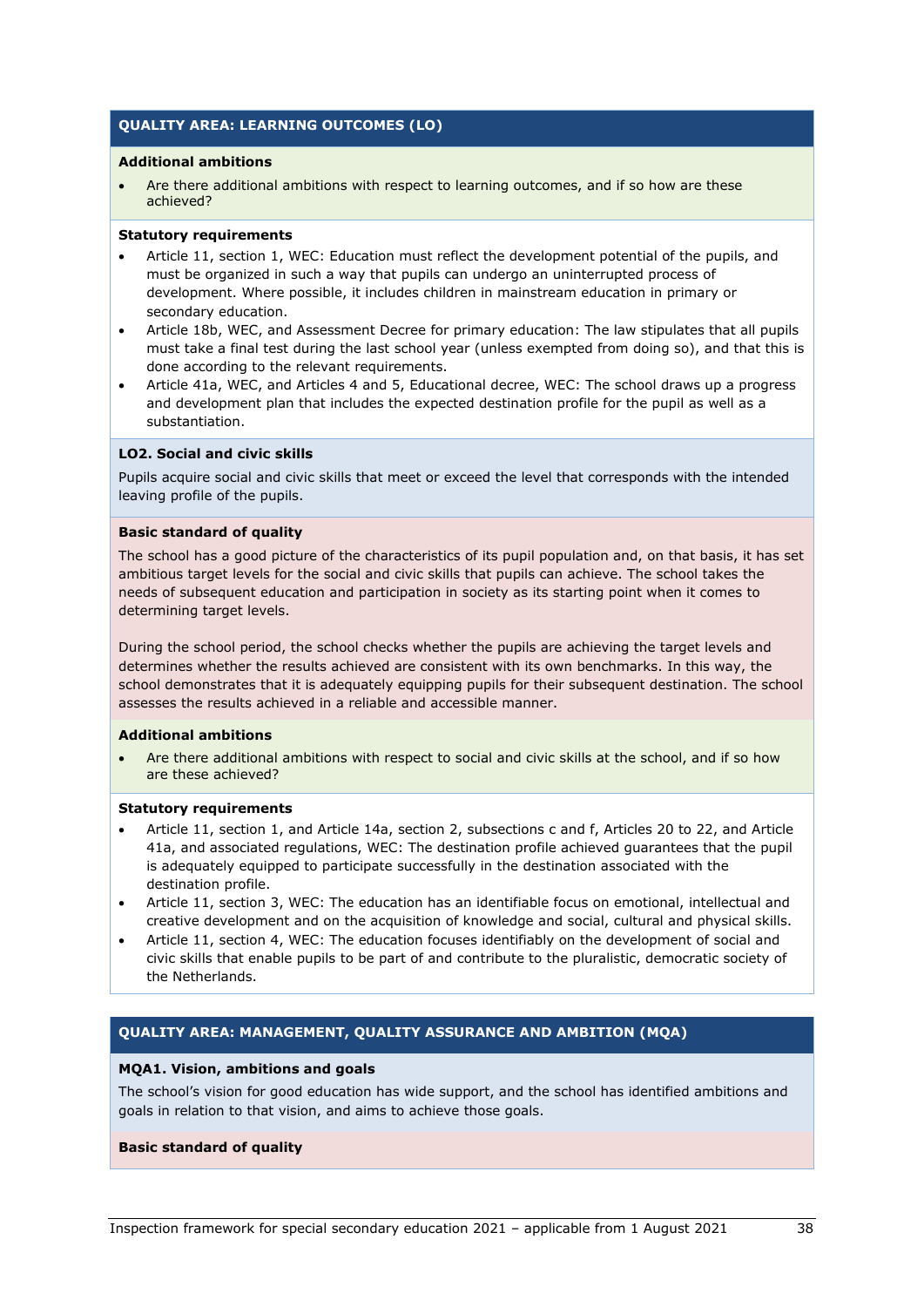## **QUALITY AREA: MANAGEMENT, QUALITY ASSURANCE AND AMBITION (MQA)**

As part of its system of quality assurance, the school has a broadly supported vision, ambitions and goals designed to achieve good education, ensuring that pupils can make unimpeded progress and development. School management translates the school's vision, ambitions and goals into policy on education and aims to achieve the intended results. School management describes how it ensures that the intended quality of education is achieved, assured and improved, and how it achieves compliance with statutory requirements.

School management ensures that its vision, ambitions and goals reflect the priorities of the school governing board and the characteristics of the school's pupil population. One way in which the school does this is by indicating how it caters for pupils with particular needs, such as support with literacy, and how it meets its statutory duty to promote citizenship and provide for specific learning needs, thereby contributing to equal opportunities for all pupils. The results of previous evaluations, internal and external dialogue are reflected in the goals that relate to policy on education.

School management sets the requirements for achieving its educational goals and ambitions, including determining staffing policy and the way in which education is organized. There is a clear internal division of responsibilities in this respect.

#### **Additional ambitions**

• Are there additional ambitions with respect to the vision and goals, and if so how are these achieved?

#### **Statutory requirements**

- Article 11, section 3, WEC: Education is designed in such a way that it has a structural and clear focus on preventing pupils from falling behind, in particular when it comes to command of the Dutch language.
- Article 11, section 4, WEC: Education promotes active citizenship and social cohesion (knowledge of and respect for fundamental values and the development of social and civic skills).
- Article 19, WEC: The school governing board must ensure the quality of education at a school. That responsibility means ensuring that the school complies with the statutory requirements and implements the system of quality assurance. It implies, for instance, that verifiable goals have been formulated.
- Article 21, section 1, WEC: The school plan describes the policy regarding the quality of education that is provided at the school, and must address policies on education and staffing policy and the system of quality assurance, at minimum.
- Article 21, section 2, WEC: The description of policy on education includes, at minimum: the content of education, the school's own duties with respect to education, the pedagogical-didactic atmosphere and security. Reference is also made to the school's special needs support programme.
- Article 21, section 4, WEC: Through its system of quality assurance, the school ensures that pupils' development is unimpeded and that its education is tailored to the pupils' progress and development, in part with the help of a pupil and education monitoring system. It must also determine where improvement measures are needed.
- Article 31, section 1, WEC: The school governing board adopts a management statute that shows the division of responsibilities with respect to the management of the school.

## **MQA2. Implementation and quality culture**

The school achieves the goals with respect to quality, promotes a quality culture, sets parameters and makes interim adjustments where necessary.

## **Basic standard of quality**

The school achieves the goals of good education, which are based on its vision and ambitions. To this end, school management ensures a safe and professional culture of learning and improvement at the school. Within this quality culture, the school management and (qualified) teaching staff implement the system of quality assurance jointly, so that the school as a whole works towards achieving the educational objectives. School management makes interim adjustments where necessary.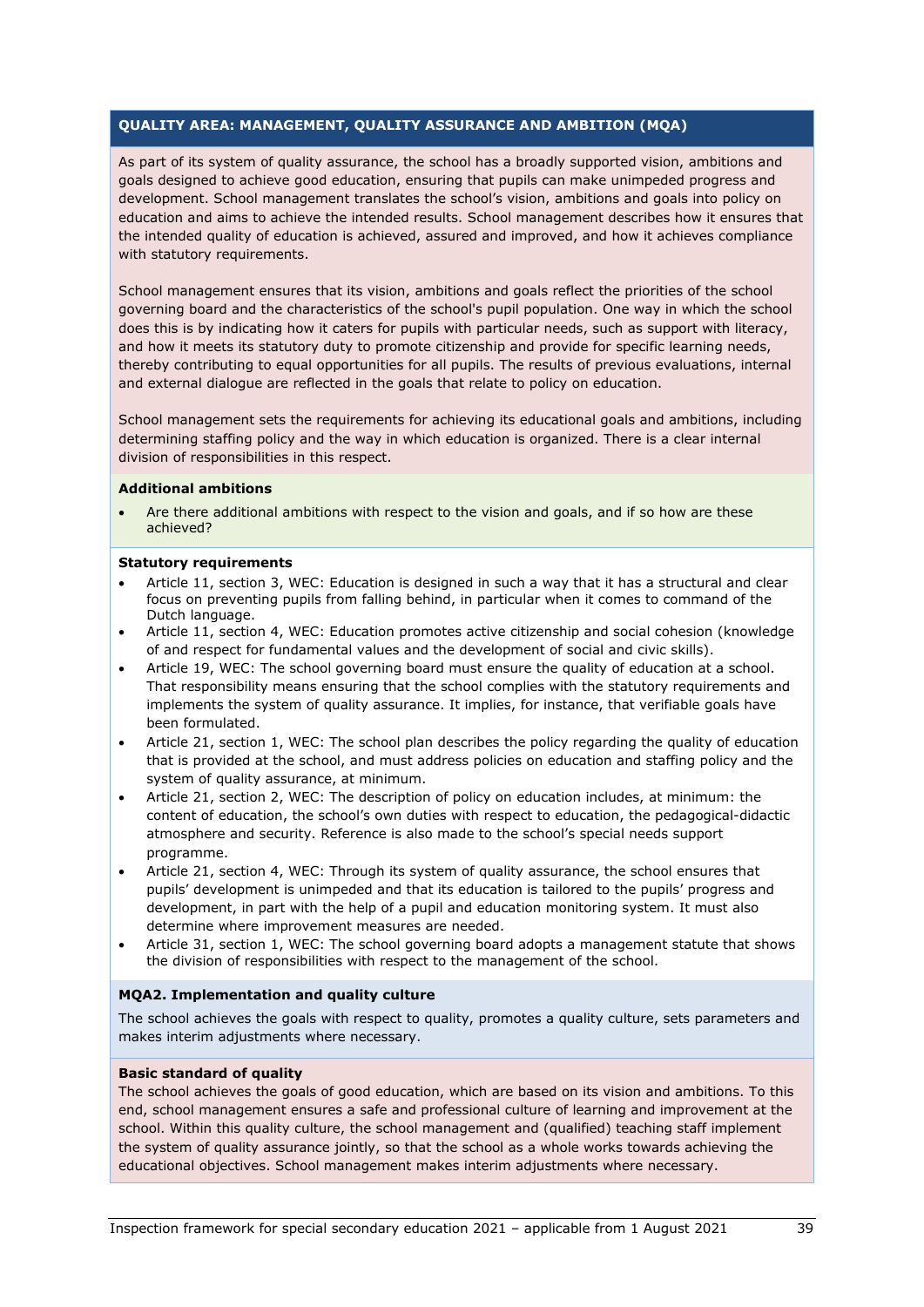## **QUALITY AREA: MANAGEMENT, QUALITY ASSURANCE AND AMBITION (MQA)**

School management ensures that the professional development of the staff takes place within the objectives set. Teachers (working in teams) exercise their own responsibility in organizing the education that they provide.

School management demonstrates educational leadership and ensures the targeted deployment of resources to achieve the objectives set. The school implements the special needs support programme. It works together with other schools, the inter-institutional partnership and other organizations to ensure that no pupil is left behind, that the school can provide a broad curriculum and that pupils can progress to regular education, if possible.

#### **Additional ambitions**

Are there additional ambitions with respect to implementation and quality culture, and if so how are these achieved?

#### **Statutory requirements**

• Article 11, section 1, WEC: If necessary, the school governing board consults with the municipality,

youth healthcare services, a social support agency or a healthcare provider.

- Article 11, section 2, WEC: The school governing board determines its special needs support programmes at least once every four years.
- Article 19, WEC: The school governing board must ensure the quality of education at a school. That responsibility means ensuring that the school complies with the statutory requirements and implements the system of quality assurance. That means, for example, that the school governing board and the schools have an insight into the quality of education. The functioning of the quality cycle must play a central role in this.
- Article 21, section 3, WEC: The school plan includes a description of the staffing policy. This staffing policy covers, in all cases, the way in which the requirements relating to competencies and maintaining competencies are to be met, the contribution of the staff to the policy on education, the teaching strategies, and the proportional representation of women in the school management, as referred to in Article 30, and the way in which pupils' perspectives on policy are taken into account.
- Article 28a, WEC: The school governing board is affiliated with an inter-institutional partnership.
- Article 31a, sections 1 to 3, WEC: The school gives teachers independent responsibility for assessing pupils' educational achievements and give them an adequate opportunity to provide input when it comes to subject-specific, didactic and pedagogical processes within the school.
- Articles 32b and 34a, WEC: For staff members who require particular qualifications or competencies, the school governing board ensures that adequate information is available regarding their skills and how these are maintained.

#### **MQA3. Evaluation, accountability and dialogue**

The school analyses and systematically evaluates whether it is achieving the goals and reports on this. Where necessary, it adjusts school policy and involves internal and external stakeholders through a proper process of dialogue.

#### **Basic standard of quality**

As part of its system of quality assurance, school management monitors, evaluates, analyses and assesses the extent to which the ambitions, goals and policy are being achieved and informs the school governing board on this. It actively collects information, both internally and externally, to gain a better insight into implementation, the results of education for pupils and potential opportunities for and threats to the further development of education.

To ensure a good transfer to subsequent education and to keep track of the results achieved by its pupils after they leave, the school maintains contact with the schools/institutions which they go on to attend.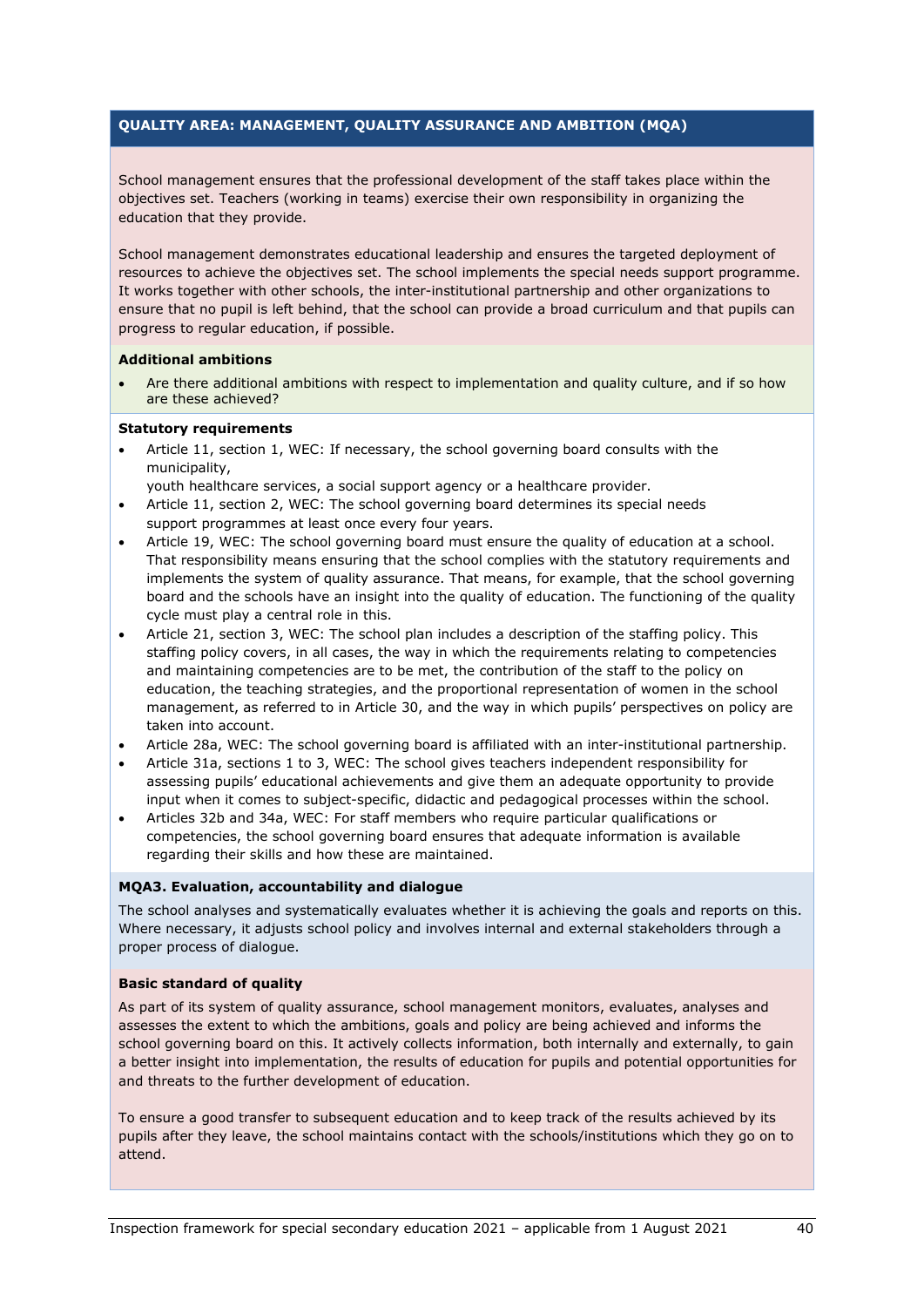# **QUALITY AREA: MANAGEMENT, QUALITY ASSURANCE AND AMBITION (MQA)**

School management ensures joint decision making. To this end, it actively engages in dialogue with parents, staff, the (Joint) Participation Council ((J)PC) and, where applicable, pupils, municipalities, inter-institutional partnerships, educational institutions, (regional) employers and/or care centres.

The school updates stakeholders in an accessible manner at least once every year regarding its goals and working methods, and regarding the results it has achieved.

The school management analyses and assesses the results of the evaluation and, where necessary, incorporates these into its (improvement) policy, so that they contribute to the development and improvement of education. In addition, the school uses the results of the evaluation to improve management. In doing so, it makes clear what effect the input of stakeholders is having on safeguarding and adjusting school policy.

## **Additional ambitions**

• Are there additional ambitions with respect to evaluation, accountability and dialogue, and if so how are these achieved?

## **Statutory requirements**

- Article 8, School Councils Act (WMS): The (Joint) Participation Council is provided with all the information reasonably required from the school governing board in a timely manner, so that it can fulfil its duties; it is in all cases provided with the information that is prescribed by law.
- Article 10, WMS: In certain cases, the school governing board requires the prior consent of the (Joint) Participation Council for any decision (for example when amending the school's educational objectives of the school).
- Article 11, WMS: The school governing board must give the (Joint) Participation Council the opportunity to advise in advance on decisions regarding certain matters (such as confirming or amending the main points of the school's multi-annual financial policy).
- Article 11, section 1, WEC: Education is organized in such a way that pupils undergo an uninterrupted process of development; education is designed to achieve progress in the development of the pupils.
- Article 12, WMS: The school governing board requires the prior consent of the staff members in the (Joint) Participation Council with respect to decisions on certain matters (such as when confirming or changing the composition of the staff).
- Article 14, WMS: The school governing board requires the prior consent of the parents and pupils section of the (Joint) Participation Council with respect to certain decisions (such as when approving the school prospectus).
- Articles 19 and 21, section 4, WEC: The school governing board ensures quality at its schools using a system of quality assurance. This means, for instance, that there are regular evaluations regarding whether these goals are being achieved.
- Article 22, section 1, subsection a, WEC: In the school prospectus, the school clarifies what the goals of education are and which results are achieved through the didactic process.
- Article 22, section 1, subsection l, WEC: The school prospectus must report on findings of the system of quality assurance and the measures taken as a result.

## **5.4 Additional statutory requirements**

Not all the statutory requirements set out in the legislation and regulations that pertain to the education system are included in the inspection framework. This applies to the Certificate of Good Conduct (Verklaring omtrent gedrag, VOG) and the voluntary parental contribution, for example. This is because these are not associated with a standard part of the assessment framework, so we classify them as 'additional statutory requirements'. The school plan is an important accountability document for school policy, and often in relation to additional statutory requirements too.

Our annual work plan, published on the Inspectorate website, states which themes we will be looking at that year. Partly on the basis of the reports and signals we receive, we may ask schools and school governing boards about possible non-compliance with the additional statutory requirements. Noncompliance with (one or more of) the additional statutory requirements cannot, in that case, lead to a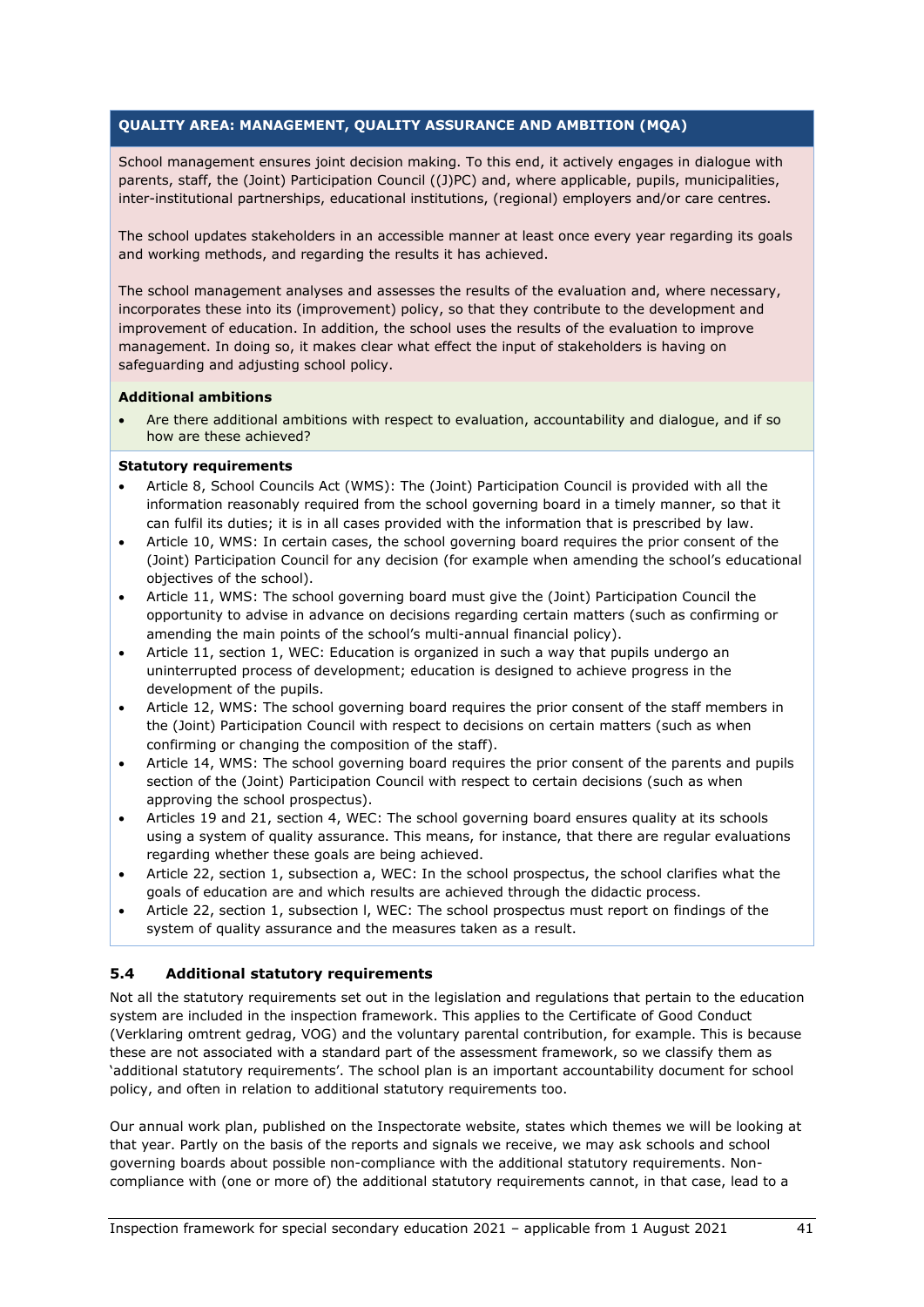judgement of 'Unsatisfactory' or 'Very Weak'. However, the school or school governing board will be required to rectify the shortcoming be a deadline specified by the Inspectorate. To be eligible for a 'Good' appraisal, a school must, in addition to the statutory requirements of the standards, also meet all the additional statutory requirements.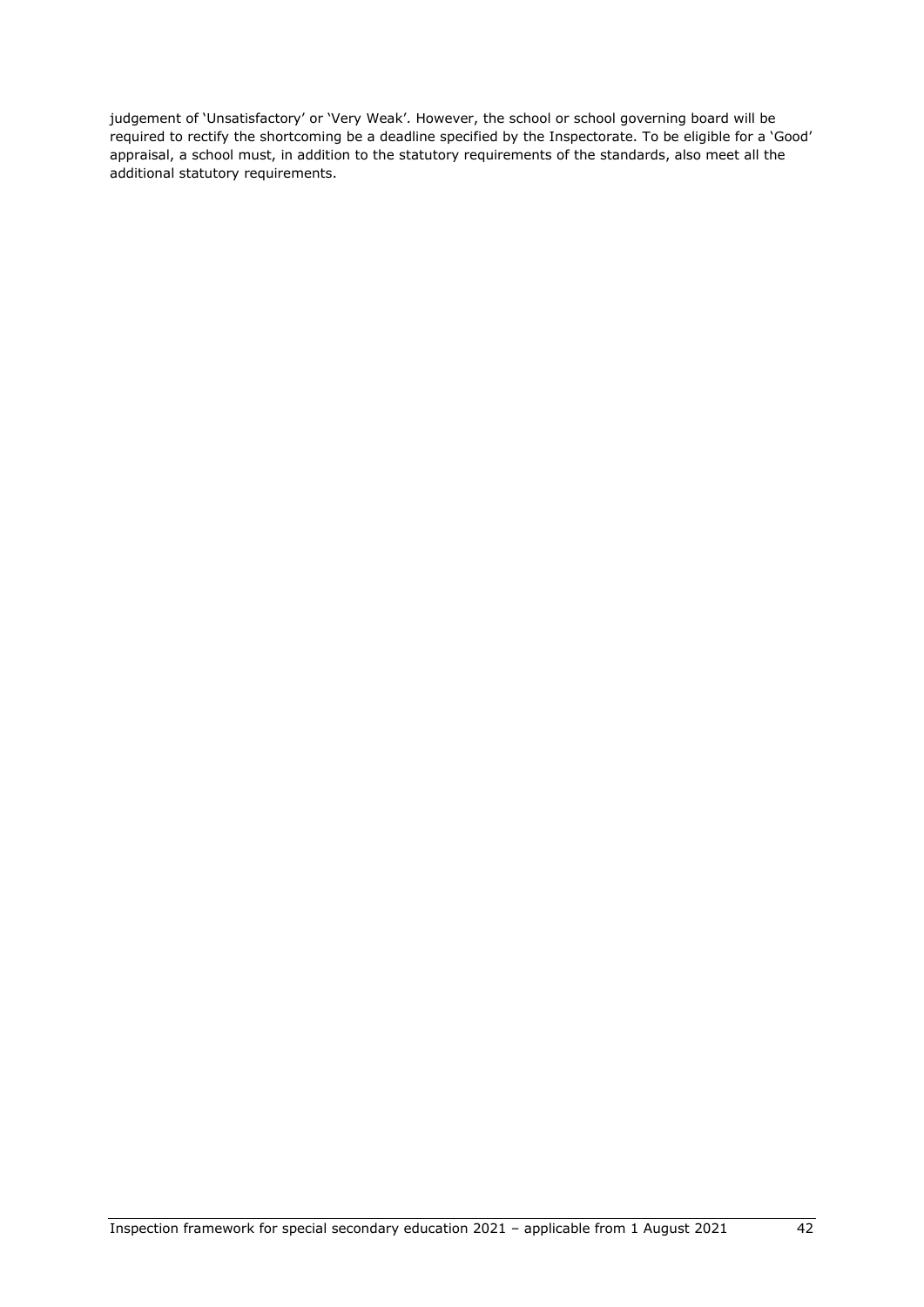# **6. Judgements and appraisals**

# **6.1 Introduction**

In this chapter, we describe how we assign judgements and appraisals. We do this as transparently as possible, based on the assessment framework for school governing boards and the assessment framework for schools, and using the evaluation descriptors included in this chapter. Our judgements always relate to the quality of management and governance achieved and the education that pupils receive.

In this chapter, we first discuss how we apply the framework for the core functions at the system level (section 6.2), as included in chapter 3. We apply these exclusively as part of our role in promoting quality. We then explain how we arrive at judgements and appraisals based on the assessment framework for school governing boards and the assessment framework for schools (chapters 4 and 5). In general, whether or not the standard is 'Satisfactory' or 'Unsatisfactory' will depend on whether the statutory requirements have been fulfilled (judgement). We allocate a 'Good' appraisal when ambitions relating to basic quality requirements and/or which surpass them are achieved. This is described in more detail in section 6.3. Section 6.4 describes the decision criteria for assessing the standards for school governing boards, and the decision criteria for assessing the quality of education in schools are described in section 6.5.

# **6.2** *Promoting quality at the system level*

Chapter 3 describes system-level supervision. While we do reflect on the system level, we do not issue any judgements or appraisals at this level. We apply the framework in order to examine the three core functions of education: qualification, socialization and allocation, including selection and equal opportunities, as well as the essential requirements for each of these areas. In our annual *The State of Education* report (section 7.2), we describe system-level performance relating to the core functions and requirements of the education system as a whole.

We discuss these themes as part of our inspection activities with respect to school governing boards and schools. Our data at the system level may sometimes indicate that in a particular region quality is being achieved to a greater or lesser extent with respect to (certain) core functions. By discussing and exploring the ambitions of school governing boards in relation to those core functions through an open dialogue, we can build up a better picture of schools and the way in which they address the core functions.

# **6.3** *Judging and appraising standards for school governing board and school*

In order to assess and assign judgements and appraisals for the quality of school governing boards and schools, we apply the standards described in chapters 4 and 5. A standard consists of a description of the basic standard of quality, based on the statutory requirements. For each standard, we also look at the questions relating to additional ambitions.

In determining whether a particular standard is judged as 'Satisfactory' or 'Unsatisfactory', we consider whether the school governing board or school is compliant with the statutory requirements, and thus whether the basic standard of quality has been achieved. A 'Good' appraisal involves the achievement of ambitions. The table below shows how the judgement and appraisal are reached for the standard level:

| Judgement/appraisal<br>standard | <b>Benchmark for the standard</b>                                                                                            |
|---------------------------------|------------------------------------------------------------------------------------------------------------------------------|
| Good                            | The board/school complies with all the statutory requirements and also<br>achieves ambitions that go beyond these standards. |
| Satisfactory                    | The board/school complies with all the statutory requirements and thereby<br>achieves the basic quality requirements.        |
| Unsatisfactory                  | The board/school does not comply with the statutory requirements.                                                            |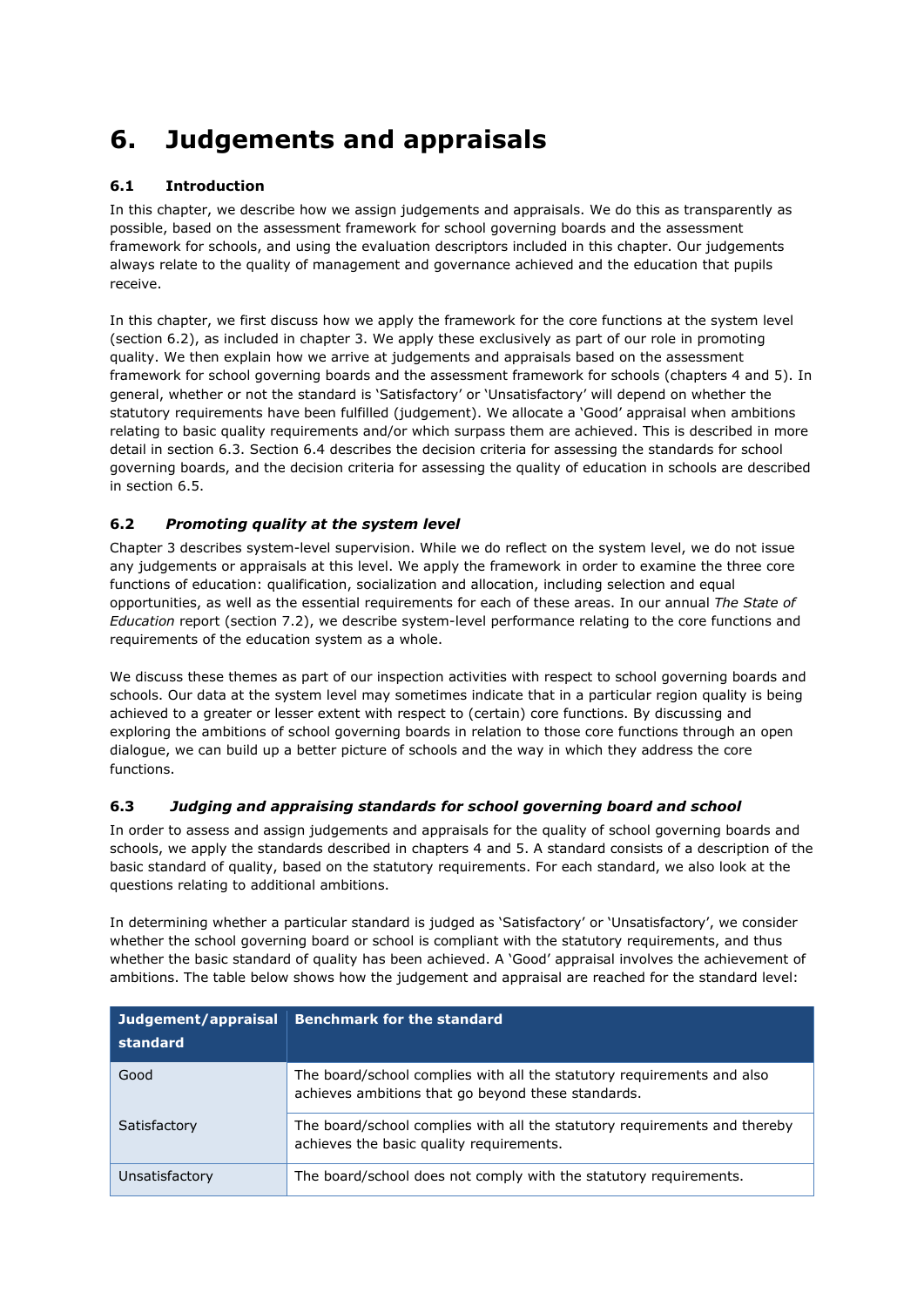# **6.4 Judgements and appraisals at the board level**

In order to assure the basic standard of quality in schools, we assume that the board is able to implement the quality cycle, as described in the statutory requirements of the three standards in the quality area of Governance, Quality Assurance and Ambition (see chapter 4). When this is not the case, an 'Unsatisfactory' judgement will be forthcoming in the quality area of Governance, Quality Assurance and Ambition. If the board meets the statutory requirements and achieves its ambitions, we rate this quality area as 'Good'. The way in which the board-level judgement or appraisal is arrived at is as follows:

| Judgement/appraisal<br>at school governing<br>board level | <b>Benchmark for quality area of</b><br><b>Governance, Quality Assurance and Ambition</b>                                                  |
|-----------------------------------------------------------|--------------------------------------------------------------------------------------------------------------------------------------------|
| Good                                                      | Two standards from the quality area of Governance, Quality Assurance and<br>Ambition are 'Good' and the third is 'Satisfactory' or higher. |
| Satisfactory                                              | All three standards from the quality area of Governance, Quality Assurance<br>and Ambition are 'Satisfactory' or higher.                   |
| Unsatisfactory                                            | One (or more) standard(s) from the quality area of Governance, Quality<br>Assurance and Ambition is/are 'Unsatisfactory'.                  |

Failure to meet a statutory requirement that relates to financial continuity or lawfulness will, in all cases, lead to a remedial action order for the school governing board concerned. This also applies if the annual accounts of the school governing board have not been submitted as required by law. The extent to which the judgement or appraisal of the relevant standard within the quality area of Governance, Quality Assurance and Ambition is adjusted depends on the seriousness of the shortcoming.

# **6.5 Judgements and appraisals at the school level**

Our judgement or appraisal of the quality achieved by a school<sup>[19](#page-43-0)</sup> (overall judgement) is based on the following benchmarks:

| <b>Overall</b><br>judgement/appraisa<br>Is at school level | <b>Benchmark</b>                                                                                                                                                                                                                                                                                                                                                                                          |
|------------------------------------------------------------|-----------------------------------------------------------------------------------------------------------------------------------------------------------------------------------------------------------------------------------------------------------------------------------------------------------------------------------------------------------------------------------------------------------|
| Good                                                       | All standards are at least 'Satisfactory' and the standard Implementation and<br>Quality Culture (MQA2) is 'Good', as are at least two standards from the<br>other quality areas in the assessment framework for schools. There is<br>compliance with all additional statutory requirements assessed and financial<br>continuity at the school governing board level meets the statutory<br>requirements. |
| Satisfactory<br>(basic standard of<br>quality)             | The standards Results, Monitoring Pupils' Achievements and Support,<br>Teaching (Strategies) and Safety and Security are 'Satisfactory', and no<br>more than one other standard in the quality areas of Teaching-Learning<br>Process or Secure Environment and Atmosphere is 'Unsatisfactory'.                                                                                                            |
| Unsatisfactory                                             | The standard Results or Monitoring Pupils' Achievements and Support or<br>Teaching (Strategies) or Safety and Security is 'Unsatisfactory', or two or<br>more other standards in the quality areas of Teaching-Learning Process or<br>Secure Environment and Atmosphere are 'Unsatisfactory'.                                                                                                             |

<span id="page-43-0"></span> $19$  In secondary education, we always make statements at the level of the department/type of education.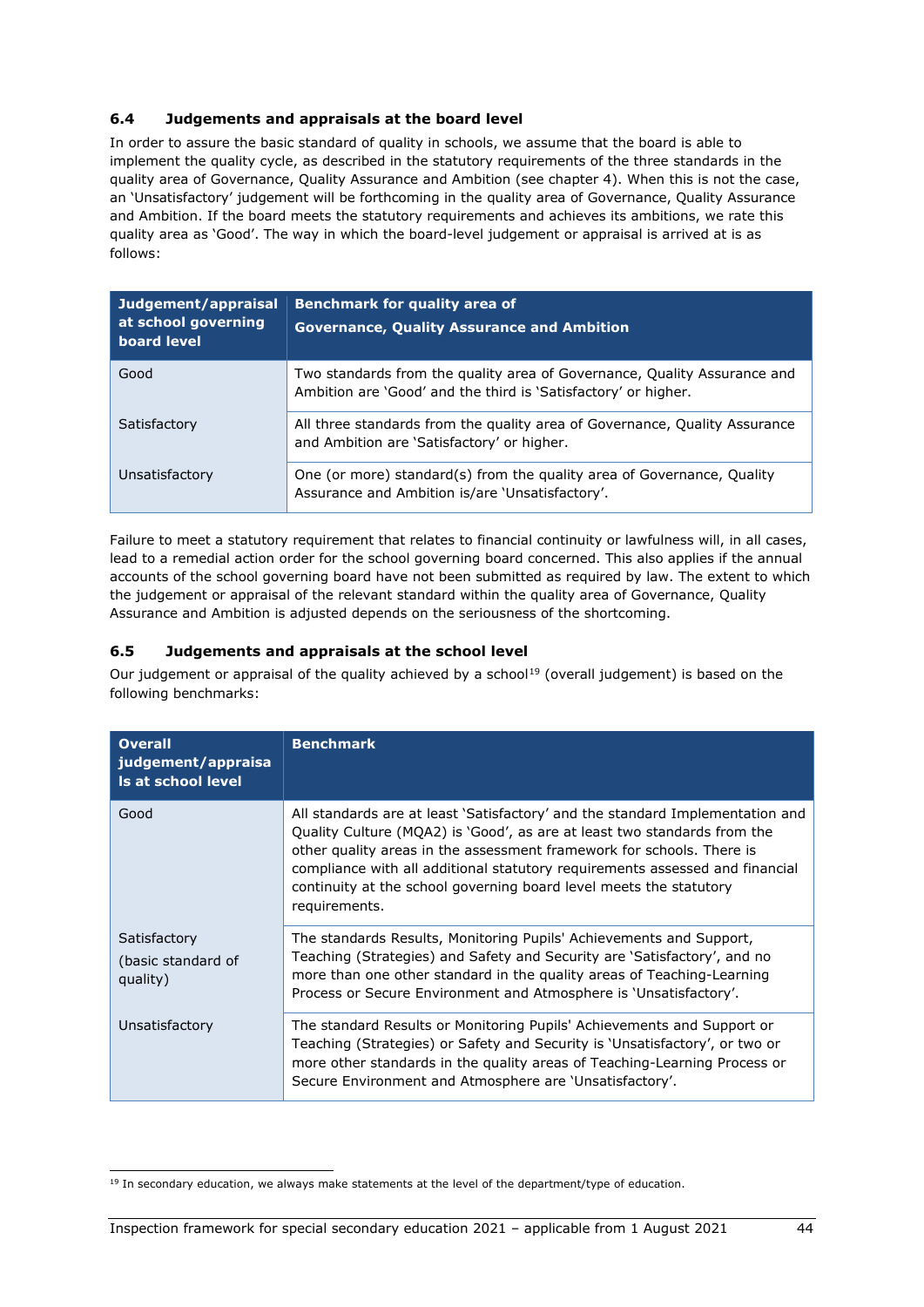| <b>Overall</b><br>  judgement/appraisa<br><b>Is at school level</b> | <b>Benchmark</b>                                                                                                                                                                                    |
|---------------------------------------------------------------------|-----------------------------------------------------------------------------------------------------------------------------------------------------------------------------------------------------|
| Very Weak                                                           | Two of the following standards are 'Unsatisfactory': Monitoring Pupils'<br>Achievements and Support, Teaching Strategies, Safety and Security, and/or<br>Implementation and Quality Culture (MQA2). |

A 'Good' appraisal is designed to highlight and promote good quality in schools. We assume that these schools achieve a broad basic standard of quality. That means that an unambiguously affirmative answer can be given to the key questions with respect to good education. The core questions are: are pupils getting a good education? (Teaching-Learning Process); do they feel safe? (Secure Environment and Atmosphere); and are they learning enough? (Learning Outcomes). This requires an expert assessment of the integrated quality achieved at the school. This means that we expect good schools to show us how they are implementing their vision, ambitions and goals (MQA2) and what standard of quality that is leading to in practice, as evidenced by the standards achieved for Teaching-Learning Process, and Secure Environment and Atmosphere.

# **6.5.1 Statutory benchmark for very weak education**

The benchmark for the judgement of 'Very Weak' is defined by law. Article 19a, WEC states that the quality of education is 'Very Weak' if the school fails to comply with two or more of the statutory criteria and, as a result thereof, either does not provide for a safe environment in the school as stipulated in Article 5a, WEC, or has not organized its provision in such a way that pupils enjoy both unimpeded development and an education that has been designed to suit their progress, as defined in Article 11, section 1, WEC.

An inspection report in which the Inspectorate concludes that the quality of the education is 'Very Weak' is to be viewed as a Decree under the definition of the General Administrative Law Act (AWB), once it has been adopted. A school governing board can appeal against the judgement 'Very Weak', and can also appeal against the relevant Decree (Article 20 section 6, WOT).

## **6.6** *Opinion-forming*

## **6.6.1 Compliance with statutory requirements**

In reaching our judgements, we use the above benchmarks as guidelines. The key factor in our judgement is, in particular, the extent to which educational practice reflects the spirit and intent of the statutory requirements. For a 'Satisfactory' judgement, we generally assume that all the statutory requirements associated with the relevant standard have been met. We assess quality as defined in the standard as a whole, rather than with respect to every individual statutory requirement for the standard. It is thus possible for a school or school governing board to be rated as 'adequate' with respect to a particular standard even though it has not yet achieved strict compliance with all the relevant constituent requirements. As long as this has a limited effect on the quality observed at the school or for pupils, and as long as the shortcoming can be rectified relatively easily and quickly, a 'Satisfactory' judgement for the standard will be forthcoming. The school governing board will then be issued with remedial action for that particular aspect of the standard and must ensure that this is carried out. If the statutory requirements relating to financial continuity or compliance have not been met, the relevant standard within the quality area of Governance, Quality Assurance and Ambition cannot be rated as 'Satisfactory' or 'Good'.

## **6.6.2 Evaluating ambitions**

Both school governing boards and schools identify ambitions based on their vision. These ambitions may relate to basic quality requirements but some ambitions may also go beyond those. In addition to meeting statutory requirements, we base a 'Good' appraisal on all the ambitions achieved by the school governing board or by the school with respect to a specific standard. We examine whether the school governing board (in the case of a four-yearly inspection) or the school (in the case of a school-level inspection) is working towards and achieving its stated ambitions. The vision and plans at the level of the school governing board and their implementation at the school level by school management, as set out in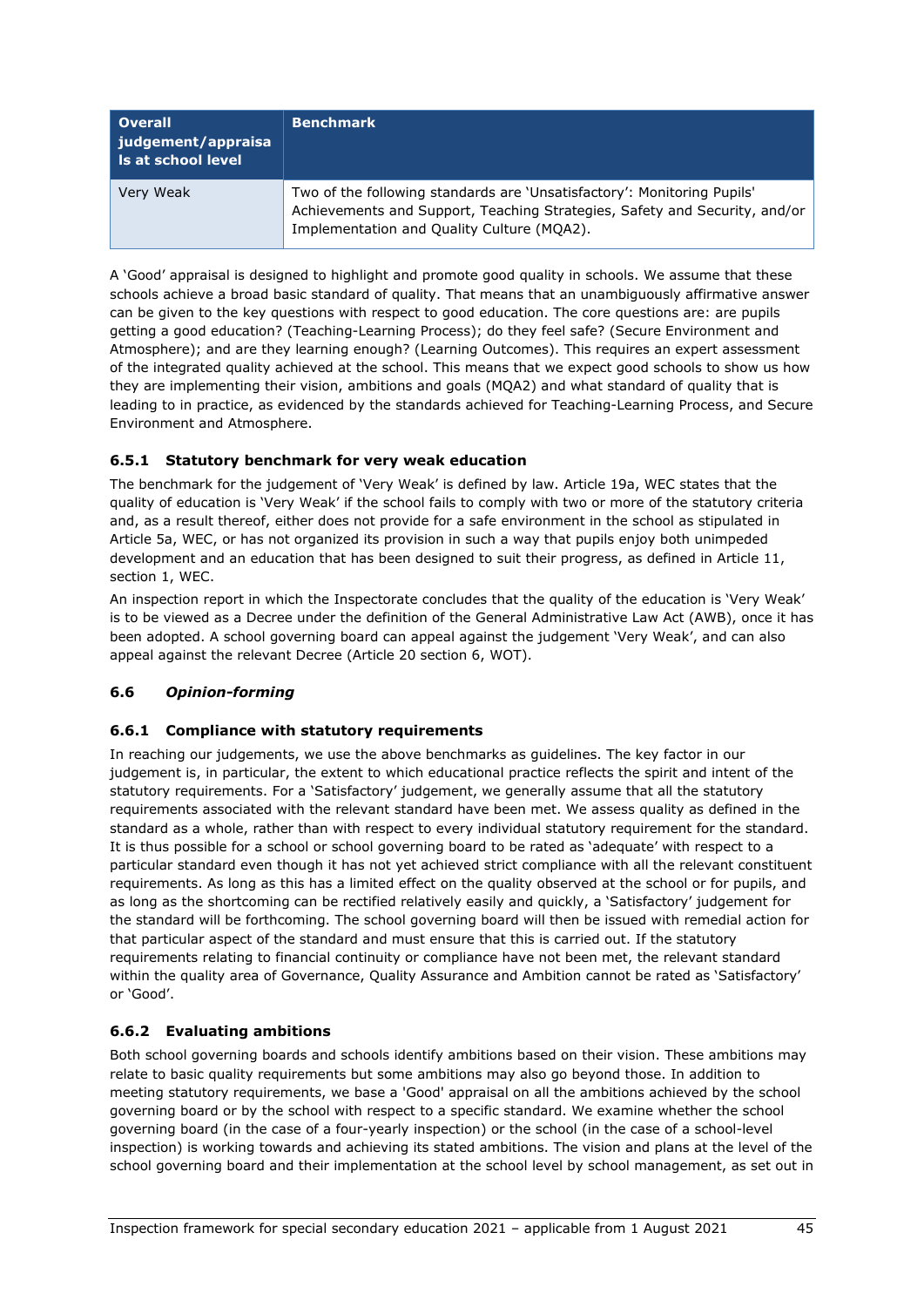the school plan, play an important role in this. A 'Good' appraisal at the school level is valid for four years.

# **6.6.3 Environment of school governing board and school**

The environment and conditions in which the school governing board and the school are operating can positively or negatively influence the quality of education and financial administration. Environmental factors and conditions include, for example, the characteristics and development of the pupil population served, the availability of staff, recent mergers, school buildings and facilities, organizational development and the development of governance. We expect school governing boards and schools to respond to these factors in their vision, ambitions, goals and policy in order to achieve the core functions of education for all their pupils. Our judgements always relate to the quality of management and governance achieved and the education that pupils receive. The environment and operating conditions mainly play a role in determining the details of the inspection and possible follow-up supervision.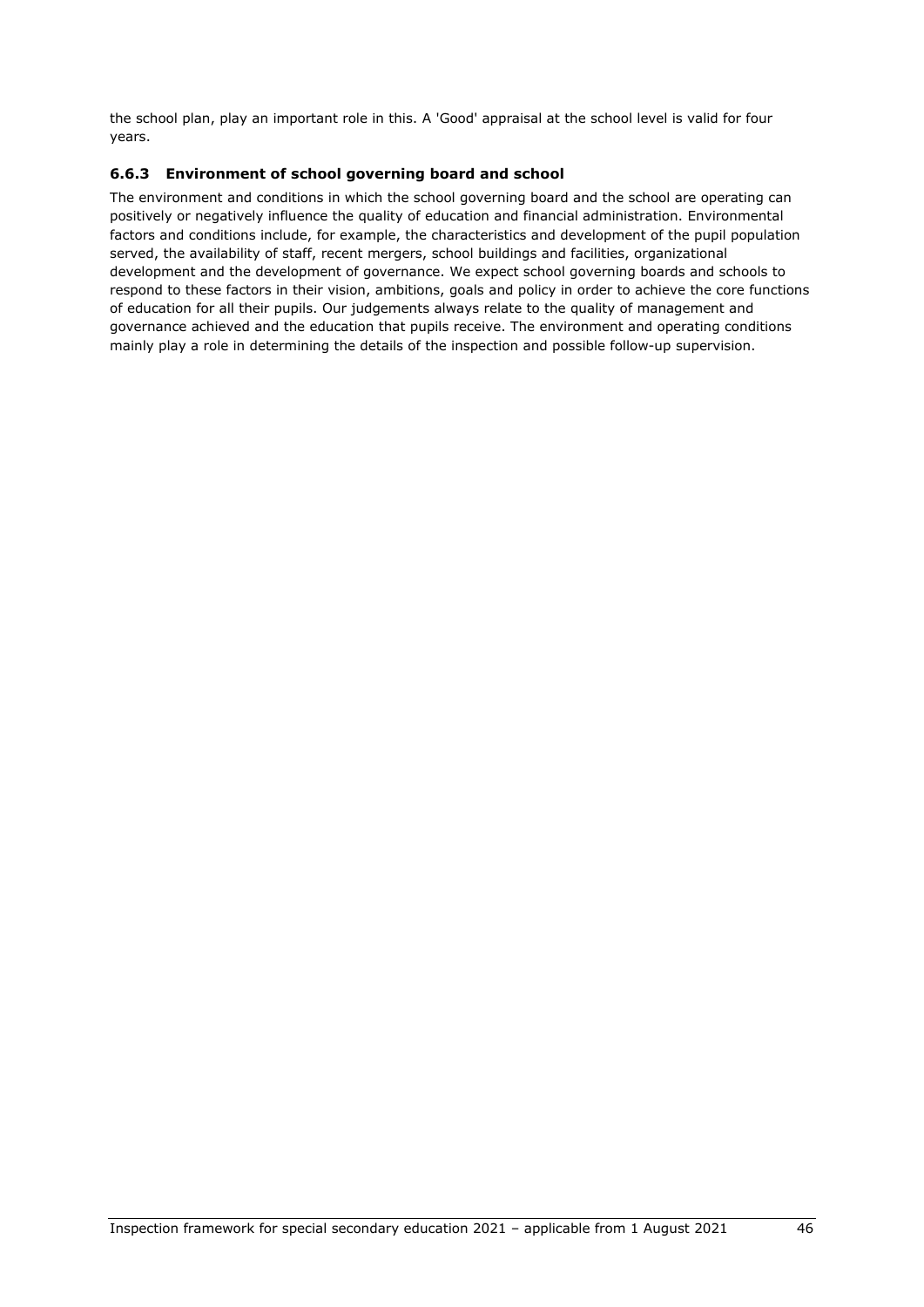# **7. Supervisory procedure**

# *7.1 Introduction*

In this chapter we describe the manner in which we exercise supervision. First, in section 7.2 we describe our method for system-level supervision. School governing boards and schools address the core functions of the system. In addition, school governing boards guarantee the implementation and quality of education in the schools that they are responsible for. In section 7.3, we describe our method for supervising school governing boards and schools. Section 7.4 describes the activities that we undertake for this purpose. In the last section of this chapter, we discuss our method of follow-up supervision.

# **7.2 System-level supervision**

## **7.2.1 Procedure for system-level supervision**

We provide a picture of the quality of the Dutch education system as a whole through system-level supervision. We identify where things are going well and where they are not, we prioritize themes and we help to address bottlenecks. Looking at the system as a whole helps us to understand, for example: pupils' progress through the education system,

bottlenecks around the transition between sectors and equality/inequality of opportunities. This helps us to ensure that education continues to improve for pupils. Chapter 3 includes a framework for this, together with a description of system-level quality.

A number of steps are involved in system-level supervision (see figure 7.2.1a):

- We monitor trends and developments within the Dutch education system.
- We analyse where things are going well, but also reflect on the issues that may pose a risk to quality across the system as a whole.
- We ensure that the main risks and bottlenecks that we identify in the education system are prioritized, and we report on these every year in our report entitled *The State of Education*.



We intervene where appropriate, based on the supervisor's task of encouraging improvements. We do this through system-level, board-level and school-level supervision, but also through other activities designed to promote quality in the field of education.

We will discuss our monitoring and analytical activities in more detail in section 7.2.2. In section 7.2.3, we will describe how we prioritize issues and intervene.

## **7.2.2 Monitoring and analysis of developments**

We systematically monitor developments in the education system using the framework of the systemlevel quality descriptors (see chapter 3). We look at how all school governing boards and schools are fulfilling the three core functions: qualification, socialization and allocation, including selection and equal opportunities. We also look at the conditions that are essential to this: efficiency, as evidenced by the availability and spending of financial resources, staffing policy, quality assurance and administrative conduct.

We collect data from various sources for the purpose of monitoring and subsequent analysis. We use existing data, data from system-level and institution-level supervision, signals received and we also collect data ourselves through thematic school visits.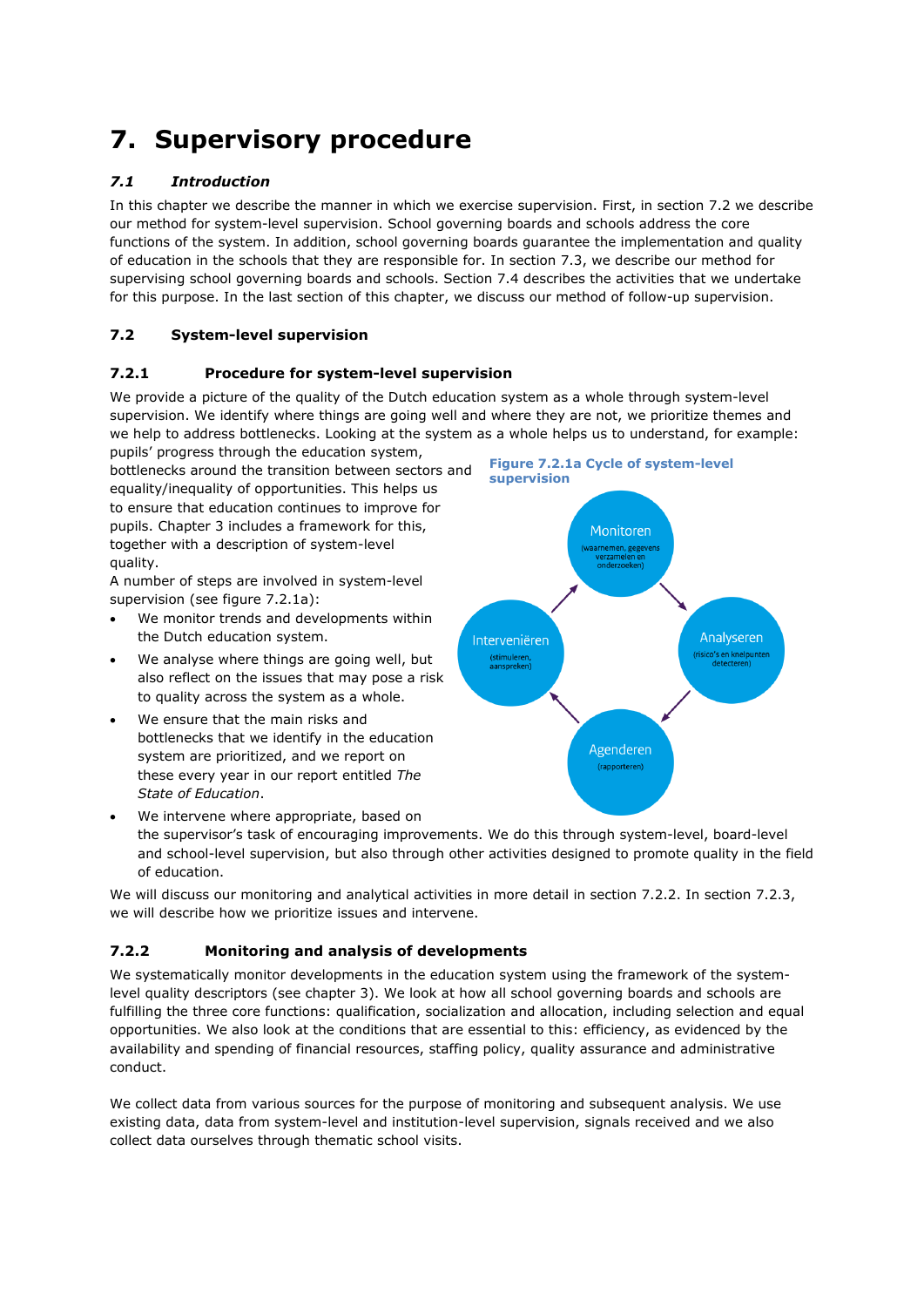*Existing data,* data from system-level and institution-level supervision, signals We use data gathered through the supervision of school governing boards and schools, including data that the school governing board itself has available. In addition, we use signals that we receive about education. We also use data from other organizations and from academic research. We analyse the majority of the data at least once every year, but we may also carry out several analyses per year. We also analyse educational attainment in a broader sense and look specifically at risks to the quality of education.

## *Thematic school visits*

We monitor developments by reviewing boards and schools or by collaborating with others to collect data. We refer to this as thematic school visit. A thematic school visit can have various objectives, such as:

- to establish a picture of changes in the quality of a particular aspect of the education system across school governing boards or schools.
- to identify risks or system-level bottlenecks, such as a bottleneck affecting a particular region or a specific target group, and where possible find explanations for these issues.

We structure thematic school visits on the basis of current issues or system-level issues that have already been identified. We sometimes do this for a school governing board or a school. In this case, we may combine the thematic school visit with the four-yearly inspection of the school governing board and the schools, as described in section 7.3. We may also conduct our inspection in a different way, by using questionnaires, observing the teaching-learning process, holding discussions with several school governing boards or schools at the same time or holding discussions with academics and experts, for example.

The aim of thematic school visits is to explore the extent to which the education system is successfully achieving the core functions of education outlined previously. We will also look for explanations in the areas that are not performing as well as they should be, and identify what does and does not contribute to the successful achievement of the core functions. We actively initiate a dialogue with stakeholders about this.

Our Annual Work Plan details the areas that we wish to inspect. In this plan, we describe multi-annual inspection programmes and one-off thematic school visits that are aimed at exploring the core functions or system-level bottlenecks that have been identified. Themes that require urgent research may lead to changes to our inspection agenda.

## **7.2.3 Prioritizing and intervening**

We distinguish four types of activities when it comes to prioritization and intervening on the basis of system-level supervision. These are described below. Prioritization and intervening are sometimes closely related, because prioritizing is a form of intervention.

## *The State of Education*

Every year, we publish *The State of Education*. This is our report on how the education system in the Netherlands is doing. What is going well, and where are there bottlenecks, opportunities and risks? The information derived from our thematic school visits is also incorporated into *The State of Education*. The Inspectorate's duty to report in this way is enshrined in the Constitution (Article 23, section 8) and in the Education Regulation Act (WOT).

## *Thematic reports*

We bring the results of thematic school visits to the attention of the school governing boards, schools and wider society in various ways. The purpose of this is to reflect the current situation with respect to the relevant theme and to prioritize risks and bottlenecks. We also encourage collaboration so that (further) improvements can be made. We often do this in the form of an inspection report, but also by means of a symposium, visits from inspectors, a podcast or webinar. We focus as closely as possible on the target group that is most involved, such as teachers or, for example, all the partners in a specific region.

*Themes as a part of the supervision of school governing boards and schools*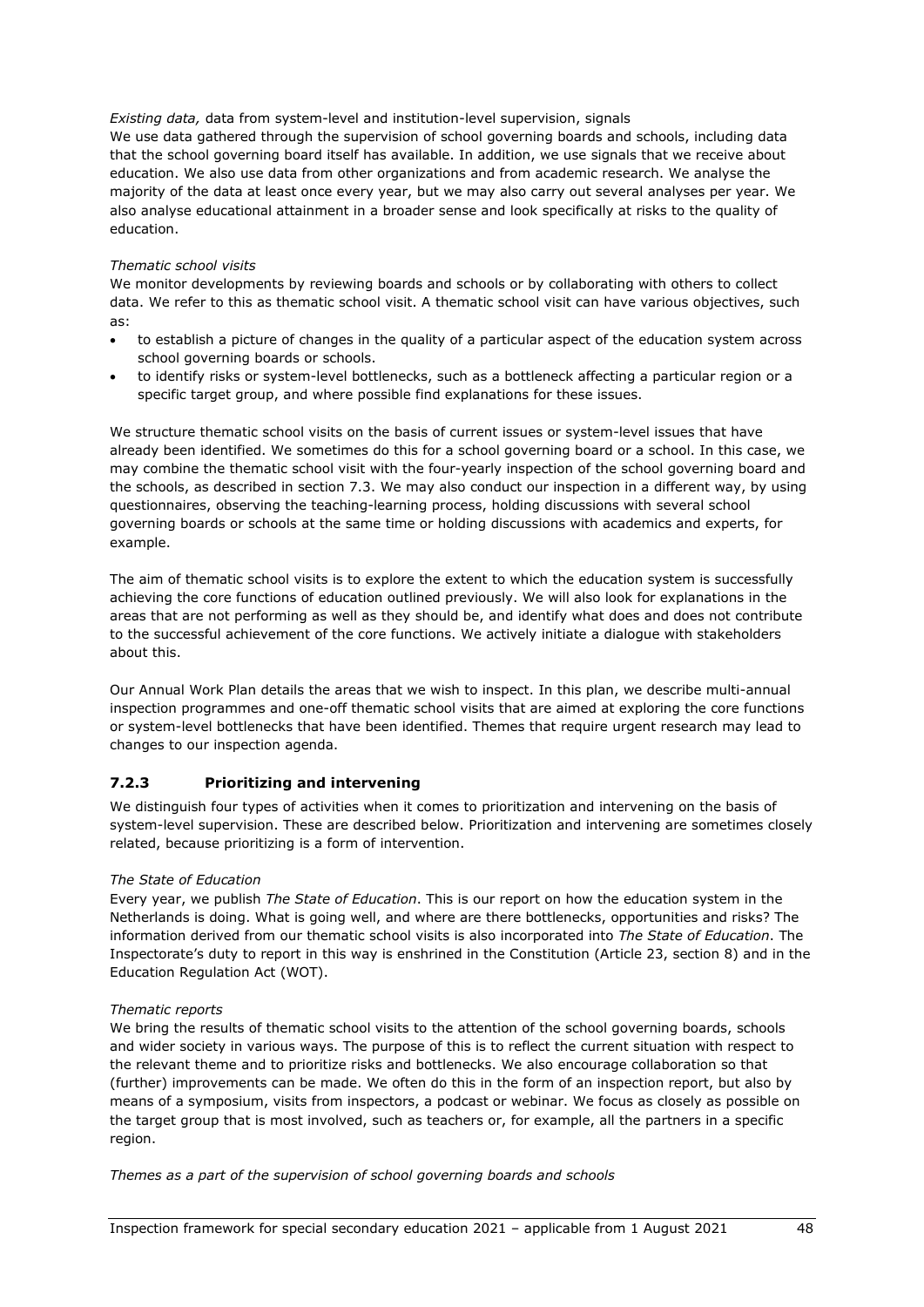When supervising school governing boards and schools, we sometimes discuss themes, specific bottlenecks and good examples from the regional or local setting. This gives us some entry points to initiate discussions with the school governing board and schools regarding their ambitions that affect the core functions linked to their environment, or risks.

# *Tailored interventions*

In addition to the activities outlined above, we also deploy specific interventions, where appropriate. From a range of sources, themes relating to the education system as a whole emerge that we wish to address in the public interest. For example, there may be a bottleneck that involves several school governing boards, an inter-institutional partnership, groups of employers and the local municipality, all of which play a role at the local level. In such cases, it is worth putting that bottleneck on the agenda of those actors. Examples include regional discussions on tackling the shortage of teaching staff, demographic or economic decline, or special needs care for specific groups of pupils.

# **7.3 Supervision of school governing boards and schools**

Our supervision of school governing boards and schools focuses on how school governing boards guarantee the (financial) quality of education and promote improvements. To answer these questions, we conduct inspection activities at the level of school governing board and schools. Below, we first explain our working methods, and then discuss the supervisory activities that we carry out.

# **7.3.1 Procedure for the supervision of school governing boards and schools**

The school governing boards are ultimately responsible for the quality of education at their schools. When supervising school governing boards and schools, we base our approach on proportionality, tailored supervision, transparency and accountability. We explain the concepts of proportionality and tailored supervision in more detail in section 7.3.2.

- proportionality: we adapt the intensity of our supervision of the board and of the schools in line with the quality of the board. This is explained in section 7.3.2;
- tailored supervision: because school governing boards and schools vary greatly in terms of size, regional and local circumstances and development, we choose the structure and design of each inspection individually. We engage in various inspection and verification activities.
- transparency and accountability: at the start of an inspection, we enter into a dialogue with the school governing board and substantiate the design that has been chosen. During the inspection, we will inform the board of any changes made to this design. After the inspection, we will substantiate the results presented in the report and the adversarial procedure will begin. We base our judgements on at least three different sources, wherever possible. This principle assures the quality of our inspection activities and we refer to it as triangulation.

# **7.3.2 Proportionality and tailored supervision**

We adapt the intensity of our supervisory activities to the quality achieved by the school governing board. Supervision is thus proportional. The more effectively the school governing board is able to oversee the quality of education and financial administration, guarantee quality in its schools and ensure accountability in relation to quality, the less intensive the supervision that is required. Conversely, the less the school governing board is able to guarantee quality (including in relation to finances) and to ensure accountability for quality, the more intensive our supervision will be. Urgent signals or complaints can, in all cases, lead to an inspection or visit, even if the previous quality assessment for the relevant school governing board was 'Satisfactory' or 'Good'. To determine whether this is necessary, wherever possible, we first discuss the relevant signal with the school governing board concerned.

We determine the intensity of our supervisory activities based on our information on the quality of the school governing board. We make this estimate by analysing the data that is available to us and other additional sources:

- We have inspected and assessed all school governing boards over the past four years. The results of these and other inspection activities and forms of contact provide the initial elements of our picture of the quality achieved by a school governing board and the board's fulfilment of its duty to guarantee quality (internally).
- We supplement this picture using data from the performance and risk analysis that we carry out every year for each school governing board and for all schools (see section 7.3.3). We analyse trends and changes in the data over time and relate these to other school governing boards.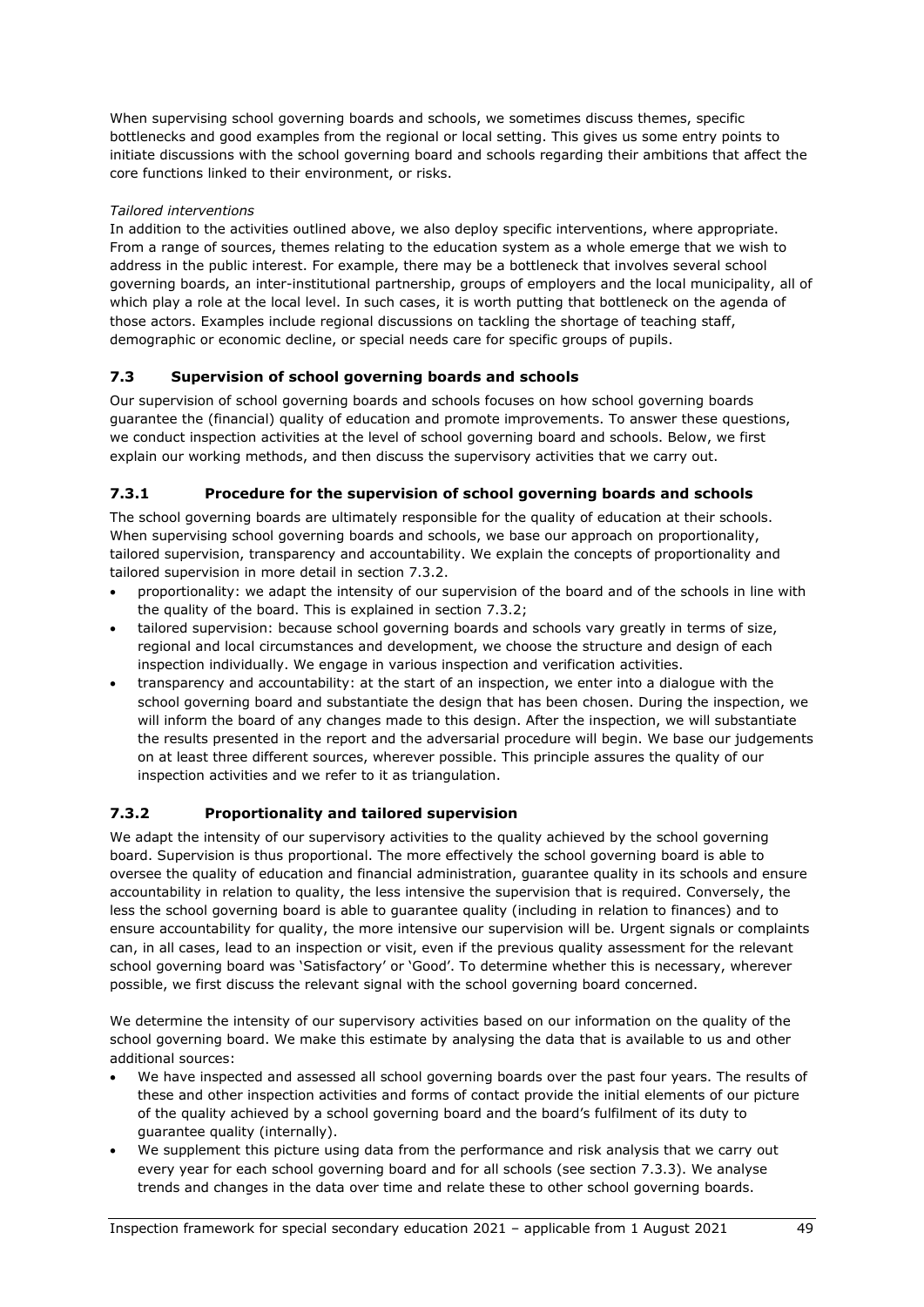• In our analysis, we take account of signals received by the Inspectorate about a particular school governing board and its schools, in order to add to our picture of the quality of the school governing board. This can include recent developments, such as possible incidents or other reports.

We analyse all this information in order to determine the intensity of our supervision. This gives us an insight into whether or not there are (potential) risks to the quality of education and/or risks to the quality of the school governing board. This forms the basis on which we determine the proportionality of supervision – it may be intensive, but also less intensive.

Subsequently, we identify the supervisory activities that are the most appropriate given the circumstances of the school governing board. Which instruments will we need to assess the quality of that particular school governing board? Is just one school involved or is the school governing board responsible for several schools? For smaller school governing boards and single-school boards, we take into account the way in which school management interconnects with the school governing board level. Whom do we need to speak to, how and where will we observe the educational process? These are tailored aspects of our supervisory activities.

We describe more and less intensive forms of (follow-up) supervision in sections 7.4 and 7.5.

## **7.3.3 Annual performance and risk analysis**

Monitoring performance at the level of the school governing board and its schools helps us to identify potential risks early and gain an insight into the functioning of the school governing board. This is done in accordance with Article 11 of the Education Regulation Act using a number of indicators. These indicators include financial data, data on staff, safety at schools, pupils' results and how quickly those were achieved. At least once annually, we carry out an analysis of the data we obtain through the monitor. If we suspect that there may be risks, we perform a risk analysis.

This expert analysis may or may not confirm our suspicions of shortcomings with regard to the quality of education and/or financial administration. The analysis is carried out by a team of experts that includes knowledge and expertise in the fields of data analysis, quality of education and financial administration. This provides a comprehensive picture of the quality of education, governance and management, and financial administration.

## *7.4 Supervisory activities in relation to school governing boards and schools*

The supervision of school governing boards and schools encompasses a number of activities. We inspect school governing boards once every four years. This inspection is known as the 'four-yearly inspection of school governing boards and schools' (or hereafter: four-yearly inspection). As described in section 7.3, this is done in a way that is proportionate and tailored. As part of the four-yearly inspection, we also look at schools, because it is at the school level that we verify whether the governance provided by the school governing board is effective and whether the school governing board acts on the basis of up-to-date information on quality. We describe this type of inspection in more detail in section 7.4.1.

We also carry out interim inspections at schools. We do this if risks have been identified, before assigning a 'Good' appraisal and during the thematic school visits that are part of system-level supervision. School visits and inspections may be announced or unannounced. We describe school-level inspections in section 7.4.2.

Checks on financial administration may take place both as part of the four-yearly inspections of school governing boards and schools and interim inspections. We describe these in section 7.4.3. Finally, there are a few other inspection activities, which are described in section 7.4.4.

# **7.4.1 Four-yearly inspection of the school governing board and schools**

In the four-yearly inspection we seek to find out whether the governance and management on the quality provided by the school governing board is adequate, whether there is sound financial administration and how this contributes to the core functions of education (system-wide themes). We use the assessment framework for school governing boards, as described in chapter 4.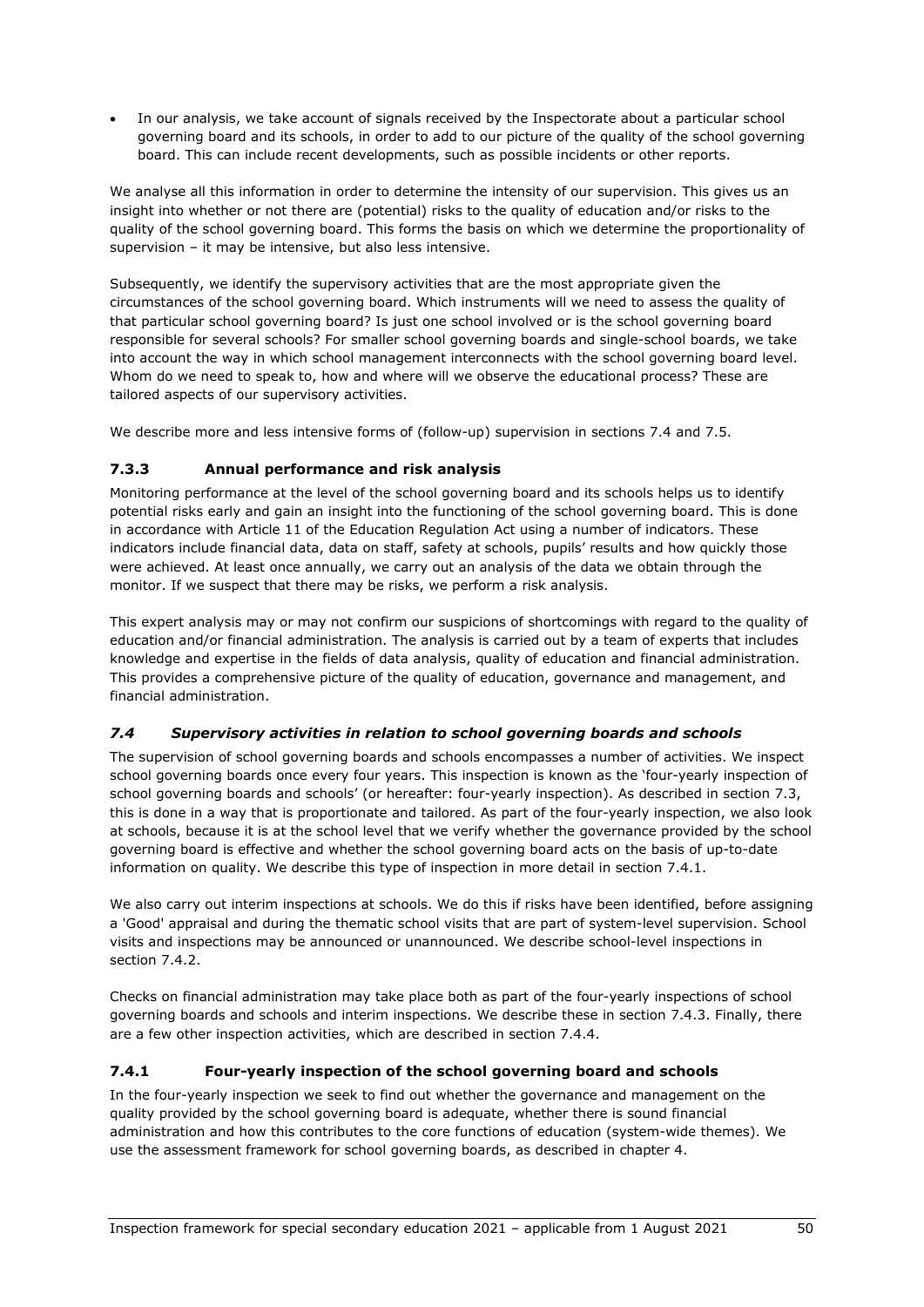The four-yearly inspection usually consists of the components described in figure 7.4.1a. We determine the intensity of our supervisory activities (proportionality) based on our information on the quality of the school governing board, and while carrying out the inspection we take account of the specific structure and context of the school governing board and the schools (tailored supervision).

#### **Figure 7.4.1a Steps in the four-yearly inspection of school governing boards and schools**

|                     | 1. Analysis                                                                                                                                                                                                                                                                                                                                                                                                                                                                                                                                                                                                                 |
|---------------------|-----------------------------------------------------------------------------------------------------------------------------------------------------------------------------------------------------------------------------------------------------------------------------------------------------------------------------------------------------------------------------------------------------------------------------------------------------------------------------------------------------------------------------------------------------------------------------------------------------------------------------|
|                     | Analysis gives us an initial impression of quality assurance, the quality of education<br>and financial administration. We analyse the available monitoring information and also<br>consider information from the school governing board, such as public documents or<br>documents submitted previously. In this way, we arrive at a set of questions that need<br>to be answered in order to assess quality according to the assessment framework for<br>school governing boards (chapter 4).                                                                                                                              |
|                     | 2. Kick-off meeting with the school governing board                                                                                                                                                                                                                                                                                                                                                                                                                                                                                                                                                                         |
|                     | At the kick-off meeting, the school governing board gives us a picture of its own<br>(financial) quality, quality assurance, results and developments, and we discuss the<br>findings of our analysis. We determine our inspection activities based on this.                                                                                                                                                                                                                                                                                                                                                                |
|                     | 3. Research plan                                                                                                                                                                                                                                                                                                                                                                                                                                                                                                                                                                                                            |
|                     | The research plan relates to the organization of and accountability for the four-yearly<br>inspection. For the school governing board, this provides an insight into the aims,<br>research questions, structure, content and intensity of the four-yearly inspection. We<br>describe which verification activities (see inset below) we plan to carry out. We discuss<br>this plan with the school governing board in advance.                                                                                                                                                                                              |
|                     | 4. Carrying out the inspection activities                                                                                                                                                                                                                                                                                                                                                                                                                                                                                                                                                                                   |
|                     | The inspection consists of verification activities at the level of the school(s) and school<br>governing board. We may also involve other stakeholders in this. At the school<br>governing board level, we interview the Joint Participation Council (JPC) and internal<br>supervisory bodies. We may also hold additional meetings with the school governing<br>board and other bodies, or carry out other inspection activities at the school governing<br>board level. Risk-based inspections and inspections that relate to a 'Good' appraisal<br>(see section 7.4.2) may also form part of the four-yearly inspection. |
| <b>5. Reporting</b> |                                                                                                                                                                                                                                                                                                                                                                                                                                                                                                                                                                                                                             |
|                     | We report on our findings and judgements in the (draft) report. We give a judgement<br>at the level of the school governing board and, in doing so, we also make a statement<br>about the quality of the board. We report on and substantiate our judgements and<br>appraisals: in which area does a 'Good' appraisal apply? Where is there room for<br>improvement? And which areas need to be improved?                                                                                                                                                                                                                   |
|                     | <b>6.</b> Final meeting                                                                                                                                                                                                                                                                                                                                                                                                                                                                                                                                                                                                     |
|                     | At the final meeting, we inform the school governing board about the conclusions of<br>our inspection, we make agreements (where necessary) about remedies and<br>improvements (remedial actions and follow-up inspections) and we discuss the school<br>governing board's plans (for improvement). We also ask for feedback on the<br>procedure followed during the inspection.                                                                                                                                                                                                                                            |
|                     | <b>Conclusion and follow-up supervision</b><br>7.                                                                                                                                                                                                                                                                                                                                                                                                                                                                                                                                                                           |
|                     | After the final meeting, we send the final version of the report to the school governing<br>board and publish it on our website. Follow-up supervision may take place (see section<br>7.5) after the four-yearly inspection.                                                                                                                                                                                                                                                                                                                                                                                                |

An important part of our working method for the four-yearly inspection is verification. Verification activities involve speaking with those involved in the schools, school governing boards or other involved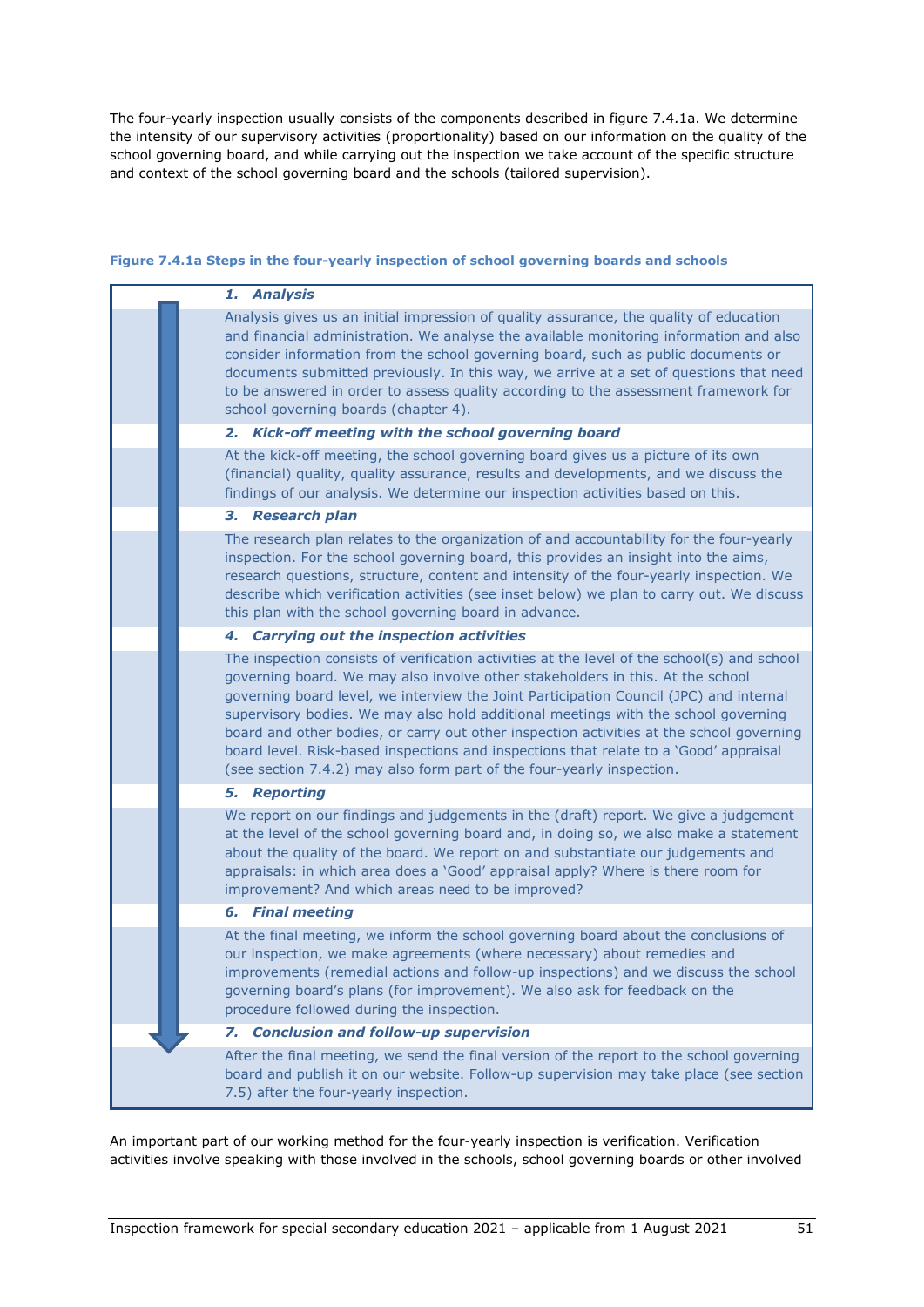parties in order to ascertain whether the school governing board has an adequate view of the quality of its education, financial administration and the governance provided by the school governing board.

## **Verification activities**

We carry out verification activities to determine whether the board is focusing sufficiently on the quality of schools and financial developments. We verify the picture provided with respect to quality and the leadership of the board. We deploy various verification activities in a proportional manner, and we apply tailored supervision. This is described in the inspection plan. For example, we verify the picture of quality provided by observing classes and by speaking to pupils, parents or school leaders. Schoollevel inspections (see section 7.4.2) can also help to verify the picture of quality. In order to form a picture of financial or other developments in relation to the ambitions, objectives and quality assurance of the school governing board, we may also request management information. We may also hold discussions about this with the school governing board or, for example, the controller.

These verification activities help to achieve the objectives of the inspection – namely, to ascertain administrative quality based on the assessment framework for school governing boards. In contrast to inspections that focus on risks and 'Good' appraisals, in verification activities we make no judgement of the level of the standards or the school. The verification contributes to the judgement at the board level. We do share our findings regarding the extent to which administrative quality is evident at the school, with the school. If we identify risks at a school, we will discuss these with the school governing board. Where necessary, we will conduct a quality inspection focusing on risk assessment.

# **7.4.2 School-level inspections**

At the school level, we apply various types of inspection, both as part of the four-yearly inspection (see section 7.4.1) and beyond. When a school-level inspection takes place as part of the four-yearly inspection, the activities are included in the research plan. This plan always includes verification activities, as described in the previous section.

#### *Inspection relating to a 'Good' appraisal*

A school governing board may nominate a school whose quality of education it considers to be good. The school governing board substantiates why the relevant school deserves the 'Good' appraisal. We verify and assess this on the basis of the school-level assessment framework (see chapter 5). On the basis of the school governing board's justification of the quality of the school, we plan a tailored inspection.

A request for this can be submitted at the start of the four-yearly inspection. School governing boards can also nominate a school for an inspection relating to a 'Good' appraisal outside the context of the four-yearly inspection. After that, a school can also be nominated to participate in an excellence programme. In order to obtain a 'Good' or 'Excellent' appraisal, the financial administration of the school governing board must be adequate.[20](#page-51-0)

## *Risk-based inspection*

Inspections relating to risk assessment are carried out as part of the four-yearly inspection. But they can also take place outside it, based on the annual performance analysis and other reports or signals received. This enables us to keep track of potential risks, even though we expect school governing boards to keep this in mind as part of their quality cycle. When a school governing board is fulfilling its responsibility for quality properly, in cases where we detect potential risks, we would expect the school governing board to look into the causes of those itself, to take appropriate measures and to report back to the Inspectorate. However, in cases where a school governing board is unable to guarantee quality in its schools, we will carry out (part of) the risk-based inspection ourselves (depending on the nature of the risks). That means that we examine and assess one or more standards in the assessment framework at the school level (see chapter 5) and make arrangements about reporting and accountability regarding the findings.

*Thematic school visits*

<span id="page-51-0"></span><sup>&</sup>lt;sup>20</sup> For more information about the Excellent Schools Procedure, see www.excellentescholen.nl.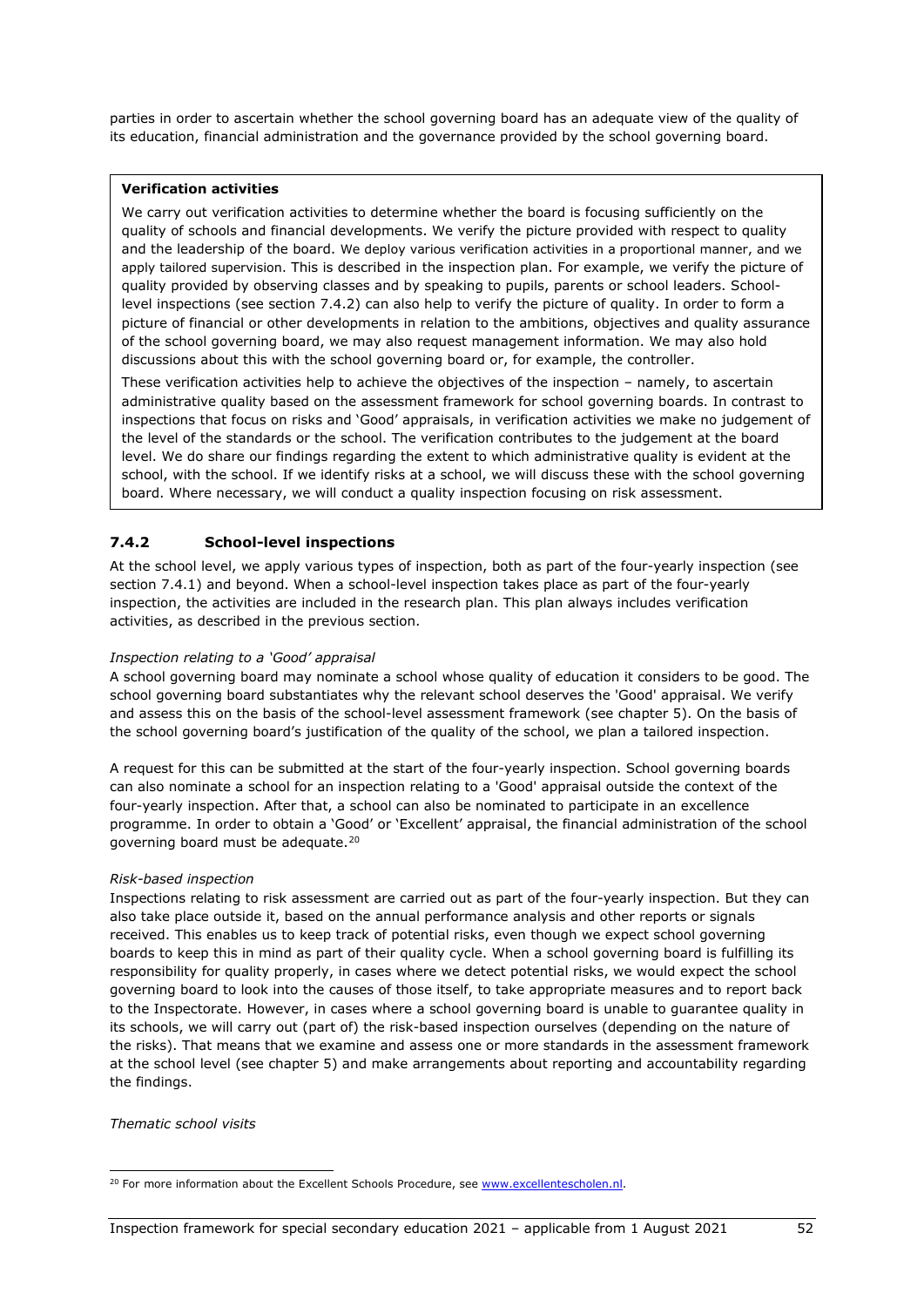More information on thematic school visits can be found in section 7.2, but we also describe these here for the sake of completeness. As part of our activities relating to system-level supervision, there are certain themes that we explore in greater depth. We visit schools and/or school governing boards in order to do this. These thematic school visits may coincide with the four-yearly inspection, but they may also be conducted separately. As a rule, no judgements are involved in this type of inspection activity.

# **7.4.3 Inspections specifically concerning financial administration**

## *Supervision of financial continuity*

Every year, school governing boards submit their annual accounts to the Education Executive Agency (DUO), along with a management report containing a multi-annual budget. On the basis of this information, we analyse the current and future key financial figures for each school governing board every year. If there are any risks to the continuity of education, we will carry out an inspection at the school governing board level focusing on financial continuity. This may also be done during the fouryearly inspection. If key financial figures or signals received provide grounds to do so, we will start an inspection of financial continuity at any time.

We move to special financial supervision if it appears that the continuity of education may be at risk in the near future or if there is inadequate compliance with legislation and regulations in this area. In the report, we will explain which remedial actions have been ordered and which agreements have been made with the school governing board, such as what information the school governing board needs to provide and when. This form of intervention is designed to ensure that risks and shortcomings are eliminated rapidly. If the school governing board is unable to remedy the situation, our supervision will be intensified (see section 7.5).

## *Supervision of financial compliance*

The school governing board is accountable for the acquisition and expenditure of government funding. This accounting is assessed by an accountant appointed by the internal supervisory board. The accountant must work according to the professional standards of the Royal Netherlands Institute of Chartered Accountants (NBA) and according to the Education-Sector Accountants Protocol drawn up by the Inspectorate in consultation with stakeholders<sup>21</sup>. Every year, we carry out checks on a number of accountants to see whether their auditing activities comply with the rules. Any points for attention arising from these supervisory activities are discussed annually with the NBA and may constitute grounds to amend the Education-Sector Accountants Protocol.

When there are signals of the possible unlawful acquisition or use of funds, we will carry out an inspection of the school governing board. If we conclude that unlawful acquisition or expenditure of funds has taken place, this will generally be followed by a change to the funding provided and the recovery of funding.

In addition to supervising education legislation in its four-yearly inspection, the Inspectorate is also charged with supervising and enforcing the Standards for Remuneration Act (WNT) in the education sector. The WNT does not apply only to the education sector, but extends to the entire public and semipublic sector. The supervision of education-specific legislation through an inspection every four years and the supervision of the WNT are therefore carried out separately by the Inspectorate.

## **7.4.4 Other supervisory activities**

## *Targeted inspection*

If the Inspectorate receives serious signals or other information, this may lead to an inspection of a school governing board or school focusing on a specific subject. This may be done as part of or outside the four-yearly inspection. In the event of urgent signals or serious incidents, we naturally intervene immediately in an appropriate manner.

If a targeted inspection is required, we consider specific aspects of governance, financial administration or education (Article 15, WOT). As with other forms of inspection, we adapt the intensity of our inspection to the quality of the school governing board.

<span id="page-52-0"></span><sup>&</sup>lt;sup>21</sup> Such as the Ministry of Education, Culture and Science (OCW), the Education Executive Agency (DUO), educational umbrella organizations, the Royal Netherlands Institute of Chartered Accountants (NBA) and accountants firms.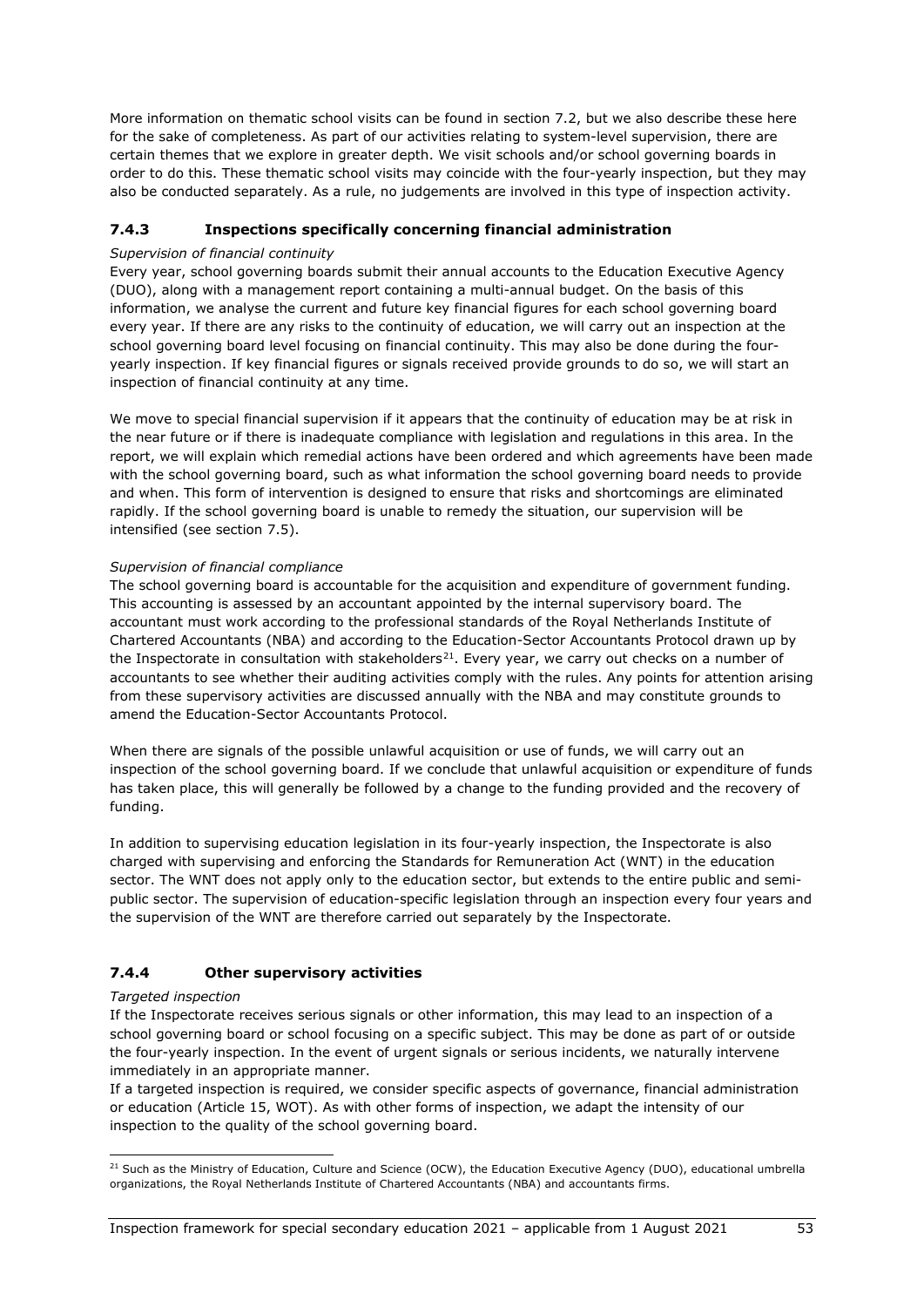## *Meetings with the school governing board*

School governing boards and the Inspectorate have the option of holding periodical meetings. A specific inspector is assigned to each school governing board, who keeps in touch with the board. This includes inspections and follow-up supervision (including remedial actions, see section 7.5). The designated inspector also speaks to the school governing board regarding risks, signals received and incidents. The school governing board can inform the contact inspector about these. The designated inspector may also ask the school governing board about potential risks, or (depending on the quality of the board) request the school governing board to look into potential risks in more detail itself. Meetings may also be about relevant developments inside or outside the educational institution. We also touch on issues at the level of the education system as a whole.

Initiating communication is a joint responsibility. The governing board can choose to keep the designated inspector updated on relevant developments throughout the year and to inform them if any urgent matters arise, such as (serious) specific signals. The designated inspector may also communicate with the school governing board regularly in order to stay 'in the loop' or to discuss urgent matters. The information gained through these contacts is also discussed as part of the monitoring process mentioned previously.

## **7.5 Follow-up supervision, intensification and sanctions**

Follow-up supervision is necessary when shortcomings are discovered in the school governing board or schools as the result of a four-yearly inspection or when other inspections or supervisory activities provide grounds for this.

## **7.5.1 Follow-up supervision during a remedial period**

Of course, follow-up supervision is not always required. When shortcomings are identified during an inspection, agreements on follow-up supervision will be made. The intensity of this supervision depends on the quality of the school governing board. We may identify shortcomings at the level of the school governing board and/or the school.

## *No shortcomings*

If an inspection shows that the school governing board is assuring the basic quality requirements and therefore meets the statutory requirements and financial requirements applicable to the school governing board and the school, no follow-up supervision is required. The school governing board and the schools then fall under regular supervision, which means that we monitor performance and risks annually and assess the school governing board every four years. There may also be interim contact where appropriate.

## *Shortcomings in the school governing board*

If there are shortcomings at the school governing board level, such as inadequate basic (financial) quality resulting in non-compliance with legislation and regulations, we agree a deadline for those shortcomings to be rectified with the school governing board. Depending on the seriousness and extent of the shortcoming, the school governing board will report on this process to the Inspectorate and we will verify whether the shortcoming has indeed been rectified. The intensity with which we do this is determined in proportion to the quality standards achieved by the school governing board.

#### *Shortcomings at schools*

In the event of shortcomings in the basic standard of quality at a school, we make agreements with the school governing board regarding the period within which quality must be rectified. If the seriousness and extent of the shortcomings provide grounds to do so, as in the case of the judgement of 'Very Weak', we will draw up a supervision plan to monitor progress in relation to the remedial action order and conduct a follow-up inspection. In the case of a minor shortcoming and if the governance of the school governing boards is otherwise satisfactory, the school governing board will report to us on the remedial action. Depending on the quality of the school governing board, we will make agreements regarding the follow-up inspection.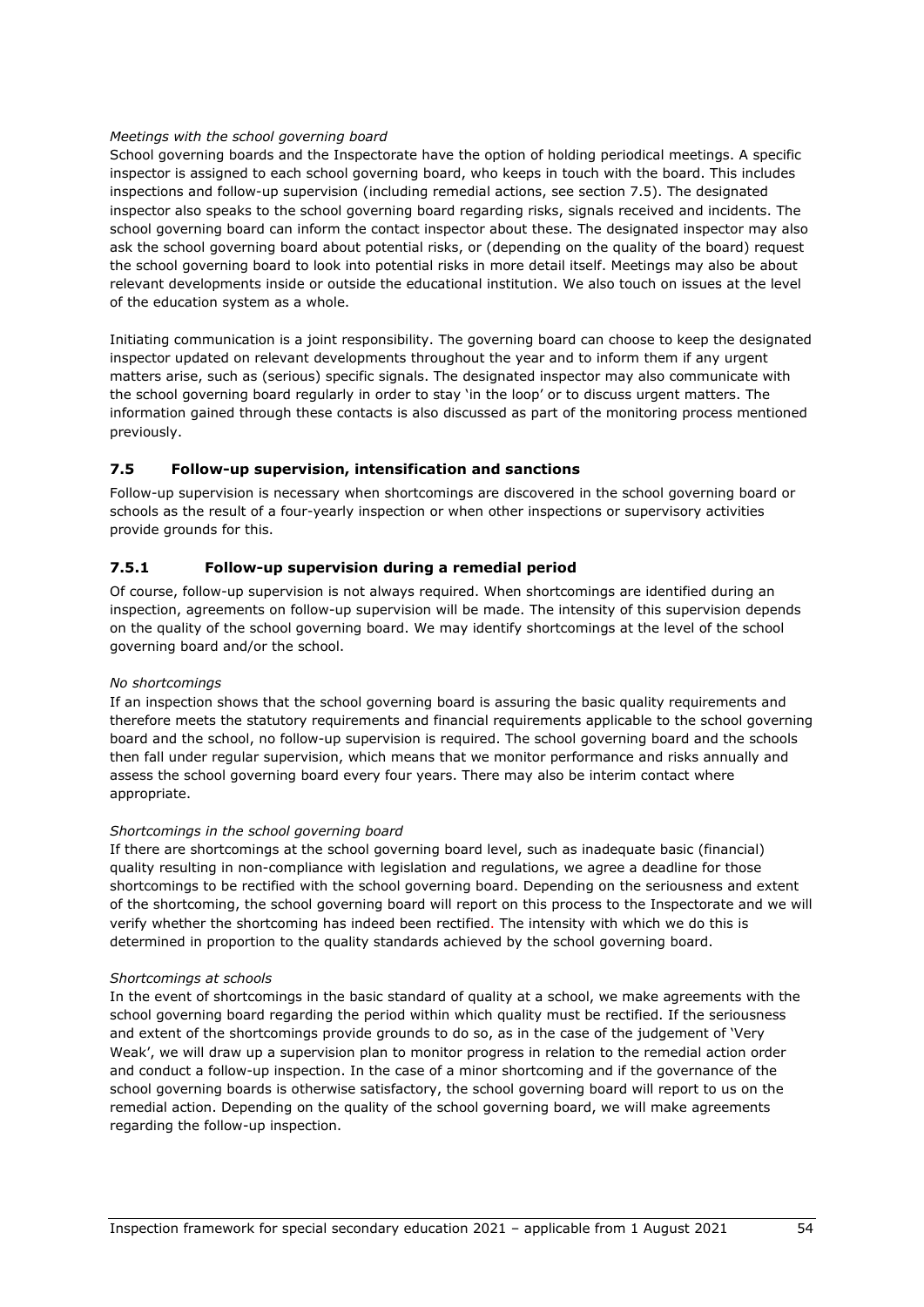## **Proportionality and tailored supervision in relation to remedial action**

Proportionality and tailored supervision also influence the way in which we carry out supervision during a remedial period. For example, we may hold progress meetings or draw up a plan including agreements on the steps the school will take to achieve the required progress. For a school governing board that is already providing adequate governance, we will make the school governing board responsible for assuring quality and rectifying any shortcomings at a school. That means that we do not always conduct a comprehensive follow-up inspection ourselves, but leave this up to the school governing board. Then we ask the school governing board to report on how the school has made the required progress and what the results of its actions have been. If a school governing board is unable to guarantee good governance of (aspects of) quality in its schools, we conduct (part of) the follow-up inspection ourselves.

#### *Consequences of the results of the follow-up inspection*

If the remedial action taken or the quality of the reporting requested is inadequate, this has implications regarding which supervisory interventions we select and how we assess the quality of the school governing board. If we conclude that the school governing board is not able to assure quality adequately, the intensity of our follow-up supervision will increase. This is done proportionally.

The above is illustrated in table 7.5.1a. A tailored approach is determined for each inspection.

| <b>Results of inspection</b>                           | <b>Structure of follow-up supervision</b>                 |
|--------------------------------------------------------|-----------------------------------------------------------|
| Meets or surpasses basic quality<br>requirements       | No follow-up supervision; regular supervision             |
|                                                        | Progress monitored by Inspectorate                        |
|                                                        | and/or                                                    |
| Shortcomings at the level of school<br>governing board | school governing board responsible for remedial<br>action |
|                                                        | and:                                                      |
|                                                        | follow-up inspection by the Inspectorate                  |
|                                                        | Progress monitored by Inspectorate<br>and/or              |
| Shortcomings at the school level                       | school governing board responsible for remedial<br>action |
|                                                        | and/or                                                    |
|                                                        | follow-up inspection by the Inspectorate                  |

## **Table 7.5.1a Structure of follow-up supervision**

## **7.5.2 Escalation**

Escalation refers to intervention to encourage school governing boards to implement the improvements that we have deemed necessary. Escalation takes place step by step, constantly looking at which instruments are required in order to ensure that improvements actually occur. If a governing board or school is unable to take the necessary steps successfully, we will intensify our supervision. This may entail a further and more detailed inspection, such as a specific inspection focusing on governance. In the worst case, if we observe that no improvement is forthcoming, we may apply various sanctions or take measures.

When there is no improvement for an extended period and there is an increased risk of deterioration, the next phase of escalation will come into effect. This escalation will be proportionate to the powers of the Inspectorate and subsequently those of the minister. The escalation process is different in each supervisory situation. The sequence of steps in intervention and escalation is determined based on the situation.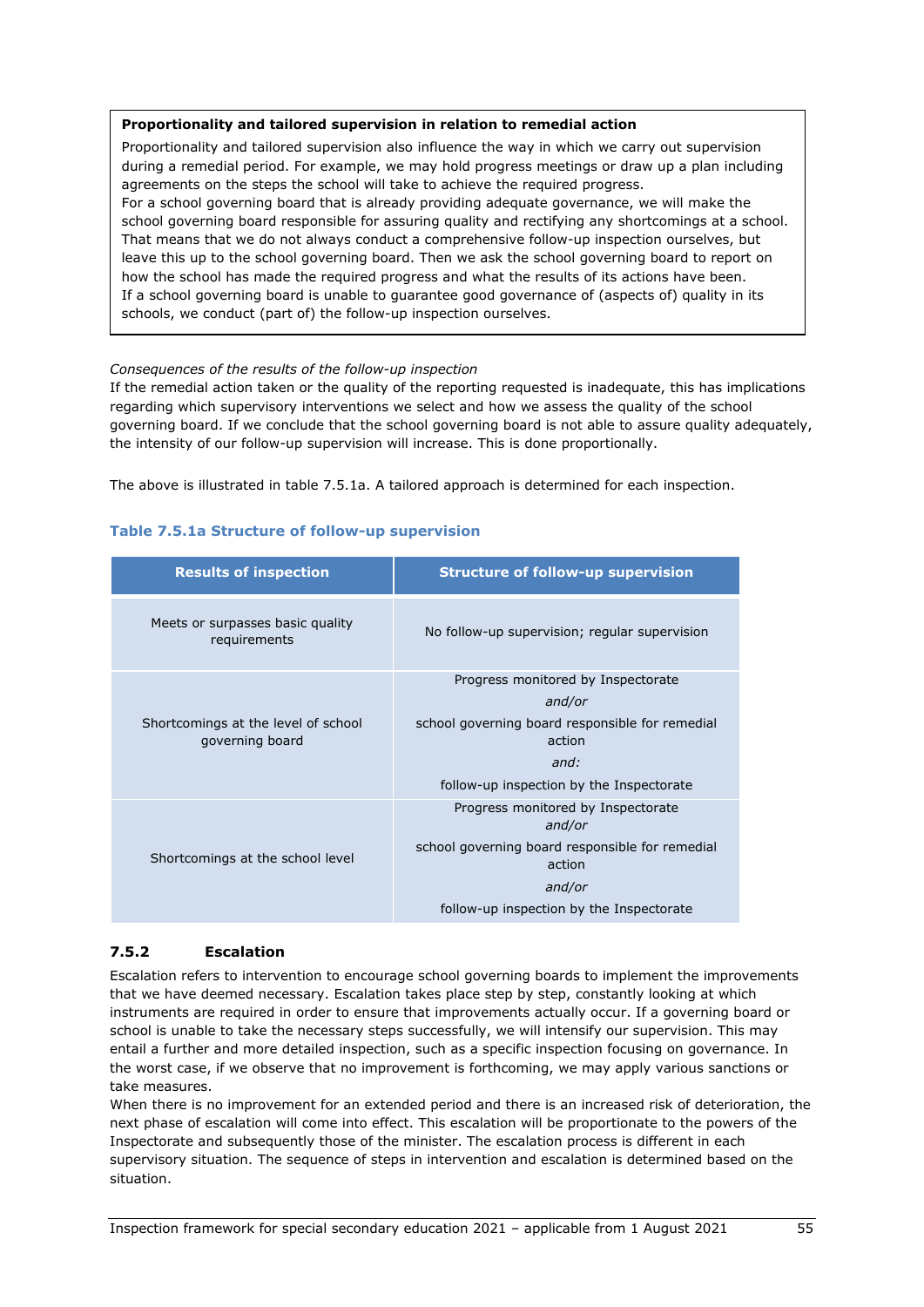Intervention may range from remedial action orders to address shortcomings at the school level to much more drastic measures involving school funding and action at the level of the governing board. Naturally, in all cases we will evaluate the seriousness and duration of the associated risks and whether the board can realistically be expected to bring about an improvement.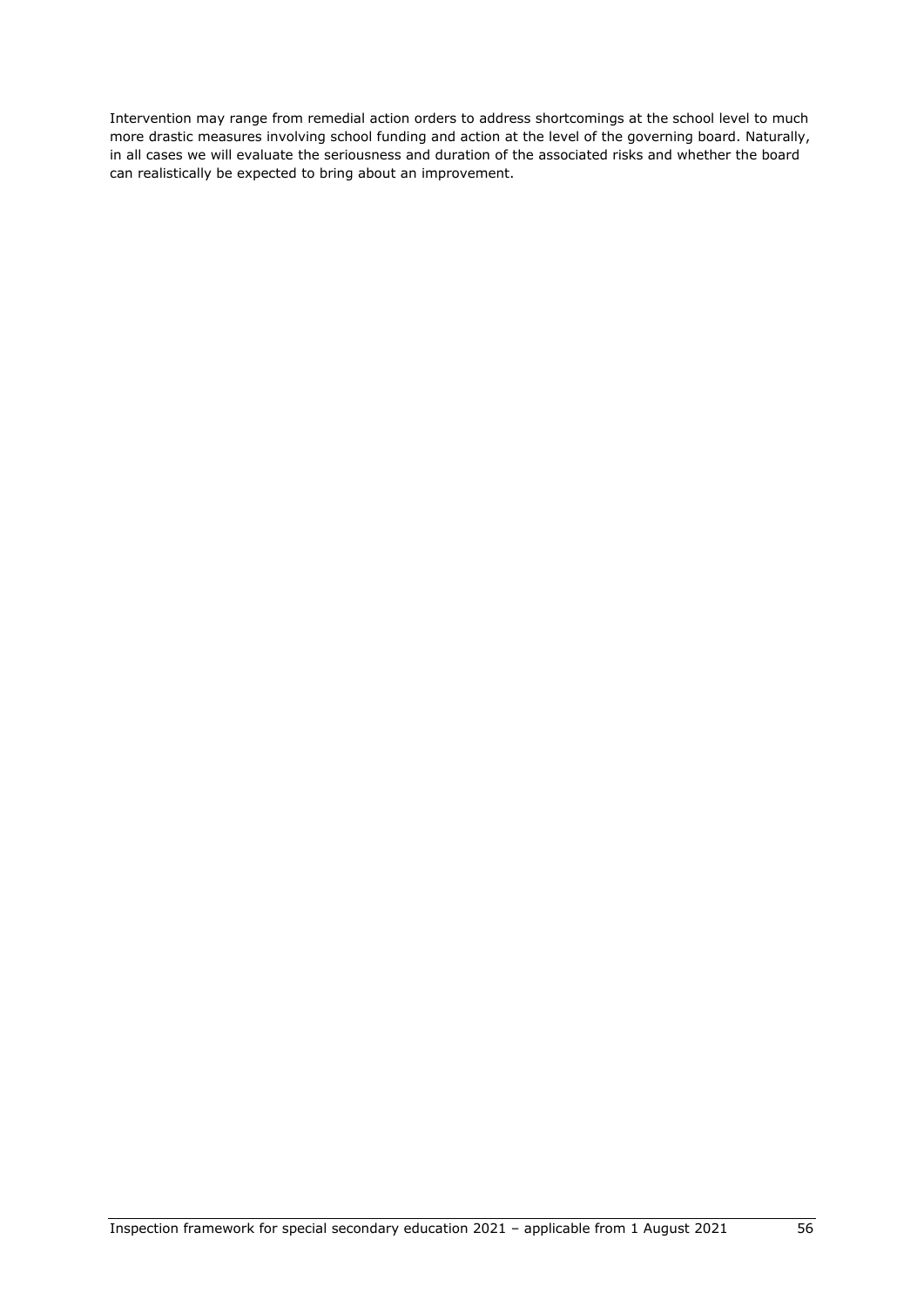# **8. Communication and reporting**

# **8.1 Introduction**

The Inspectorate has a public duty to inform parents and society about our findings and our judgements concerning the quality of governance and education. For this reason, we actively ensure that the results of our inspections and judgements are accessible in various ways. As such, we contribute to the information that is available on schools, school governing boards and the education system as a whole. In addition to the information provided by the Inspectorate, school governing boards, schools and others also contribute to the information that is available about schools and education, each based on their respective role and public responsibilities.

In addition to signals received via the Inspectorate's helpline, the website and *The State of Education*, reports on thematic school visits and inspections of school governing boards and schools are also available. In principle, all our reports are in the public domain.<sup>[22](#page-56-0)</sup> This means that we are transparent in our working methods, appraisals and judgements. Our reports can be found primarily on our website. In this chapter, we describe the way in which we communicate and we explain the different forms of reporting.

# **8.2 Communication**

We communicate the results of our inspection activities in several ways. First, we consider which target groups will find information on our supervisory activities the most useful. We decide who may be involved in improving the quality of education or in resolving problems. Then we modify the form of our communication accordingly. In addition to the various more formal methods of reporting described below, we also use other means of communication. For example of infographics or animations. The use of social media, contributions to relevant conferences, giving lectures and organizing conferences or round table discussions are also part of our communication repertoire. Another important communication channel is our annual conference, at which we present *The State of Education*.

We not only communicate the results of our inspections, but we also provide more general information. Using the Inspectorate's helpline, parents, school governing boards and schools can, for example, ask questions about education or our supervision in general, or about specific schools. They can also express their concerns regarding education. Confidential matters can be reported to our confidential inspectors. Signals that we receive regarding education have a whistle-blowing function for us, and we take them into account when we conduct our annual performance analysis and expert analysis in preparation for the four-yearly inspection. Sometimes the information provided is so serious in nature that we carry out an inspection immediately.

## **8.3 Reporting**

We report on the system level as well as at the levels of school governing boards and schools. We generally publish our reports on school governing boards and schools five weeks after they have been approved (Article 21, section 1, WOT).<sup>23</sup>

## **8.3.1 System level**

We report on our system-level inspection activities in the following ways.

## *The State of Education*

Every year, we report on the education system as a whole in *The State of Education.* We publish this report every spring. In it, we describe whether the education system is achieving its core functions. We also provide a picture of the quality of school governing boards and institutions, positive developments

<span id="page-56-0"></span><sup>&</sup>lt;sup>22</sup> Article 15, section 2 of the Education Regulation Act specifies that reports on a specific inspection are to be published unless the nature or scope of the inspection make this impossible.

<span id="page-56-1"></span> $23$  Article 15, section 2 of the Education Requlation Act specifies that reports on a specific inspection are to be published unless the nature or scope of the inspection make this impossible.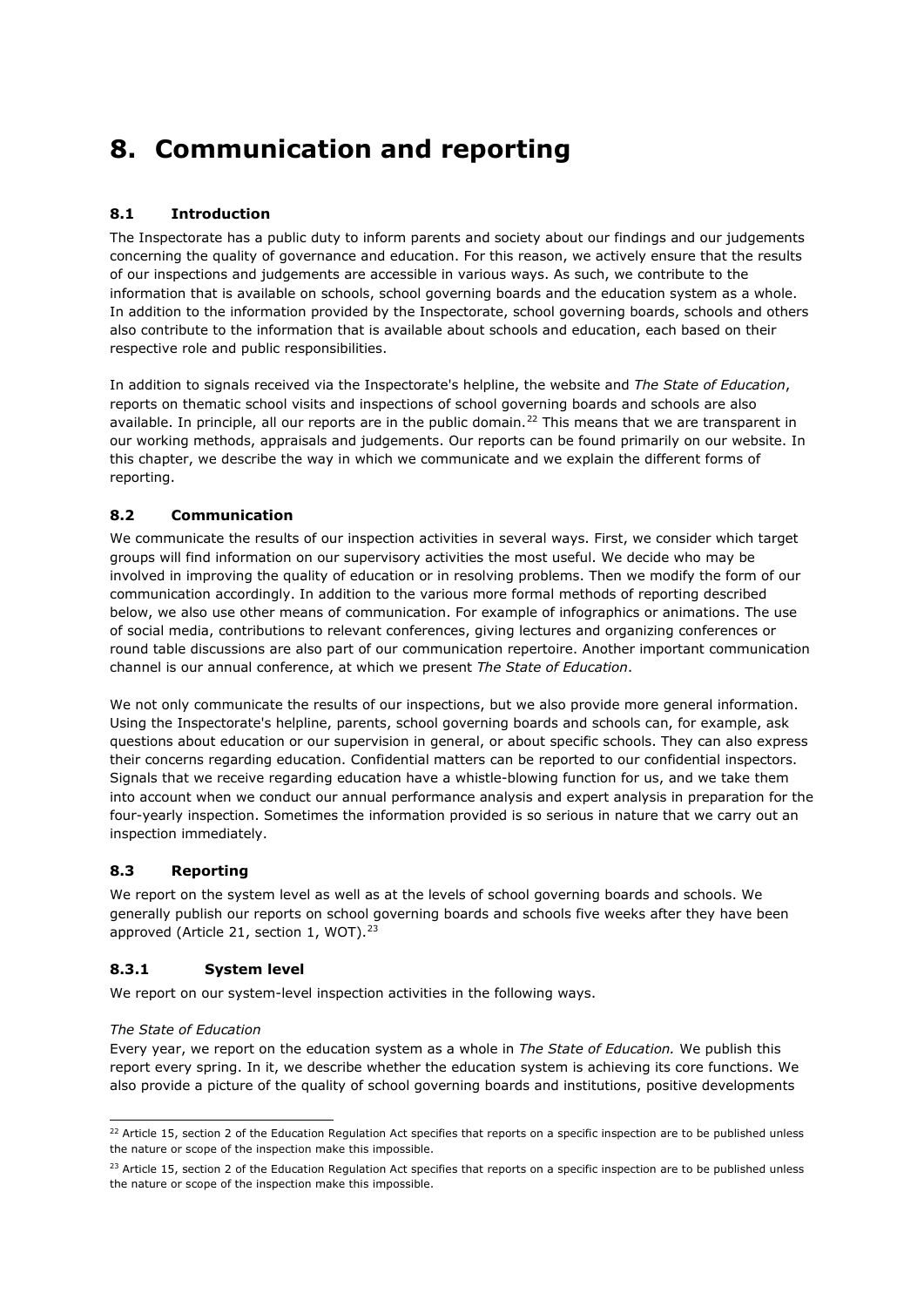and possible concerns. When writing *The State of Education* report, we use inspection data from our four-yearly inspections, thematic school visits and data from (international) academic research. This enables us to provide an up-to-date picture of performance across the system as a whole (see chapter 7).

We also report annually on the financial situation of educational institutions and the education system. To do this, we use financial data from the institutions themselves, as well as the supervisory activities and inspections that we conduct on the financial administration of institutions. We indicate what is going well and point out potential risks.

## *Thematic reports*

We report on our thematic school visits in various ways. For example, this forms one component of *The State of Education* report. Often, we also publish a separate themed report.

## **8.3.2 School governing board level**

The four-yearly inspection report includes our findings at the level of the school governing board. This report focuses on the school governing board and provides a complete picture of our findings and judgements at the level of governance and of the inspection activities that have taken place at the schools as part of this. We also report briefly on our verification activities and – where applicable – quality inspections focusing on risk assessment and/or inspections relating to a 'Good' appraisal and/or inspections relating to financial risks. We provide no judgements or appraisals with respect to schoollevel verification activities. The report on this is therefore summarized.

In the report, we differentiate between assessments that relate to compliance with statutory requirements on the one hand (whether the schools and the school governing board meet the basic standard of quality) and our appraisal of the school governing board's ambitions on the other hand. Finally, the report describes any remedial action required and

any follow-up inspections that relate to addressing non-compliance with the statutory requirements. The deadlines for rectifying shortcomings are also specified, where applicable (see paragraph 7.5).

Judgements at the level of the school governing board are presented together with the relevant inspection report on our website. The purpose of this is to inform stakeholders about the results of our supervisory activities. If a follow-up inspection confirms that a school governing board has taken the measures necessary to rectify the shortcomings identified, the revised judgement will be published on our website.

## *Targeted inspections*

If previous inspections have shown that a school governing board is unable to carry out the necessary remedial measures, or if signals received indicate problems that require the immediate investigation of a specific bottleneck, the Inspectorate will carry out a targeted inspection. These inspections are carried out in the context of Article 15, WOT. A report is drafted regarding the findings and conclusions, and in principle this is published on the website of the Inspectorate.

## *Inspections focusing on financial administration*

We report separately at the school governing board level regarding inspections that fall outside the fouryearly inspection and specifically relate to financial risks.

## **8.3.3 School level**

We often report our findings from the inspection of schools as part of other reports on school governing boards or on the education system as a whole. Our thematic school visits, for instance, provide a general picture, and findings relating to a specific individual school cannot be recognized as such in the report. The report on the four-yearly inspection of school governing boards and schools includes sections on inspection and verification activities that took place in schools as part of the inspection of the school governing board. We report separately on inspections that we conduct in schools outside the auspices of thematic school visits and school governing board inspections. This enables parents and other interested parties to consult the results of our supervisory activities as well as the information made available by the school governing board. We do this in the instances listed below.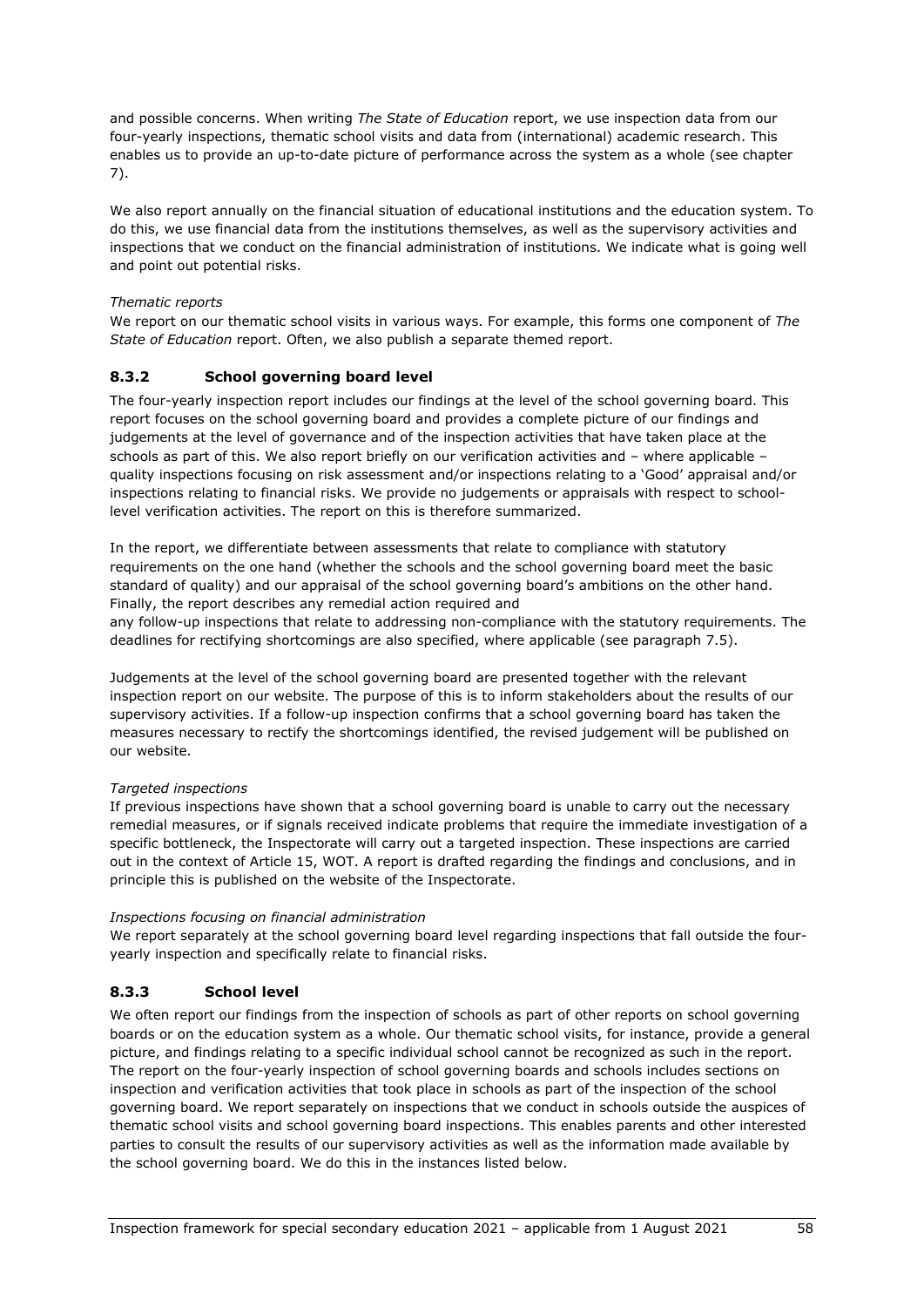#### *Report on risk-based quality inspection*

In cases where we have conducted a quality inspection focusing on risk assessment, we report on the results in a report that is addressed to the school governing board. In the case of a 'Very Weak' judgement, we also send the school governing board a report that is intended for parents. As well as a description of our findings, our judgements for each standard are also provided. The overall judgement is also presented. We publish the school report on our website.

When the school governing board itself carries out a (follow-up) inspection on behalf of the Inspectorate, the results should in principle be mentioned on the Inspectorate's website by means of a link to the website of the school governing board after the remedial action has been taken.

#### *Inspections relating to a 'Good' appraisal*

We also publish a separate report on inspections relating to a 'Good' appraisal if the inspection takes place outside the four-yearly inspection of the school governing board and schools. As well as a description of our findings, our judgements and appraisals for each standard are also provided. We also present the overall judgement. We publish the report on our website.

#### *Targeted inspections*

As with school governing boards, we can also carry out a specific inspection at the school level. This may relate to the inspection at the school governing board level, but it may also be carried out separately. These inspections are carried out in the context of Article 15, WOT. A report is written on the findings and conclusions, and this is published on the website of the Inspectorate.

## **8.4 Publication, formal response and objections**

As stated in the introduction to this chapter, in principle we publish all our reports.<sup>[24](#page-58-0)</sup> Once we have invited the school governing board to prepare their (policy) response to the draft version of the report, we add this and finalize the report.

If no agreement is reached with the school governing board regarding amendments that it wishes to make to the draft report, the school governing board may add a formal response to the Inspectorate's judgements and appraisals. That formal response is appended to the final report.

A school governing board may make an objection to the publication of a report if the inspection was carried out on the basis of Article 15, WOT (specific inspection, section 5.3), and in addition, a school governing board may object to the overall judgement of 'Very Weak'.

In certain cases it is possible to submit a complaint regarding the conduct of the Inspectorate. For this, we refer readers to our website [\(www.onderwijsinspectie.nl\)](http://www.onderwijsinspectie.nl/) for the complaints procedure.

<span id="page-58-0"></span><sup>&</sup>lt;sup>24</sup> Article 15, section 2 of the Education Regulation Act specifies that reports on a specific inspection are to be published unless the nature or scope of the inspection make this impossible.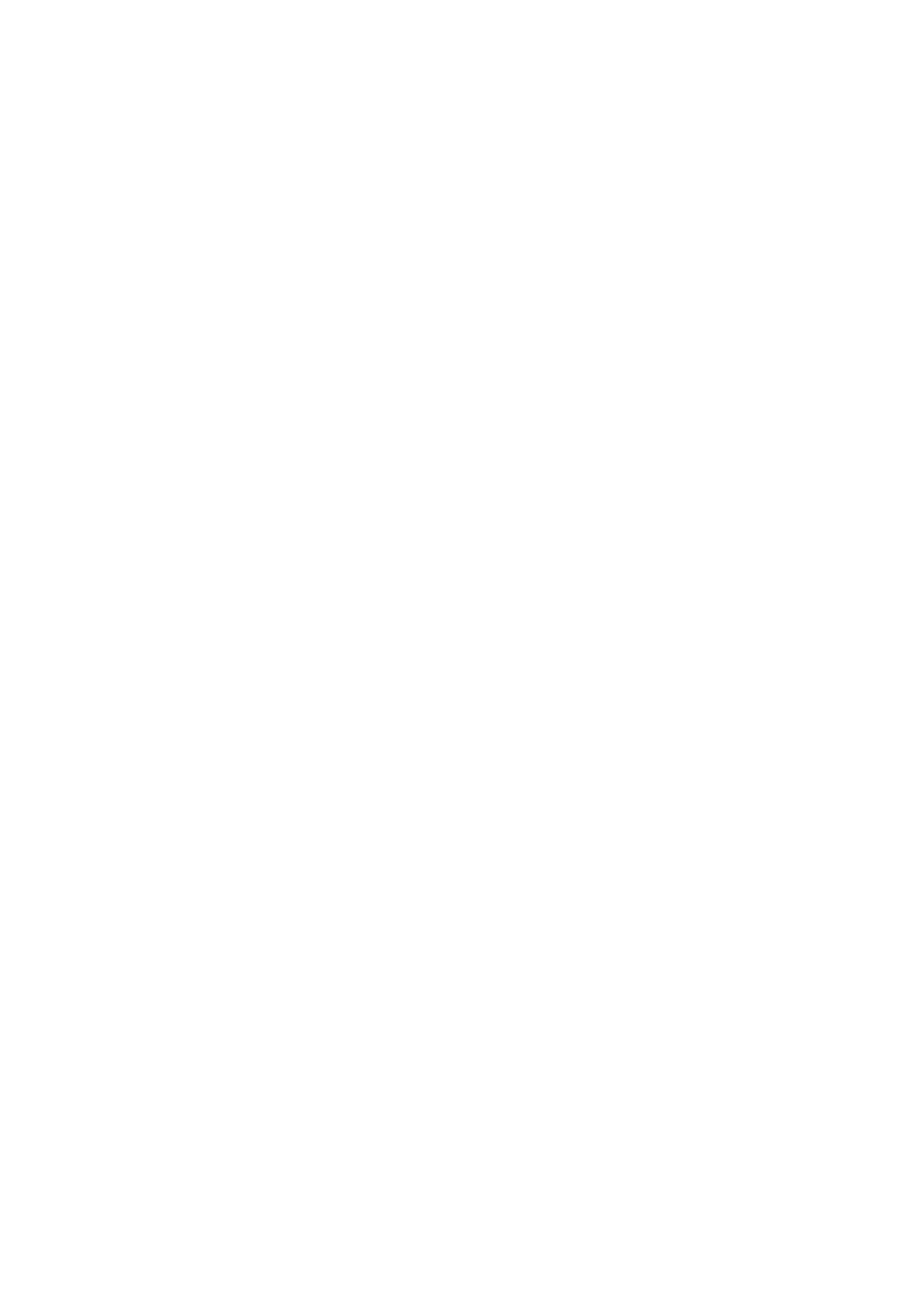# **9. Specific applications of the inspection framework**

# *9.1 Introduction*

In this chapter, we describe a number of specific applications of and exceptions to the regular inspection framework. These relate to inter-institutional partnerships for inclusive education, and certain types of education or educational facilities

that are subject to specific legislation and regulations, which means that certain changes to the assessment framework or the working methods are required.

There are also certain types of education and facilities that we supervise, but not on the basis of the Education Regulation Act (WOT) (such as Dutch educational institutions abroad) and non-publicly funded institutions (B3 schools in primary and secondary education). Separate assessment frameworks have been created for this purpose. The supervisory procedures that are applied to these types of education can be found on our website.<sup>[25](#page-60-0)</sup>

There are also certain types of education or educational facilities that are trial programmes. The Inspectorate is involved in those trials, but the legislation and regulations have not yet been finalized. Due to the temporary nature of trials and pilots, these are not described in this inspection framework.

In recent years, the education system has tended towards greater variation in educational routes, certification and hybrid programmes, for example. School governing boards remain responsible for every type of education that they offer. In principle, quality is assessed within the scope of the four-yearly inspection. We base this on the applicable legislation and regulations with respect to these routes.

Below we describe the supervision of the governing boards of inter-institutional partnerships for inclusive education and orthopedagogic-didactic centres. The sections provide an overview of the standards in the assessment framework (chapter 4 and/or 5) that do or do not apply to the educational facilities mentioned above, in some cases subject to specific amendments. The additional statutory requirements (section 5.4) also apply to the appendix. Amendments to the benchmarks (chapter 6) and the working methods (chapter 7) are also included.

**9.2** Governing boards of inter-institutional partnerships for inclusive education

## **9.2.1 Introduction**

All school governing boards are required to affiliate with one or more inter-institutional partnerships for inclusive education. The governing board of the inter-institutional partnership and the affiliated school governing boards are both jointly responsible for the provision of inclusive education. The interinstitutional partnership has its own statutory duties and these are designed to ensure a comprehensive network of facilities, so that affiliated school governing boards can fulfil their duty of care with respect to inclusive education. The inter-institutional partnership must make agreements regarding how the best possible inclusive education is provided for all pupils. The inter-institutional partnership keeps a record of these agreements in the special needs support programme. Where these agreements involve the policy of school governing boards and schools, the school governing boards are responsible for their implementation.

The law leaves plenty of scope for inter-institutional partnerships and school governing boards to provide for inclusive education according to the characteristics of the region and of their own vision. This freedom is intended in part to allow scope for more customization and for choices that suit the additional learning needs of pupils in the relevant region. This requires good coordination with municipal partners, with the aim being to ensure the optimum fit between education and the youth policy of the relevant municipality, including youth welfare support. The inter-institutional partnership will also reach agreements on this in its special needs support programme, and will consult the municipality and other partnerships in the region about this.

<span id="page-60-0"></span><sup>&</sup>lt;sup>25</sup> Se[e www.onderwijsinspectie.nl.](file://ocw.local/Userdata/Homedrive/jopau/Projectgroep%20Evaluatie%20en%20Bijstelling%20Onderzoekskader/Onderzoekskaders/SO/www.onderwijsinspectie.nl)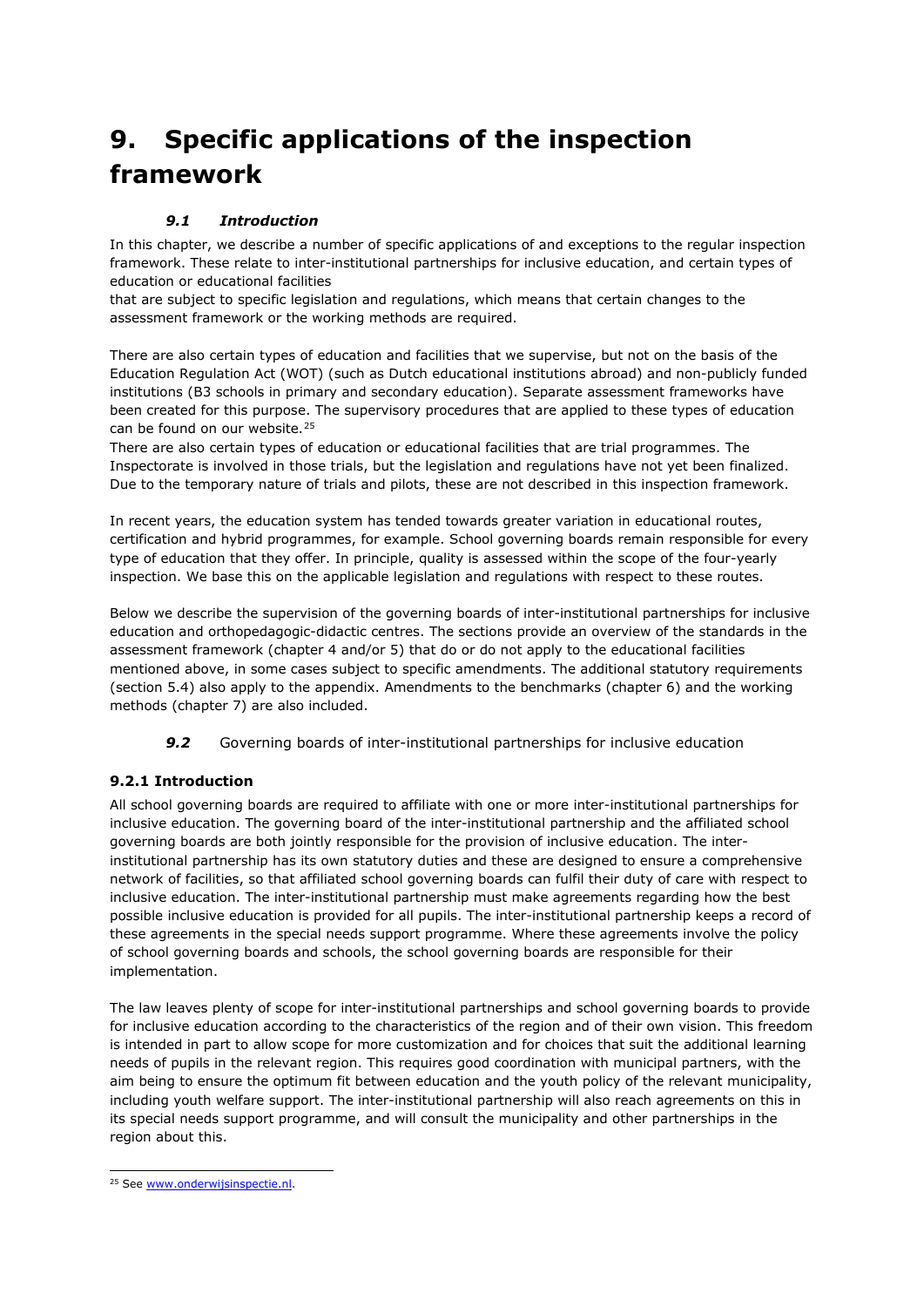Another important responsibility of the inter-institutional partnership is to provide advice on additional support and pathways to special schools and facilities. The inter-institutional partnership thus plays a central role in the allocation of additional support.

Supervision should provide an insight into the extent to which inter-institutional partnerships are successfully fulfilling their duties.

#### *Orthopedagogic-didactic support centres*

An inter-institutional partnership may choose to include an orthopedagogic -didactic centre in the partnership in order to ensure that a comprehensive network of facilities is provided. An orthopedagogicdidactic centre is an educational facility for pupils who require a specific pedagogical and didactic approach. This means that they are temporarily unable to take part in education at a regular school, even with extra support. The facility thus provides school governing boards with the opportunity to fulfil their duty of care to specific pupils. Because the pupils concerned remain registered at their regular school and the school governing board therefore remains responsible for the pupils' progress, the school governing board also benefits when facilities of adequate quality are being provided.

The quality of education at an orthopedagogic-didactic centre is the responsibility of the governing board of the inter-institutional partnership that the centre is part of. The special needs support programme specifies the position and function of the orthopedagogic-didactic centre within the comprehensive facilities network of the inter-institutional partnership, as well as which pupils may be eligible to receive (part of) their education at an orthopedagogic-didactic support centre.

Supervision focuses on assessing the quality of education provided by the orthopedagogic-didactic centre and the extent to which the governing board of the inter-institutional partnership has sufficient oversight on quality and is able to achieve improvements. It is important for school governing boards that the education provided is of adequate quality because they are responsible for their pupils' progress. After all, those pupils remain enrolled at their regular schools.

## **9.2.2 Amendments to the assessment framework and decision criteria**

*Assessment framework and decision criteria for governing boards of inter-institutional partnerships* The assessment framework for the governing boards of inter-institutional partnerships for inclusive education consists of two quality areas, each of which is subdivided into three standards.

The quality area of Governance, Quality Assurance and Ambition (GQA) is subdivided into three standards that include direction, implementation and evaluation. These standards are interrelated and they focus on the system of quality assurance and governance. This means that we consider these standards in conjunction with one another. If an inter-institutional partnership has partnered with an orthopedagogic-didactic centre, when assessing these standards we also consider whether the school governing board is fulfilling its duty of care for the quality of education at that centre.

The quality area of Realization of Inclusive Education (RIE) focuses on the statutory tasks relating to inclusive education that are specifically reserved for the inter-institutional partnerships and that are related to fulfilling the societal duty of providing education that is inclusive. These statutory tasks are encapsulated in the three standards in the quality area of Realization of Inclusive Education.

Judging the standards in these two quality areas indicates whether the school governing board is capable of achieving, safeguarding and continuing to improve the basic standard of quality in the interinstitutional partnership through its governance activities. Using this information on results and the quality of governance, we are able to make decisions regarding (follow-up) supervision in a manner that is proportionate (see chapter 7).

The figure below shows this assessment and the decision criteria concerned.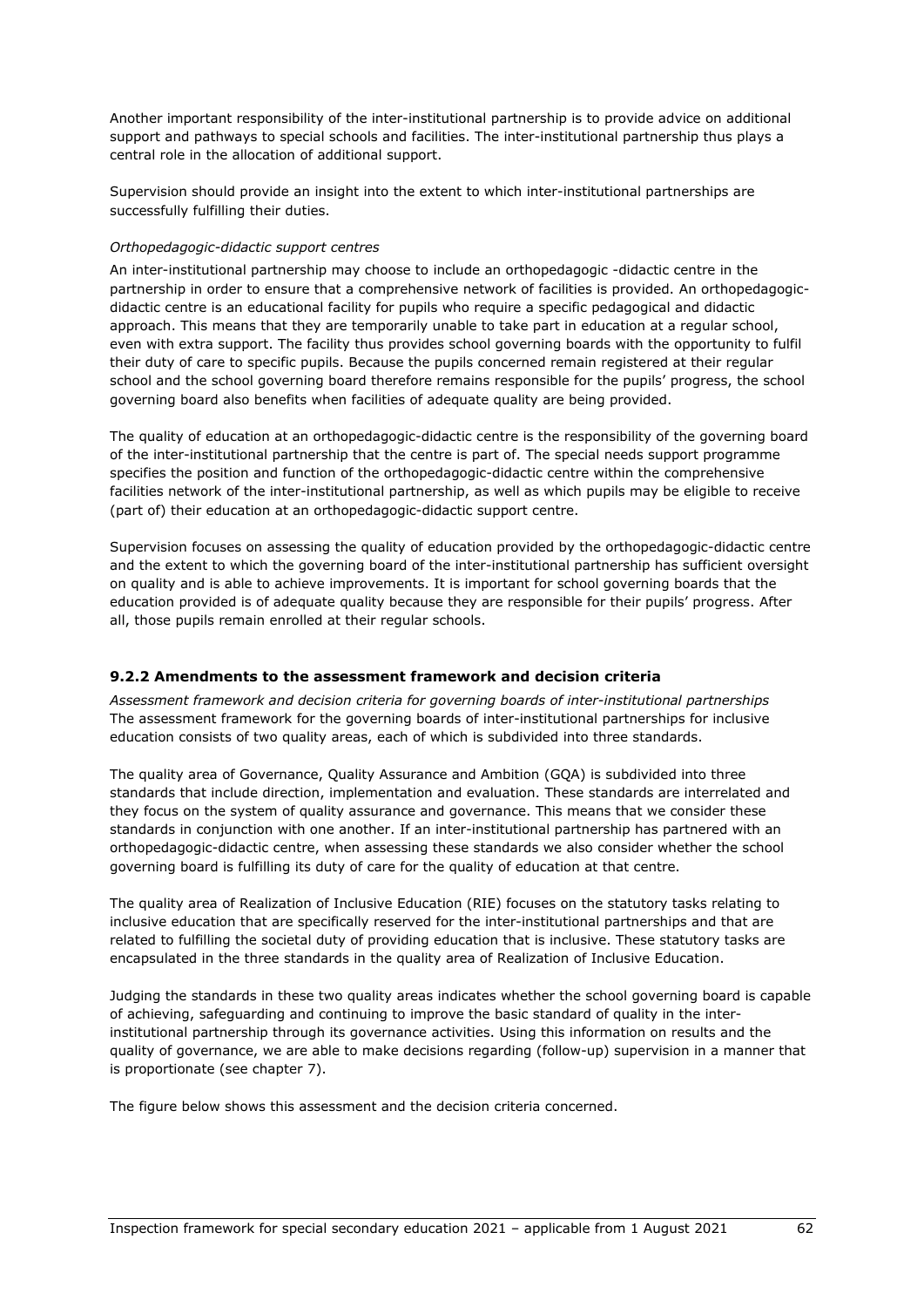| Judgement/appraisal<br>at school governing<br>board level | <b>Benchmark</b>                                                                                                                                                                                                                                                                                                                          |
|-----------------------------------------------------------|-------------------------------------------------------------------------------------------------------------------------------------------------------------------------------------------------------------------------------------------------------------------------------------------------------------------------------------------|
| Good                                                      | Two standards from the quality area of Governance, Quality Assurance and<br>Ambition are 'Good' and the third is 'Satisfactory' or higher and two<br>standards from the quality area of Realization of Inclusive Education,<br>including the standard for Comprehensive Network, are 'Good' and the third<br>is 'Satisfactory' or higher. |
| Satisfactory                                              | All three standards from the quality area of Governance, Quality Assurance<br>and Ambition are 'Satisfactory' or higher and in the quality area of<br>Realization of Inclusive Education, at least the standard for Comprehensive<br>Network and one other standard are 'Satisfactory'.                                                   |
| Unsatisfactory                                            | One (or more) standard(s) from the quality area of Governance, Quality<br>Assurance and Ambition is/are 'Unsatisfactory'. Or the standard for<br>Comprehensive Network from the quality area of Realization of Inclusive<br>Education is 'Unsatisfactory'.                                                                                |

*Assessment framework and decision criteria for orthopedagogic-didactic centres*

To assess the quality of education provided by the orthopedagogic-didactic centre, we apply the assessment frameworks for primary education (for centres that provide primary education) or secondary education (for centres that provide secondary education), as described in chapter 5 of the relevant frameworks. Because the pupils at the centre continue to be registered at a regular school, the results that they achieve count towards those schools. This means we issue no judgement of the standard LO1 (Results) at the centre. For this reason, for the judgement and appraisal of the quality of the orthopedagogic-didactic centre, the decision criteria for schools where the results cannot be assessed apply (see section 6.5.2 of the relevant frameworks).

## **9.2.3 Procedure**

*Working methods for the supervision of governing boards of inter-institutional partnerships for inclusive education* 

The working method for supervising the boards of inter-institutional partnerships largely corresponds to that for school governing boards. The difference is that during the expert analysis (section 7.4.1, part 1. Analysis), we consult stakeholders in the inter-institutional partnership when supervising an interinstitutional partnership. We do this by means of round table meetings. These meetings help to determine how the inspection activities are designed.

During an inspection, we may also consult regional partners, such as the municipality, youth welfare support and school attendance officers.

When supervising an inter-institutional partnership, we also consider whether the affiliated schools are implementing the partnership's policy in practice. This policy is described in the special needs support programme of the inter-institutional partnership. We also assess the implementation of the interinstitutional partnership's policy and the results achieved by schools by means of verification activities. Such activities are part of our review of the effectiveness of quality assurance within the interinstitutional partnership. We verify whether schools are complying with the agreements in the special needs support programme. We expect the school governing board of the inter-institutional partnership to have information on the implementation of those agreements in practice, and to respond accordingly. In addition, this gives us an insight into certain aspects of inclusive education at the schools visited. The results of the verification activities do not lead to a judgement concerning the schools, but provide an indication of whether they are complying with the agreements in the special needs support programme and regarding the implementation of the policy of the inter-institutional partnership.

#### *Working method for supervision of orthopedagogic-didactic centres*

The working method described in chapter 7 applies to the supervision of the quality of education at orthopedagogic-didactic centres.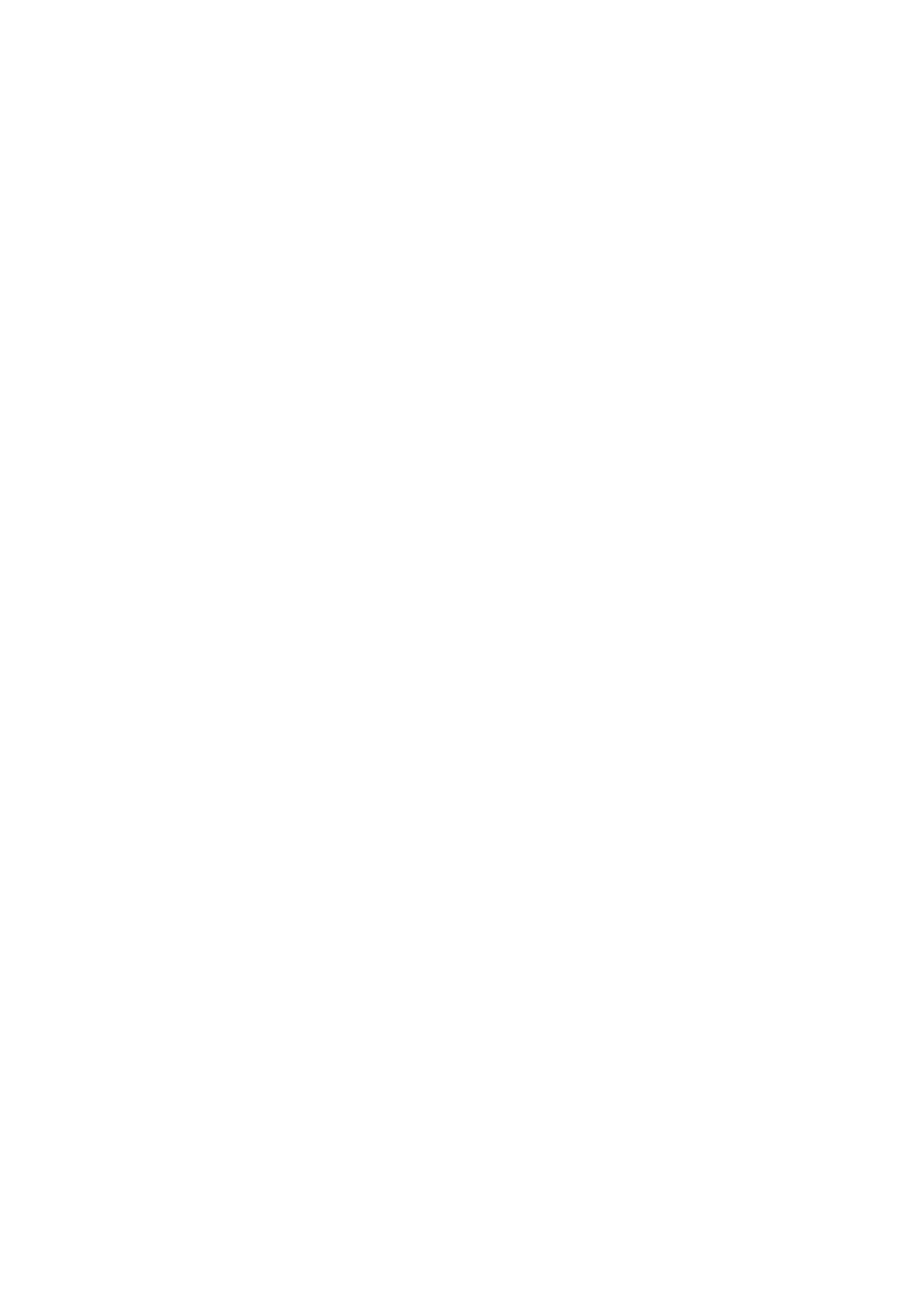# **Appendix 1 Assessment framework for governing boards of inter-institutional partnerships for inclusive education**

This appendix includes the assessment framework for the supervision of the school governing boards of inter-institutional partnerships for inclusive education. Further explanatory notes can be found in section 9.2.

## **QUALITY AREA OF REALIZATION OF INCLUSIVE EDUCATION (RIE)**

## **RIE1 Comprehensive Network of facilities**

The inter-institutional partnership provides a suitable place in education for all pupils who need extra support.

#### **Basic standard of quality**

The inter-institutional partnership carries out the tasks assigned to it and provides a coherent set of support facilities within and between the schools, in such a way that all pupils who require extra support are provided with the most suitable place within the education system. The inter-institutional partnership does everything possible to arrange suitable support facilities for pupils who need extra support and uses the provisions of the law to do this. To this end, the inter-institutional partnership can opt to establish an orthopedagogic-didactic centre (OPDC).

#### **Additional ambitions**

• Are there additional ambitions with respect to providing a comprehensive network of facilities, and if so how are these achieved?

#### **Statutory requirements**

- Article 18a, section 2, WPO / Article 17a, section 2, WVO: The inter-institutional partnership aims to provide a coherent set of support facilities within and between the schools, in such a way that pupils can enjoy an uninterrupted process of development and those pupils who require extra support are provided with the most suitable place possible.
- Article 18a, section 6, WPO / Article 17a, section 6, WVO: One of the tasks of the interinstitutional partnership is to distribute resources and facilities among the schools and to allocate these in order to achieve a comprehensive network.
- Article 18a, section 10a, WPO / Article 17a, section 10a, WVO: The inter-institutional partnership may establish an orthopedagogic-didactic centre with the aim of achieving a comprehensive network. There are requirements associated with this (Article 34.10, WPO Funding Decree / Article 26, WVO Implementation Decree).

#### **RIE2. Regional partnership**

The partnership works across the region to ensure a continuous learning pathway, and achieves a connection between education and youth welfare support in the region.

#### **Basic standard of quality**

The inter-institutional partnership and the municipality or municipalities are jointly responsible for coordinating youth policy. To this end, the inter-institutional partnership works together with the municipality and other partners to coordinate its support with the youth welfare support<sup>[26](#page-64-0)</sup> provided by the municipality. The aim is that all pupils who require extra support are provided with the most appropriate place in education and that no pupils are at home instead of in school.

<span id="page-64-0"></span><sup>&</sup>lt;sup>26</sup> Youth welfare support and other domains from Article 2.2 of the Youth Care Act, as described in the municipality's youth plan.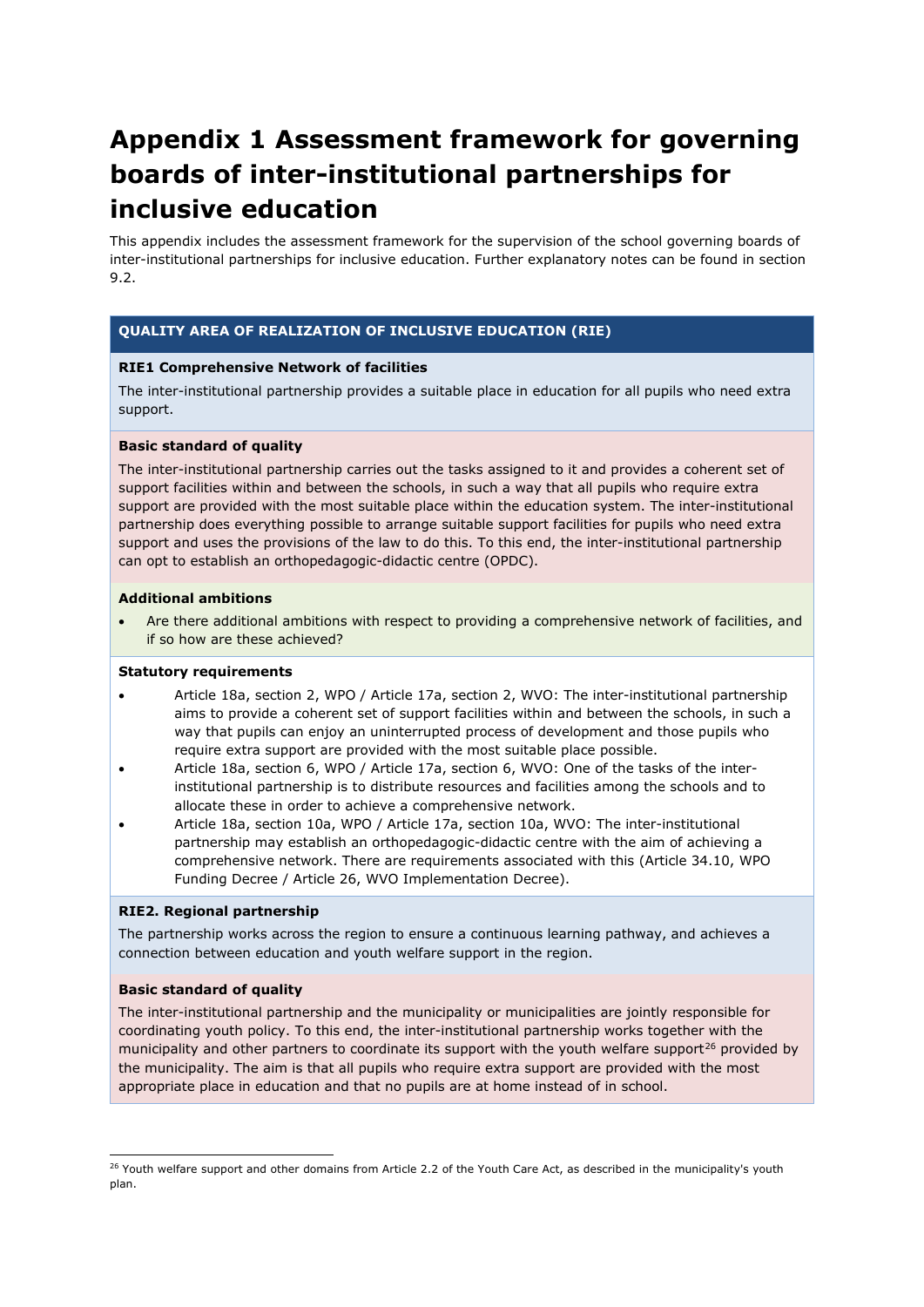# **QUALITY AREA OF REALIZATION OF INCLUSIVE EDUCATION (RIE)**

The inter-institutional partnership keeps a record of these agreements in the special needs support programme. The inter-institutional partnership conducts agreement-oriented consultations on this subject with the municipal executive of the relevant municipality or municipalities.

With a view to ensuring a continuous learning pathway from primary education (including special (primary) education) to secondary education (including practical education (PRO) and secondary special education (VSO)), the partnership coordinates its policy with the inter-institutional partnership that is active within (part of) its region. The inter-institutional partnership keeps a record of these agreements in the special needs support programme.

## **Additional ambitions**

• Are there additional ambitions with respect to regional cooperation, and if so how are these achieved?

## **Statutory requirements**

- Article 18a, sections 2 and 8, WPO / Article 17a, sections 2 and 8, WVO: The special needs support programme includes, among other things, the way in which a coherent set of support facilities is provided within and between the schools.
- Article 18a, section 9, WPO / Article 17a, section 9, WVO: After consulting on the draft special needs support programme with the municipality/municipalities and the inter-institutional partnership that the region coincides with (and the board of institution(s) for MBO in this region), the governing board adopts the special needs support programme once an agreement has been reached.

#### **RIE3 Advice and assessment of eligibility**

The inter-institutional partnership provides careful advice and reaches appropriate decisions with respect to assessing applications for admissibility to special educational facilities.

## **Basic standard of quality**

At the request of the governing board of a school, the inter-institutional partnership provides advice regarding the support needs of pupils enrolled at that school.

For pupils for whom a special form of education (for primary education: special primary education and special education; for secondary education: learning pathway support education, practical education and special secondary education) is the most suitable place, a statement of admissibility from the inter-institutional partnership is required (a referral is required for learning pathway support education). Determining admissibility to these schools is a statutory duty of the inter-institutional partnership and this is subject to certain requirements. When a statement of admissibility is requested for a pupil, the inter-institutional partnership processes the application according to an appropriate procedure and within a reasonable period of time, so that the pupil's development is not interrupted.

## **Additional ambitions**

• Are there additional ambitions with respect to granting advice and assessing admissibility, and if so how are these achieved?

#### **Statutory requirements**

- Article 18a, section 6, subsection d, WPO / Article 17a, section 6, subsection d, WVO: One of the tasks of the inter-institutional partnership is to provide advice on the support needs of pupils at the request of the governing board of a school in which the pupil is enrolled and that is affiliated to the inter-institutional partnership.
- Article 18a, section 6, subsection c, WPO / Article 17a, section 6, subsection c, WVO: One of the duties of the inter-institutional partnership is to assess whether a pupil is admissible to special primary education and special education, or to practical education and special secondary education, respectively, or to learning pathway support education.
- Article 18a, section 10a, WPO / Article 17a, section 10a, WVO: The inter-institutional partnership may establish an orthopedagogic-didactic centre with the aim of achieving a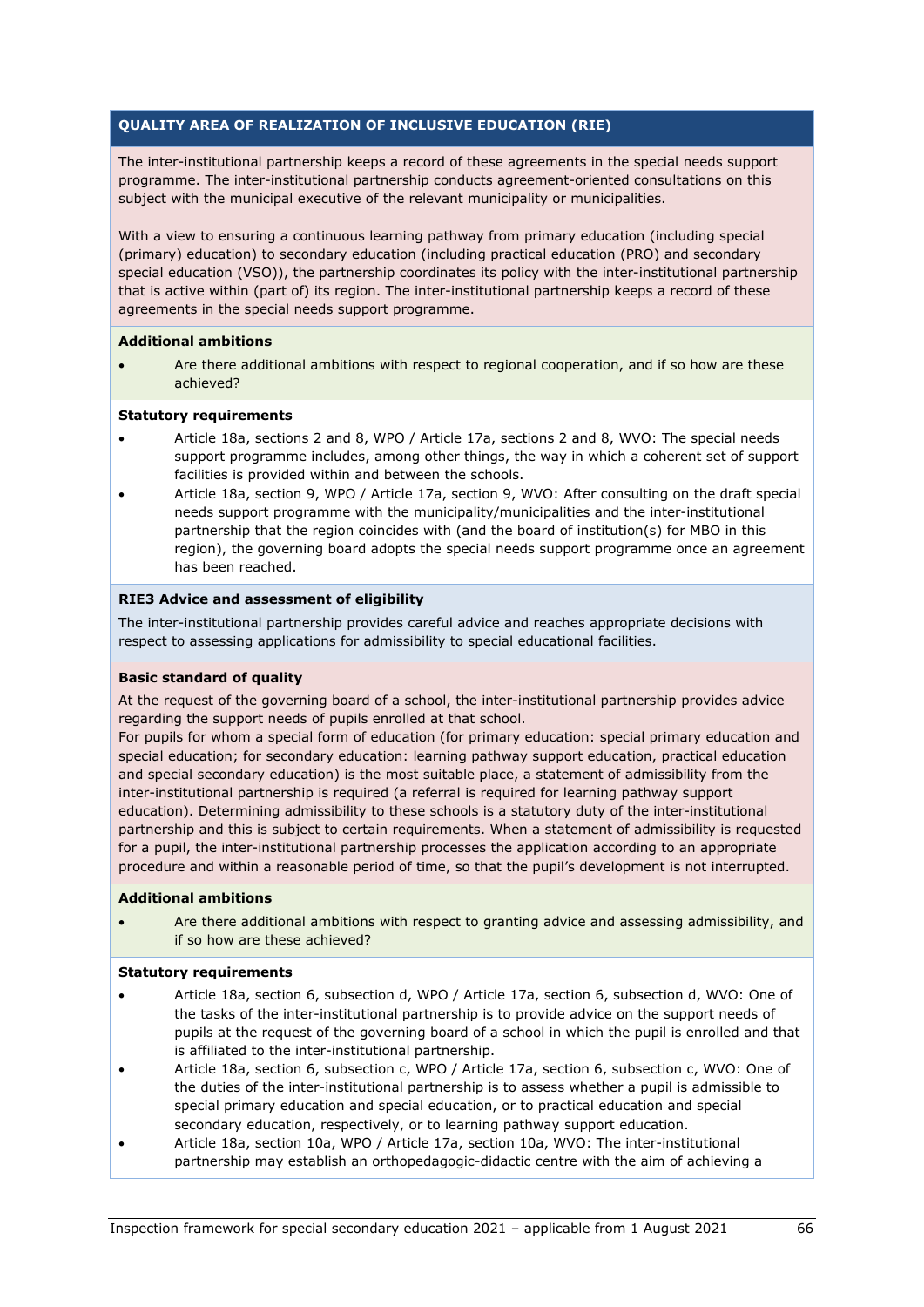## **QUALITY AREA OF REALIZATION OF INCLUSIVE EDUCATION (RIE)**

comprehensive network. Certain requirements are associated with this (Article 34.10, WPO Funding Decree / Article 26, WVO Implementation Decree).

- Article 18a, section 11, WPO and Article 34.8, WPO Funding Decree / Article 17a, section 12, WVO and Article 15a, WVO Implementation Decree: The partnership hears the advice of legally required experts and takes this into account when assessing whether a pupil is admissible to special primary education and special education, or practical education and special secondary education, or whether the pupil should attend learning pathway support education.
- Article 18a, section 12, WPO / Article 17a, section 13, WVO: The inter-institutional partnership establishes an advisory committee that provides advice on appeals against decisions of the inter-institutional partnership regarding the admissibility of pupils to the relevant forms of education.
- Article 18a, section 14, WPO / Article 17a, section 15, WVO: The inter-institutional partnership must provide the parents with a copy of any advice regarding the support needs of a pupil.

## **QUALITY AREA OF GOVERNANCE, QUALITY ASSURANCE AND AMBITION (GQA)**

#### **GQA1. Vision, ambitions and goals**

The school governing board has a vision of quality, has identified ambitions and goals in relation to that vision, and seeks to achieve those.

#### **Basic standard of quality**

The school governing board has a vision for the implementation of the statutory duties and the associated governance. That vision has been interpreted appropriately and in concrete terms in the form of ambitions, goals and the associated policy. These make it possible to monitor quality, the results of the policy of the inter-institutional partnership and the associated requirements. To this end, a system of quality assurance has been established that enables the school governing board to guarantee the basic quality requirements for the execution of its duties. If the inter-institutional partnership has an orthopedagogic-didactic centre, this must also ensure the quality of education at the centre.

The goals must include compliance with the statutory requirements, including ensuring the provision of services to affiliates, achieving a coherent set of facilities and the intended qualitative and quantitative results of education for pupils who require additional support and the associated funding. The vision, ambitions and goals also address the implications of previous results of evaluation and the results of internal and external dialogue. The goals, policy and agreements are set out in the special needs support programme. The special needs support programme is adopted by the school governing board once every four years and forms the basis for managing the execution of duties and the improvement of quality.

The school governing board defines the requirements that must be met in order to achieve these goals, including the allocation and administration of (financial) resources, in order to carry out the statutory responsibilities of the inter-institutional partnership and fulfil the board's duty of care with respect to inclusive education. To this end, the school governing board sets a multi-annual budget that clarifies the relationship with policy, goals and the choices made with respect to allocating funds. In order to achieve (financial) quality, an effective division of responsibilities between the internal supervisory board and the governing board has been agreed upon, based on the applicable legislation and regulations.

#### **Additional ambitions**

Are there additional ambitions with respect to the vision and goals, and if so how are these achieved?

#### **Statutory requirements**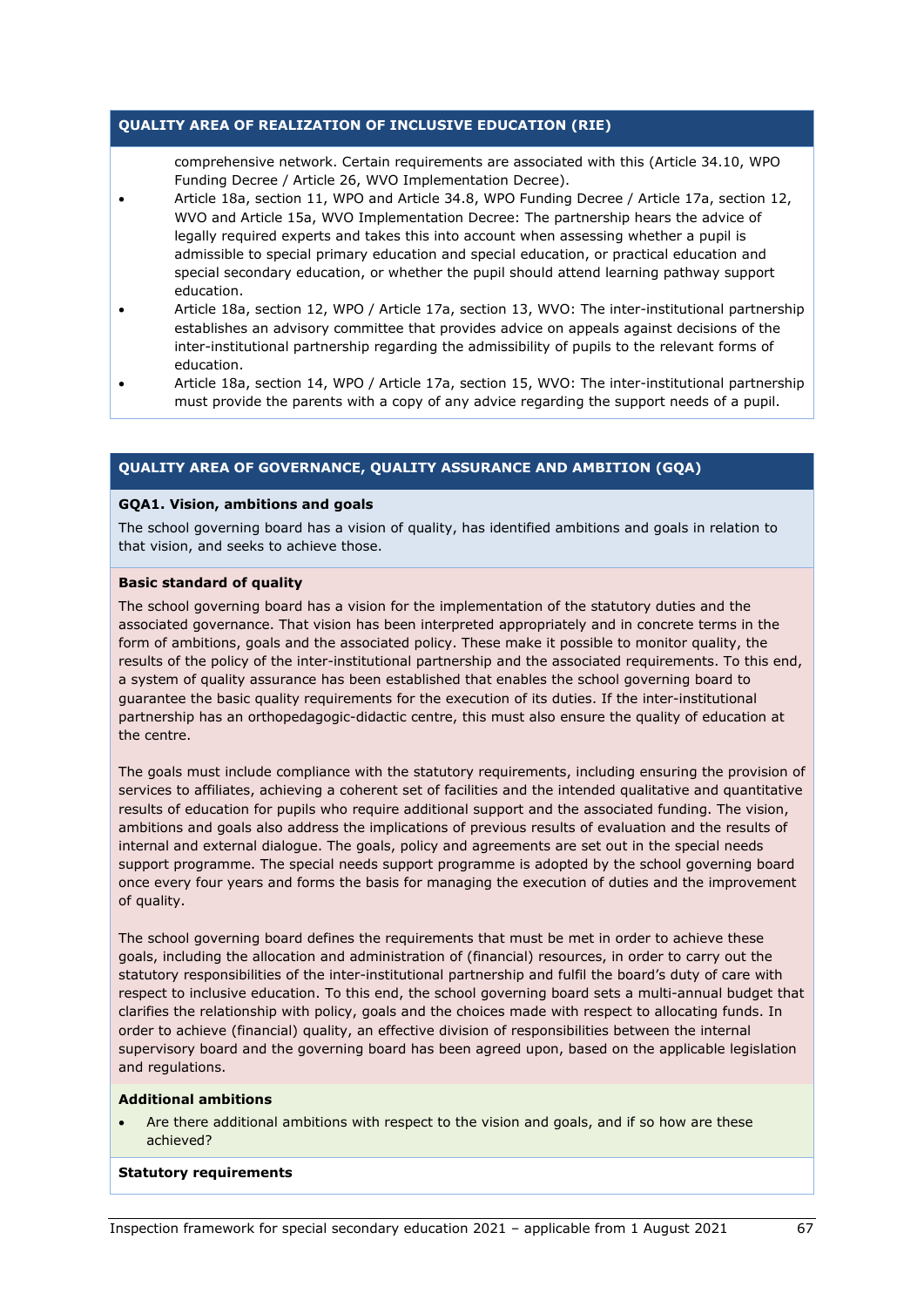- Article 14a, WMS: The inter-institutional partnership requires the prior consent of the special needs support programme committee for any decision to be taken by the inter-institutional partnership with regard to the adoption of the special needs support programme.
- Article 17a, sections 1 and 3, WPO, in conjunction with Article 10, WPO / Article 24d, sections 1 and 3, in conjunction with Article 23a, WVO: The inter-institutional partnership must assume responsibility for the quality of the service provided to affiliates. That responsibility with respect to quality means ensuring that the school complies with the statutory requirements, including the implementation of a system of quality assurance for the education provided at the orthopedagogic-didactic centre, where applicable.
- Article 17a, sections 1 and 3, WPO, in conjunction with Article 10, WPO, in conjunction with Article 12, section 4, WPO / Article 24d, sections 1 and 3, WVO, in conjunction with Article 23a, WVO, in conjunction with Article 24, section 4, WVO: In all cases, the system of quality assurance includes ensuring that pupils can undergo uninterrupted development and determining which measures are necessary for improvement.
- Article 17a, sections 1 and 3, WPO / Article 24d, sections 1 and 3, WVO: The governing board is responsible for ensuring a well-managed inter-institutional partnership, including separation between management and supervision, based on lawful arrangements for management and governance.
- Article 17b, sections 1 and 3, WPO / Article 24e, sections 1 and 3, WVO: There must be a functional or organic separation between the executive section of the school board and the internal supervisory board.
- Article 17c, section 1, subsection c, and section 5, WPO / Article 24e1, section 1, subsection c, and section 5, WVO: The internal supervisory board ensures that the school governing board acquires its funds lawfully and spends and uses its funds efficiently and lawfully.
- Article 18a, section 2, WPO / Article 17a, section 2, WVO: The inter-institutional partnership aims to provide a coherent set of support facilities within and between the schools, in such a way that pupils can enjoy an uninterrupted process of development and those pupils who require extra support are provided with the most suitable place possible in the education system.
- Article 18a, sections 7 and 8, WPO / Article 17a, sections 7 and 8, WVO: The inter-institutional partnership draws up a special needs support programme at least once every four years. The special needs support programme includes certain components, including the intended qualitative and quantitative results of education for pupils who require extra support and the associated funding.
- Article 148, WPO / Article 99, WVO and Article 21, WVO Funding Decree: The school governing board must spend government funding lawfully.
- Article 171 WPO, in conjunction with Article 4, section 4, RJO / Article 103, WVO in conjunction with Article 18, sections 1, 2 and 5, WVO Funding Decree, in conjunction with Article 4, section 4, RJO: Every year, the school governing board prepares an annual report which includes the results of the financial policy and a section on financial continuity.

## **GQA2. Implementation and quality culture**

The governing board, together with the school governing boards of the affiliated schools, achieves the goals relating to quality, promotes a quality culture, sets parameters and makes interim adjustments where necessary.

#### **Basic standard of quality**

As part of its system of quality assurance, the school governing board implements the vision and goals pertaining to the fulfilment of statutory responsibilities (including, where applicable, the quality of education at the orthopedagogic-didactic centre).

There is an honest and transparent quality culture which contributes to the goals that have been set. The school governing board promotes a quality culture that focuses on cooperation, learning and improvement, so that the goals and ambitions can be achieved and the affiliated school governing boards can fulfil the agreements in the special needs support programme. The governing board holds the school governing boards to account with respect to their compliance with the agreements set out in the special needs support programme. The affiliated school governing boards can also hold each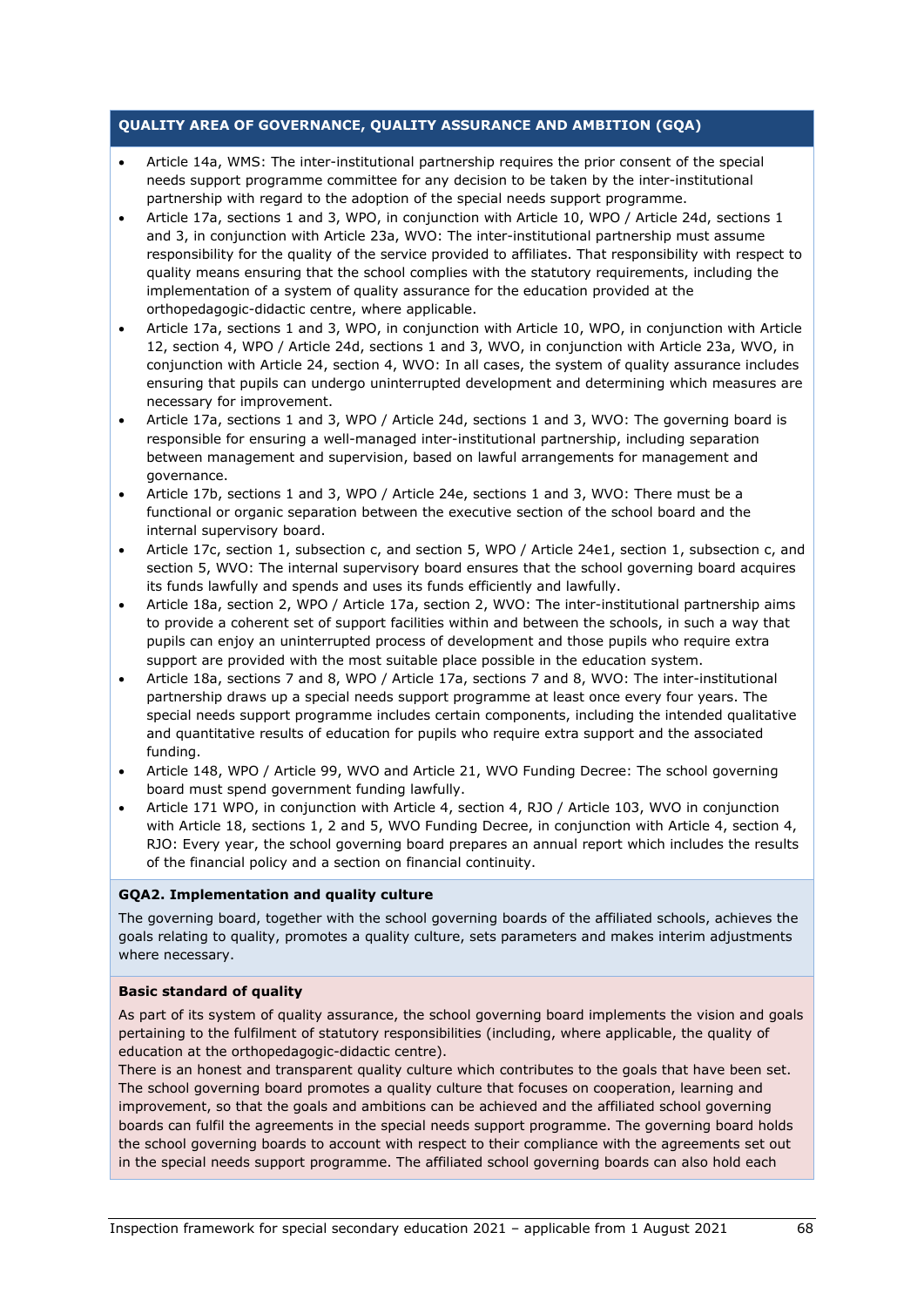other to account with respect to compliance with the agreements in the special needs support programme.

Within that quality culture, the school governing board engages in quality assurance that focuses on the fulfilment of the statutory responsibilities, the agreements in the special needs support programme and compliance with statutory regulations. The school governing board encourages and ensures that implementation is consistent with policy and the agreements in the special needs support programme, so that the goals are achieved. The school governing board monitors the implementation of the policy, the agreements, and the intended improvements and makes interim adjustments where necessary.

The (financial) resources available are used efficiently and lawfully in accordance with the choices made in the special needs support programme, and thus contribute to the achievement of the objectives set by the governing board. The governing board focuses on effective financial administration, such that the continuity of the inter-institutional partnership and the services provided to affiliates is assured and funding is acquired lawfully.

The internal supervisory board carries out its duties independently and correctly, and is facilitated in this by the governing board. The governing board also ensures that the special needs support programme committee is properly facilitated, involves it in a timely manner and submits decisions in accordance with the statutory requirements. The governing board operates according to a Good Governance Code, and explains any deviations from this code in its annual report[27.](#page-68-0)

#### **Additional ambitions**

• Are there additional ambitions with respect to implementation and quality culture, and if so how are these achieved?

#### **Statutory requirements**

- Article 4, section 4, RJO: The school governing board includes a continuity section in the annual report.
- Article 4a, WMS: The inter-institutional partnership establishes a special needs support programme committee in a manner compliant with the statutory regulations.
- Article 8, WMS (in conjunction with Article 9, WMS): The special needs support programme committee and the (Joint) Participation Council are provided with all the information reasonably required from the inter-institutional partnership in a timely manner, so that they can fulfil their duties; it is in all cases provided with the information that is prescribed by law.
- Article 14a, WMS: The inter-institutional partnership requires the prior consent of the special needs support programme committee for any decision to be taken by the inter-institutional partnership with regard to the adoption or amendment of the support plan.
- Article 17a, sections 1 and 3, WPO, in conjunction with Article 10 WPO, in conjunction with Article 12, section 4, WPO / Article 24d, sections 1 and 3, WVO, in conjunction with Article 23a, WVO, in conjunction with Article 24, section 4, WVO: In all cases, the system of quality assurance includes ensuring that pupils can undergo uninterrupted development and determining which measures are necessary for improvement.
- Article 17a, sections 1 and 3, WPO / Article 24d, sections 1 and 3, WVO: The governing board is responsible for ensuring a well-managed inter-institutional partnership, including separation between management and supervision, based on lawful arrangements for management and governance.
- Article 17a, section 2, WPO / Article 24d, section 2, WVO: Appointments to the governing board and positions involving internal supervision are made on the basis of profiles that are published in advance. The special needs support programme committee (and, where applicable, employee

<span id="page-68-0"></span> $27$  According to Article 1, subsection c, RJO: the entirety of the reporting documents consisting of the annual accounts, the management report and the other information referred to in Article 392, Title 9, Book 2 of the Dutch Civil Code.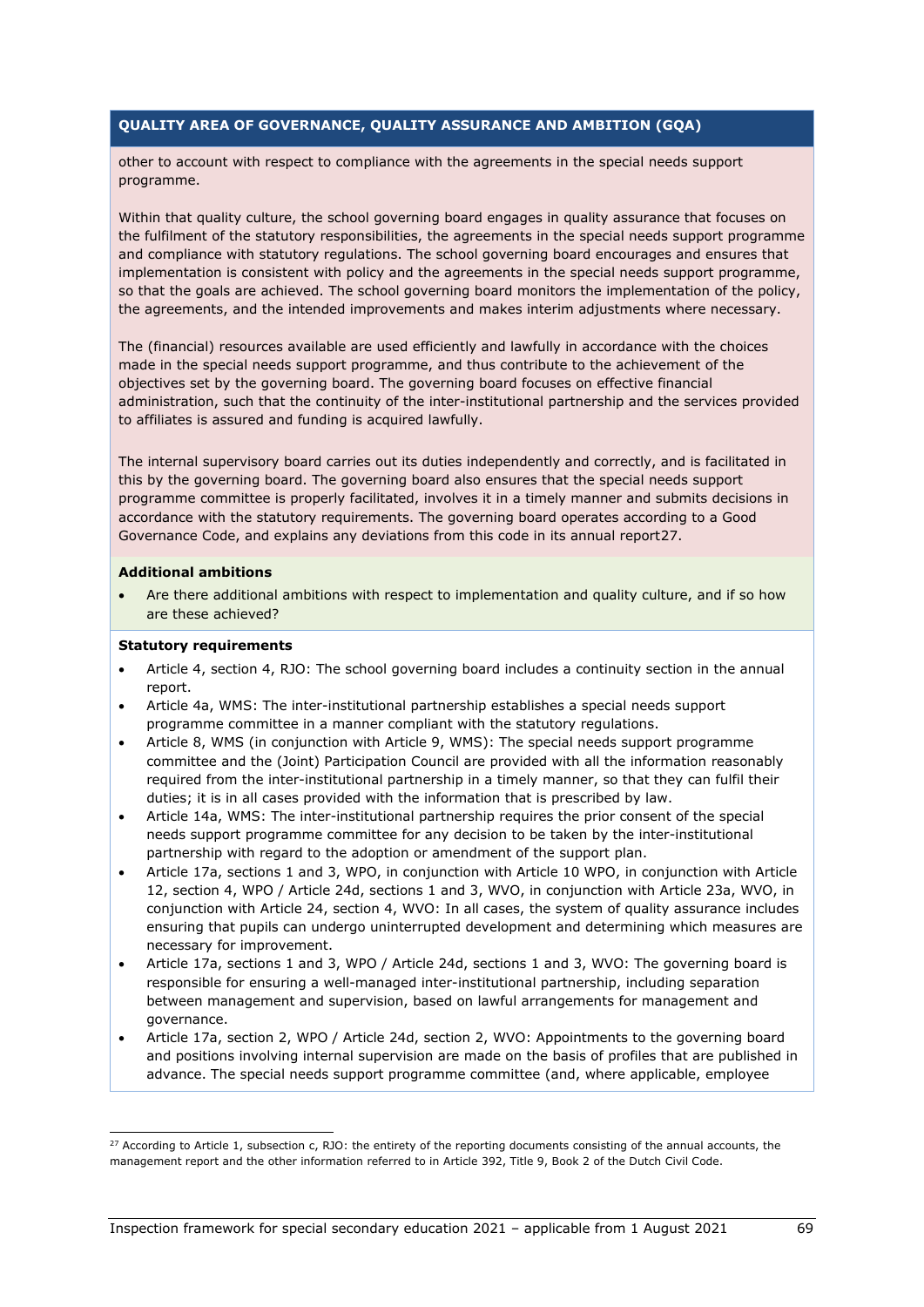representatives) takes the final decision when it comes to appointing members of the supervisory board.

- Article 17b, sections 1 and 3, WPO / Article 24e, sections 1 and 3, WVO: There must be a functional or organic separation between the executive section of the governing board and the internal supervisory board.
- Article 17b, sections 2 and 3, WPO / Article 24e, sections 2 and 3, WVO: The internal supervisory board (or its members) functions independently of the school governing board.
- Article 17c, section 1, WPO, in conjunction with Article 171, section 1, WPO / Article 24e1, section 1, WVO, in conjunction with Article 103, section 1, WVO: The internal supervisory board supervises the execution of the duties by the school governing board and the exercise of its powers, assists the school governing board by providing advice and has a certain number of tasks at the least.
- Article 17c, sections 2, 4 and 5, WPO / Article 24e1, sections 2, 4 and 5, WVO: The duties and powers of the internal supervisor or internal supervisory body are such that it can exercise internal supervision properly and independently. If an inter-institutional partnership has a supervisory board, this is tasked with appointing, suspending and dismissing members of the governing board. The internal supervisor or internal supervisory body of the inter-institutional partnership consults with the special needs support programme committee at least twice a year.
- Article 148, WPO / Article 99, WVO and Article 21, WVO Funding Decree: The governing board ensures the lawful use of government funding.
- Article 171, section 1, WPO / Article 103, section 1, WVO: The governing board of the interinstitutional partnership must apply a Good Governance Code, and provide an account of any deviations from this in the annual report.

## **GQA3. Evaluation, Accountability and Dialogue**

The school governing board systematically evaluates and analyses whether it is achieving the goals and reports on this. Where necessary, it adjusts policy and involves internal and external stakeholders through a proper process of dialogue.

## **Basic standard of quality**

As part of its system of quality assurance, the school governing board evaluates and assesses the extent to which the ambitions, goals and policy are being achieved. In this way, the governing board gains an insight into the quality (including with respect to financial matters) and results being achieved. The governing board actively collects external information and uses this information in its evaluation and assessment of its policy, the fulfilment of agreements and, where relevant, the quality of education at the orthopedagogic-didactic centre. Based on its evaluation, the school governing board responds to potential opportunities and threats in a timely manner, sets policy (regarding improvements) where necessary, and takes appropriate measures to guarantee the quality of the execution of tasks in its schools.

The school governing board enables accountability by providing accurate, up-to-date and publicly accessible information about the quality achieved. At least once a year, it reports to its internal and external stakeholders regarding its goals and the fulfilment of statutory duties. The information provided through the annual report is reliable and (the content of) the annual report meets the statutory requirements.

The governing board must, in all cases, account for its provision of services to affiliates, its provision of a coherent set of facilities, the qualitative and quantitative results achieved in education for pupils who require additional support, and the associated funding and the choices made with respect to the allocation of that funding. The reflection on the results of the evaluation provides all levels of the organization, the internal supervisory board, the special needs support programme committee and the participation council, with an adequate insight into the effectiveness of governance and implementation. The school governing board analyses and assesses the results of evaluation and accountability, in part based on accountability by the affiliated school governing boards. The school governing board then takes account of these where necessary, in order to modify the ambitions, goals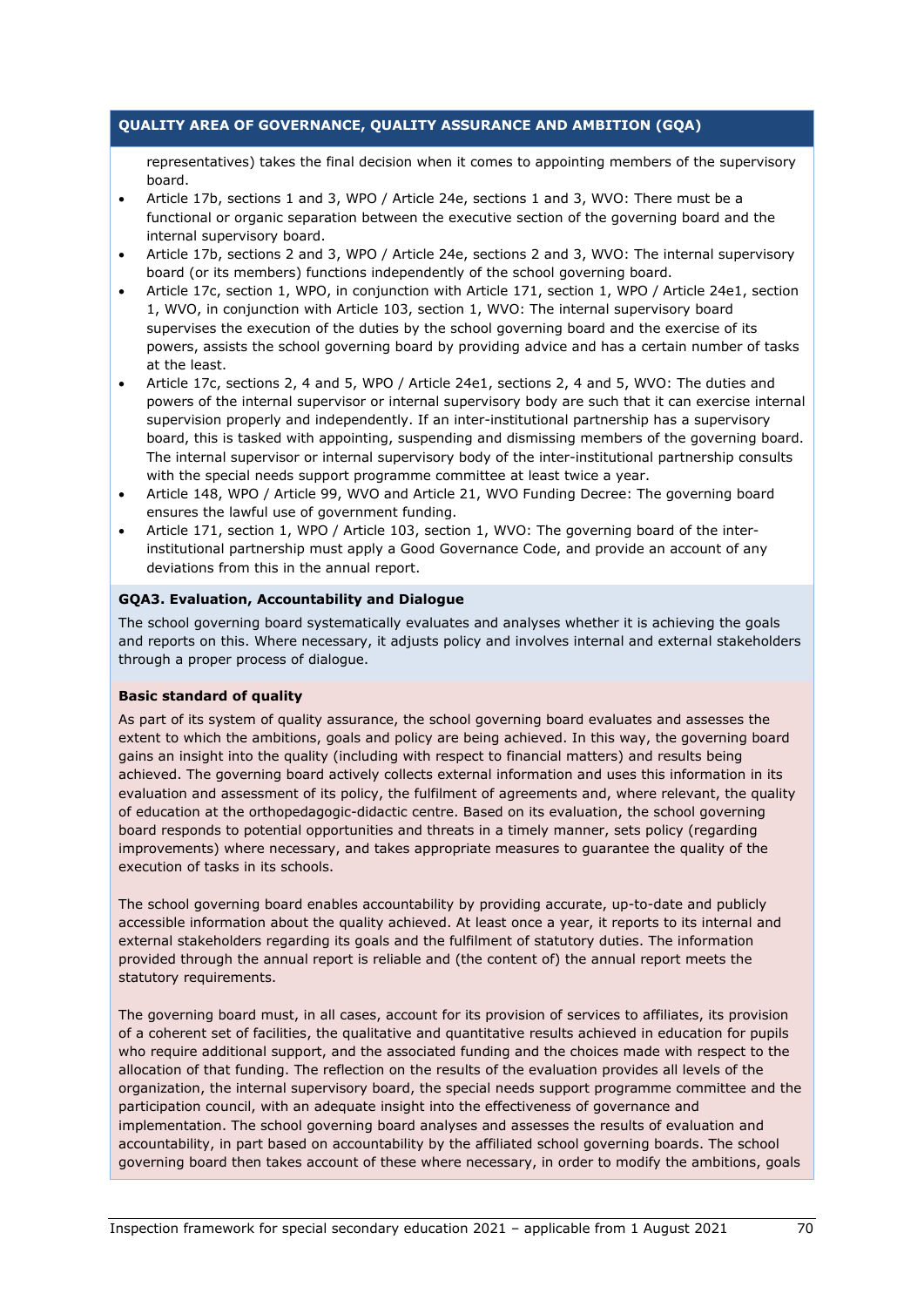and improvement goals, agreements and policy or formulate new ambitions, so that the results of the dialogue contribute to the development and improvement of the way in which duties are fulfilled and the way in which this is managed.

The school governing board also ensures that there is a dialogue on this involving internal and external stakeholders from the region. Periodically, the inter-institutional partnership initiates a dialogue with the special needs support programme committee and holds consultations between internal supervisors and the special needs support programme committee. The governing board reports on the quantitative and qualitative results achieved in education for pupils who require extra support when the special needs support programme is adopted, at minimum.

#### **Additional ambitions**

5. Are there additional ambitions with respect to evaluation, accountability and dialogue, and if so how are these achieved?

#### **Statutory requirements**

- Articles 1 and 3, subsection f, RJO, in conjunction with Article 171, WPO / Articles 1 and 3, subsection f, RJO, in conjunction with Article 103, WVO: The inter-institutional partnership updates internal and external stakeholders every year regarding policy intentions, policy implementation and the results of the policy implemented.
- Article 4, section 4, RJO, / Article 171, WPO / Article 103, WVO and Article 18, section 5, WVO Funding Decree: The school governing board produces an annual report every year which includes the results of financial policy as well as a report on the future development of the interinstitutional partnership.
- Article 8, WMS (in conjunction with Article 9, WMS): The special needs support programme committee and the participation council are provided with all the information reasonably required from the inter-institutional partnership in a timely manner, so that they can fulfil their duties; in all cases, they are provided with the information that is prescribed by law.
- Article 11a, WMS: The inter-institutional partnership must give the special needs support programme committee the opportunity to advise in advance on decisions regarding certain matters.
- Article 14a, WMS: The inter-institutional partnership requires the prior consent of the special needs support programme committee for any decision to be taken by the inter-institutional partnership with regard to the adoption or amendment of the support plan.
- Article 17a, sections 1 and 3, WPO, in conjunction with Article 10, WPO, in conjunction with Article 12, section 4, WPO / Article 24d, sections 1 and 3, WVO, in conjunction with Article 23a, WVO, in conjunction with Article 24, section 4, WVO: In all cases, the system of quality assurance includes ensuring that pupils can undergo uninterrupted development and determining which measures are necessary for improvement.
- Article 17c, section 5, WPO / Article 24e1, section 5, WVO: The internal supervisory body consults the special needs support programme committee at least twice a year.
- Article 18a, section 2, WPO / Article 17a, section 2, WVO: The inter-institutional partnership aims to provide a coherent set of support facilities within and between the schools, in such a way that pupils can enjoy an uninterrupted process of development and those pupils who require extra support are provided with the most suitable place possible in the education system.
- Article 18a, sections 7 and 8, subsection e, WPO / Article 17a, sections 7 and 8, subsection e, WVO: The inter-institutional partnership draws up a special needs support programme at least once every four years. The special needs support programme includes certain components, including the qualitative and quantitative results achieved in education for pupils who require extra support and the associated funding.
- Article 171, section 1, WPO / Article 103, section 1, WVO: The governing board of the interinstitutional partnership must apply a Good Governance Code, and provide an account of any deviations from this in the annual report.
- Article 171, sections 7 and 8, WPO / Article 103, sections 7 and 8, WVO: The governing board publishes the annual report. Further regulations regarding the manner and time of publication of the annual report may be specified by ministerial ruling.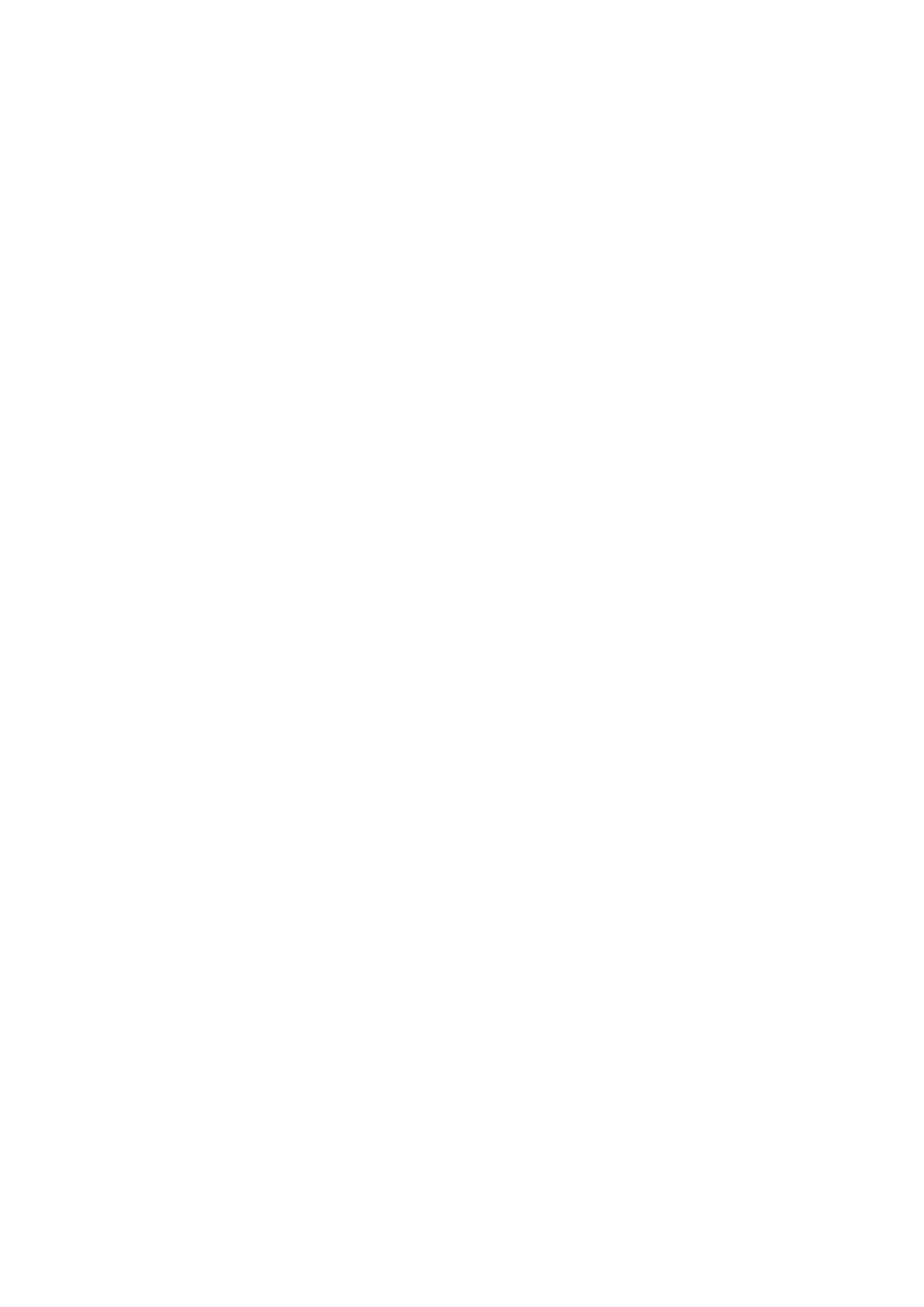#### <sup>i</sup> **Description of citizenship skills and fundamental values**

The standards relate to aspects of quality, including education aimed at promoting citizenship skills. Below we indicate which standards are involved with aspects of citizenship skills, and we add further details in (A) an overview of how the supervision of fundamental values is carried out (B).

The supervision of citizenship skills is an integral part of inspection supervision that, depending on the situation, may include a focus on one or more components; it may be handled as a separate theme or in conjunction with other aspects of quality.

## **A. Promoting citizenship**

The statutory duty to address citizenship skills specifies that education must promote active citizenship and societal cohesion. In its supervisory activities, the Inspectorate does not apply its own requirements; the law is the sole basis for this, and this specifies minimum requirements. This means that provided schools meet the statutory requirements, they may interpret these requirements in the way they see fit. The statutory requirements have been incorporated into the standards and are shown below.

School-level standards TLP1 Curriculum

|                       |      | TLP <sub>2</sub> | Monitoring Pupils' Achievements and Support |
|-----------------------|------|------------------|---------------------------------------------|
|                       |      | TLP3             | <b>Teaching Strategies</b>                  |
|                       |      | SEA1             | Safety and Security                         |
|                       |      | SEA <sub>2</sub> | Atmosphere at the School                    |
|                       |      | LO <sub>2</sub>  | Social and Civic Skills                     |
|                       |      | MOA1             | Vision, Ambitions and Goals                 |
|                       |      | MOA2             | Implementation and Quality Culture          |
|                       |      | MOA3 I           | Evaluation, Accountability and Dialogue     |
| Board-level standards | GOA1 |                  | Vision, Ambitions and Goals                 |
|                       |      | GOA2             | Implementation and Quality Culture          |
|                       |      | GOA3             | Evaluation, Accountability and Dialogue     |
|                       |      |                  |                                             |

The law requires:

1) The promotion of active citizenship and social cohesion in a targeted and coherent manner (standards TLP1, TLP2, LO2)

whereby the following elements are discernible in education:

- 2) the promotion of knowledge of and respect for the fundamental values of the democratic constitutional state (standards TLP1, SEA1, SEA2);
- 3) social and civic skills are developed (standards TLP1, SEA2);
- 4) the school culture is consistent with the fundamental values, pupils are encouraged to practise these and the school ensures a safe environment in which pupils and staff feel accepted (standards TLP3, SEA1, SEA2).

#### Guidance:

Re 1) The standards of Curriculum, Monitoring Pupils' Achievements and Support and Social and Societal Skills (TLP1, TLP2, TLP2):

The Inspectorate determines whether the education is goal-oriented, coherent and recognizable, and whether the school keeps track of learning outcomes in a reliable and accessible manner. Whether the school's education is goal-oriented will be evident in the formulation of concrete learning objectives that the school wants to achieve in promoting fundamental values and social and societal skills. Whether the education is coherent will be evident from the extent to which the subject matter is structured logically and from the approach that the school takes to achieving the learning goals. Whether education that aims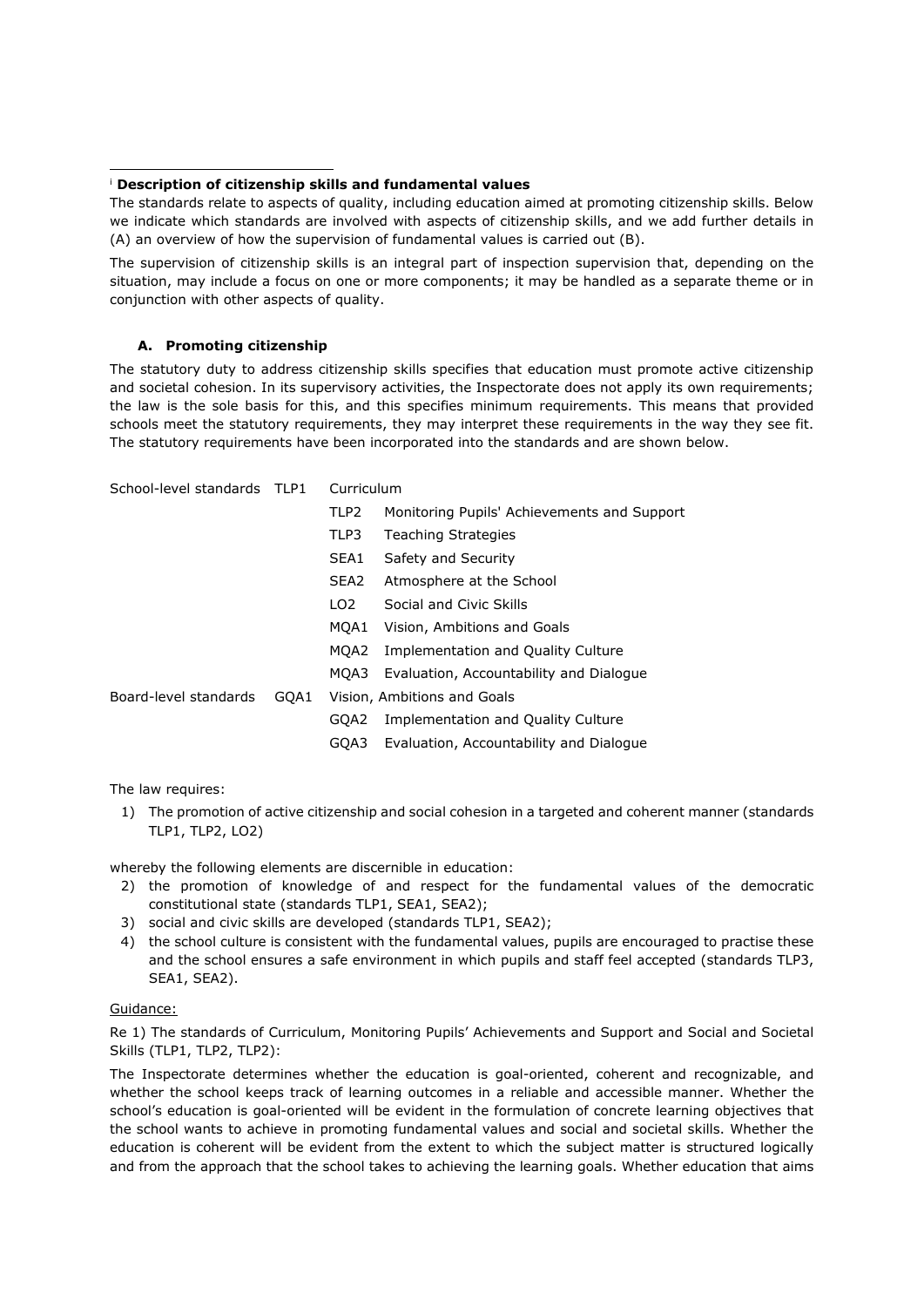to promote citizenship is recognizable will be evident from the achievement of the teaching material planned and the approach taken. Whether the school keeps track of learning outcomes in a reliable and accessible manner will be evident from the fact that the school has data that provide an adequate picture of the results achieved, in such a way that it is possible to assess whether the school is achieving its learning objectives.

Re 2) and 3) Standards of Curriculum, Safety and Security, Atmosphere at the School (TLP1, SEA1, SEA2): The Inspectorate determines whether education is designed to promote fundamental values and social and societal skills, and is based on the principle of equal treatment of equal cases. Whether education focuses on fundamental values will be evident from the focus on promoting knowledge of, respect for and acting on the basis of basic values (see B). Whether education focuses on the development of social and civic skills will be evident from the school's focus on skills that will enable pupils to take part in and contribute to the pluriform, democratic society of the Netherlands. The school can make its own choices in this regard. In addition, there are the attainment targets in the social and societal domain. When designing the curriculum and approach, schools demonstrate an insight into the pupil population that they serve and the circumstances in which they live.

## Re 4) Standards of Teaching Strategies, Secure Environment and Atmosphere (TLP3, SEA1, SEA2):

The Inspectorate determines whether the school governing board ensures a school climate that is consistent with these fundamental values, in which pupils are offered opportunities to practise and a safe, inclusive school atmosphere in which everyone feels accepted. Whether the intended school atmosphere is achieved will be evident from the implementation of policy, so that the school governing board has an insight into this and makes improvements when necessary. Whether the school atmosphere is consistent with fundamental values will be evident from the demonstration of fundamental values and the absence of conflict with fundamental values. Whether the school atmosphere offers students opportunities to practise will be evident from situations in which pupils are encouraged to practise with fundamental values. Whether there is a safe and inclusive atmosphere at the school will be evident from information on the extent to which pupils and staff feel accepted.

Finally, the Inspectorate applies the quality assurance standards for the school governing board and school (standards TLP1-3; GQA1-3) to assess whether education meets statutory requirements and whether the school governing board is fulfilling its duty of care in this regard (standards TLP1-3; GQA1-3).

# **B. The fundamental values of the democratic constitutional state**

The promotion of fundamental values is an important aspect of the education system's statutory duty with respect to citizenship. The fundamental values of the democratic constitutional state (or 'fundamental values') reflect the general, widely accepted essential values that our democratic society is based on. These values have broad legitimacy, are anchored in the national and international legal order and are set down in documents such as the Constitution of the Netherlands and the Universal Declaration of Human Rights. In short, fundamental values are the minimum, basic, broadly supported values that underpin the democratic constitutional state.

The fundamental values that play a role in education are identified and elaborated in the statutory framework in the revised mandate with respect to citizenship in the legislation on primary and secondary education (Amended bill of law, 17 November 2020. House of Representatives of the States General, 2020- 2021 session, 35 352 no. 2; Explanatory Memorandum and Memorandum in response to the report, House of Representatives of the States General, 2019–2020 session, 35 352 No. 3 and No. 6). This mandate forms the (limited) starting point for the inspection regime for fundamental values. The following description and formulations are derived from that statutory framework.

### The fundamental values of the democratic constitutional state

Respect for human dignity without distinction between persons forms the basis of the three fundamental values of the democratic, pluriform constitutional state of the Netherlands: freedom, equality and